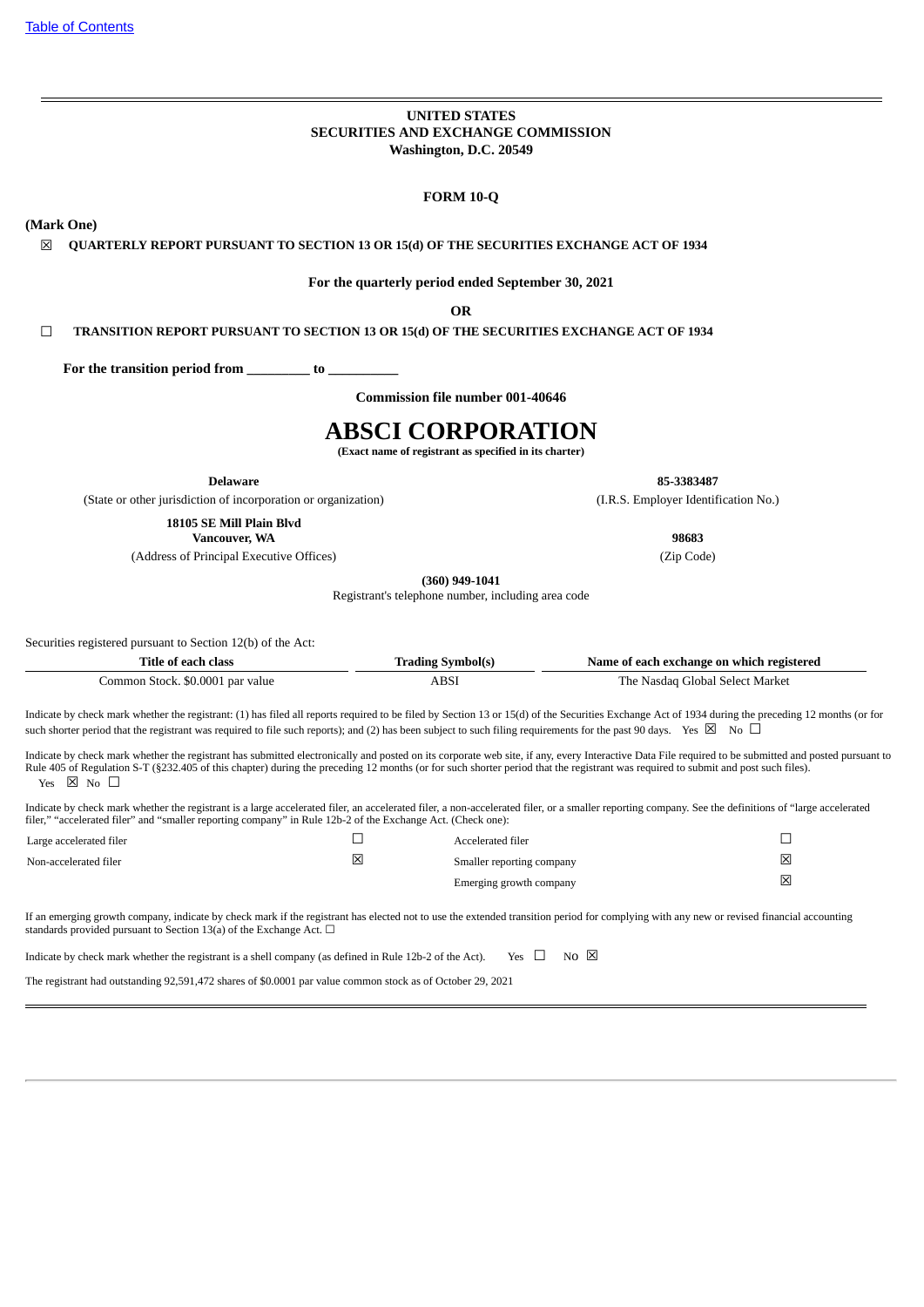# **Table of Contents**

<span id="page-1-0"></span>

|                                     |                                                                                                                                                  | Page No.        |
|-------------------------------------|--------------------------------------------------------------------------------------------------------------------------------------------------|-----------------|
| <b>Part I Financial Information</b> |                                                                                                                                                  | $\overline{3}$  |
| Item 1.                             | <b>Condensed Consolidated Financial Statements</b>                                                                                               | $\overline{5}$  |
|                                     | <b>Condensed Consolidated Balance Sheets</b>                                                                                                     | 5               |
|                                     | <b>Condensed Consolidated Statements of Operations and Comprehensive Loss</b>                                                                    | $\underline{6}$ |
|                                     | Condensed Consolidated Statements of Changes in Redeemable Convertible Preferred Stock and<br>Units and Other Stockholders' and Members' Deficit | $\overline{1}$  |
|                                     | <b>Condensed Consolidated Statements of Cash Flows</b>                                                                                           | 9               |
|                                     | <b>Notes to Unaudited Condensed Consolidated Financial Statements</b>                                                                            | 10              |
| Item 2.                             | <b>Management's Discussion and Analysis of Financial Condition and Results of Operations</b>                                                     | 33              |
| Item 3.                             | Quantitative and Qualitative Disclosure About Market Risk                                                                                        | 46              |
| Item 4.                             | <b>Controls and Procedures</b>                                                                                                                   | 46              |
| <b>Part II Other Information</b>    |                                                                                                                                                  | 48              |
| Item $1$ .                          | <b>Legal Proceedings</b>                                                                                                                         | <u>48</u>       |
| Item 1A.                            | <b>Risk Factors</b>                                                                                                                              | <u>48</u>       |
| Item 2.                             | Unregistered Sales of Equity Securities and Use of Proceeds                                                                                      | 92              |
| Item 3.                             | <b>Defaults Upon Senior Securities</b>                                                                                                           | 92              |
| Item 4.                             | <b>Mine Safety Disclosures</b>                                                                                                                   | 92              |
| Item 5.                             | <b>Other Information</b>                                                                                                                         | 92              |
| Item 6.                             | <b>Exhibits</b>                                                                                                                                  | 93              |
| <b>Signatures</b>                   |                                                                                                                                                  | 95              |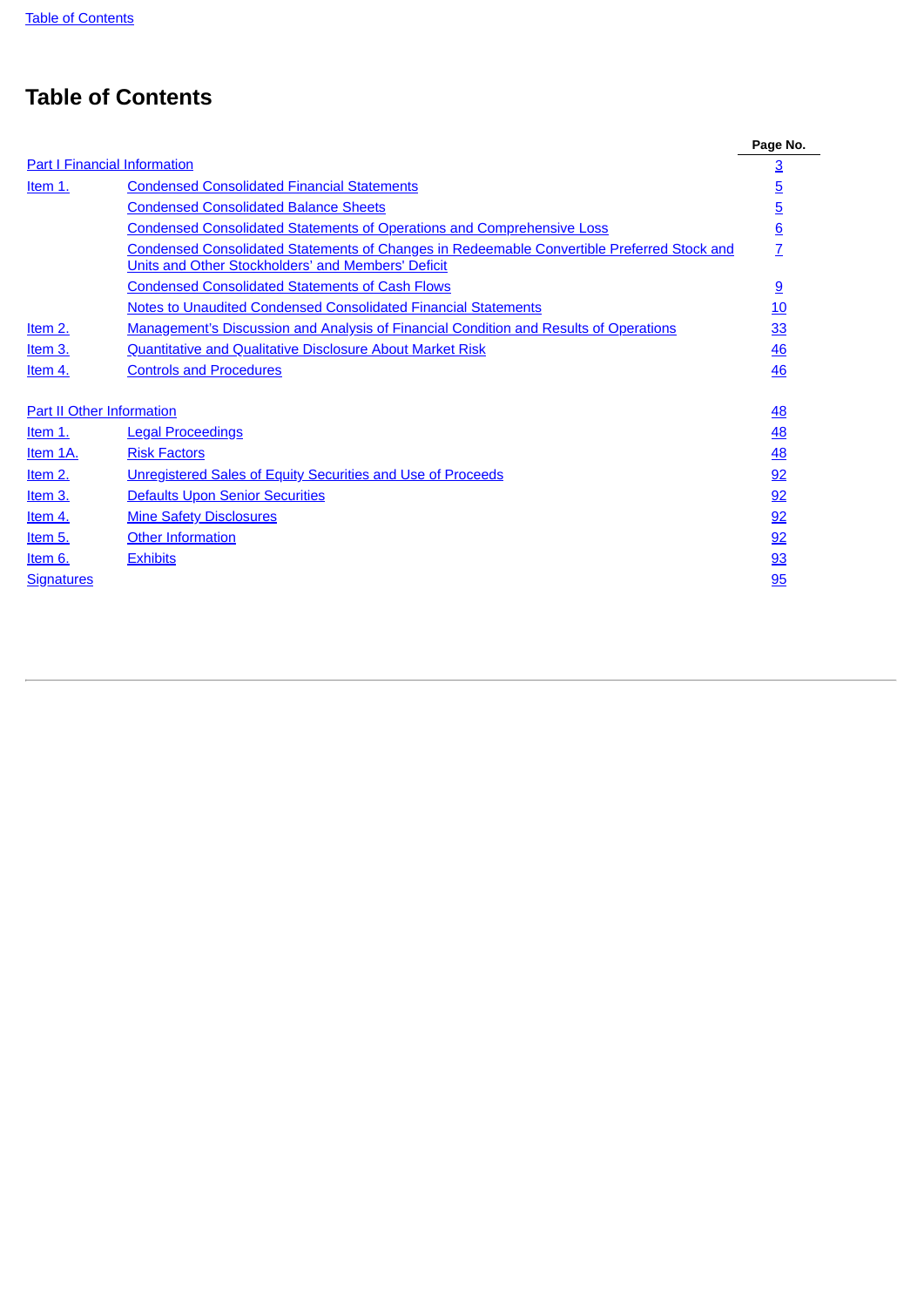# SPECIAL NOTE REGARDING FORWARD-LOOKING STATEMENTS

This Quarterly Report on Form 10-Q includes "forward-looking statements" within the meaning of the U.S. Private Securities Litigation Reform Act of 1995. Forward-looking statements include statements that may relate to our plans, objectives, goals, strategies, future events, future revenue or performance, capital expenditures, financing needs and other information that is not historical information. Many of these statements appear, in particular, under the headings "Management's Discussion and Analysis of Financial Condition and Results of Operations" and "Risk Factors." Forward-looking statements can often be identified by the use of terminology such as "may," "will," "should," "expects," "intends," "plans," "anticipates," "believes," "estimates," "predicts," "potential," "continue" or the negative of these terms or other comparable terminology. In addition, any statements or information that refer to expectations, beliefs, plans, projections, objectives, performance or other characterizations of future events or circumstances, including any underlying assumptions, are forward-looking. In particular, these forward-looking statements include, but are not limited to:

- our expectations regarding our further development of, successful application of, and the rate and degree of market acceptance of, our Integrated Drug Creation Platform;
- our expectations regarding the markets for our services and technologies, including the growth rate of the biologics and nextgeneration biologics markets;
- our ability to attract new partners and enter into technology development agreements that contain milestone and royalty obligations in favor of us;
- our potential to receive revenue from the achievement of milestones and from royalties on net sales under agreements with our partners with respect to products originating from our Integrated Drug Creation Platform;
- our ability to enter into license agreements for our existing Active Programs with those partners who do not have current milestone payment and royalty obligations to us;
- our ability to manage and grow our business by expanding our relationships with existing partners or introducing our Integrated Drug Creation Platform to new partners;
- our expectations regarding our current and future partners' continued development of, and ability to commercialize, biologic drugs generated utilizing our platform;
- our estimates of our expenses, ongoing losses, future revenue, capital requirements and our need for or ability to obtain additional funding before we can expect to generate any revenue;
- our estimates of the sufficiency of our cash resources;
- our ability to establish, maintain or expand collaborations, partnerships or strategic relationships;
- our ability to provide our partners with a full biologic drug discovery and cell line development solution from target to Investigational New Drug application (IND)-ready, including non-standard amino acid incorporation capabilities;
- our ability to obtain, maintain and enforce intellectual property protection for our platform, products and technologies, the duration of such protection and our ability to operate our business without infringing on the intellectual property rights of others;
- our ability to attract, hire and retain key personnel and to manage our growth effectively;
- our expectations regarding use of our cash and cash equivalents, including the proceeds from our initial public offering;
- our financial performance and that of companies in our industry and the financial markets generally;
- the volatility of the trading price of our common stock;
- our competitive position and the development of and projections relating to our competitors or our industry;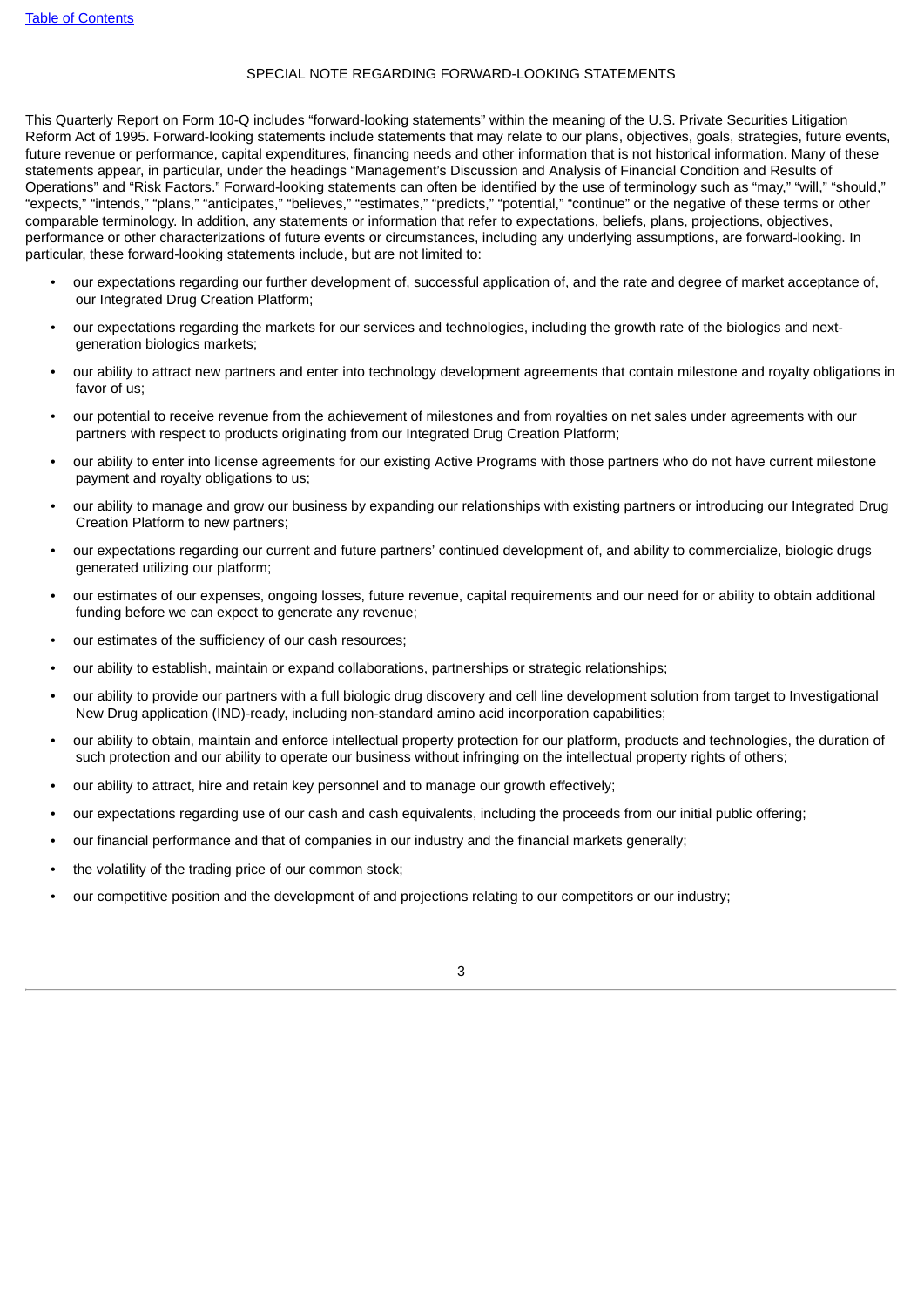- the potential impact of the ongoing COVID-19 pandemic, including supply chain issues arising from the pandemic and the emergence of new variants of the virus, such as the Delta variant, on our business or operations;
- the impact of laws and regulations;
- our expectations regarding the time during which we will be an emerging growth company under the Jumpstart Our Business Startups Act of 2012 (JOBS Act); and
- our expectations about market trends.

We may not actually achieve the plans, intentions, or expectations disclosed in our forward-looking statements, and you should not place undue reliance on our forward-looking statements. Actual results or events could differ materially from the plans, intentions, and expectations disclosed in the forward-looking statements we make. Moreover, we operate in a competitive and rapidly changing environment. New risks and uncertainties emerge from time to time, and it is not possible for us to predict all risks and uncertainties that could have an impact on the forward-looking statements contained in this Quarterly Report. Our forward-looking statements do not reflect the potential impact of any future acquisitions, mergers, dispositions, collaborations, joint ventures, or investments we may make or enter into.

You should read this Quarterly Report and the documents that we file with the Securities and Exchange Commission, or the SEC, with the understanding that our actual future results may be materially different from what we expect. The forward-looking statements contained in this Quarterly Report are made as of the date of this Quarterly Report, and we do not assume any obligation to update any forward-looking statements, whether as a result of new information, future events or otherwise, except as required by applicable law.

In addition, statements that "we believe" and similar statements reflect our beliefs and opinions on the relevant subject. These statements are based upon information available to us as of the date of this Quarterly Report, and while we believe such information forms a reasonable basis for such statements, such information may be limited or incomplete. Our statements should not be read to indicate that we have conducted an exhaustive inquiry into, or review of, all potentially available relevant information. These statements are inherently uncertain and investors are cautioned not to unduly rely upon these statements.

Except as otherwise indicated, references in this Quarterly Report on Form 10-Q to "Absci," the "Company," "we," "us" and "our" refer to Absci Corporation and its subsidiaries.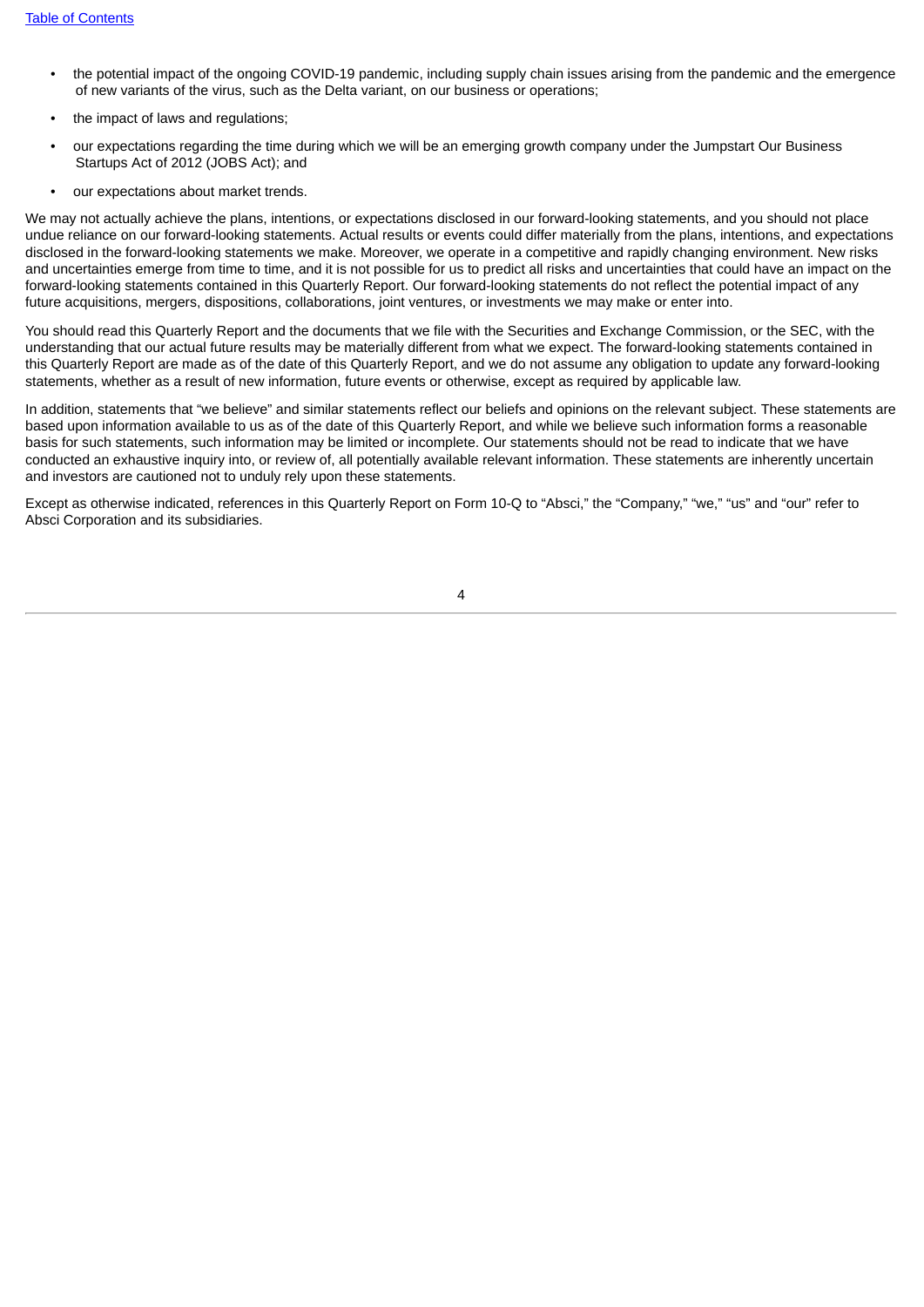# **Part I Financial Information**

# <span id="page-4-1"></span><span id="page-4-0"></span>**Item 1. Financial Statements**

# **ABSCI CORPORATION CONDENSED CONSOLIDATED BALANCE SHEETS (unaudited)**

| (In thousands, except for share and per share data)                                                                                                                                                                                                                                                                                  | September 30,<br>2021 | December 31,<br>2020 |
|--------------------------------------------------------------------------------------------------------------------------------------------------------------------------------------------------------------------------------------------------------------------------------------------------------------------------------------|-----------------------|----------------------|
| <b>ASSETS</b>                                                                                                                                                                                                                                                                                                                        |                       |                      |
| Current assets:                                                                                                                                                                                                                                                                                                                      |                       |                      |
| Cash and cash equivalents                                                                                                                                                                                                                                                                                                            | \$<br>279,262 \$      | 69,867               |
| Restricted cash                                                                                                                                                                                                                                                                                                                      | 10,512                |                      |
| Receivables under development arrangements                                                                                                                                                                                                                                                                                           | 714                   | 1,594                |
| Prepaid expenses and other current assets                                                                                                                                                                                                                                                                                            | 10,177                | 1,773                |
| Total current assets                                                                                                                                                                                                                                                                                                                 | 300,665               | 73,234               |
| Operating lease right-of-use assets                                                                                                                                                                                                                                                                                                  | 7,378                 | 4,476                |
| Property and equipment, net                                                                                                                                                                                                                                                                                                          | 44,090                | 8,909                |
| Intangibles, net                                                                                                                                                                                                                                                                                                                     | 55,835                |                      |
| Goodwill                                                                                                                                                                                                                                                                                                                             | 23,013                |                      |
| Restricted cash, long-term                                                                                                                                                                                                                                                                                                           | 16,843                | 1,841                |
| Other long-term assets                                                                                                                                                                                                                                                                                                               | 1,295                 | 109                  |
| <b>TOTAL ASSETS</b>                                                                                                                                                                                                                                                                                                                  | \$<br>449,119         | \$<br>88,569         |
| LIABILITIES, REDEEMABLE CONVERTIBLE PREFERRED STOCK AND OTHER STOCKHOLDERS' DEFICIT                                                                                                                                                                                                                                                  |                       |                      |
| <b>Current liabilities:</b>                                                                                                                                                                                                                                                                                                          |                       |                      |
| Accounts payable                                                                                                                                                                                                                                                                                                                     | \$<br>$6,372$ \$      | 2,116                |
| Accrued expenses                                                                                                                                                                                                                                                                                                                     | 15,275                | 1,569                |
| Loans payable                                                                                                                                                                                                                                                                                                                        |                       | 632                  |
| Long-term debt, current                                                                                                                                                                                                                                                                                                              | 2,400                 | 903                  |
| Operating lease obligations, current                                                                                                                                                                                                                                                                                                 | 1,461                 | 770                  |
| Financing lease obligations, current                                                                                                                                                                                                                                                                                                 | 2,772                 | 1,475                |
| Deferred revenue, current                                                                                                                                                                                                                                                                                                            | 1,968                 | 2,630                |
| <b>Total current liabilities</b>                                                                                                                                                                                                                                                                                                     | 30,248                | 10,095               |
| Convertible promissory notes                                                                                                                                                                                                                                                                                                         |                       |                      |
| Long-term debt - net of current portion                                                                                                                                                                                                                                                                                              | 1,712                 | 4,141                |
| Operating lease obligations - net of current portion                                                                                                                                                                                                                                                                                 | 9,362                 | 3,813                |
| Finance lease obligations - net of current portion                                                                                                                                                                                                                                                                                   | 4,008                 | 2,766                |
| Deferred tax, net                                                                                                                                                                                                                                                                                                                    | 3,525                 |                      |
| Deferred revenue                                                                                                                                                                                                                                                                                                                     | 122                   |                      |
| Other long-term liabilities                                                                                                                                                                                                                                                                                                          | 12,129                | 749                  |
| <b>TOTAL LIABILITIES</b>                                                                                                                                                                                                                                                                                                             | 61,106                | 21,564               |
| Commitments (See Note 7)                                                                                                                                                                                                                                                                                                             |                       |                      |
| Redeemable convertible preferred stock, \$0.0001 par value; 0 and 13,845,050 shares authorized as of September 30,<br>2021 and December 31, 2020, respectively; 0 and 13,752,043 issued and outstanding as of September 30, 2021 and<br>December 31, 2020 respectively; liquidation preference of \$203,095 as of December 31, 2020; |                       | 156,433              |
| OTHER STOCKHOLDERS' DEFICIT                                                                                                                                                                                                                                                                                                          |                       |                      |
| Preferred stock, \$0.0001 par value; 10,000,000 and 0 shares authorized as of September 30, 2021 and December 31,<br>2020, respectively; 0 shares issued and outstanding as of September 30, 2021 and December 31, 2020, respectively                                                                                                |                       |                      |
| Common stock, \$0.0001 par value; 500,000,000 and 72,668,200 shares authorized as of September 30, 2021 and<br>December 31, 2020, respectively; 92,557,233 and 17,887,631 shares issued and outstanding as of September 30,<br>2021 and December 31, 2020, respectively                                                              | 9                     | 2                    |
| Additional paid-in capital                                                                                                                                                                                                                                                                                                           | 553,878               | 635                  |
| <b>Accumulated deficit</b>                                                                                                                                                                                                                                                                                                           | (165, 859)            | (90,065)             |
| Accumulated other comprehensive loss                                                                                                                                                                                                                                                                                                 | (15)                  |                      |
| TOTAL OTHER STOCKHOLDERS' DEFICIT                                                                                                                                                                                                                                                                                                    | 388,013               | (89, 428)            |
| TOTAL LIABILITIES, REDEEMABLE CONVERTIBLE PREFERRED STOCK AND OTHER STOCKHOLDERS' DEFICIT                                                                                                                                                                                                                                            | \$<br>449,119         | \$<br>88,569         |

<span id="page-4-2"></span>The accompanying notes are an integral part of these condensed consolidated financial statements.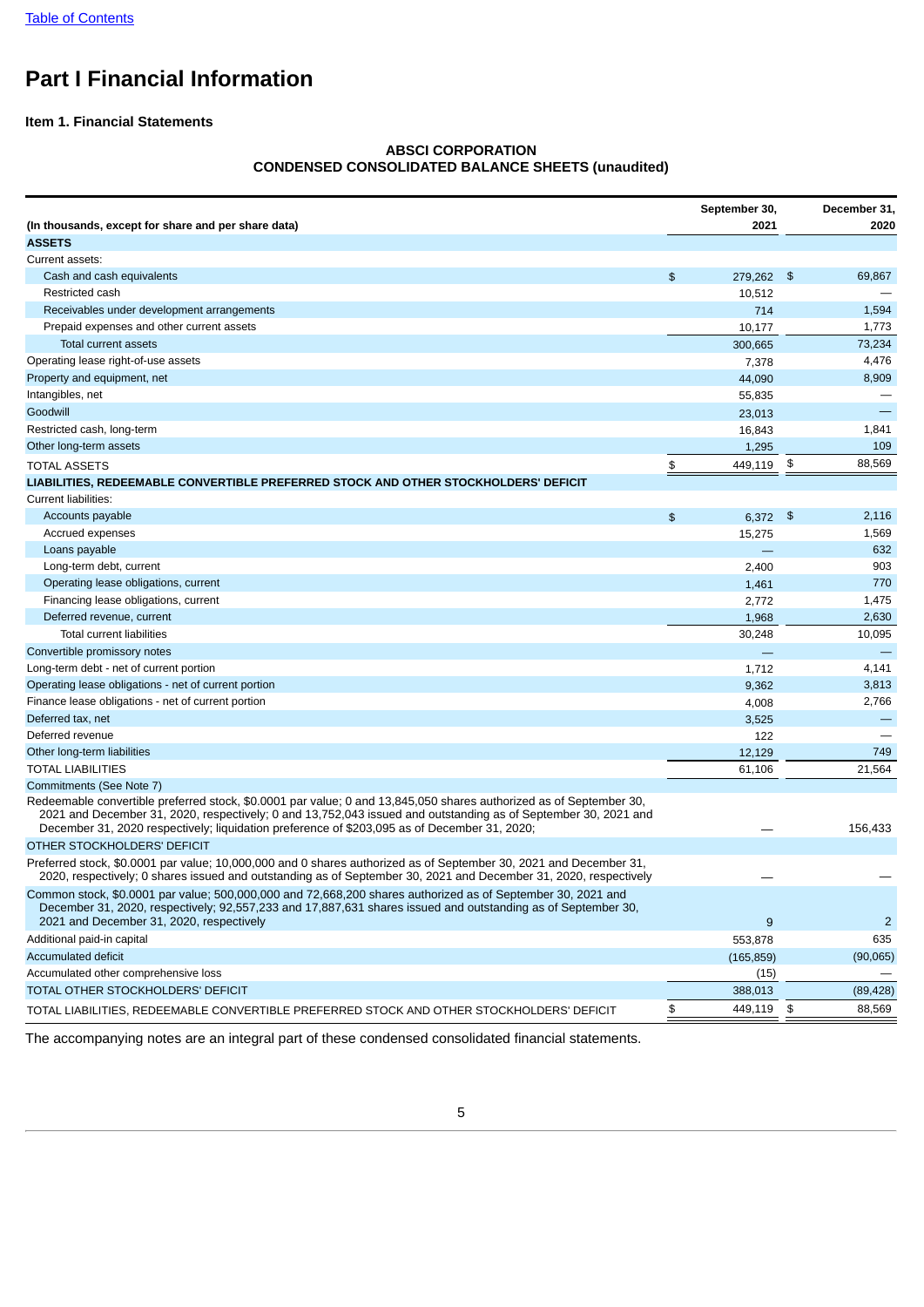# **ABSCI CORPORATION CONDENSED CONSOLIDATED STATEMENTS OF OPERATIONS AND COMPREHENSIVE LOSS (unaudited)**

|                                                                                              | For the Three Months Ended September |                 |                     |                                         |
|----------------------------------------------------------------------------------------------|--------------------------------------|-----------------|---------------------|-----------------------------------------|
|                                                                                              |                                      | 30,             |                     | For the Nine Months Ended September 30, |
| (In thousands, except for share and per share data)                                          | 2021                                 | 2020            | 2021                | 2020                                    |
| Revenues                                                                                     |                                      |                 |                     |                                         |
| Technology development revenue                                                               | \$<br>1,390                          | \$<br>922       | \$<br>2,922         | \$<br>1,964                             |
| <b>Collaboration revenue</b>                                                                 | 149                                  | (6)             | 408                 | 88                                      |
| <b>Total revenues</b>                                                                        | 1,539                                | 916             | 3,330               | 2,052                                   |
| Operating expenses                                                                           |                                      |                 |                     |                                         |
| Research and development                                                                     | 10,730                               | 2,692           | 28,820              | 6,851                                   |
| Selling, general and administrative                                                          | 9,733                                | 1,257           | 19,597              | 3,089                                   |
| Depreciation and amortization                                                                | 2,218                                | 331             | 3,895               | 780                                     |
| Total operating expenses                                                                     | 22,681                               | 4,280           | 52,312              | 10,720                                  |
| Operating loss                                                                               | (21, 142)                            | (3, 364)        | (48, 982)           | (8,668)                                 |
| Other income (expense)                                                                       |                                      |                 |                     |                                         |
| Interest expense                                                                             | (768)                                | (172)           | (3,232)             | (459)                                   |
| Other income (expense), net                                                                  | (3, 427)                             | (212)           | (31, 377)           | (287)                                   |
| Total other expense, net                                                                     | (4, 195)                             | (384)           | (34, 609)           | (746)                                   |
| Loss before income taxes                                                                     | (25, 337)                            | (3,748)         | (83,591)            | (9, 414)                                |
| Income tax benefit                                                                           | 1,703                                |                 | 7,797               |                                         |
| Net loss                                                                                     | (23, 634)                            | (3,748)         | (75, 794)           | (9, 414)                                |
| Adjustment of redeemable preferred units and stock                                           |                                      | (9, 215)        |                     | (34, 336)                               |
| Cumulative undeclared preferred stock dividends                                              | (242)                                |                 | (2, 284)            |                                         |
| Net loss applicable to common stockholders and unitholders                                   | \$<br>(23, 876)                      | \$<br>(12, 963) | \$<br>$(78,078)$ \$ | (43, 750)                               |
|                                                                                              |                                      |                 |                     |                                         |
| Net loss per share attributable to common stockholders and unitholders:<br>Basic and diluted | \$<br>(0.33)                         | \$<br>(0.85)    | \$<br>(2.16)        | \$<br>(2.88)                            |
|                                                                                              |                                      |                 |                     |                                         |
| Weighted-average common shares and units outstanding:<br>Basic and diluted                   | 73,291,288                           | 15,215,747      | 36,177,105          | 15,215,747                              |
|                                                                                              |                                      |                 |                     |                                         |
| Comprehensive loss:                                                                          |                                      |                 |                     |                                         |
| Net loss                                                                                     | \$<br>$(23, 634)$ \$                 | $(3,748)$ \$    | $(75, 794)$ \$      | (9, 414)                                |
| Foreign currency translation adjustments                                                     | (4)                                  |                 | (15)                |                                         |
| Comprehensive loss                                                                           | \$<br>(23, 638)                      | \$<br>(3,748)   | \$<br>(75, 809)     | \$<br>(9, 414)                          |

<span id="page-5-0"></span>The accompanying notes are an integral part of these condensed consolidated financial statements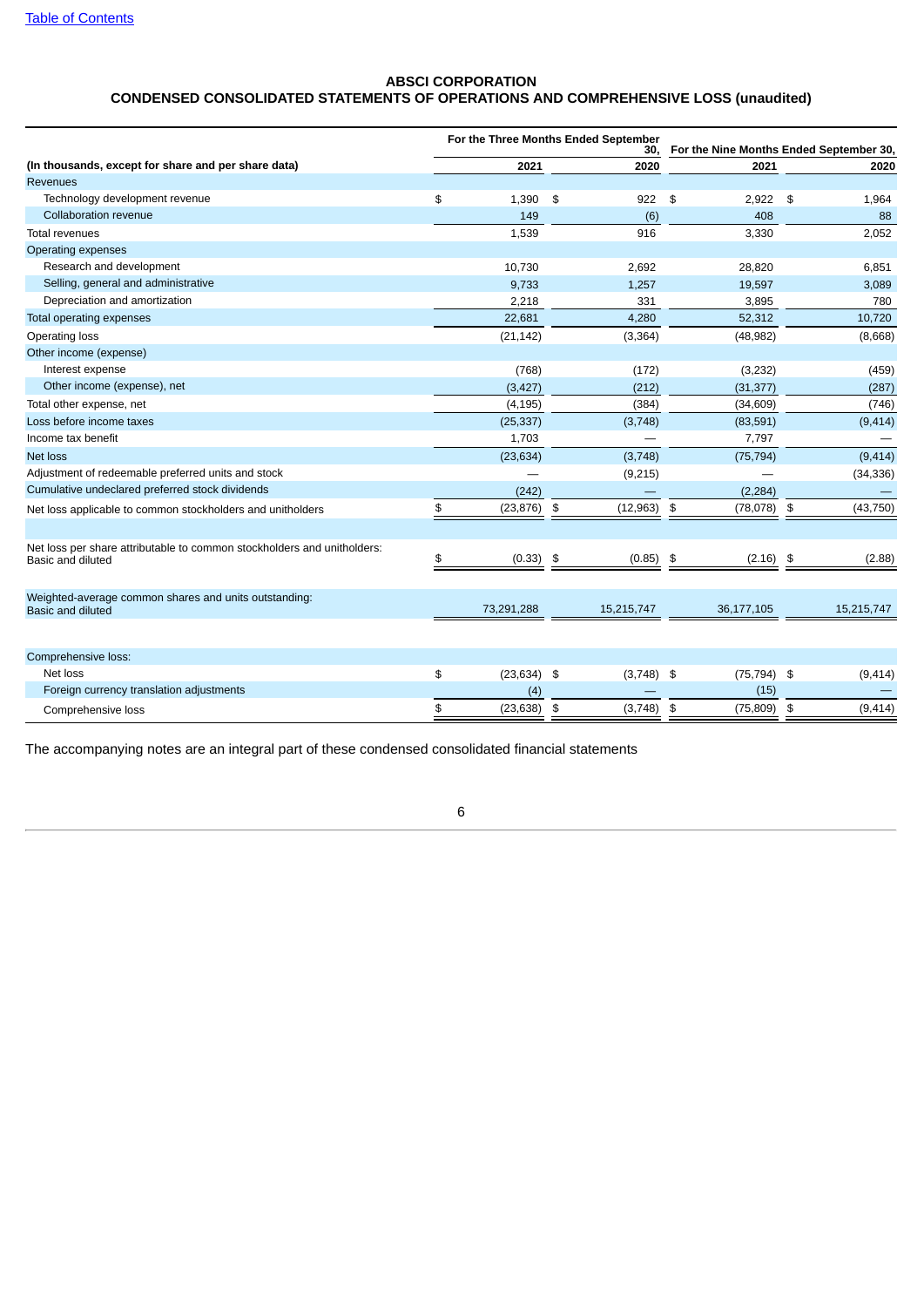# **ABSCI CORPORATION STATEMENTS OF CHANGES IN REDEEMABLE CONVERTIBLE PREFERRED STOCK AND UNITS AND OTHER STOCKHOLDERS' AND MEMBERS' DEFICIT (UNAUDITED)**

| (In thousands, except for share and<br>per share data)                                         |               | <b>Redeemable Convertible</b><br><b>Preferred Stock</b> |               | <b>Common Stock</b> | <b>Additional</b><br>Paid-In |    |            |    | <b>Accumulated</b><br>Other<br><b>Accumulated Comprehensive</b> | Condensed<br><b>Total</b><br>Stockholders' |                             |
|------------------------------------------------------------------------------------------------|---------------|---------------------------------------------------------|---------------|---------------------|------------------------------|----|------------|----|-----------------------------------------------------------------|--------------------------------------------|-----------------------------|
|                                                                                                | <b>Shares</b> | Amount                                                  | <b>Shares</b> |                     | Amount                       |    | Capital    |    | <b>Deficit</b>                                                  | Loss                                       | <b>Deficit</b>              |
| Balances - December 31, 2020                                                                   | 13,752,043    | $\sqrt{5}$<br>156,433                                   | 17,887,631 \$ |                     | 2 <sup>5</sup>               |    | 635 \$     |    | $(90,065)$ \$                                                   | ÷.                                         | $\mathfrak{S}$<br>(89, 428) |
| Issuance of Series E preferred stock,<br>net of issuance costs                                 | 254,886       | 4,944                                                   |               |                     |                              |    |            |    |                                                                 |                                            |                             |
| Issuance of restricted stock                                                                   |               | -                                                       | 703,425       |                     |                              |    |            |    |                                                                 |                                            |                             |
| Stock-based compensation                                                                       |               |                                                         |               |                     |                              |    | 1,519      |    |                                                                 |                                            | 1,519                       |
| Issuance of shares in acquisition of<br>Denovium                                               |               |                                                         | 1,010,296     |                     |                              |    | 368        |    |                                                                 |                                            | 368                         |
| Net loss                                                                                       |               | $\overline{\phantom{0}}$                                |               |                     |                              |    |            |    | (10, 962)                                                       |                                            | (10, 962)                   |
| Balances - March 31, 2021                                                                      | 14,006,929    | $\mathfrak{s}$<br>161,377                               | 19,601,352 \$ |                     | 2 <sup>5</sup>               |    | $2,522$ \$ |    | $(101, 027)$ \$                                                 |                                            | $\mathfrak{S}$<br>(98, 503) |
| Issuance of shares upon option<br>exercise                                                     |               |                                                         | 62,613        |                     |                              |    | 69         |    |                                                                 |                                            | 69                          |
| Stock-based compensation                                                                       |               | —                                                       |               |                     |                              |    | 1,490      |    |                                                                 |                                            | 1,490                       |
| Issuance of shares in acquisition of<br>Totient                                                |               | $\overline{\phantom{0}}$                                | 2,212,208     |                     |                              |    | 13,891     |    |                                                                 |                                            | 13,891                      |
| Foreign currency translation<br>adjustments                                                    |               | —                                                       |               |                     |                              |    |            |    |                                                                 | (11)                                       | (11)                        |
| Net loss                                                                                       |               |                                                         |               |                     |                              |    |            |    | (41, 198)                                                       |                                            | (41, 198)                   |
| <b>Balances - June 30, 2021</b>                                                                | 14,006,929    | 161,377<br>$\mathfrak{S}$                               | 21,876,173    | $\mathfrak{S}$      | $2^{\circ}$                  | \$ | 17,972 \$  |    | $(142, 225)$ \$                                                 | $(11)$ \$                                  | (124, 262)                  |
| Stock-based compensation                                                                       |               |                                                         |               |                     |                              |    | 3,735      |    |                                                                 |                                            | 3,735                       |
| Issuance of common shares upon<br>initial public offering, net of<br>issuance costs of \$3.736 |               |                                                         | 14,375,000    |                     | $\mathbf{1}$                 |    | 210,163    |    |                                                                 |                                            | 210,164                     |
| Conversion of convertible note                                                                 |               | -                                                       | 9,732,593     |                     |                              |    | 155,721    |    |                                                                 |                                            | 155,722                     |
| Conversion of redeemable                                                                       |               | -                                                       |               |                     | $\mathbf{1}$                 |    |            |    |                                                                 |                                            |                             |
| convertible preferred stock                                                                    | (14,006,929)  | (161, 377)                                              | 46,266,256    |                     | 5                            |    | 161,372    |    |                                                                 |                                            | 161,377                     |
| Conversion of warrant liability                                                                |               |                                                         |               |                     |                              |    | 4.822      |    |                                                                 |                                            | 4,822                       |
| Issuance of shares upon warrant<br>exercise                                                    |               | –                                                       | 307,211       |                     |                              |    | 93         |    |                                                                 |                                            | 93                          |
| Foreign currency translation<br>adjustments                                                    |               | -                                                       |               |                     |                              |    |            |    |                                                                 | (4)                                        | (4)                         |
| Net loss                                                                                       |               |                                                         |               |                     |                              |    |            |    | (23, 634)                                                       |                                            | (23, 634)                   |
| Balances - September 30, 2021                                                                  |               | \$                                                      | 92,557,233    | \$                  | 9                            | \$ | 553,878    | \$ | $(165, 859)$ \$                                                 | (15)                                       | \$<br>388,013               |

The accompanying notes are an integral part of these condensed consolidated financial statements.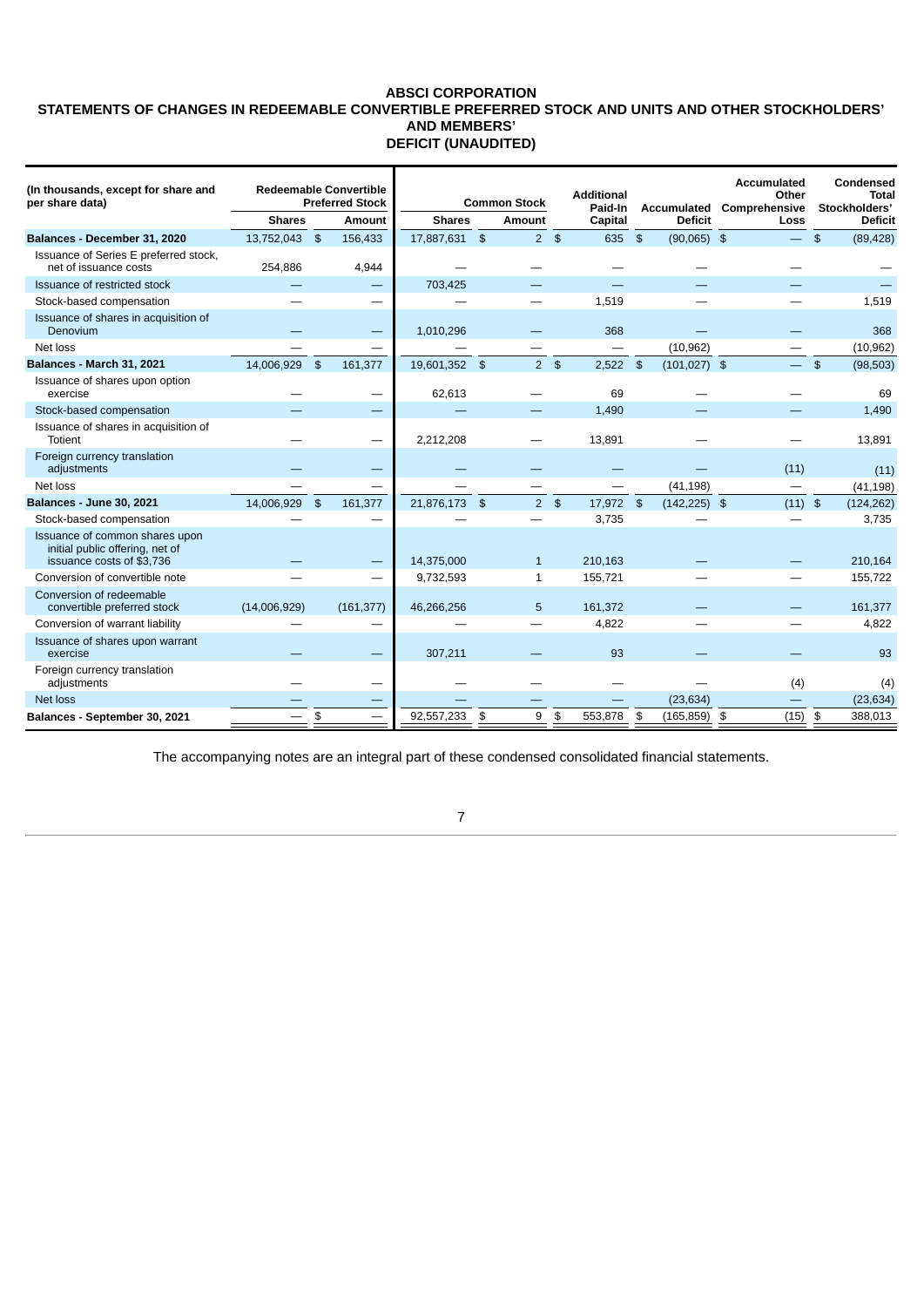# **ABSCI CORPORATION STATEMENTS OF CHANGES IN REDEEMABLE CONVERTIBLE PREFERRED STOCK AND UNITS AND OTHER STOCKHOLDERS' AND MEMBERS' DEFICIT (CONTINUED) (UNAUDITED)**

| (In thousands, except for unit and<br>per unit data)          | <b>Redeemable Convertible</b><br><b>Preferred Units</b> |                |        | <b>Common Units</b> |    | <b>Additional</b><br>Paid-In<br><b>Accumulated</b> |                    | Accumulated<br>Other<br>Comprehensive |                |                | Condensed<br><b>Total</b><br><b>Members</b> |               |                |                |
|---------------------------------------------------------------|---------------------------------------------------------|----------------|--------|---------------------|----|----------------------------------------------------|--------------------|---------------------------------------|----------------|----------------|---------------------------------------------|---------------|----------------|----------------|
|                                                               | <b>Units</b>                                            |                | Amount | <b>Units</b>        |    | Amount                                             |                    | Capital                               |                | <b>Deficit</b> |                                             | Income (Loss) |                | <b>Deficit</b> |
| Balances - December 31, 2019                                  | 9,964,572                                               | $\mathfrak{S}$ | 52,763 | 15,215,724          | \$ | 2 <sup>5</sup>                                     |                    | 215                                   | \$             | $(41,376)$ \$  |                                             |               | \$.            | (41, 159)      |
| Issuance of Class D preferred units,<br>net of issuance costs | 102,146                                                 |                | 994    |                     |    |                                                    |                    |                                       |                |                |                                             |               |                |                |
| Increase in preferred unit redemption<br>value                |                                                         |                | 11,154 |                     |    |                                                    |                    |                                       |                | (11, 154)      |                                             |               |                | (11, 154)      |
| Stock-based compensation                                      |                                                         |                | –      |                     |    |                                                    |                    | 8                                     |                |                |                                             |               |                | 8              |
| Net loss                                                      |                                                         |                |        |                     |    |                                                    |                    |                                       |                | (2,658)        |                                             |               |                | (2,658)        |
| <b>Balances - March 31, 2020</b>                              | 10,066,718                                              | \$             | 64,911 | 15,215,724          | \$ | $\overline{2}$                                     | \$                 | 223                                   | \$             | $(55, 188)$ \$ |                                             |               | \$             | (54, 963)      |
| Issuance of Class D preferred units,<br>net of issuance costs | 371,806                                                 |                | 3,631  |                     |    |                                                    |                    |                                       |                |                |                                             |               |                |                |
| Increase in preferred unit redemption<br>value                |                                                         |                | 13,967 |                     |    |                                                    |                    |                                       |                | (13,967)       |                                             |               |                | (13,967)       |
| Stock-based compensation                                      |                                                         |                |        |                     |    |                                                    |                    | 58                                    |                |                |                                             |               |                | 58             |
| Net loss                                                      |                                                         |                | —      |                     |    |                                                    |                    |                                       |                | (3,008)        |                                             |               |                | (3,008)        |
| <b>Balances - June 30, 2020</b>                               | 10,438,524                                              | $\mathfrak{L}$ | 82,509 | 15,215,724          | \$ | $\mathcal{P}$                                      | $\mathbf{\hat{f}}$ | 281                                   | $\mathfrak{L}$ | $(72, 163)$ \$ |                                             |               | $\mathfrak{L}$ | (71, 880)      |
| Increase in preferred unit redemption<br>value                |                                                         |                | 9,215  |                     |    |                                                    |                    |                                       |                | (9,215)        |                                             |               |                | (9,215)        |
| Stock-based compensation                                      |                                                         |                |        |                     |    |                                                    |                    | 86                                    |                |                |                                             |               |                | 86             |
| Net loss                                                      |                                                         |                | —      |                     |    |                                                    |                    |                                       |                | (3,748)        |                                             |               |                | (3,748)        |
| Balances - September 30, 2020                                 | 10,438,524                                              | \$             | 91,724 | 15,215,724          | \$ | $2^{\circ}$                                        | \$                 | 367                                   | $\mathfrak{F}$ | $(85, 126)$ \$ |                                             |               | \$             | (84, 757)      |

<span id="page-7-0"></span>The accompanying notes are an integral part of these condensed consolidated financial statements.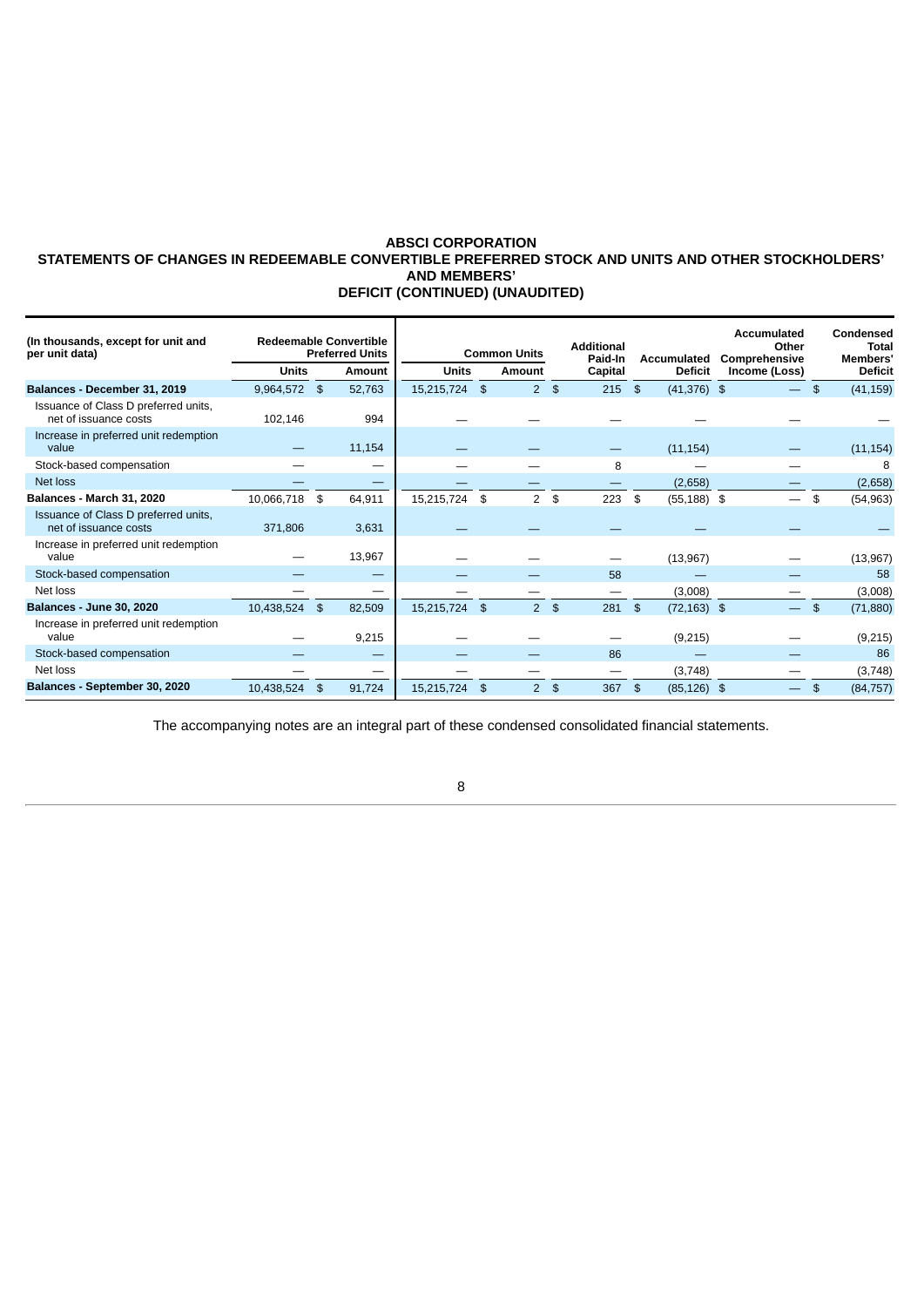# **ABSCI CORPORATION CONDENSED CONSOLIDATED STATEMENTS OF CASH FLOWS (UNAUDITED)**

| (In thousands)<br>2021<br><b>Cash Flows From Operating Activities</b><br>Net loss<br>(75, 794)<br>(9, 414)<br>Adjustments to reconcile net loss to net cash used in operating activities<br>Depreciation and amortization<br>3,895<br>780<br>Deferred income taxes<br>(7, 797)<br>Share-based compensation<br>152<br>7,376<br>Change in fair value of convertible promissory notes<br>30,722<br>Gain on extinguishment of loan payable<br>(636)<br>Loss on disposal of assets<br>17<br>44<br>Foreign exchange transaction losses (gains)<br>(13)<br>Preferred stock warrant liability expense<br>4,124<br>335<br>Changes in operating assets and liabilities:<br>Receivables under development arrangements<br>940<br>(1, 183)<br>Prepaid expenses and other current assets<br>(8, 472)<br>31<br>Operating lease right-of-use assets and liabilities<br>17<br>2,570<br>Other long-term assets<br>(64)<br>110<br>Accounts payable<br>1,545<br>640<br>Accrued expenses and other liabilities<br>44<br>(1, 567)<br>Deferred revenue<br>(539)<br>169<br>Net cash used in operating activities<br>(8, 449)<br>(43, 519)<br><b>Cash Flows From Investing Activities</b><br>Purchases of property and equipment<br>(29, 731)<br>(1,261)<br>Acquisitions, net of cash acquired<br>(28, 130)<br>Investment in equity securities<br>(1,200)<br>(1,261)<br>Net cash used in investing activities<br>(59,061)<br><b>Cash Flows From Financing Activities</b><br>Proceeds from issuance of redeemable convertible preferred units and stock, net of issuance costs<br>4,944<br>4,625<br>Proceeds from issuance of long-term debt<br>2,598<br>Proceeds from notes payable<br>632<br>Principal payments on long-term debt<br>(1,000)<br>(500)<br>Principal payments on finance lease obligations<br>(1,780)<br>(774)<br>Proceeds from issuance of common stock, net of issuance costs<br>210,325<br>Proceeds from issuance of convertible promissory notes<br>125,000<br>6,581<br>Net cash provided by financing activities<br>337,489<br>Net increase (decrease) in cash, cash equivalents, and restricted cash<br>(3, 129)<br>234,909<br>Cash, cash equivalents and restricted cash - Beginning of year<br>71,708<br>13,876<br>\$<br>306,617<br>$\frac{3}{2}$<br>10,747<br>Cash, cash equivalents, and restricted cash - End of period<br>Supplemental Disclosure of Cash Flow Information<br>Cash paid during the period for interest<br>\$<br>350<br>471 \$<br>Supplemental Disclosure of Non-Cash Investing and Financing Activities<br>Property and equipment purchased under finance lease<br>\$<br>4,313<br>\$<br>3,497<br>Right-of-use assets obtained in exchange for operating lease obligation<br>3,330<br>Cash paid for amounts included in the measurement of operating lease liabilities<br>1,069<br>316<br>Property and equipment purchases included in accounts payable<br>3,580<br>49<br>Increase in redemption value of convertible preferred stock<br>34,336 | For the Nine Months Ended September 30, |      |
|-------------------------------------------------------------------------------------------------------------------------------------------------------------------------------------------------------------------------------------------------------------------------------------------------------------------------------------------------------------------------------------------------------------------------------------------------------------------------------------------------------------------------------------------------------------------------------------------------------------------------------------------------------------------------------------------------------------------------------------------------------------------------------------------------------------------------------------------------------------------------------------------------------------------------------------------------------------------------------------------------------------------------------------------------------------------------------------------------------------------------------------------------------------------------------------------------------------------------------------------------------------------------------------------------------------------------------------------------------------------------------------------------------------------------------------------------------------------------------------------------------------------------------------------------------------------------------------------------------------------------------------------------------------------------------------------------------------------------------------------------------------------------------------------------------------------------------------------------------------------------------------------------------------------------------------------------------------------------------------------------------------------------------------------------------------------------------------------------------------------------------------------------------------------------------------------------------------------------------------------------------------------------------------------------------------------------------------------------------------------------------------------------------------------------------------------------------------------------------------------------------------------------------------------------------------------------------------------------------------------------------------------------------------------------------------------------------------------------------------------------------------------------------------------------------------------------------------------------------------------------------------------------------------------------------------------------------------------|-----------------------------------------|------|
|                                                                                                                                                                                                                                                                                                                                                                                                                                                                                                                                                                                                                                                                                                                                                                                                                                                                                                                                                                                                                                                                                                                                                                                                                                                                                                                                                                                                                                                                                                                                                                                                                                                                                                                                                                                                                                                                                                                                                                                                                                                                                                                                                                                                                                                                                                                                                                                                                                                                                                                                                                                                                                                                                                                                                                                                                                                                                                                                                                   |                                         | 2020 |
|                                                                                                                                                                                                                                                                                                                                                                                                                                                                                                                                                                                                                                                                                                                                                                                                                                                                                                                                                                                                                                                                                                                                                                                                                                                                                                                                                                                                                                                                                                                                                                                                                                                                                                                                                                                                                                                                                                                                                                                                                                                                                                                                                                                                                                                                                                                                                                                                                                                                                                                                                                                                                                                                                                                                                                                                                                                                                                                                                                   |                                         |      |
|                                                                                                                                                                                                                                                                                                                                                                                                                                                                                                                                                                                                                                                                                                                                                                                                                                                                                                                                                                                                                                                                                                                                                                                                                                                                                                                                                                                                                                                                                                                                                                                                                                                                                                                                                                                                                                                                                                                                                                                                                                                                                                                                                                                                                                                                                                                                                                                                                                                                                                                                                                                                                                                                                                                                                                                                                                                                                                                                                                   |                                         |      |
|                                                                                                                                                                                                                                                                                                                                                                                                                                                                                                                                                                                                                                                                                                                                                                                                                                                                                                                                                                                                                                                                                                                                                                                                                                                                                                                                                                                                                                                                                                                                                                                                                                                                                                                                                                                                                                                                                                                                                                                                                                                                                                                                                                                                                                                                                                                                                                                                                                                                                                                                                                                                                                                                                                                                                                                                                                                                                                                                                                   |                                         |      |
|                                                                                                                                                                                                                                                                                                                                                                                                                                                                                                                                                                                                                                                                                                                                                                                                                                                                                                                                                                                                                                                                                                                                                                                                                                                                                                                                                                                                                                                                                                                                                                                                                                                                                                                                                                                                                                                                                                                                                                                                                                                                                                                                                                                                                                                                                                                                                                                                                                                                                                                                                                                                                                                                                                                                                                                                                                                                                                                                                                   |                                         |      |
|                                                                                                                                                                                                                                                                                                                                                                                                                                                                                                                                                                                                                                                                                                                                                                                                                                                                                                                                                                                                                                                                                                                                                                                                                                                                                                                                                                                                                                                                                                                                                                                                                                                                                                                                                                                                                                                                                                                                                                                                                                                                                                                                                                                                                                                                                                                                                                                                                                                                                                                                                                                                                                                                                                                                                                                                                                                                                                                                                                   |                                         |      |
|                                                                                                                                                                                                                                                                                                                                                                                                                                                                                                                                                                                                                                                                                                                                                                                                                                                                                                                                                                                                                                                                                                                                                                                                                                                                                                                                                                                                                                                                                                                                                                                                                                                                                                                                                                                                                                                                                                                                                                                                                                                                                                                                                                                                                                                                                                                                                                                                                                                                                                                                                                                                                                                                                                                                                                                                                                                                                                                                                                   |                                         |      |
|                                                                                                                                                                                                                                                                                                                                                                                                                                                                                                                                                                                                                                                                                                                                                                                                                                                                                                                                                                                                                                                                                                                                                                                                                                                                                                                                                                                                                                                                                                                                                                                                                                                                                                                                                                                                                                                                                                                                                                                                                                                                                                                                                                                                                                                                                                                                                                                                                                                                                                                                                                                                                                                                                                                                                                                                                                                                                                                                                                   |                                         |      |
|                                                                                                                                                                                                                                                                                                                                                                                                                                                                                                                                                                                                                                                                                                                                                                                                                                                                                                                                                                                                                                                                                                                                                                                                                                                                                                                                                                                                                                                                                                                                                                                                                                                                                                                                                                                                                                                                                                                                                                                                                                                                                                                                                                                                                                                                                                                                                                                                                                                                                                                                                                                                                                                                                                                                                                                                                                                                                                                                                                   |                                         |      |
|                                                                                                                                                                                                                                                                                                                                                                                                                                                                                                                                                                                                                                                                                                                                                                                                                                                                                                                                                                                                                                                                                                                                                                                                                                                                                                                                                                                                                                                                                                                                                                                                                                                                                                                                                                                                                                                                                                                                                                                                                                                                                                                                                                                                                                                                                                                                                                                                                                                                                                                                                                                                                                                                                                                                                                                                                                                                                                                                                                   |                                         |      |
|                                                                                                                                                                                                                                                                                                                                                                                                                                                                                                                                                                                                                                                                                                                                                                                                                                                                                                                                                                                                                                                                                                                                                                                                                                                                                                                                                                                                                                                                                                                                                                                                                                                                                                                                                                                                                                                                                                                                                                                                                                                                                                                                                                                                                                                                                                                                                                                                                                                                                                                                                                                                                                                                                                                                                                                                                                                                                                                                                                   |                                         |      |
|                                                                                                                                                                                                                                                                                                                                                                                                                                                                                                                                                                                                                                                                                                                                                                                                                                                                                                                                                                                                                                                                                                                                                                                                                                                                                                                                                                                                                                                                                                                                                                                                                                                                                                                                                                                                                                                                                                                                                                                                                                                                                                                                                                                                                                                                                                                                                                                                                                                                                                                                                                                                                                                                                                                                                                                                                                                                                                                                                                   |                                         |      |
|                                                                                                                                                                                                                                                                                                                                                                                                                                                                                                                                                                                                                                                                                                                                                                                                                                                                                                                                                                                                                                                                                                                                                                                                                                                                                                                                                                                                                                                                                                                                                                                                                                                                                                                                                                                                                                                                                                                                                                                                                                                                                                                                                                                                                                                                                                                                                                                                                                                                                                                                                                                                                                                                                                                                                                                                                                                                                                                                                                   |                                         |      |
|                                                                                                                                                                                                                                                                                                                                                                                                                                                                                                                                                                                                                                                                                                                                                                                                                                                                                                                                                                                                                                                                                                                                                                                                                                                                                                                                                                                                                                                                                                                                                                                                                                                                                                                                                                                                                                                                                                                                                                                                                                                                                                                                                                                                                                                                                                                                                                                                                                                                                                                                                                                                                                                                                                                                                                                                                                                                                                                                                                   |                                         |      |
|                                                                                                                                                                                                                                                                                                                                                                                                                                                                                                                                                                                                                                                                                                                                                                                                                                                                                                                                                                                                                                                                                                                                                                                                                                                                                                                                                                                                                                                                                                                                                                                                                                                                                                                                                                                                                                                                                                                                                                                                                                                                                                                                                                                                                                                                                                                                                                                                                                                                                                                                                                                                                                                                                                                                                                                                                                                                                                                                                                   |                                         |      |
|                                                                                                                                                                                                                                                                                                                                                                                                                                                                                                                                                                                                                                                                                                                                                                                                                                                                                                                                                                                                                                                                                                                                                                                                                                                                                                                                                                                                                                                                                                                                                                                                                                                                                                                                                                                                                                                                                                                                                                                                                                                                                                                                                                                                                                                                                                                                                                                                                                                                                                                                                                                                                                                                                                                                                                                                                                                                                                                                                                   |                                         |      |
|                                                                                                                                                                                                                                                                                                                                                                                                                                                                                                                                                                                                                                                                                                                                                                                                                                                                                                                                                                                                                                                                                                                                                                                                                                                                                                                                                                                                                                                                                                                                                                                                                                                                                                                                                                                                                                                                                                                                                                                                                                                                                                                                                                                                                                                                                                                                                                                                                                                                                                                                                                                                                                                                                                                                                                                                                                                                                                                                                                   |                                         |      |
|                                                                                                                                                                                                                                                                                                                                                                                                                                                                                                                                                                                                                                                                                                                                                                                                                                                                                                                                                                                                                                                                                                                                                                                                                                                                                                                                                                                                                                                                                                                                                                                                                                                                                                                                                                                                                                                                                                                                                                                                                                                                                                                                                                                                                                                                                                                                                                                                                                                                                                                                                                                                                                                                                                                                                                                                                                                                                                                                                                   |                                         |      |
|                                                                                                                                                                                                                                                                                                                                                                                                                                                                                                                                                                                                                                                                                                                                                                                                                                                                                                                                                                                                                                                                                                                                                                                                                                                                                                                                                                                                                                                                                                                                                                                                                                                                                                                                                                                                                                                                                                                                                                                                                                                                                                                                                                                                                                                                                                                                                                                                                                                                                                                                                                                                                                                                                                                                                                                                                                                                                                                                                                   |                                         |      |
|                                                                                                                                                                                                                                                                                                                                                                                                                                                                                                                                                                                                                                                                                                                                                                                                                                                                                                                                                                                                                                                                                                                                                                                                                                                                                                                                                                                                                                                                                                                                                                                                                                                                                                                                                                                                                                                                                                                                                                                                                                                                                                                                                                                                                                                                                                                                                                                                                                                                                                                                                                                                                                                                                                                                                                                                                                                                                                                                                                   |                                         |      |
|                                                                                                                                                                                                                                                                                                                                                                                                                                                                                                                                                                                                                                                                                                                                                                                                                                                                                                                                                                                                                                                                                                                                                                                                                                                                                                                                                                                                                                                                                                                                                                                                                                                                                                                                                                                                                                                                                                                                                                                                                                                                                                                                                                                                                                                                                                                                                                                                                                                                                                                                                                                                                                                                                                                                                                                                                                                                                                                                                                   |                                         |      |
|                                                                                                                                                                                                                                                                                                                                                                                                                                                                                                                                                                                                                                                                                                                                                                                                                                                                                                                                                                                                                                                                                                                                                                                                                                                                                                                                                                                                                                                                                                                                                                                                                                                                                                                                                                                                                                                                                                                                                                                                                                                                                                                                                                                                                                                                                                                                                                                                                                                                                                                                                                                                                                                                                                                                                                                                                                                                                                                                                                   |                                         |      |
|                                                                                                                                                                                                                                                                                                                                                                                                                                                                                                                                                                                                                                                                                                                                                                                                                                                                                                                                                                                                                                                                                                                                                                                                                                                                                                                                                                                                                                                                                                                                                                                                                                                                                                                                                                                                                                                                                                                                                                                                                                                                                                                                                                                                                                                                                                                                                                                                                                                                                                                                                                                                                                                                                                                                                                                                                                                                                                                                                                   |                                         |      |
|                                                                                                                                                                                                                                                                                                                                                                                                                                                                                                                                                                                                                                                                                                                                                                                                                                                                                                                                                                                                                                                                                                                                                                                                                                                                                                                                                                                                                                                                                                                                                                                                                                                                                                                                                                                                                                                                                                                                                                                                                                                                                                                                                                                                                                                                                                                                                                                                                                                                                                                                                                                                                                                                                                                                                                                                                                                                                                                                                                   |                                         |      |
|                                                                                                                                                                                                                                                                                                                                                                                                                                                                                                                                                                                                                                                                                                                                                                                                                                                                                                                                                                                                                                                                                                                                                                                                                                                                                                                                                                                                                                                                                                                                                                                                                                                                                                                                                                                                                                                                                                                                                                                                                                                                                                                                                                                                                                                                                                                                                                                                                                                                                                                                                                                                                                                                                                                                                                                                                                                                                                                                                                   |                                         |      |
|                                                                                                                                                                                                                                                                                                                                                                                                                                                                                                                                                                                                                                                                                                                                                                                                                                                                                                                                                                                                                                                                                                                                                                                                                                                                                                                                                                                                                                                                                                                                                                                                                                                                                                                                                                                                                                                                                                                                                                                                                                                                                                                                                                                                                                                                                                                                                                                                                                                                                                                                                                                                                                                                                                                                                                                                                                                                                                                                                                   |                                         |      |
|                                                                                                                                                                                                                                                                                                                                                                                                                                                                                                                                                                                                                                                                                                                                                                                                                                                                                                                                                                                                                                                                                                                                                                                                                                                                                                                                                                                                                                                                                                                                                                                                                                                                                                                                                                                                                                                                                                                                                                                                                                                                                                                                                                                                                                                                                                                                                                                                                                                                                                                                                                                                                                                                                                                                                                                                                                                                                                                                                                   |                                         |      |
|                                                                                                                                                                                                                                                                                                                                                                                                                                                                                                                                                                                                                                                                                                                                                                                                                                                                                                                                                                                                                                                                                                                                                                                                                                                                                                                                                                                                                                                                                                                                                                                                                                                                                                                                                                                                                                                                                                                                                                                                                                                                                                                                                                                                                                                                                                                                                                                                                                                                                                                                                                                                                                                                                                                                                                                                                                                                                                                                                                   |                                         |      |
|                                                                                                                                                                                                                                                                                                                                                                                                                                                                                                                                                                                                                                                                                                                                                                                                                                                                                                                                                                                                                                                                                                                                                                                                                                                                                                                                                                                                                                                                                                                                                                                                                                                                                                                                                                                                                                                                                                                                                                                                                                                                                                                                                                                                                                                                                                                                                                                                                                                                                                                                                                                                                                                                                                                                                                                                                                                                                                                                                                   |                                         |      |
|                                                                                                                                                                                                                                                                                                                                                                                                                                                                                                                                                                                                                                                                                                                                                                                                                                                                                                                                                                                                                                                                                                                                                                                                                                                                                                                                                                                                                                                                                                                                                                                                                                                                                                                                                                                                                                                                                                                                                                                                                                                                                                                                                                                                                                                                                                                                                                                                                                                                                                                                                                                                                                                                                                                                                                                                                                                                                                                                                                   |                                         |      |
|                                                                                                                                                                                                                                                                                                                                                                                                                                                                                                                                                                                                                                                                                                                                                                                                                                                                                                                                                                                                                                                                                                                                                                                                                                                                                                                                                                                                                                                                                                                                                                                                                                                                                                                                                                                                                                                                                                                                                                                                                                                                                                                                                                                                                                                                                                                                                                                                                                                                                                                                                                                                                                                                                                                                                                                                                                                                                                                                                                   |                                         |      |
|                                                                                                                                                                                                                                                                                                                                                                                                                                                                                                                                                                                                                                                                                                                                                                                                                                                                                                                                                                                                                                                                                                                                                                                                                                                                                                                                                                                                                                                                                                                                                                                                                                                                                                                                                                                                                                                                                                                                                                                                                                                                                                                                                                                                                                                                                                                                                                                                                                                                                                                                                                                                                                                                                                                                                                                                                                                                                                                                                                   |                                         |      |
|                                                                                                                                                                                                                                                                                                                                                                                                                                                                                                                                                                                                                                                                                                                                                                                                                                                                                                                                                                                                                                                                                                                                                                                                                                                                                                                                                                                                                                                                                                                                                                                                                                                                                                                                                                                                                                                                                                                                                                                                                                                                                                                                                                                                                                                                                                                                                                                                                                                                                                                                                                                                                                                                                                                                                                                                                                                                                                                                                                   |                                         |      |
|                                                                                                                                                                                                                                                                                                                                                                                                                                                                                                                                                                                                                                                                                                                                                                                                                                                                                                                                                                                                                                                                                                                                                                                                                                                                                                                                                                                                                                                                                                                                                                                                                                                                                                                                                                                                                                                                                                                                                                                                                                                                                                                                                                                                                                                                                                                                                                                                                                                                                                                                                                                                                                                                                                                                                                                                                                                                                                                                                                   |                                         |      |
|                                                                                                                                                                                                                                                                                                                                                                                                                                                                                                                                                                                                                                                                                                                                                                                                                                                                                                                                                                                                                                                                                                                                                                                                                                                                                                                                                                                                                                                                                                                                                                                                                                                                                                                                                                                                                                                                                                                                                                                                                                                                                                                                                                                                                                                                                                                                                                                                                                                                                                                                                                                                                                                                                                                                                                                                                                                                                                                                                                   |                                         |      |
|                                                                                                                                                                                                                                                                                                                                                                                                                                                                                                                                                                                                                                                                                                                                                                                                                                                                                                                                                                                                                                                                                                                                                                                                                                                                                                                                                                                                                                                                                                                                                                                                                                                                                                                                                                                                                                                                                                                                                                                                                                                                                                                                                                                                                                                                                                                                                                                                                                                                                                                                                                                                                                                                                                                                                                                                                                                                                                                                                                   |                                         |      |
|                                                                                                                                                                                                                                                                                                                                                                                                                                                                                                                                                                                                                                                                                                                                                                                                                                                                                                                                                                                                                                                                                                                                                                                                                                                                                                                                                                                                                                                                                                                                                                                                                                                                                                                                                                                                                                                                                                                                                                                                                                                                                                                                                                                                                                                                                                                                                                                                                                                                                                                                                                                                                                                                                                                                                                                                                                                                                                                                                                   |                                         |      |
|                                                                                                                                                                                                                                                                                                                                                                                                                                                                                                                                                                                                                                                                                                                                                                                                                                                                                                                                                                                                                                                                                                                                                                                                                                                                                                                                                                                                                                                                                                                                                                                                                                                                                                                                                                                                                                                                                                                                                                                                                                                                                                                                                                                                                                                                                                                                                                                                                                                                                                                                                                                                                                                                                                                                                                                                                                                                                                                                                                   |                                         |      |
|                                                                                                                                                                                                                                                                                                                                                                                                                                                                                                                                                                                                                                                                                                                                                                                                                                                                                                                                                                                                                                                                                                                                                                                                                                                                                                                                                                                                                                                                                                                                                                                                                                                                                                                                                                                                                                                                                                                                                                                                                                                                                                                                                                                                                                                                                                                                                                                                                                                                                                                                                                                                                                                                                                                                                                                                                                                                                                                                                                   |                                         |      |
|                                                                                                                                                                                                                                                                                                                                                                                                                                                                                                                                                                                                                                                                                                                                                                                                                                                                                                                                                                                                                                                                                                                                                                                                                                                                                                                                                                                                                                                                                                                                                                                                                                                                                                                                                                                                                                                                                                                                                                                                                                                                                                                                                                                                                                                                                                                                                                                                                                                                                                                                                                                                                                                                                                                                                                                                                                                                                                                                                                   |                                         |      |
|                                                                                                                                                                                                                                                                                                                                                                                                                                                                                                                                                                                                                                                                                                                                                                                                                                                                                                                                                                                                                                                                                                                                                                                                                                                                                                                                                                                                                                                                                                                                                                                                                                                                                                                                                                                                                                                                                                                                                                                                                                                                                                                                                                                                                                                                                                                                                                                                                                                                                                                                                                                                                                                                                                                                                                                                                                                                                                                                                                   |                                         |      |
|                                                                                                                                                                                                                                                                                                                                                                                                                                                                                                                                                                                                                                                                                                                                                                                                                                                                                                                                                                                                                                                                                                                                                                                                                                                                                                                                                                                                                                                                                                                                                                                                                                                                                                                                                                                                                                                                                                                                                                                                                                                                                                                                                                                                                                                                                                                                                                                                                                                                                                                                                                                                                                                                                                                                                                                                                                                                                                                                                                   |                                         |      |
|                                                                                                                                                                                                                                                                                                                                                                                                                                                                                                                                                                                                                                                                                                                                                                                                                                                                                                                                                                                                                                                                                                                                                                                                                                                                                                                                                                                                                                                                                                                                                                                                                                                                                                                                                                                                                                                                                                                                                                                                                                                                                                                                                                                                                                                                                                                                                                                                                                                                                                                                                                                                                                                                                                                                                                                                                                                                                                                                                                   |                                         |      |
|                                                                                                                                                                                                                                                                                                                                                                                                                                                                                                                                                                                                                                                                                                                                                                                                                                                                                                                                                                                                                                                                                                                                                                                                                                                                                                                                                                                                                                                                                                                                                                                                                                                                                                                                                                                                                                                                                                                                                                                                                                                                                                                                                                                                                                                                                                                                                                                                                                                                                                                                                                                                                                                                                                                                                                                                                                                                                                                                                                   |                                         |      |
|                                                                                                                                                                                                                                                                                                                                                                                                                                                                                                                                                                                                                                                                                                                                                                                                                                                                                                                                                                                                                                                                                                                                                                                                                                                                                                                                                                                                                                                                                                                                                                                                                                                                                                                                                                                                                                                                                                                                                                                                                                                                                                                                                                                                                                                                                                                                                                                                                                                                                                                                                                                                                                                                                                                                                                                                                                                                                                                                                                   |                                         |      |
|                                                                                                                                                                                                                                                                                                                                                                                                                                                                                                                                                                                                                                                                                                                                                                                                                                                                                                                                                                                                                                                                                                                                                                                                                                                                                                                                                                                                                                                                                                                                                                                                                                                                                                                                                                                                                                                                                                                                                                                                                                                                                                                                                                                                                                                                                                                                                                                                                                                                                                                                                                                                                                                                                                                                                                                                                                                                                                                                                                   |                                         |      |
|                                                                                                                                                                                                                                                                                                                                                                                                                                                                                                                                                                                                                                                                                                                                                                                                                                                                                                                                                                                                                                                                                                                                                                                                                                                                                                                                                                                                                                                                                                                                                                                                                                                                                                                                                                                                                                                                                                                                                                                                                                                                                                                                                                                                                                                                                                                                                                                                                                                                                                                                                                                                                                                                                                                                                                                                                                                                                                                                                                   |                                         |      |

<span id="page-8-0"></span>The accompanying notes are an integral part of these condensed consolidated financial statements.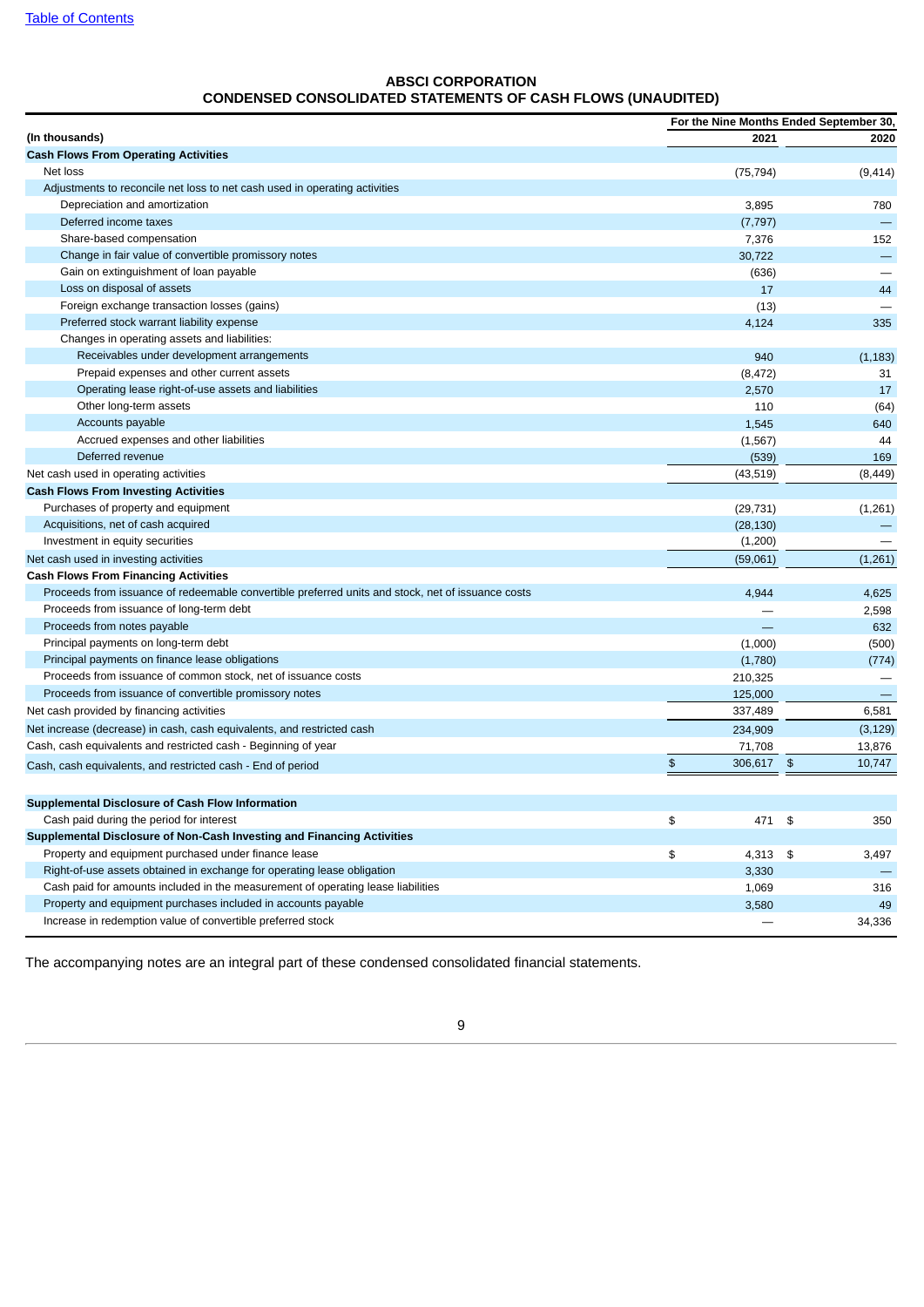# **1. Organization and nature of operations**

Absci Corporation (the "Company") has developed an integrated drug creation platform (the "Integrated Drug Creation Platform") that enables the creation of biologics by unifying the drug discovery and cell line development processes into one process. The Company was organized in the State of Oregon in August 2011 as a limited liability company and converted to a limited liability company ("LLC") in Delaware in April 2016. In October 2020, the Company converted from a Delaware LLC to a Delaware corporation (the "LLC Conversion"). The Company's headquarters are located in Vancouver, Washington.

# *Authorized shares of common stock*

In June 2021, the Company's board of directors (the "Board") and stockholders increased the number of authorized shares of common stock to 78,320,000.

## *Initial Public Offering*

On July 21, 2021, the Company's registration statement on Form S-1 for its initial public offering (the "IPO") was declared effective by the Securities and Exchange Commission (the "SEC"), and the shares of its common stock commenced trading on the Nasdaq Global Select Market on July 22, 2021. The IPO closed on July 26, 2021, pursuant to which the Company issued and sold 14,375,000 shares of its common stock, including the full exercise of the underwriters' 30-day option to purchase additional shares, at a public offering price of \$16.00 per share. The Company received gross proceeds of \$230.0 million, or total net proceeds of \$210.2 million from the IPO, after deducting underwriting discounts and commissions of \$16.1 million, and offering costs of \$3.7 million. Immediately prior to the completion of the IPO, all shares of redeemable convertible preferred stock then outstanding were converted into 46,266,256 shares of common stock and all convertible notes issued in March 2021 were converted into 9,732,593 shares of common stock.

## *Amendments to Certificate of Incorporation or Bylaws*

In connection with the consummation of the IPO, the Company filed an amended and restated certificate of incorporation (the "Restated Certificate") with the Secretary of State of the State of Delaware. The Board and stockholders previously approved the Restated Certificate to be filed in connection with, and to be effective upon, the consummation of the IPO. The Restated Certificate amended and restated the Company's existing amended and restated certificate of incorporation, as amended, in its entirety to, among other things: (i) authorize 500,000,000 shares of common stock; (ii) eliminate all references to the previously-existing series of preferred stock; (iii) authorize 10,000,000 shares of undesignated preferred stock that may be issued from time to time by the Board in one or more series; (iv) establish a classified board divided into three classes, with each class serving staggered three-year terms and (v) require the approval of holders of at least 75% of the voting power of the Company's outstanding shares of voting stock to amend or repeal certain provisions of the Restated Certificate.

# *Stock split*

On July 16, 2021, the Board and stockholders approved an amendment to the Company's amended and restated certificate of incorporation to effect a forward stock split of the Company's issued and outstanding common stock at a 3.3031-to-1 ratio, which was effected on July 19, 2021. The par value and convertible preferred stock were not adjusted as a result of the forward stock split. All issued and outstanding common stock, options to purchase common stock and units, and per share and unit amounts contained in the financial statements have been retroactively adjusted to reflect the forward stock split for all periods presented. The financial statements have also been retroactively adjusted to reflect a proportional adjustment to the conversion ratio for each series of preferred stock that was effected in connection with the forward stock split.

# *LLC Conversion*

In conjunction with the LLC Conversion as of October 15, 2020, (i) all of the Company's outstanding common units converted on a 1-for-1 basis into shares of common stock, par value \$0.0001; and (ii) all of the Company's outstanding redeemable preferred units converted on a 1-for-1 basis into shares of redeemable convertible preferred stock, par value \$0.0001. Prior to the LLC Conversion, the Company had issued incentive units to certain employees, directors, and consultants. The outstanding vested incentive units converted on a

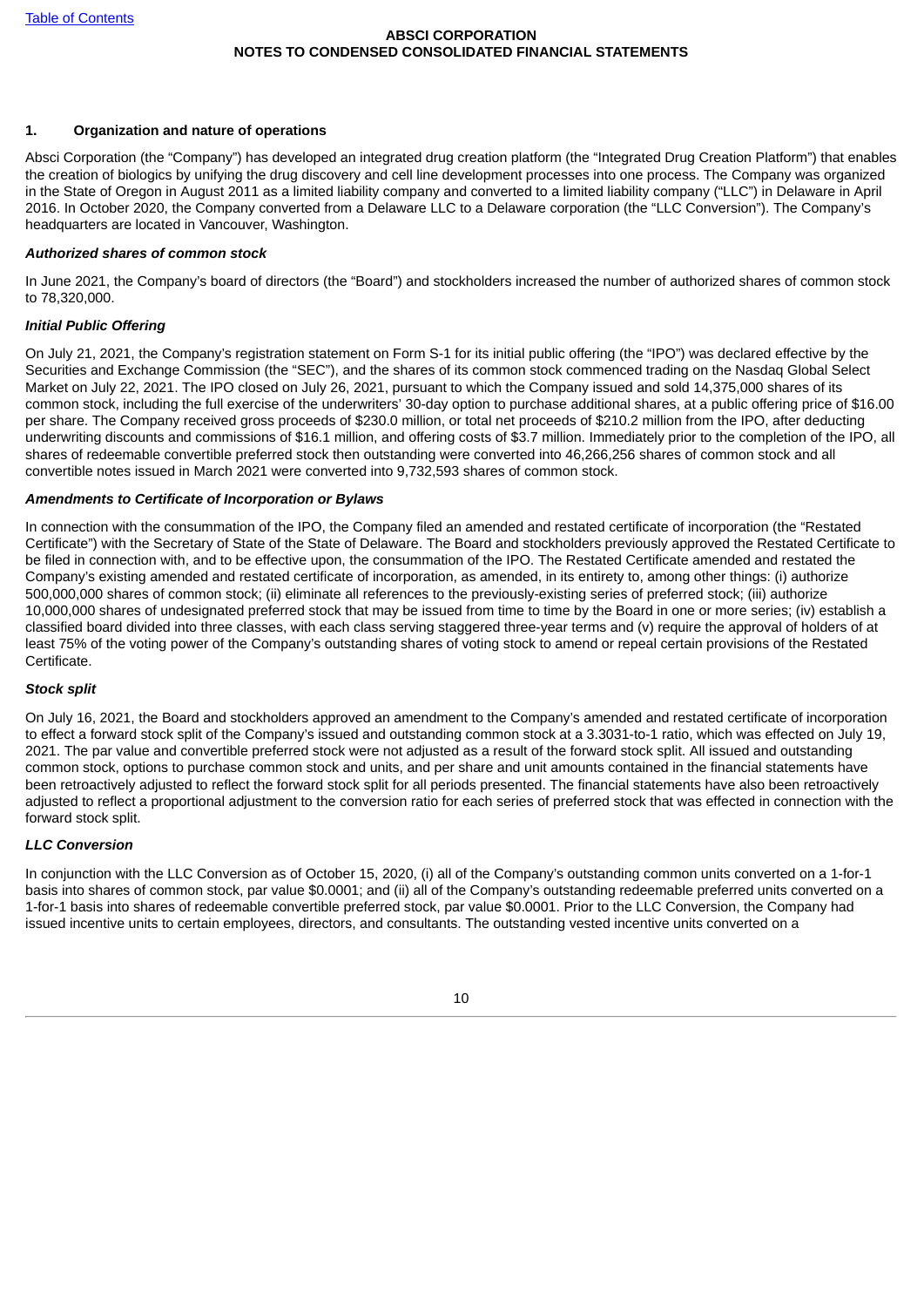net issuance basis into shares of common stock and the outstanding unvested incentive units converted on a net issuance basis into restricted common stock. All vesting provisions remained the same following the LLC Conversion. See Note 9: *Stock based compensation* for further discussion of the LLC Conversion's impact on the Company's stock-based compensation plans.

# *Unaudited Interim Financial Information*

The accompanying interim condensed consolidated balance sheet as of September 30, 2021, the condensed consolidated statements of operations and comprehensive loss, condensed consolidated changes in redeemable convertible preferred stock and units and other stockholders' and members' deficit, and condensed consolidated statements of cash flows for the periods ended September 30, 2021 and 2020 and the related footnote disclosures are unaudited. In management's opinion, the unaudited interim financial statements have been prepared on the same basis as the audited financial statements and include all adjustments, which include only normal recurring adjustments, necessary for the fair presentation of the Company's financial position as of September 30, 2021 and its results of operations and cash flows for the periods ended September 30, 2021 and 2020 in accordance with accounting principles generally accepted in the United States ("US GAAP"). The results for the three and nine months ended September 30, 2021 are not necessarily indicative of the results expected for the full fiscal year or any other interim period. The condensed consolidated balance sheet at December 31, 2020 has been derived from the audited financial statements at that date but does not include all disclosures required by US GAAP for complete financial statements. Because all of the disclosures required by US GAAP for complete financial statements are not included herein, these unaudited condensed consolidated financial statements and the notes accompanying them should be read in conjunction with the Company's audited financial statements for the year ended December 31, 2020 included in the Company's final prospectus for the IPO filed with the SEC on July 23, 2021 pursuant to Rule 424(b)(4) relating to the Company's Registration Statement on Form S-1, as amended (File No. 333-257553).

# **2. Summary of significant accounting policies**

# *Basis of presentation*

The condensed consolidated financial statements are prepared in accordance with US GAAP as defined by the Financial Accounting Standards Board ("FASB"). The condensed consolidated financial statements include the Company's wholly-owned subsidiaries and entities under its control. The Company has eliminated all intercompany transactions and accounts.

# *Emerging growth company*

The Company is an "emerging growth company," as defined in Section 2(a) of the Securities Act, as modified by the Jumpstart Our Business Startups Act of 2012 (the "JOBS Act"), and it may take advantage of certain exemptions from various reporting requirements that are applicable to other public companies that are not emerging growth companies including, but not limited to, not being required to comply with the independent registered public accounting firm attestation requirements of Section 404 of the Sarbanes-Oxley Act of 2002, reduced disclosure obligations regarding executive compensation in its periodic reports and proxy statements, and exemptions from the requirements of holding a nonbinding advisory vote on executive compensation and stockholder approval of any golden parachute payments not previously approved.

# *Business combinations*

The Company utilizes the acquisition method of accounting for business combinations and allocates the purchase price of an acquisition to the various tangible and intangible assets acquired and liabilities assumed based on their estimated fair values. The Company primarily establishes fair value using the replacement cost approach or the income approach based upon a discounted cash flow model. The replacement cost approach measures the value of an asset by the cost to reconstruct or replace it with another of like utility. The income approach requires the use of many assumptions and estimates including future revenues and expenses, as well as discount factors and income tax rates. Other estimates include:

• The use of carrying value as a proxy for fair values of fixed assets and liabilities assumed from the target; and

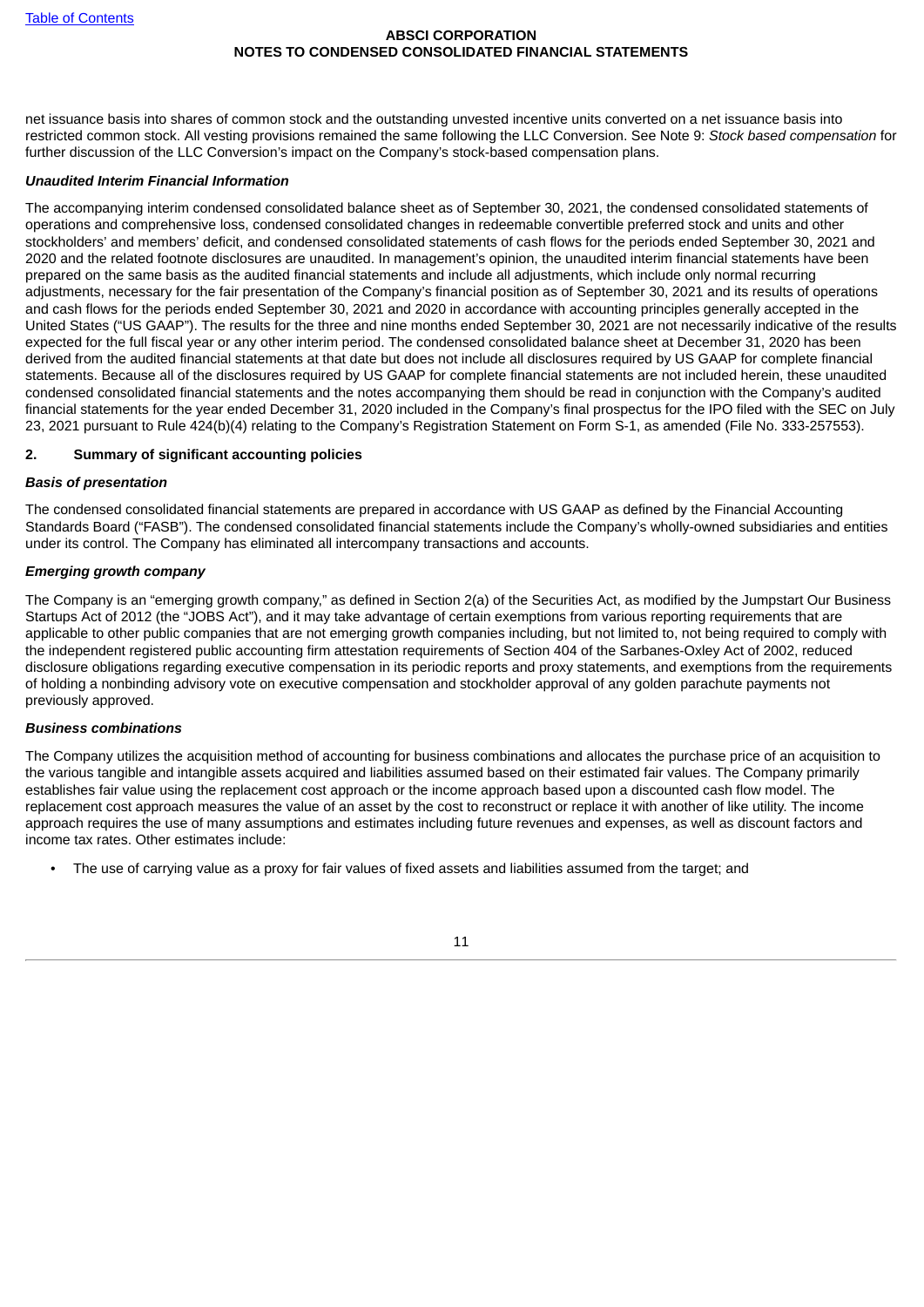• Fair values of intangible assets and contingent consideration.

While the Company uses best estimates and assumptions as part of the purchase price allocation process to accurately value assets acquired and liabilities assumed at the business acquisition date, these estimates and assumptions are inherently uncertain and subject to refinement. As a result, during the purchase price measurement period, which is no more than one year from the business acquisition date, the Company may record adjustments to the assets acquired and liabilities assumed, with the corresponding offset to goodwill. Business combinations also require the Company to estimate the useful life of certain intangible assets acquired and this estimate requires significant judgment.

## *Use of estimates*

The preparation of financial statements in accordance with US GAAP requires management to make estimates and assumptions that affect certain reported amounts of assets and liabilities and disclosure of contingent assets and liabilities at the date of the financial statements and the reported amounts of revenues and expenses during the reporting period. Such estimates include, but are not limited to, revenue recognition including estimated timing of the satisfaction of performance obligations, purchase price allocations in conjunction with business combinations, and the fair value of stock-based compensation awards. The Company bases its estimates on historical experiences, and other relevant factors that it believes to be reasonable under the circumstances. Actual results could differ from those estimates.

#### *Segment information*

The Company operates as a single operating segment. The Company's chief operating decision maker, its Chief Executive Officer, manages the Company's operations on a consolidated basis for the purposes of allocating resources, making operating decisions and evaluating performance.

### *Cash, cash equivalents and restricted cash*

The Company considers all highly liquid investments with an original maturity of three months or less to be cash equivalents.

Restricted cash represents amounts pledged as collateral for future property lease payments via standby letters of credit (see Note 6) and amounts held in escrow related to acquisitions by the Company (see Note 3).

## *Accounts receivable*

Accounts receivable consists of amounts due from partners for services performed. The Company reviews accounts receivable for credit impairment and regularly analyzes the status of significant past due receivables to determine if any will potentially be uncollectible to estimate the amount of allowance necessary to reduce accounts receivable to its estimated net realizable value. To date, no allowance has been necessary. See contract asset discussion below regarding unbilled receivables.

# *Fair value of financial instruments*

Certain assets and liabilities are carried at fair value under US GAAP and consist principally of a fee in-lieu of warrant issuance, a warrant to purchase convertible preferred stock and convertible promissory notes. The carrying amounts of cash equivalents, accounts payable, and accrued liabilities approximate their related fair values due to the short-term nature of these instruments. None of the Company's nonfinancial assets or liabilities are recorded at fair value on a recurring basis.

As permitted under Accounting Standards Codification ("ASC") 825, Financial Instruments, ("ASC 825"), the Company has elected the fair value option to account for its convertible promissory notes issued during the nine months ended September 30, 2021. In accordance with ASC 825, the Company records these convertible promissory notes at fair value on its condensed consolidated balance sheet. Changes in fair value of the warrant to purchase convertible preferred stock and the convertible promissory notes are recorded in the condensed consolidated statements of operations and comprehensive loss. As a result of applying the fair value option, direct costs and fees related to the convertible promissory notes were recognized as incurred and not deferred.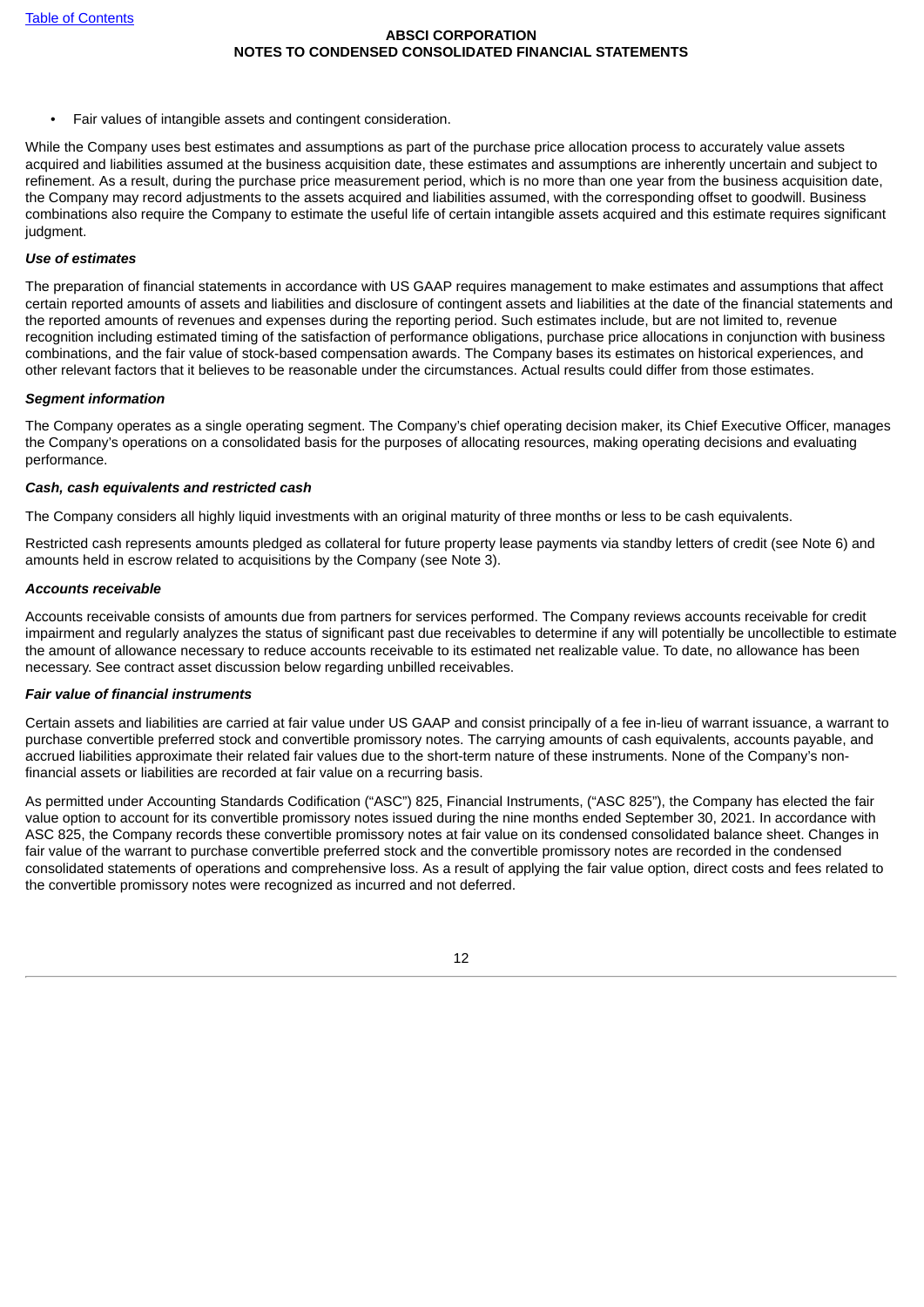There are significant judgments and estimates inherent in the determination of the fair value of these liabilities. If the Company had made different assumptions including, among others, those related to the timing and probability of various corporate scenarios, discount rates, volatilities and exit valuations, the carrying values of the fee in lieu of warrant, warrant liability, and net loss and net loss per common share could have been significantly different.

# *Concentration risk*

Financial instruments that potentially subject the Company to concentrations of credit risk consist principally of cash and cash equivalents, restricted cash, and receivables under development arrangements. The Company maintains its cash and cash equivalents and restricted cash in bank accounts, which at times may exceed federally insured limits. The Company has not experienced any losses on these accounts. For the three and nine months ended September 30, 2021, two partners represented approximately 73% and 79% of technology development revenue, respectively. For the three and nine months ended September 30, 2020, two and three partners, respectively, represented 99% and 78% of technology development revenue, respectively.

As of September 30, 2021, three partners represented approximately 78% of total receivables under technology development arrangements. As of December 31, 2020, one partner represented approximately 93% of total receivables under technology development arrangements.

The Company purchases from and relies on two vendors for specific equipment and consumables which are critical to its operations. While there are alternative types of equipment that could be used, switching vendors would require significant capital investment, long lead times and significant training and validation.

# *Supplies*

Supplies, comprised principally of supplies and other materials used in the lab, are stated at the lower of cost or market value and using the first-in, first-out method, applied on a consistent basis. The supplies inventory is included in prepaid expenses and other current assets on the condensed consolidated balance sheet.

# *Property and equipment, net*

Property and equipment are stated at cost less accumulated depreciation and amortization. Additions and improvements to property and equipment are capitalized. The costs of maintenance and repairs are expensed as incurred. Depreciation and amortization are computed using the straight-line method over the estimated useful lives of the underlying assets, which vary from 3 to 7 years. Leasehold improvements are amortized over the shorter of the term of the lease or the estimated useful lives of the assets. When assets are sold or otherwise disposed of, the cost and related accumulated depreciation or amortization are removed from their respective accounts, and the resulting gain or loss is reported as income or expense in the condensed consolidated statements of operations and comprehensive loss.

# *Deferred Offering Costs*

The Company had deferred offering costs consisting of legal and accounting fees directly attributable to its IPO. The deferred offering costs were offset against the proceeds received following the completion of the Company's IPO. As of September 30, 2021 and December 31, 2020, the Company had no deferred offering costs recorded within other long-term assets on the condensed consolidated balance sheet.

# *Impairment of long-lived assets*

Management reviews long-lived assets for possible impairment whenever events or circumstances indicate that the carrying amount of such assets may not be recoverable. Recoverability is measured by comparison of the carrying amount to the future undiscounted net cash flows expected to result from the use of the asset and its eventual disposition. If these estimated cash flows were less than the carrying amount of the asset, an impairment loss would be recognized in order to write down the asset to its estimated fair value. There have been no such impairments of long-lived assets during the three months and nine months ended September 30, 2021 and 2020.

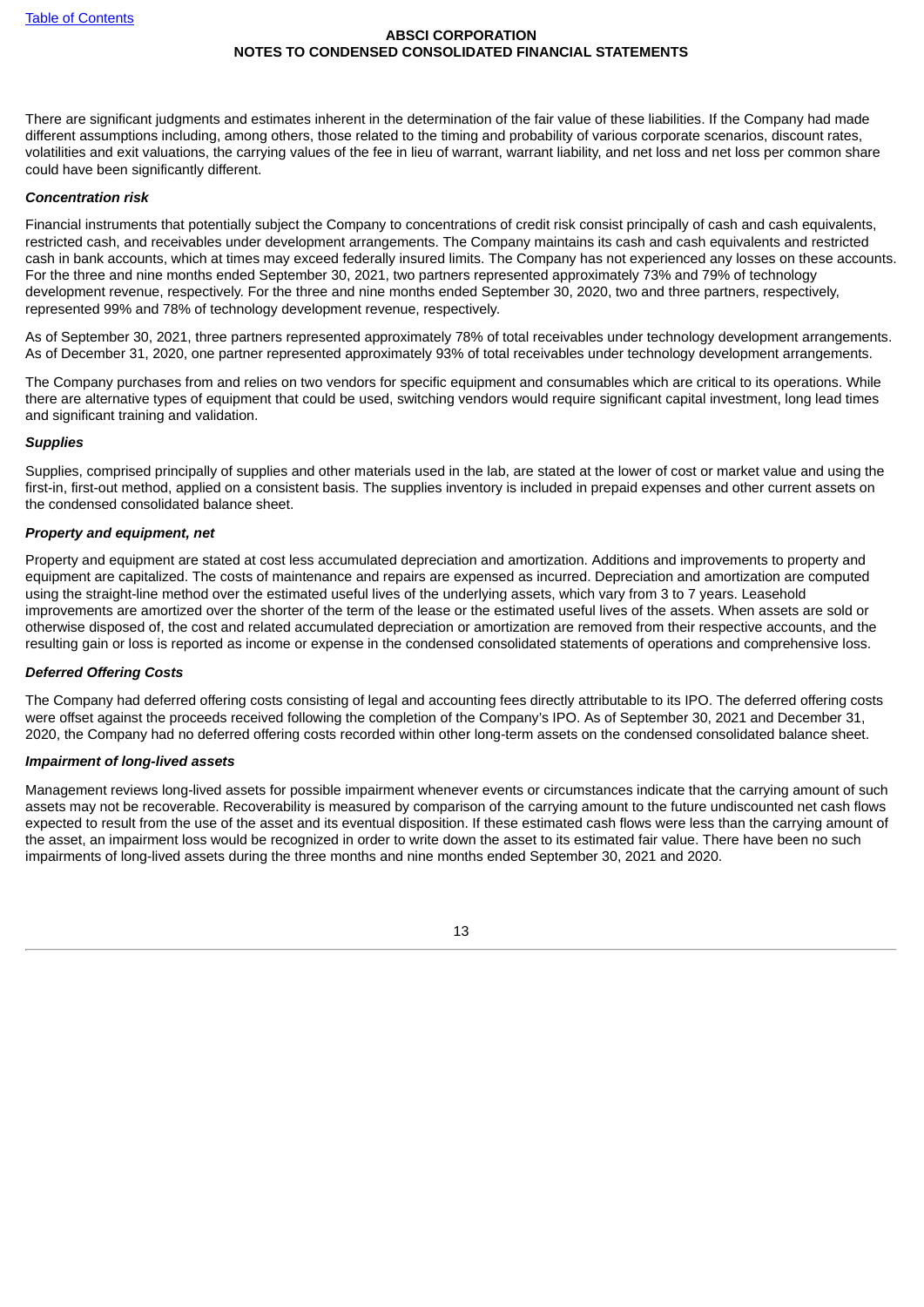# *Redeemable convertible preferred unit and stock warrant liability*

Outstanding warrants that were related to the Company's redeemable convertible preferred units and redeemable convertible preferred stock were classified as liabilities on the condensed consolidated balance sheets. As the warrants were exercisable for redeemable convertible preferred units and redeemable convertible preferred stock, the Company has recognized a liability for the fair value of its warrants on the condensed consolidated balance sheets upon issuance and subsequently remeasures the liability to fair value at the end of each reporting period until the earlier of the expiration or exercise of the warrants. See Note 8: *Redeemable convertible preferred stock* for further discussion.

## *Revenue recognition*

The Company recognizes revenue when control of its products and services are transferred to its customers in an amount that reflects the consideration expected to be received in exchange for those products and services. This process involves identifying the contract with a customer, determining the performance obligations in the contract, determining the contract price, allocating the contract price to the distinct performance obligations in the contract, and recognizing revenue when or as the performance obligations are satisfied. A performance obligation is considered distinct from other obligations in a contract when it provides a benefit to the customer either on its own or together with other resources that are readily available to the customer and is separately identified in the contract. The Company considers a performance obligation satisfied once control of a good or service has been transferred to the customer, meaning the customer has the ability to use and obtain the benefit of the good or service. Technology development revenue includes revenue associated to the development and technology readiness phases of technology development agreements. The Company refers to its customers as "partners" when describing their relationship in an agreement.

# *Technology development revenue*

The Company's Technology Development Agreements ("TDAs") generally include multiple phases of Cell Line Development ("CLD") such as library design, assay development, strain screening, fermentation optimization, purification, and analytics that all represent a single performance obligation. These agreements may include options for additional goods and services such as readying the technology to transfer to the partner and licensing terms. The transaction prices for these arrangements include fixed and variable consideration for the single performance obligation as well as variable consideration for success-based achievements. Any variable consideration is constrained to the extent that it is probable that a significant reversal of cumulative revenue will not occur. Depending on the specific terms of the arrangement, the Company either recognizes revenue over time or at a point in time. While there is no alternative use to the Company for the asset created, the agreement's terms vary as to whether an enforceable right to payment exists for performance completed as of that date. Primarily all of the Company's contracts with its partners include an enforceable right to payment.

The Company measures progress toward the completion of the performance obligations satisfied over time using an input method based on an overall estimate of the effort incurred to date at each reporting period to satisfy a performance obligation. This method provides an appropriate depiction of completed progress toward fulfilling its performance obligations for each respective arrangement. In certain technology development agreements that require a portion of the contract consideration to be received in advance at the commencement of the contract, such advance payment is initially recorded as a contract liability.

#### *KBI BioPharma, Inc. Collaboration agreement*

In December 2019, the Company executed a four-year Joint Marketing Agreement ("JMA") with KBI BioPharma, Inc. ("KBI") to co-promote technologies through joint marketing efforts. The JMA provides for a non-refundable upfront payment of \$0.8 million and milestone payments of \$2.8 million in the aggregate, of which \$2.3 million had been received as of September 30, 2021, upon the achievement of specific milestones. Upfront payments that relate to ongoing collaboration efforts required throughout the contract term such as joint marketing are recognized ratably throughout the contract term. The Company fully constrains revenue associated with the milestone payments until the specified milestones are probable of achievement. Additionally, KBI is obligated to make royalty payments to the Company during the fourth year of the JMA representing a percentage of its sales generated through the arrangement. Any costs incurred to KBI through

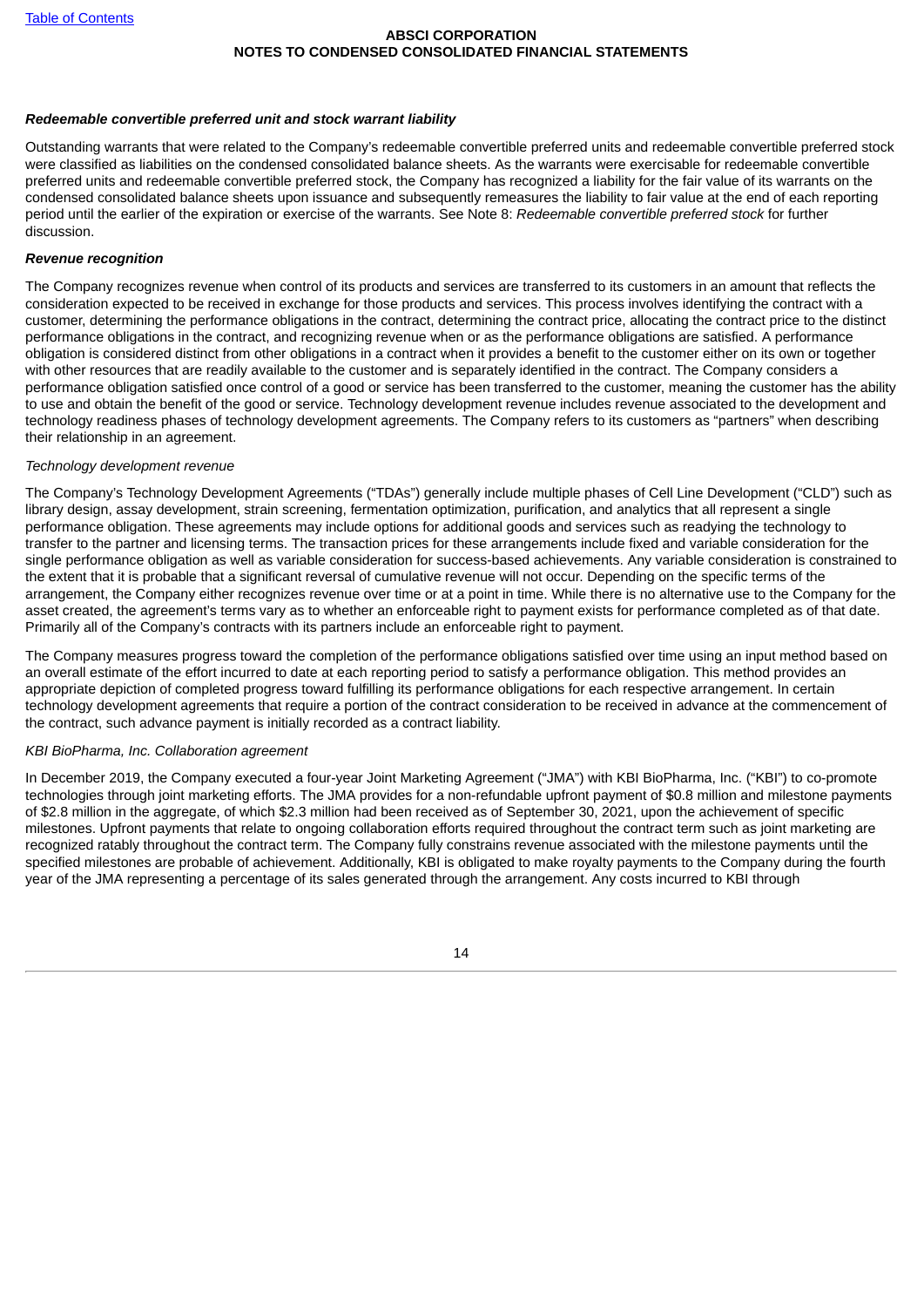the duration of the JMA are recognized as a reduction to collaboration revenue in the period in which they are incurred.

In September 2021, the JMA was amended to shorten the term to approximately three years, while all remaining payments were replaced with a one-time fee due from KBI in the amount of \$0.3 million. The Company determined the remaining services were distinct from those provided prior to the modification and therefore recognizes the total remaining transaction price prospectively over the remaining contractual term.

As of September 30, 2021 and December 31, 2020, deferred revenue related to the JMA was \$1.3 million and \$1.8 million, respectively.

## *Contract balances*

Contract assets are generated when contractual billing schedules differ from revenue recognition timing and the Company records a contract receivable when it has an unconditional right to consideration. As of September 30, 2021 and December 31, 2020, contract assets were \$0.7 million and \$0.1 million, respectively.

Contract liabilities are recorded in deferred revenue when cash payments are received or due in advance of the satisfaction of performance obligations. As of September 30, 2021 and December 31, 2020, contract liabilities were \$2.1 million and \$2.6 million, respectively. During the three and nine months ended September 30, 2021, the Company recognized \$0.2 million and \$1.3 million, respectively, as revenue that had been included in deferred revenue at the beginning of the period. During the three and nine months ended September 30, 2020, the Company recognized \$0.1 million and \$0.2 million, respectively, as revenue that had been included in deferred revenue at the beginning of the period.

#### *Income taxes*

Prior to the LLC Conversion, all income tax effects of the Company's operations were passed through to its members individually. Accordingly, the accompanying financial statements do not include any income tax effects for the Company prior to the LLC Conversion date, and the Company had no unrecognized income tax benefits, nor any interest or penalties associated with unrecognized income tax benefits, accrued or expensed as of and for the year ended December 31, 2019 and the period from January 1, 2020 through October 15, 2020.

Following the LLC Conversion, the Company accounts for income taxes using the asset and liability method whereby deferred tax asset and liability accounts are determined based on differences between financial reporting and tax bases of assets and liabilities and are measured using the enacted tax rates and laws that are currently in effect. Valuation allowances are established where necessary to reduce deferred tax assets to the amounts expected to be realized.

The Company files income tax returns in the federal and various state tax jurisdictions.

The Company recognizes interest and penalties related to income tax matters as a component of tax expense. The Company did not record any interest or penalties related to income tax during the three and nine months ended September 30, 2021.

## *Leases*

At the inception of a contractual arrangement, the Company determines whether the contract contains a lease by assessing whether there is an identified asset and whether the contract conveys the right to control the use of the identified asset in exchange for consideration over a period of time. If both criteria are met, the Company records the associated lease liability and corresponding right-of-use asset upon commencement of the lease using the implicit rate or a discount rate based on a credit adjusted secured borrowing rate commensurate with the term of the lease.

The Company additionally evaluates leases at their inception to determine if they are to be accounted for as an operating lease or a finance lease. Operating lease assets represent a right to use an underlying asset for the lease term and operating lease liabilities represent an obligation to make lease payments arising from the lease. Operating lease obligations with a term greater than one year and their corresponding right-of-use assets are recognized on the condensed consolidated balance sheet at the commencement date of the lease

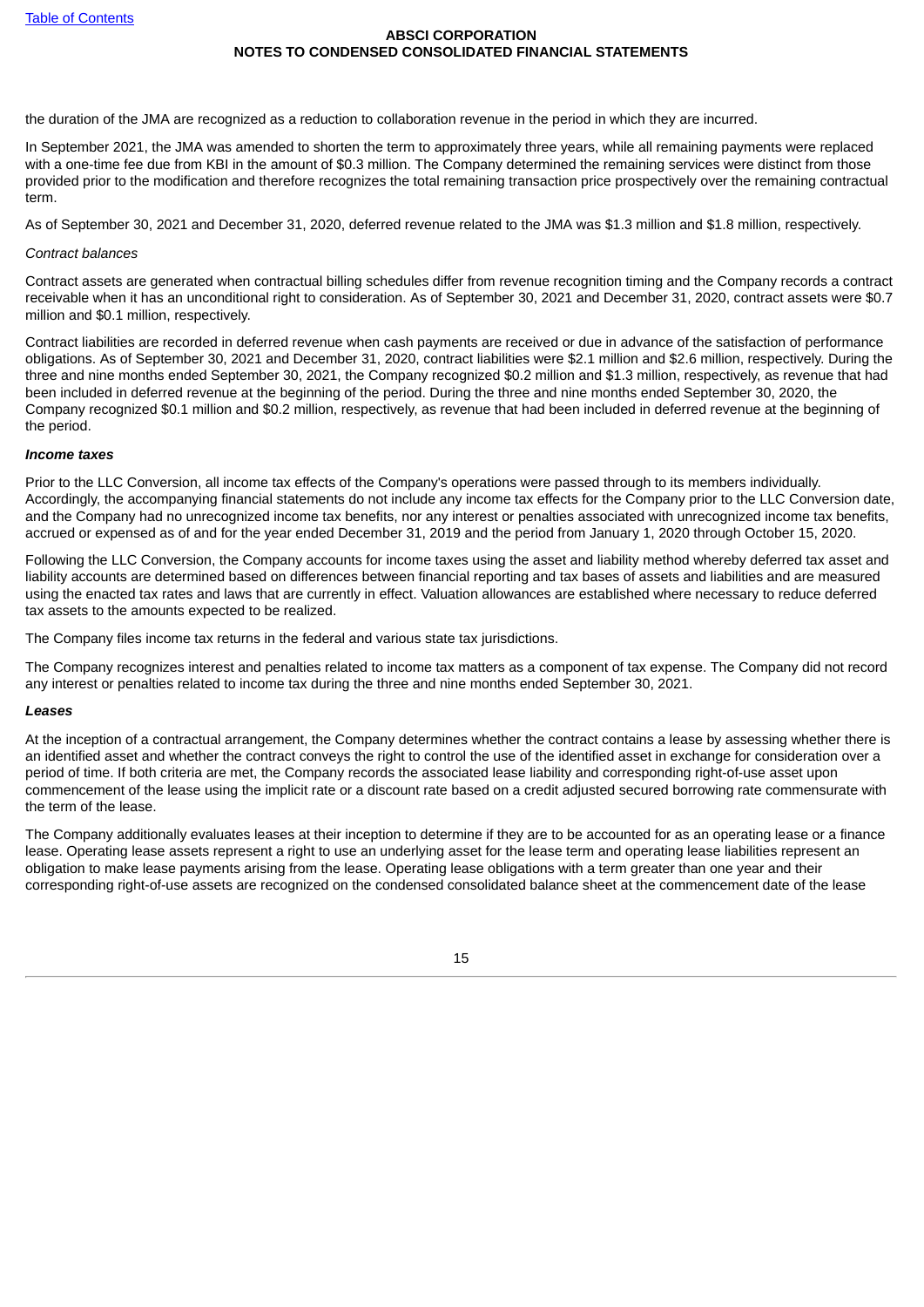based on the present value of lease payments over the expected lease term. Certain adjustments to the right-of-use asset may be required for items such as initial direct costs paid or incentives received.

As the Company's operating leases do not typically provide an implicit rate, the Company utilizes the appropriate incremental borrowing rate, determined as the rate of interest that the Company would have to pay to borrow on a collateralized basis over a similar term and in a similar economic environment. The lease cost is recognized on a straight-line basis over the lease term and variable lease payments are recognized as operating expenses in the period in which the obligation for those payments is incurred. Variable lease payments primarily include common area maintenance, utilities, real estate taxes, insurance and other operating costs that are passed on from the lessor in proportion to the space leased by the Company.

The Company accounts for its finance leases by calculating an implied interest rate in the lease contract and recognizing a finance lease right of use asset and lease liability. The right of use asset is recognized in property and equipment, net, in the asset category in which the underlying asset relates. The lease liability is recognized in the condensed consolidated balance sheet as a finance lease obligation.

#### *Research and development expenses*

Research and development expenses include the cost of materials, personnel-related costs (comprised of salaries, benefits and share-based compensation), consulting fees and allocated facility costs associated with both the Company's execution of technology development agreements and collaboration agreements, as well as ongoing development of the Integrated Drug Creation Platform and other technologies. Allocated facility costs include facility occupancy and information technology costs. The Company derives improvements to its platform from both types of activities. The Company has not historically tracked its research and development expenses on a partner-by-partner basis or on a program-by-program basis.

#### *Stock-based compensation*

Stock-based compensation includes compensation expense for incentive units, restricted stock, and stock option grants to employees and is measured on the grant date based on the fair value of the award and recognized on a straight-line basis over the requisite service period. The fair value of options to purchase common stock are measured using the Black-Scholes option-pricing model. The Company accounts for forfeitures as they occur. Prior to the LLC Conversion, the Company also granted phantom units which due to the presence of an exercise condition contingent upon a liquidity event, the Company determined that it was not probable that the phantom units would become exercisable.

#### *Net Loss Per Share Attributable to Common Stockholders and Unitholders*

The Company calculates basic and diluted net loss per share attributable to common stockholders and unitholders in conformity with the twoclass method required for companies with participating securities. The Company considers its redeemable convertible preferred stock and units to be participating securities. In the event a dividend is declared or paid on common stock and units, holders of redeemable convertible preferred stock and units are entitled to a share of such dividend in proportion to the holders of common stock and units on an as-if converted basis. Under the two-class method, basic net loss per share attributable to common stockholder and unitholder is calculated by dividing the net loss attributable to common stockholder and unitholder by the weighted-average number of shares of common stock and units outstanding for the period. Net loss attributable to common stockholders and unitholders is determined by allocating undistributed earnings between common and preferred stockholders and unitholders. The diluted net loss per share attributable to common stockholders and unitholders is computed by giving effect to all potential dilutive common stock and unit equivalents outstanding for the period determined using the treasury stock method. The net loss attributable to common stockholders and unitholders was not allocated to the redeemable convertible preferred stock and units under the two-class method as the redeemable convertible preferred stock and units do not have a contractual obligation to share in the Company's losses. For purposes of this calculation, redeemable convertible preferred stock and units, redeemable convertible preferred stock and unit warrants, unvested restricted stock, incentive units, incentive and non-qualified stock options are considered common stock equivalents but have been excluded from the calculation of diluted net loss per share attributable to common stockholders and unitholders as their effect is anti-dilutive.

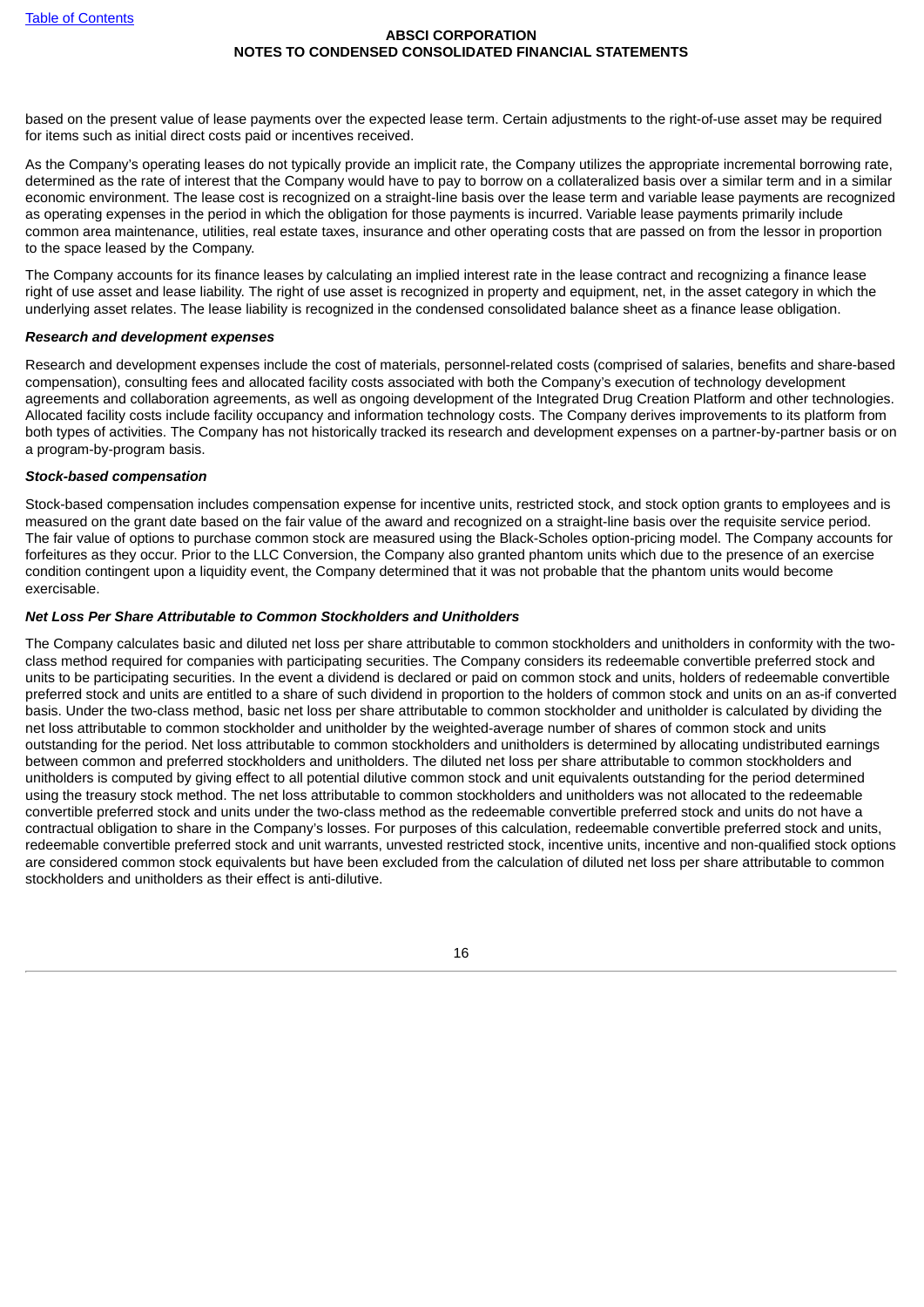# *Recently adopted accounting pronouncements*

In August 2020, the FASB issued ASU No. 2020-06, Debt — Debt with Conversion and Other Options (Subtopic 470-20) and Derivatives and Hedging — Contracts in Entity's Own Equity (Subtopic 815-40) ("ASU No. 2020-06"). The new guidance eliminates two of the three models in ASC 470-20 that require separating embedded conversion features from convertible instruments. As a result, only conversion features accounted for under the substantial premium model in ASC 470-20 and those that require bifurcation in accordance with ASC 815-15 will be accounted for separately. For contracts in an entity's own equity, the new guidance eliminates some of the requirements in ASC 815-40 for equity classification. The guidance also addresses how convertible instruments are accounted for in the diluted earnings per share calculation and requires enhanced disclosures about the terms of convertible instruments and contracts in an entity's own equity. ASU 2020- 06 is effective for the Company after December 15, 2023. Early adoption is permitted for fiscal periods beginning after December 15, 2020. The Company adopted this standard as of January 1, 2021, and the adoption of this standard did not have a material impact on its condensed consolidated financial statements.

# *Recently issued accounting pronouncements, not yet adopted*

In December 2019, the FASB issued amended guidance on the accounting and reporting of income taxes. The guidance is intended to simplify the accounting for income taxes by removing exceptions related to certain intraperiod tax allocations and deferred tax liabilities; clarifying guidance primarily related to evaluating the step-up tax basis for goodwill in a business combination; and reflecting enacted changes in tax laws or rates in the annual effective tax rate. The amended guidance is effective for fiscal years beginning after December 15, 2021, and interim periods within fiscal years beginning after December 15, 2022. Early adoption is permitted. The application of the amendments in the new guidance are to be applied on a retrospective basis, on a modified retrospective basis through a cumulative-effect adjustment to retained earnings or prospectively, depending on the amendment. The Company is currently evaluating the impact of the potential adoption of this guidance on its condensed consolidated financial statements.

# **3. Acquisitions**

# *Acquisition of Denovium*

In January 2021, the Company completed its acquisition of the common stock of Denovium, Inc. ("Denovium"), an artificial intelligence deep learning company focused on protein discovery and design. The Company is integrating Denovium's technology into its Integrated Drug Creation Platform. The acquisition has been accounted for as a business combination.

Pursuant to the terms of the agreement, the Company acquired all outstanding equity of Denovium for estimated total consideration of \$3.0 million, which consists of (in thousands):

| Cash consideration           | 2,670 |
|------------------------------|-------|
| Equity consideration         | 368   |
| Total purchase consideration | 3,038 |

Cash consideration includes a \$2.5 million upfront payment and a payment for working capital adjustments.

In addition to the \$2.5 million paid upfront, \$2.5 million was placed into escrow subject to the continued service and/or employment of Denovium's co-founders over a one-year period. This amount is not included in the total consideration and is accounted for as compensation expense over the one-year service period.

The Company issued 1,010,296 shares of its common stock to the Denovium co-founders, of which 80% or 808,238 shares is subject to a Stock Restriction Agreement and vests monthly over a four-year term subject to a service condition. The fair value of these shares of \$1.5 million will be recognized as compensation cost over the four-year service period. The remaining 20%, or 202,058 shares, vested immediately and is included in the total consideration.

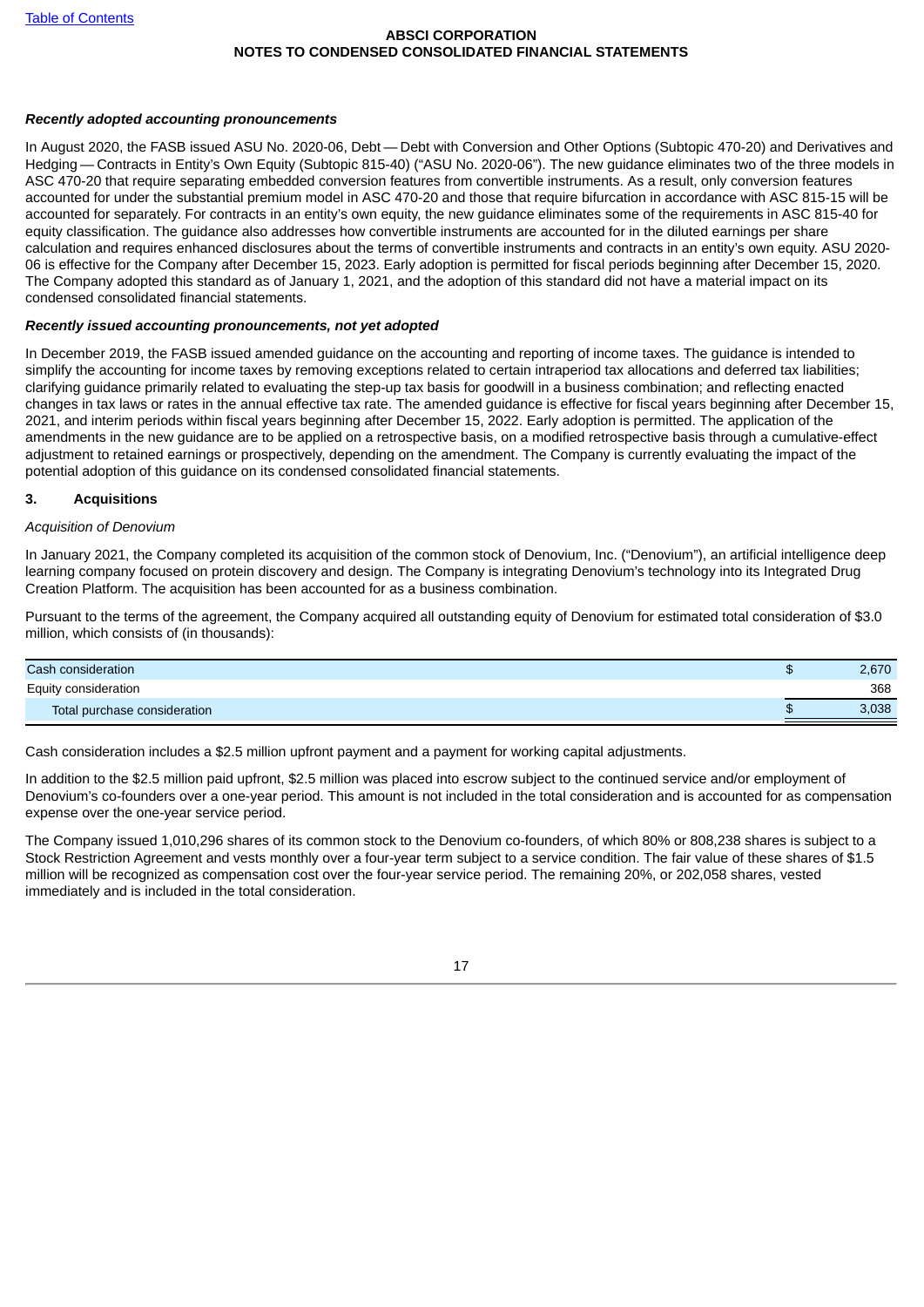The following table summarizes the allocation of the purchase consideration to the fair value of the assets acquired and liabilities assumed (in thousands):

| Cash and cash equivalents                                 | \$<br>158    |
|-----------------------------------------------------------|--------------|
| Accounts receivable                                       | 59           |
| Other current assets                                      | $\mathbf{1}$ |
| Intangible assets                                         | 2,507        |
| Goodwill                                                  | 1,055        |
| <b>TOTAL ASSETS</b>                                       | 3,780        |
| Accounts payable and accrued expenses                     | 109          |
| Deferred tax liability                                    | 633          |
| <b>TOTAL LIABILITIES</b>                                  | 742          |
| Fair value of net assets acquired and liabilities assumed | 3,038        |
|                                                           |              |

Goodwill arising from the acquisition of \$1.1 million was attributable to the assembled workforce and expected synergies between the Integrated Drug Creation Platform and the Denovium Engine. The goodwill is not deductible for tax purposes. As of September 30, 2021, the Company had fully completed the analysis to assign fair values to all assets acquired and liabilities assumed. The preliminary purchase price allocation was subject to further refinement as the Company refined its estimates and assumptions based on information available at the acquisition date. These refinements did not result in material changes to the estimated fair value of assets acquired and liabilities assumed.

The following table reflects the fair values of the identified intangible assets of Denovium and their respective weighted-average estimated amortization periods.

|                 |    | <b>Estimated Fair</b><br>Value (in<br>thousands) | <b>Estimated</b><br>Amortization<br>Period (years) |
|-----------------|----|--------------------------------------------------|----------------------------------------------------|
| Denovium Engine | ъ  | 2,507                                            |                                                    |
|                 | \$ | 2,507                                            |                                                    |

#### *Acquisition of Totient*

On June 4, 2021, the Company entered into a merger agreement with Totient, Inc. ("Totient"), under which, at the effective time, a wholly owned entity, or Merger Sub, merged with Totient, with Merger Sub surviving as a wholly owned subsidiary of the Company.

Pursuant to the merger agreement, at closing, Totient shareholders became eligible to receive an aggregate payment of \$55.0 million in cash, of which \$40.0 million in cash was paid at closing, subject to customary purchase price adjustments and escrow restrictions, and \$15.0 million in cash shall be paid upon the achievement of expected milestones, and 2,212,208 shares of the Company's common stock. The \$40.0 million cash consideration includes \$8.0 million of deferred cash payment, due in one year, which is held in escrow and included in current Restricted cash and Accrued expenses on the condensed consolidated balance sheet as of September 30, 2021. All common stock issued is unrestricted, except for those shares granted to certain members of Totient's management, of which 25% of the shares issued were vested upon the closing of the transaction and the remaining 75% will vest over 2.5 years, in six month installments subject to their continuing service relationships with the Company.

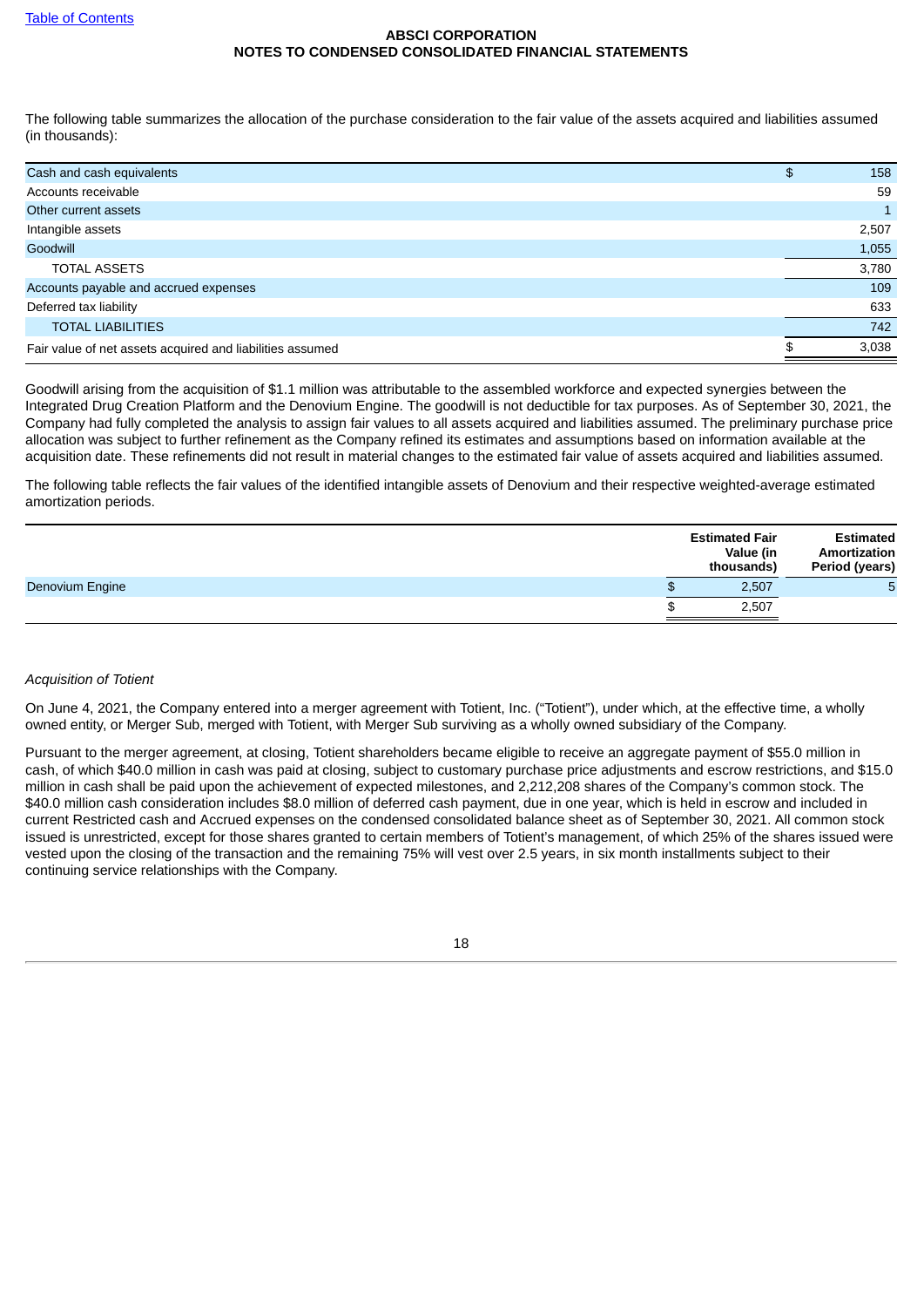The following table summarizes the preliminary purchase price (in thousands):

| Estimated cash payment to Totient stockholders                     | 35,368 (i)    |
|--------------------------------------------------------------------|---------------|
| Estimated stock payment to Totient stockholders                    | $13.891$ (ii) |
| Estimated cash payment contingent on achieving specified milestone | 12,000 (iii)  |
| <b>Total</b>                                                       | 61.259        |

- (i) Pursuant to the merger agreement, the initial purchase price includes \$40.0 million of cash adjusted for the agreed upon working capital value which includes the payment of Totient's transaction and other expenses as well as payments to Totient stock option holders for the cancellation and extinguishment of Totient stock options.
- (ii) Pursuant to the merger agreement, 2,212,208 shares of common stock issued in payment to Totient stockholders with 1,282,747 vesting immediately and therefore included in the purchase price consideration. The remaining 929,461 shares will vest ratably, every six months over 5 equal installments of a 2.5 years service period and will be expensed over the service period. These shares are subject to a stock restriction agreement that requires certain key Totient executives to maintain a continued service relationship throughout the service period.
- (iii) Represents the estimated fair value of the contingent consideration that is payable upon the achievement of the milestone of (i) Absci's entering into one or more definitive commercialization agreements, or technology partnering or licensing agreements, or collaboration agreements, with third parties using, or related to, Totient's technology, a target discovered or identified by using Totient's technology, or a peptide, protein complex or amino acid sequence assembled using Totient's technology, including any Totient product or enabled product, pursuant to which (a) Absci is entitled to receive at least \$2.0 million in aggregate upfront cash or equity payments (provided, that the minimum upfront payment under any individual agreement shall be \$1.0 million and (b) an option for a license or a license or similar right is granted to the third party; or (ii) first commercial sale of a Totient product or enabled product. These values are based on the most recent estimate of the fair value available and will be updated as we obtain more information. The \$12.0 million of contingent consideration is included in Other long-term liabilities on the condensed consolidated balance sheet as of September 30, 2021.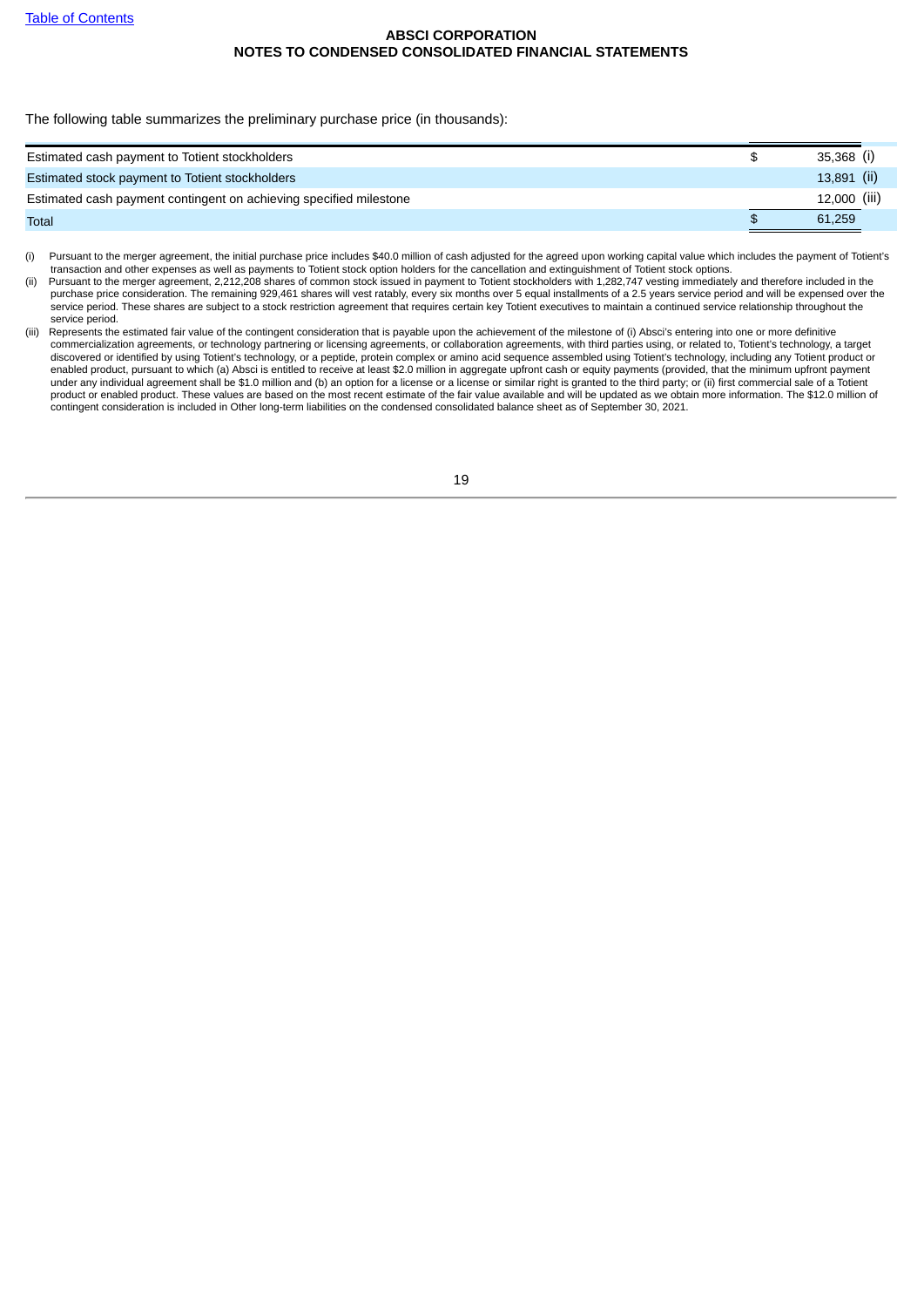The following table summarizes the allocation of the estimated consideration to the identifiable assets and liabilities acquired by us as of June 4, 2021 (in thousands).

| Current assets:                                           |               |             |
|-----------------------------------------------------------|---------------|-------------|
| Cash and cash equivalents                                 | $\frac{2}{3}$ | 1,751       |
| Prepaid expenses and other current assets                 |               | 189         |
| Total current assets                                      |               | 1,940       |
| Operating lease right-of-use assets                       |               | 266         |
| Property and equipment, net                               |               | 118         |
| Goodwill                                                  |               | 21,958 (i)  |
| Intangible assets                                         |               | 54,600 (ii) |
| Other long-term assets                                    |               | 23          |
| <b>TOTAL ASSETS</b>                                       |               | 78,905      |
| <b>Current liabilities:</b>                               |               |             |
| Accounts payable                                          |               | 78          |
| Accrued expenses                                          |               | 6,588       |
| Operating lease obligations, current                      |               | 122         |
| <b>Total current liabilities</b>                          |               | 6,788       |
| Operating lease obligations - net of current portion      |               | 144         |
| Deferred tax, net                                         |               | 10,690      |
| Other long-term liabilities                               |               | 24          |
| <b>TOTAL LIABILITIES</b>                                  |               | 17,646      |
| Fair value of net assets acquired and liabilities assumed | \$            | 61,259      |

(i) Goodwill represents the excess of the estimated purchase price over the estimated fair value of Totient's identifiable assets acquired and liabilities assumed. Goodwill also reflects the requirement to record deferred tax balances for the difference between the assigned values and the tax bases of assets acquired and liabilities assumed in the business combination. Goodwill is not deductible for tax purposes.

(ii) The estimated fair value of and useful lives of the intangible assets acquired is as follows:

|                                                             | <b>Estimated fair</b><br>value (in<br>thousands) <sup>(1)</sup> | <b>Estimated useful</b><br>lives (in years) <sup>(ii)</sup> |
|-------------------------------------------------------------|-----------------------------------------------------------------|-------------------------------------------------------------|
| Monoclonal antibody library                                 | 46.300                                                          | 20                                                          |
| Developed software platform and the related methods patents | 8,300                                                           | 15                                                          |
| Total                                                       | 54,600                                                          |                                                             |

The estimated fair values were categorized within Level 3 of the fair value hierarchy and were determined using an income-based approach, which was based on the present value of the future estimated after-tax cash flows attributable to each intangible asset. The significant assumptions inherent in the development of the values, from the perspective of a market participant, include the amount and timing of projected future cash flows (including revenue, regulatory success and profitability), and the discount rate selected to measure the risks inherent in the future cash flows, which was between 18%-23%. These fair values are based on the most recent estimate of the fair value available and will be updated as we obtain more information.

(ii) The estimate of the useful life was based on an analysis of the expected use of the asset by us, any legal, regulatory or contractual provisions that may limit the useful life, the effects of obsolescence, competition and other relevant economic factors, and consideration of the expected cash flows used to measure the fair value of the intangible asset.

The Company has not yet fully completed the analysis to assign fair values to all assets acquired and liabilities assumed, and therefore the purchase price allocation is preliminary. The remaining items include the finalization of working capital adjustments, income taxes, valuation of identifiable intangible assets and contingent consideration liability, and the resulting impact to goodwill. The preliminary purchase price allocation will be subject to further refinement as the Company continues to refine its estimates and assumptions based on information available at the acquisition date. These refinements may result in material changes to the estimated fair value of assets acquired and liabilities assumed. The purchase price allocation adjustments can be made throughout the end of the Company's measurement period, which is not to exceed one year from the acquisition date. The effect of measurement period adjustments to the estimated amounts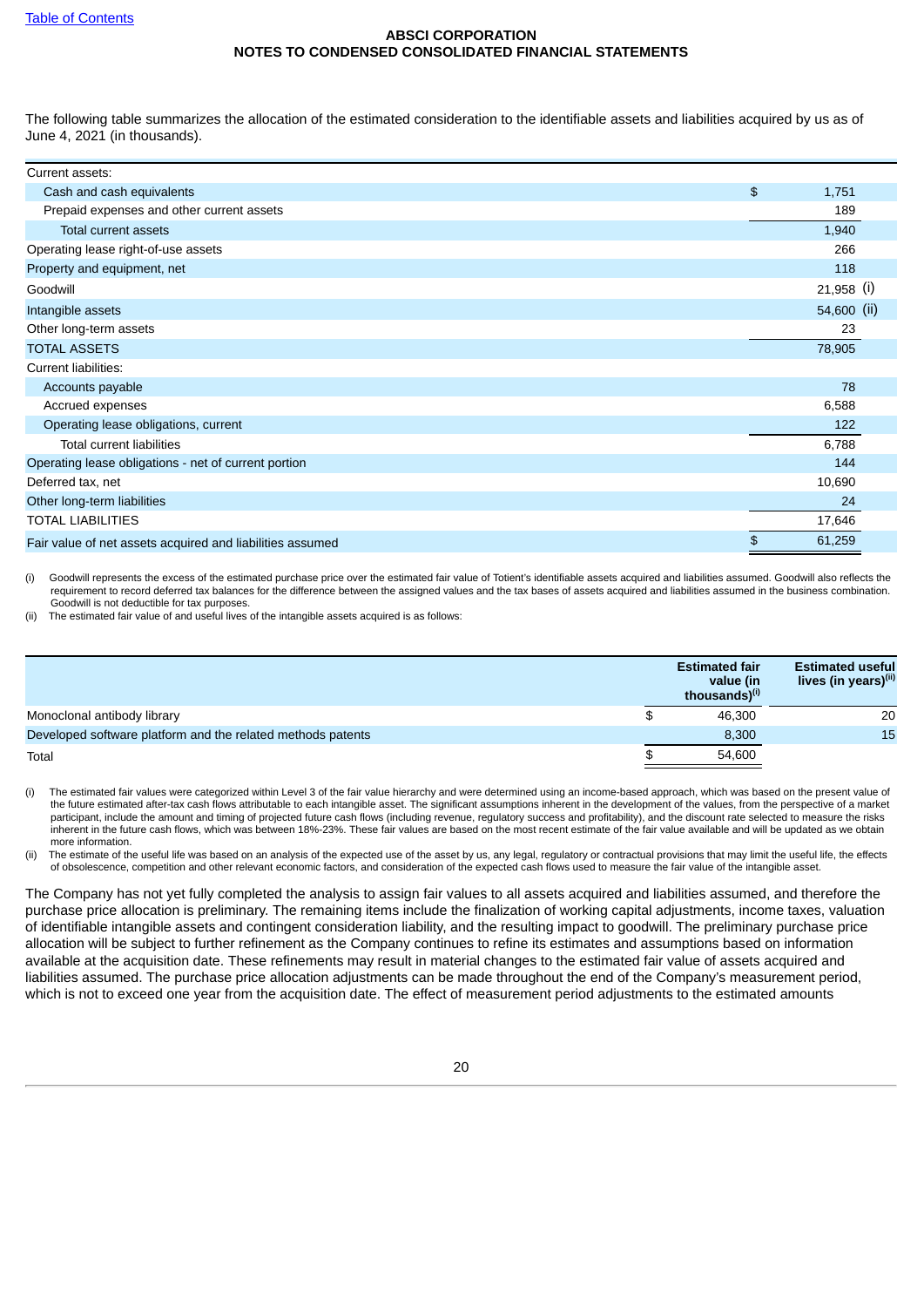will be reflected on a prospective basis and were not material during the three months ended September 30, 2021.

Acquisition costs of \$0.9 million were included in the condensed consolidated statement of operations and comprehensive loss as selling, general and administrative. The Company's results of operations for the three and nine months ended September 30, 2021 include the operating results of Totient since the date of acquisition, within the condensed consolidated statement of operations and comprehensive loss.

The unaudited financial information in the table below summarizes the combined results of operations of the Company and Totient on a pro forma basis, as though the companies had been combined as of January 1, 2020. These pro forma results were based on estimates and assumptions, which we believe are reasonable. The pro forma financial information is presented for informational purposes only and is not indicative of the results of operations that would have been achieved if the acquisition had taken place at the beginning of our fiscal year 2020. The pro forma financial information includes adjustments to share-based compensation expense, amortization for acquired intangible assets, interest expense, and transaction costs, and related tax effects.

The pro forma financial information for the three and nine months ended September 30, 2021 and September 30, 2020 combines our results, which include the results of Totient subsequent to June 4, 2021, and the historical results for Totient for the periods prior to acquisition. The pro forma results for the nine months ended September 30, 2020 also include material nonrecurring adjustments for \$0.9 million of acquisition related costs incurred and \$1.6 million of costs related to the acceleration of stock appreciation right ("SAR") and Employee Stock Ownership Plan awards due to preexisting change in control provisions.

The following table summarizes the pro forma financial information (in thousands):

|                                                            | For the Three Months Ended September<br>30. |               |  | For the Nine Months Ended September | 30.       |           |
|------------------------------------------------------------|---------------------------------------------|---------------|--|-------------------------------------|-----------|-----------|
|                                                            |                                             | 2021          |  | 2020                                | 2021      | 2020      |
| Net loss applicable to common stockholders and unitholders |                                             | $(25.579)$ \$ |  | $(15, 175)$ \$                      | (86, 695) | (53, 586) |

# **4. Property and equipment, net**

Property and equipment as of September 30, 2021 and December 31, 2020 consists of the following (in thousands):

| September 30, |               | December 31,                                           |
|---------------|---------------|--------------------------------------------------------|
|               |               | 2020                                                   |
| \$            | - \$          |                                                        |
|               |               | 8,578                                                  |
|               |               | 188                                                    |
| 3,647         |               | 472                                                    |
|               |               | 2,016                                                  |
|               |               | 11,254                                                 |
|               |               | (2, 345)                                               |
|               | \$            | 8,909                                                  |
|               | 22,384<br>234 | 2021<br>1,728<br>21,035<br>49,028<br>(4,938)<br>44,090 |

Depreciation expense was \$1.4 million and \$2.6 million for the three and nine months ended September 30, 2021, respectively. Depreciation expense was \$0.3 million and \$0.8 million for the three and nine months ended September 30, 2020, respectively.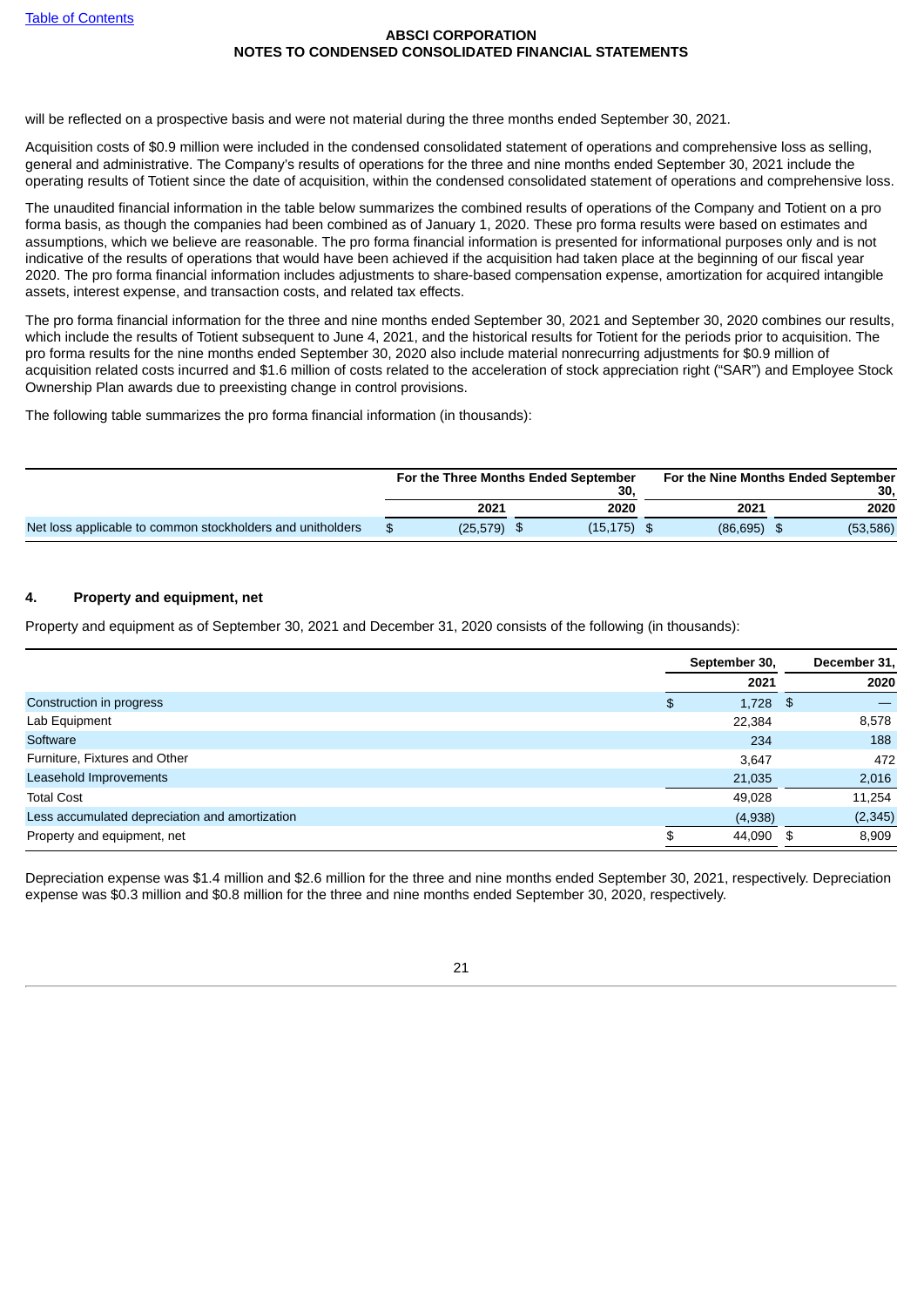# **5. Long-term debt and other borrowings**

In June 2018, the Company signed a Loan and Security Agreement ("LSA") with Bridge Bank ("Bank"), a division of Western Alliance Bank. The purpose of the LSA was to provide long-term financing to the Company through term loans available for borrowing in three tranches up to a maximum of \$3.0 million through December 2019 upon the attainment of certain milestones as delineated in the LSA. The first tranche of \$0.3 million was borrowed in 2018. The Company was obligated to make interest-only payments until the amortization date of June 28, 2019 and after that date to make principal and interest payments. Interest on outstanding borrowings under the LSA is charged at a rate of 6% per annum. This loan was scheduled to originally matured in May 2022, at which time all outstanding principal and accrued and unpaid interest is due and payable. This loan is secured by substantially all tangible assets of the Company; intellectual property is excluded from the secured collateral but is subject to a negative pledge in favor of the Bank.

In March 2019, the Company entered into a first amendment to the LSA that increased total borrowings to \$3.0 million and added a financial liquidity covenant. The amendment was accounted for as a debt modification and no gain or loss was recognized in the Company's financial statements.

In May 2020, the Company entered into a second amendment to the LSA that increased total borrowings to \$5.0 million. The amortization date was extended to May 1, 2021 except, if a certain revenue and new contract bookings milestone is achieved, the amortization date is extended to November 1, 2021. The maturity date of the loan was extended to May 11, 2024. The amendment was accounted for as a debt modification and no gain or loss was recognized in the Company's financial statements.

In August 2020, the Company entered into a third amendment to the LSA that waived an event of default due to failure to meet a financial covenant. The amendment also expanded the definition of permitted indebtedness to include Payroll Protection Plan ("PPP") loans, and modified financial and restrictive covenants.

In February 2021, the Company entered into a fourth amendment to the LSA. This amendment gave effect to the Company's conversion to a corporation and its purchase of Denovium, including permitting certain cash and equity consideration linked to continued employment and service requirements, and adding Denovium as co-borrower to the LSA.

In June 2021, the Company entered into a fifth amendment to the LSA. This amendment modified the term loan's maturity date to June 16, 2023.

The Company may prepay all, but not less than all, of the term loans at any time upon 10 days written notice, with a prepayment premium beginning at 1.0% initially and declining to 0% after May 11, 2022. The Company is also required to pay a final payment equal to 3% of the principal amount funded, which is payable upon the earliest to occur of (i) the maturity date, (ii) acceleration and (iii) the prepayment of the loan. As part of the second amendment, the Company paid a one-time amendment fee and a pro-rated final payment in connection with the amendment. The final payment represents an additional principal payment and is accounted for as a debt discount that will be accreted through the maturity date of the loan based on the effective interest method.

In connection with entering into the LSA in June 2018, the Company entered into an agreement whereby the Company is required to pay a fee of 3.5% of the aggregate amount of term loans funded by Bank under the LSA within three business days of a sale or other disposition of substantially all of the Company's assets, a merger or consolidation, a change in control or an initial public offering. Concurrent with the second amendment, the Company and the Bank entered into an amended agreement which extended the term of the fee to May 11, 2030. This fee became payable upon completion of the Company's IPO on July 26, 2021 and was paid during the three months ended September 30, 2021.

Under the LSA (as amended), the Company is subject to a financial covenant. The covenant, as amended, requires that the Company maintain at all times either (a) unrestricted cash and cash equivalents in an amount equal to or greater than the Company's monthly cash burn or (b) trailing 6-month revenue of at least 80% of the Company's revenue projections (over the same 6-month period) determined using the lender's measurement method. As of September 30, 2021, the Company was in compliance with this financial covenant.

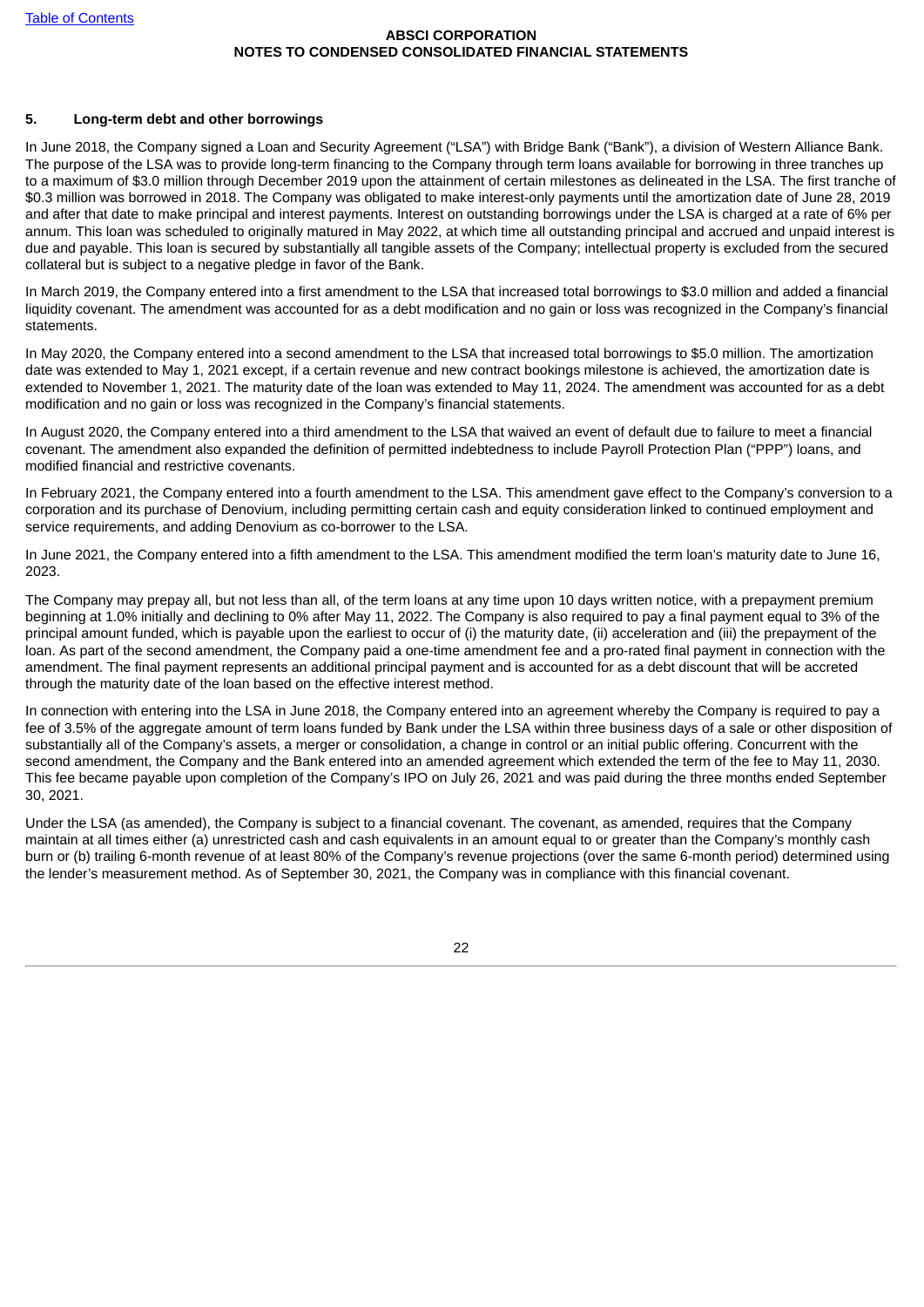As of September 30, 2021, the outstanding principal balance under the LSA was \$4.0 million.

The carrying amount of the long-term debt approximates fair value.

In May 2020, the Company received a PPP loan pursuant to the Coronavirus Aid, Relief, and Economic Security Act ("CARES Act") in the amount of \$0.6 million. The loan had a two-year term and bore a fixed interest rate of 1%. Under the terms of the CARES Act, the loan was eligible to be forgiven, in part or whole, if the proceeds were used to retain and pay employees and for other qualifying expenditures. In February 2021, the Company received notification from the Small Business Administration that they approved the forgiveness of the full \$0.6 million PPP loan and a gain on extinguishment in this amount was recorded as other income in the condensed consolidated statement of operations and comprehensive loss.

In March 2021, the Company entered into a Note Purchase Agreement to issue and sell \$125.0 million convertible promissory notes (the "2021 Notes") to certain investors. The 2021 Notes accrued interest at 6% per annum. Due to certain embedded features within the 2021 Notes, the Company elected to account for these notes, including all of their embedded features, under the fair value option. The Company has elected to recognize interest expense based on the 6% per annum coupon rate of the Notes, which was included in other long-term liabilities on the condensed consolidated balance sheet through the date of the IPO. Based on the terms of the agreement, the 2021 Notes converted at an 18% discount from the offering price to the public in the IPO. Prior to the conversion, the Company recorded a final fair value adjustment of the 2021 Notes using the Company's common stock price at the IPO. Immediately prior to the completion of the IPO, all outstanding principal under the 2021 Notes and the related accrued interest expense were converted into an aggregate of 9,732,593 shares of our common stock based on an initial public offering price of \$16.00 per share.

# **6. Leases**

In December 2020, the Company entered into a lease agreement for a new 61,607 square foot facility in Vancouver, Washington. The lease term commenced in December 2020 and initially was set to end in April 2026, with the Company's option to renew through April 2031. The lease agreement provides for annual base rent of approximately \$1.2 million in the first year of the lease term which increases on an annual basis to approximately \$1.5 million in the final year of the initial lease term. As part of the lease agreement, the lessor provided tenant incentives in the amount of \$2.5 million.

In March 2021, the Company entered into an amendment to its lease agreement with respect to its new facility currently under construction. The amendment makes certain changes to the original lease, including (i) the addition of 16,367 square feet of office and laboratory space at the same site ("Expansion Premises") and (ii) an extension of the expiration date of the original lease by 24 months following the rent commencement date of April 1, 2021. The amendment provides for annual base rent for the Expansion Premises of approximately \$0.3 million in the first year of the lease term, which increases on an annual basis to approximately \$0.4 million in the final year of the lease term. The amendment also provides for additional tenant incentives in the amount of \$0.7 million. Additionally, with the execution of this amendment, the Company obtained a one-time option to terminate the lease for the original premises and Expansion Premises after five years. All other terms of the lease amendment for the Expansion Premises are consistent with the existing new facility lease agreement. Under the amendment, the Company retains its original option to renew the lease for an additional five-year term, at then-current market rates.

In conjunction with the new facility lease and lease amendment, the Company entered into an agreement with a construction company for purposes of building out the facility and customizations for a total estimated cost of approximately \$22.1 million.

The Company moved into its new facility in May 2021 and has completed its move out of its prior office and laboratory facility, for which the Company's lease continues through August 2024. The Company is currently evaluating the prior facility lease and determining its best use.

For each of the Company's facility lease agreements, the Company is responsible for taxes, insurance and maintenance costs.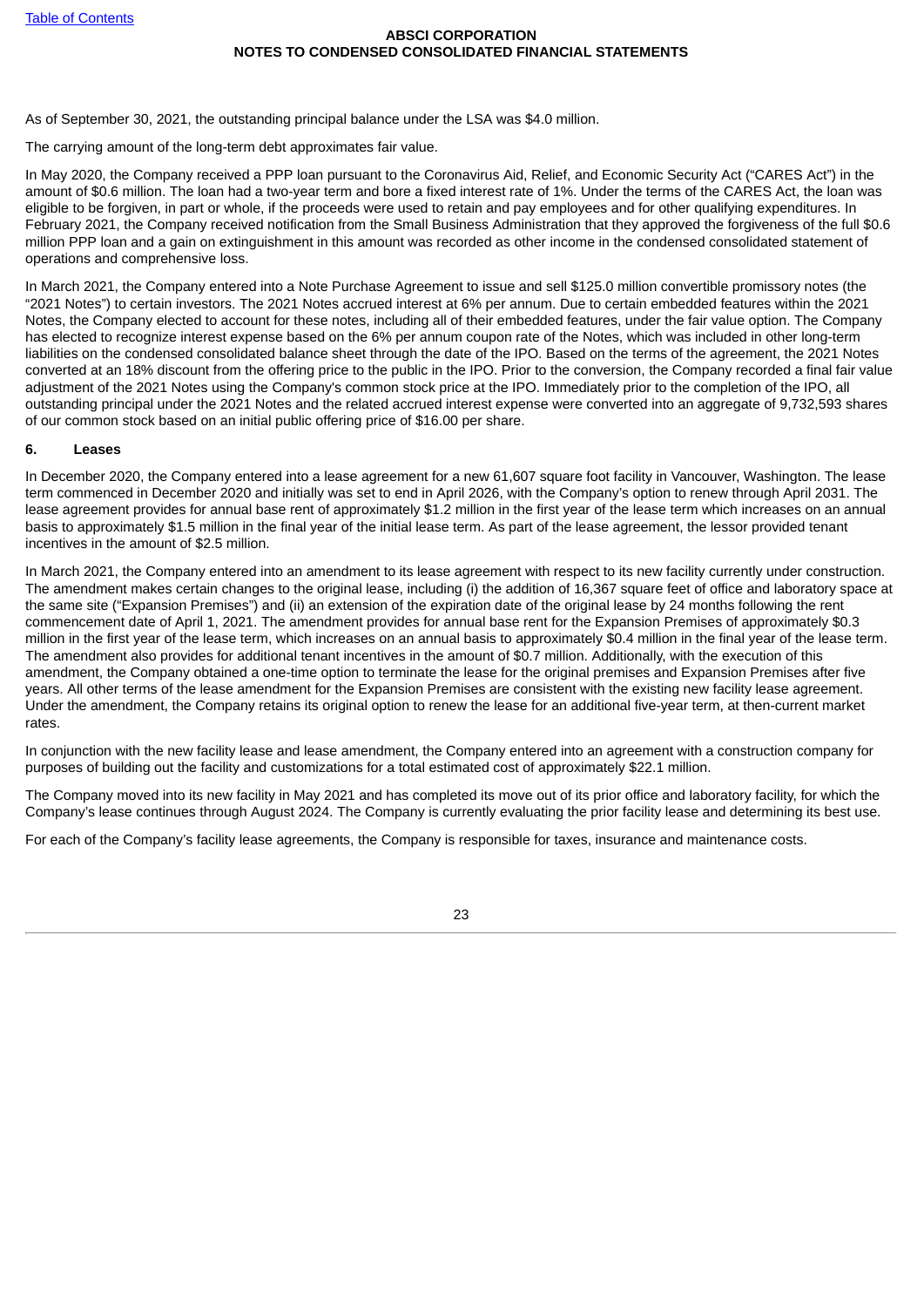The Company leases certain laboratory equipment under finance leases. Property and equipment includes approximately \$9.0 million and \$4.3 million of assets under finance leases as of September 30, 2021 and December 31, 2020, respectively. Accumulated depreciation related to assets under finance leases was approximately \$1.7 million and \$0.9 million as of September 30, 2021 and December 31, 2020, respectively.

Future undiscounted lease payments for the Company's lease liabilities as of September 30, 2021 are as follows (in thousands):

|                                    | <b>Operating leases</b>   | <b>Finance leases</b> |
|------------------------------------|---------------------------|-----------------------|
| 2021 (three months remaining)      | $\frac{1}{2}$<br>$558$ \$ | 803                   |
| 2022                               | 2,294                     | 3,142                 |
| 2023                               | 2,293                     | 2,477                 |
| 2024                               | 2,135                     | 968                   |
| 2025                               | 1,873                     | 85                    |
| Thereafter                         | 4,751                     |                       |
| Total future lease payments        | 13,904                    | 7,475                 |
| Less: Imputed interest             | (3,046)                   | (695)                 |
| Less: Lease incentive              | (35)                      |                       |
| Present value of lease liabilities | 10,823                    | 6,780<br>- \$         |

Additional information related to the Company's leases as of September 30, 2021 and December 31, 2020 is as follows:

|                                                  | <b>September 30, 2021</b> | <b>December 31, 2020</b> |
|--------------------------------------------------|---------------------------|--------------------------|
| Weighted average remaining lease term (in years) |                           |                          |
| <b>Operating leases</b>                          | 6.2                       | 4.9                      |
| <b>Finance leases</b>                            | 2.4                       | 3.0                      |
|                                                  |                           |                          |
| Weighted average discount rate                   |                           |                          |
| <b>Operating leases</b>                          | 8 %                       | 8 %                      |
| <b>Finance leases</b>                            | 7 %                       | 7 %                      |

# **7. Commitments and contingencies**

As of September 30, 2021, future lease payments are secured by irrevocable standby letters of credit totaling \$1.8 million. The irrevocable standby letters of credit are expected to be pledged for the full lease terms which extend through 2024 and 2028 for each of the Company's facility leases.

In the ordinary course of business, the Company is a party to claims and legal proceedings. The Company records a provision for contingent losses when it is both probable that a liability has been incurred and the amount of the loss can be reasonably estimated. Based on currently available information, management does not believe that the ultimate outcome of these unresolved matters is probable or estimable and not likely, individually and in the aggregate, to have a material adverse effect on the Company's financial position, results of operations or cash flows. However, litigation is subject to inherent uncertainties and management's view of these matters may change in the future. Were an unfavorable outcome to occur, there exists the possibility of a material adverse impact on the Company's financial position, results of operations or cash flows for the period in which the unfavorable outcome occurs, and potentially in future periods.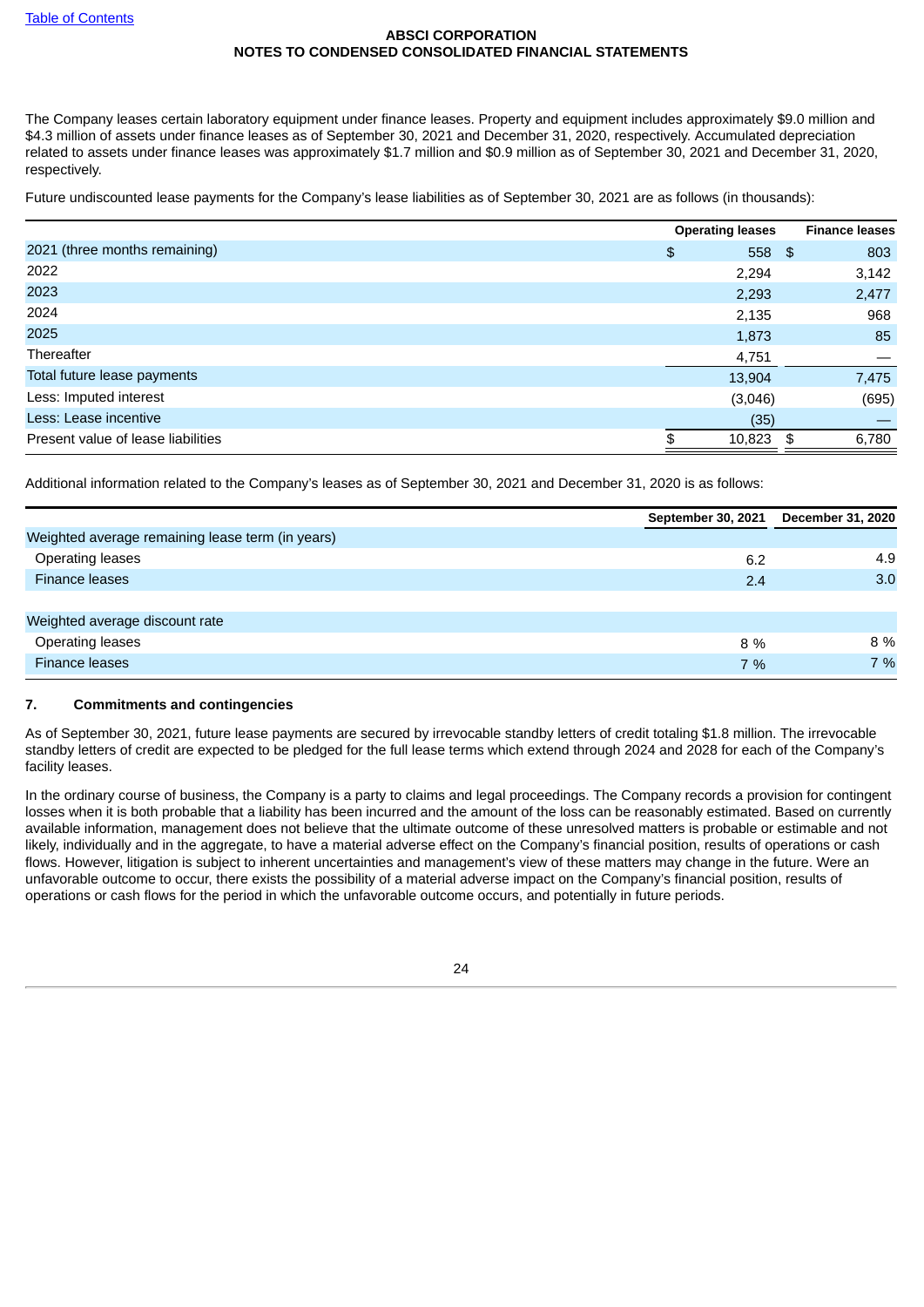# **8. Redeemable convertible preferred stock**

# *Redeemable Convertible Preferred Stock*

Prior to its conversion to common stock in connection with the Company's IPO, the convertible preferred stock was classified as temporary equity on the accompanying condensed consolidated balance sheets since the shares contained certain redemption features that were not solely within the control of the Company. The Company had not previously accreted the convertible preferred stock to its redemption value since the shares were not redeemable and redemption was not deemed to be probable.

The following table summarizes the authorized, issued, and outstanding redeemable convertible preferred stock of the Company as of December 31, 2020 (in thousands, except share and per share data):

|                                     |                                    |                                         |                                    |                     | December 31, 2020         |
|-------------------------------------|------------------------------------|-----------------------------------------|------------------------------------|---------------------|---------------------------|
|                                     | <b>Shares</b><br><b>Authorized</b> | <b>Shares Issued</b><br>and Outstanding | <b>Issuance Price</b><br>per Share | <b>Net Proceeds</b> | Liquidation<br>Preference |
| <b>Convertible Preferred Stock:</b> |                                    |                                         |                                    |                     |                           |
| Junior                              | 1,573,547                          | 1,573,547 \$                            | 1.00                               | \$<br>$1,462$ \$    | 1,989                     |
| Series A-1                          | 2,793,007                          | 2,700,000                               | 1.00                               | 2.700               | 3,453                     |
| Series A-2                          | 1,500,000                          | 1,500,000                               | 1.00                               | 1.500               | 1,885                     |
| Series B                            | 1,372,549                          | 1,372,549                               | 1.53                               | 2.065               | 2,526                     |
| Series C                            | 1,760,252                          | 1,760,252                               | 6.95                               | 11.979              | 14,110                    |
| Series D                            | 1,532,176                          | 1,532,176                               | 9.79                               | 14,951              | 15,852                    |
| Series E                            | 3,313,519                          | 3,313,519                               | 19.62                              | 64,709              | 163,280                   |
| Total convertible preferred stock   | 13,845,050                         | 13,752,043                              |                                    | \$<br>99,366        | \$<br>203,095             |

Immediately prior to the completion of the IPO, all shares of redeemable convertible preferred stock then outstanding were converted into 46,266,256 shares of common stock.

# *Preferred stock warrants*

As part of the Class A-1 funding in 2016, a warrant for the purchase of 93,007 Class A-1 Preferred Units at an exercise price of \$1 per unit and exercisable at any time before April 2026 was granted to an investor. This warrant was exchanged for a warrant to purchase Class A-1 preferred stock at equivalent terms in October 2020. Because the underlying shares are redeemable for conditions outside of the Company's control, the warrant was classified within other long-term liabilities on the condensed consolidated balance sheets and recognized at fair value at each reporting period with the change in fair value recorded in other expense on the condensed consolidated statement of operations and comprehensive loss prior to the IPO. The balance was included in other long-term liabilities on the condensed consolidated balance sheet prior to the IPO. The warrant was converted into a warrant to purchase 307,211 shares of the Company's common stock upon the closing of the IPO. The warrant holder fully exercised the warrant to purchase common stock for cash during the three months ended September 30, 2021 following the IPO.

# **9. Stock-based compensation**

Prior to the LLC Conversion, the Company granted incentive units and phantom units under its 2015 Equity-Based Incentive Plan ("2015 Plan") to employees and non-employee service providers. In October 2020, in conjunction with the LLC Conversion, the Company adopted the 2020 Stock Option and Grant Plan ("2020 Plan") under which it granted stock options, restricted shares, and SARs as replacements awards for outstanding awards under the 2015 Plan and as new awards to incentivize employee service. Upon completion of the IPO, the Company adopted the 2021 Stock Option and Incentive Plan ("2021 Plan").

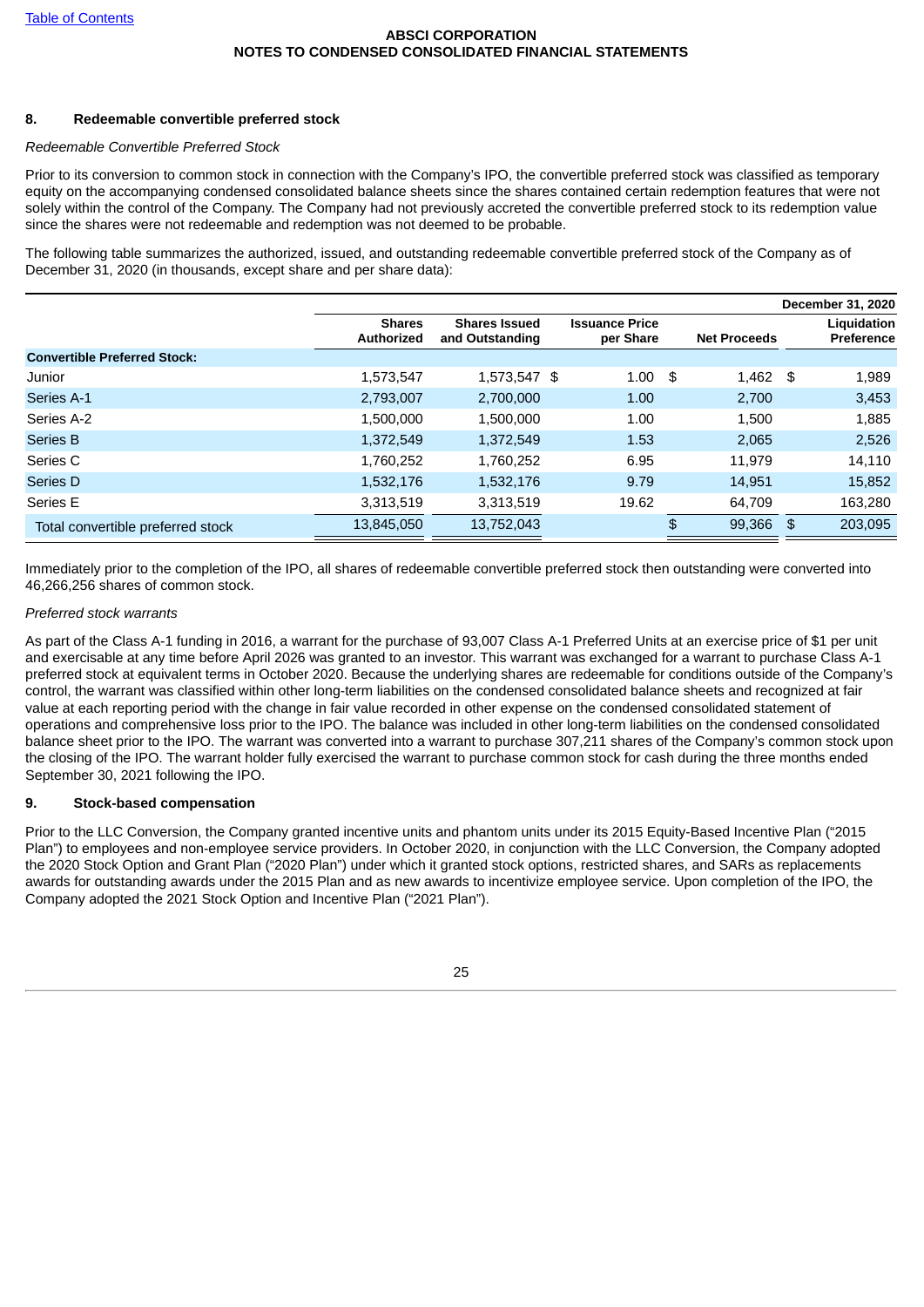Total stock-based compensation expense related to all of the Company's stock-based awards was recorded in the condensed consolidated statements of operations and comprehensive loss as follows (in thousands):

|                                        | For the Three Months Ended September<br>30. |      |               | For the Nine Months Ended September 30, |
|----------------------------------------|---------------------------------------------|------|---------------|-----------------------------------------|
|                                        | 2021                                        | 2020 | 2021          | 2020                                    |
| Research and development               | 952                                         | 43   | 2.879         | 70                                      |
| Selling, general and administrative    | 2.831                                       | 43   | 4.497         | 82                                      |
| Total stock-based compensation expense | 3.783                                       | 86   | 7.376<br>- SG | 152                                     |

#### *Restricted Stock*

Upon the LLC Conversion, the outstanding 3,329,707 incentive units were exchanged for 2,671,907 restricted shares of common stock granted under the 2020 Plan based on a ratio determined by their threshold amount and the fair value of the restricted stock. The exchange was accounted for as a probable-to-probable modification (Type I modification), and the fair value of the restricted shares did not exceed the fair value of the incentive units on the date of exchange. Accordingly, the restricted shares are measured at the grant date fair value of the incentive units. Shares of restricted stock that do not vest are subject to our right of repurchase or forfeiture.

Activity for the restricted shares is shown below:

|                                   | <b>Number of shares</b> |
|-----------------------------------|-------------------------|
| Unvested as of December 31, 2020  | 1,111,642               |
| Granted                           | 2,441,129               |
| Vested                            | (605, 049)              |
| Unvested as of September 30, 2021 | 2,947,722               |

As of September 30, 2021, there was \$12.9 million of unrecognized compensation expense related to the restricted shares expected to be recognized over a remaining weighted-average period of 2.8 years.

#### *Phantom Units*

Phantom units generally vested at 25% after one-year with the remainder vesting quarterly over the following three-year period. Upon the occurrence of a liquidity event, 100% of phantom units would vest. A liquidity event for purposes of the phantom units meant either of the following events: (i) a person or persons acting as a group (other than a person or group that currently owns more than 50% of the voting power of the Company) acquires ownership of common units that, together with the common units held by such person or group, constitutes more than 50% of the voting power of all common units of the Company or (ii) a person or persons acting as a group acquires (or has acquired during the 12-month period ending on the date of the most recent acquisition by such person or persons) assets from the Company that have a total gross fair market value of more than 60% of the total gross fair market value of all of the assets of the Company immediately before such acquisition or acquisitions. Upon a liquidity event, the phantom unit holders were entitled to a payment equal to the fair value of common units less a strike price. The payment was to be made in the same form of consideration as received by other unit holders as a result of the liquidity event. Other than this payment upon a liquidity event, phantom units provided no economic value and they provided no voting rights. Due to the presence of an exercise condition that was contingent upon a liquidity event, the Company determined that it was not probable that the phantom units would become exercisable and no compensation expense has been recognized.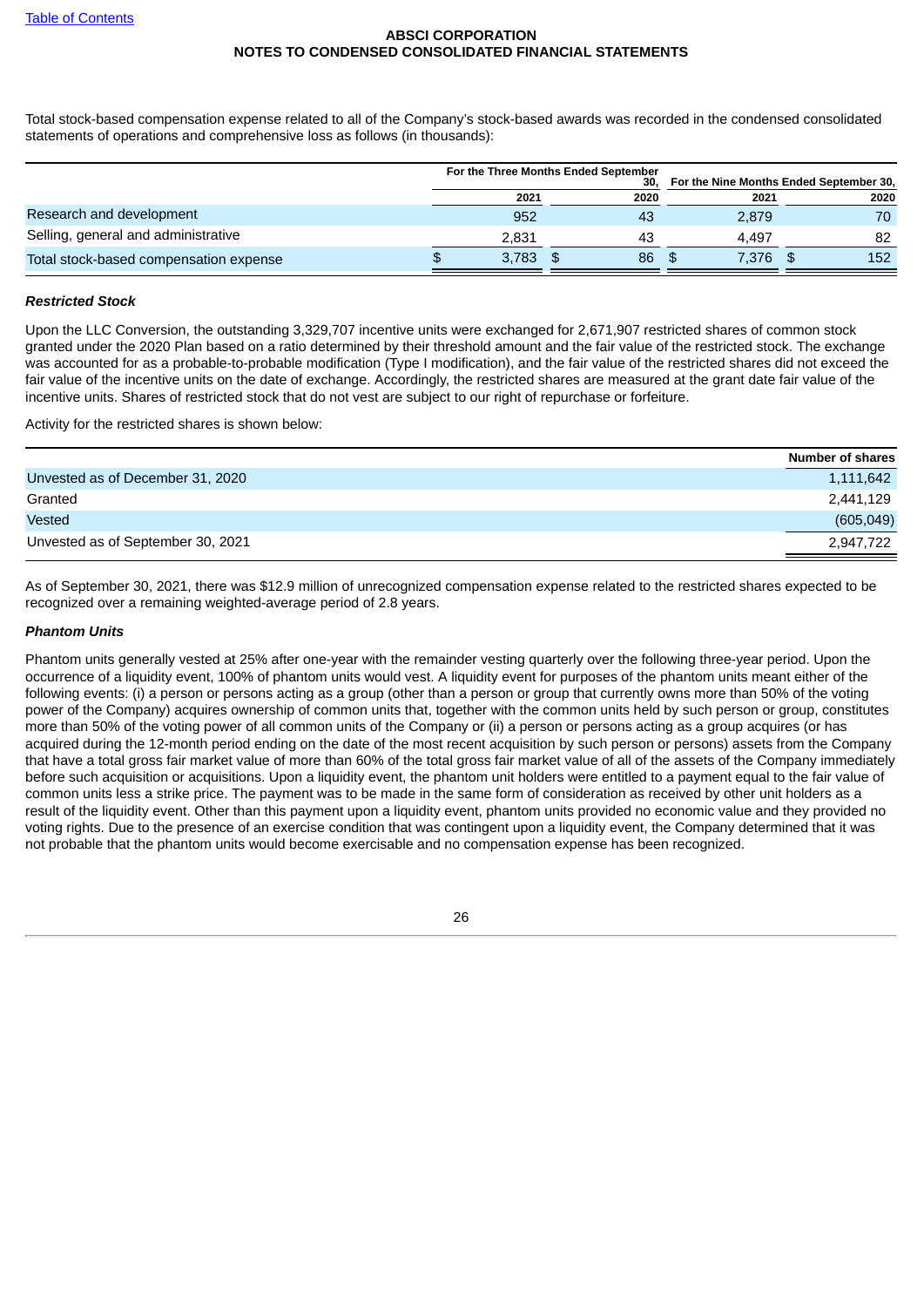Activity for the phantom units is shown below:

|                                                                               | <b>Number of Units</b>   | <b>Weighted Average</b><br><b>Strike Price</b> |
|-------------------------------------------------------------------------------|--------------------------|------------------------------------------------|
| Unvested as of December 31, 2020                                              | 1,202,435                | 0.47                                           |
| Granted                                                                       |                          |                                                |
| Vested                                                                        |                          |                                                |
| Exchange of Phantom Units for Cash Payment Rights, SARs, and/or Stock Options | $(1,202,435)$ \$         | 0.47                                           |
| Unvested as of September 30, 2021                                             | $\overline{\phantom{m}}$ |                                                |

Following the LLC Conversion, the holders of phantom units were offered to exchange their awards for a combination of cash payment rights, SARs and/or stock options granted under the 2020 Plan. The exchange was accounted for as short-term inducement, with no accounting recognition prior to offer expiration in January 2021 as the exchange offer participants were able to modify their election through the expiration date. In January 2021, all participants accepted the offer. The exercisability of the SARs is contingent upon a liquidity event that is not probable of occurrence; accordingly, no compensation expense has been recognized for these awards. The stock options vest based on a service condition, generally over a 4-year term beginning with the vesting commencement date of the exchanged phantom units.

The aggregate intrinsic value of the 400,675 SARs outstanding as of September 30, 2021 is \$4.6 million based on the estimated fair value of common stock of \$11.63.

#### *Stock Options*

Stock options generally vest 25% after one-year from the date of the grant with the remainder vesting monthly over the following three-year period. Certain options have alternative vesting schedules including ratably over 2-4 years and immediate vesting. The Company recognizes forfeitures as they occur, and uses the straight-line expense recognition method. Activity for stock options is shown below:

|                                                      | Number of<br><b>Options</b> | <b>Weighted Average</b><br><b>Exercise Price per</b><br>Share | Weighted<br>Average<br>Remaining<br><b>Contractual Term</b><br>(in years) | Aggregate<br>Intrinsic Value (in<br>thousands \$) |
|------------------------------------------------------|-----------------------------|---------------------------------------------------------------|---------------------------------------------------------------------------|---------------------------------------------------|
| Outstanding at December 31, 2020                     | 1,706,339 \$                | 1.10                                                          | $9.8$ \$                                                                  | 780                                               |
| Granted                                              | 7,123,264                   | 3.61                                                          |                                                                           |                                                   |
| Exercised                                            | (62, 613)                   | 1.10                                                          |                                                                           |                                                   |
| Canceled/Forfeited                                   | (619, 348)                  | 1.75                                                          |                                                                           |                                                   |
| Outstanding at September 30, 2021                    | 8,147,642                   | 3.25                                                          | 9.2                                                                       | 70,893                                            |
| Exercisable at September 30, 2021                    | 1,481,577                   | 1.12<br>\$                                                    | $9.1 \text{ } $$                                                          | 15,576                                            |
| Vested and expected to vest as of September 30, 2021 | 8,147,642                   |                                                               | $9.2$ \$                                                                  | 70,893                                            |

The aggregate intrinsic value was calculated based on the estimated fair value of common stock of \$11.63 per share.

The weighted-average grant date fair value of stock options granted during the three and nine months ended September 30, 2021 was \$7.35 and \$4.18, respectively. As of September 30, 2021, total unrecognized stock-based compensation related to options was \$25.3 million, which the Company expects to recognize over a remaining weighted average period of 3.6 years.

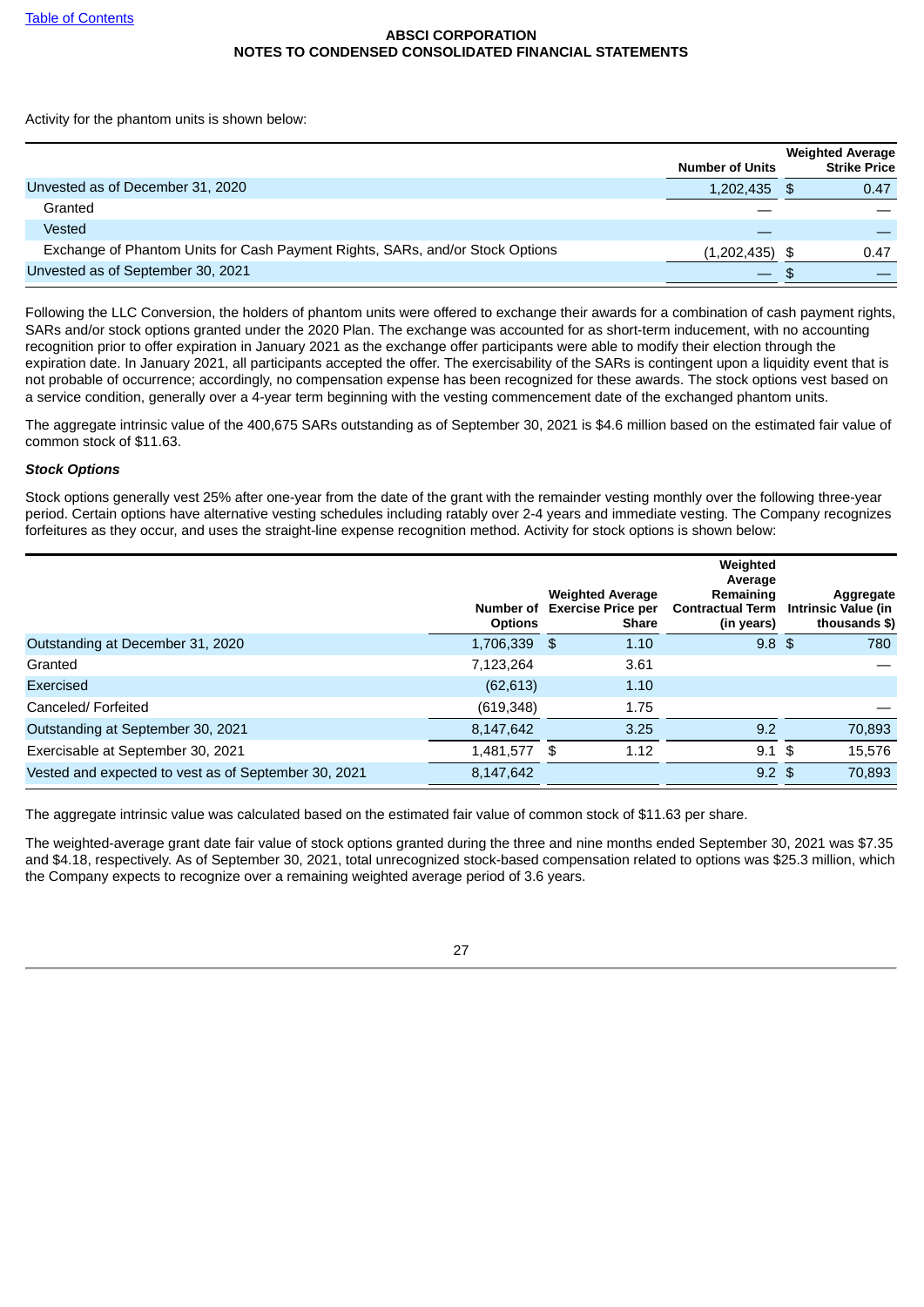# *Determination of Fair Value*

The estimated grant-date fair value of all the Company's stock options was calculated using the Black-Scholes option pricing model, based on the following assumptions:

|                          | For the Three<br><b>Months Ended</b><br>September 30, | <b>For the Nine Months</b><br><b>Ended September</b><br>30, |
|--------------------------|-------------------------------------------------------|-------------------------------------------------------------|
|                          | 2021                                                  | 2021                                                        |
| Expected term (in years) | 6.1                                                   | $3.5 - 6.1$                                                 |
| Volatility               | 46%                                                   | 45%-47%                                                     |
| Risk-free interest rate  | 1.0%-1.1%                                             | $0.3\% - 1.3\%$                                             |
| Dividend Yield           | $-$ %                                                 | $-9/6$                                                      |

The fair value of each stock option was determined by the Company using the methods and assumptions discussed below. Each of these inputs is subjective and generally requires significant judgment and estimation by management.

Expected Term—The expected term represents the period that stock-based awards are expected to be outstanding. The Company's stock options do not have a contractual term. However, there is a constructive maturity of each stock option based on the expected exit or liquidity scenarios for the Company. The Company's historical option exercise data is limited and did not provide a reasonable basis upon which to estimate an expected term. The expected term for options was derived by using the simplified method which uses the midpoint between the average vesting term and the contractual expiration period of the stock-based award.

Expected Volatility—As we do not have sufficient trading history for our common stock, the expected volatility was derived from the historical stock volatilities of comparable peer public companies within the Company's industry. These companies are considered to be comparable to the Company's business over a period equivalent to the expected term of the stock-based awards.

Risk-Free Interest Rate—The risk-free interest rate is based on the U.S. Treasury yield curve in effect at the date of grant for zero-coupon U.S. Treasury notes with maturities approximately equal to the stock options' expected term.

Expected Dividend Rate—The expected dividend is zero as the Company has not paid nor does it anticipate paying any dividends on its common stock underlying its stock options in the foreseeable future.

The Company estimated the fair value of its common stock underlying the stock-based awards when performing fair value calculations using the Black-Scholes option pricing model. Because the Company's common stock was not publicly traded during the periods prior to the IPO, the fair value of its common stock underlying the stock-based awards was determined on each grant date by management and approved by the Board, considering the most recently available third-party valuation of the Company's common stock for those periods. For all grants subsequent to the IPO, the fair value of common stock was determined by using the closing price per share of common stock as reported on the Nasdaq Global Select Market. All options to purchase shares of the Company's common stock are intended to be granted with an exercise price per share no less than the fair value per share of the common stock underlying those options on the date of grant, based on the information known to the Company on the date of grant.

The Company's determination of the value of its common stock was performed using methodologies, approaches and assumptions consistent with the American Institute of Certified Public Accountants ("AICPA"), Audit and Accounting Practice Aid Series: Valuation of Privately Held Company Equity Securities Issued as Compensation ("AICPA Practice Aid"). In addition, the Board considered various objective and subjective factors to determine the fair value of the common stock, including:

• valuations of the Company's common stock performed by third-party valuation specialists;

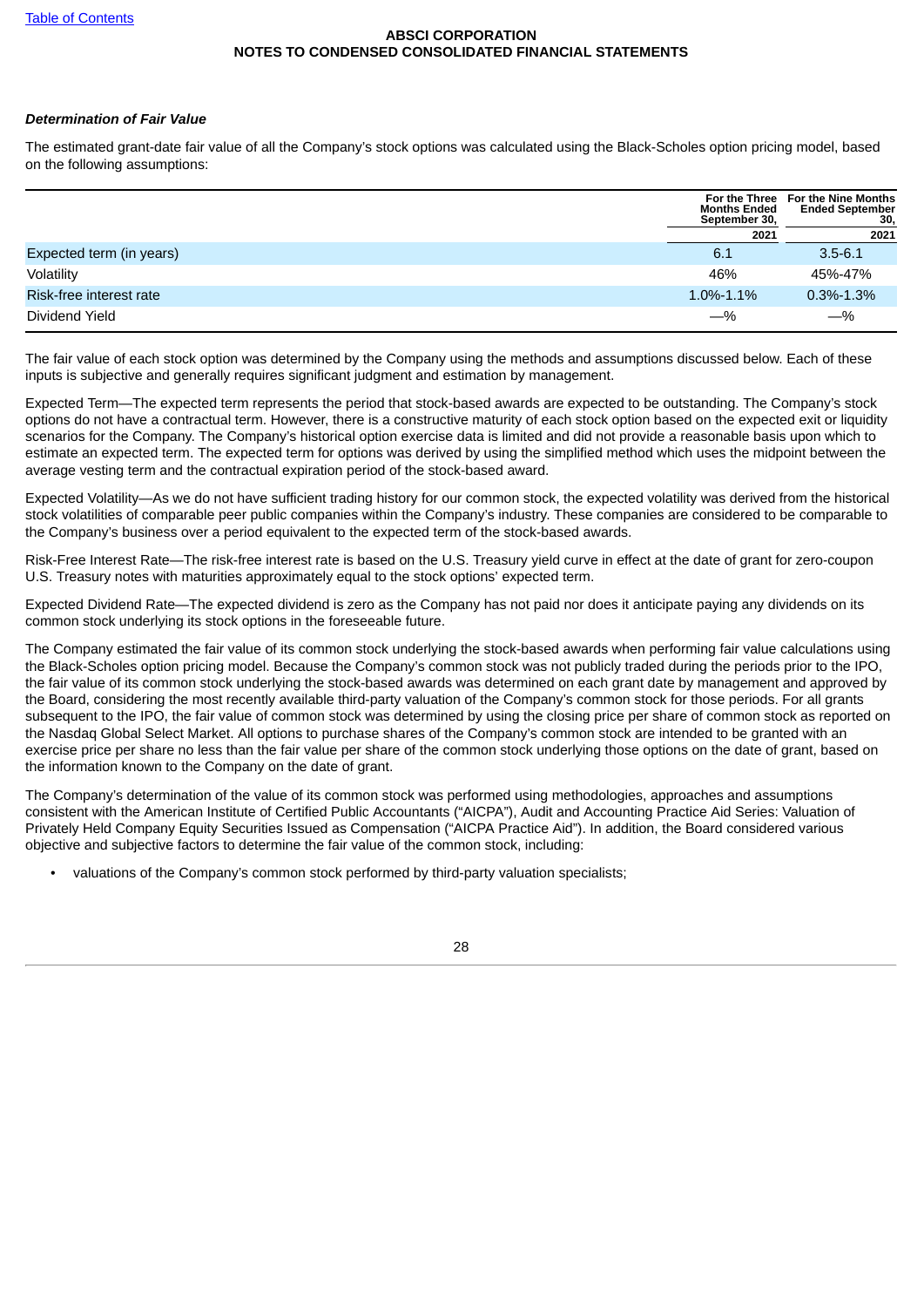- the anticipated capital structure that will directly impact the value of the currently outstanding securities;
- the Company's results of operations and financial position;
- the composition of, and changes to, the management team and board of directors;
- the lack of liquidity of the Company's common stock as a private company;
- the Company's stage of development and business strategy and the material risks related to its business and industry;
- external market conditions affecting the life sciences and biotechnology industry sectors;
- U.S. and global economic conditions;
- the likelihood of achieving a liquidity event for the holders of the Company's common stock, given prevailing market conditions; and
- the market value and volatility of comparable companies.

The AICPA Practice Aid prescribes several valuation approaches for setting the value of an enterprise, such as the cost, income and market approaches, and various methodologies for allocating the value of an enterprise to its common stock. The cost approach establishes the value of an enterprise based on the cost of reproducing or replacing the property less depreciation and functional or economic obsolescence, if present. The income approach establishes the value of an enterprise based on the present value of future cash flows that are reasonably reflective of our future operations, discounting to the present value with an appropriate risk adjusted discount rate or capitalization rate. The market approach is based on the assumption that the value of an asset is equal to the value of a substitute asset with the same characteristics.

In accordance with the AICPA Practice Aid, the Company considered the various methods for allocating the enterprise value to determine the fair value of its common stock at the valuation date. Under the option pricing method ("OPM"), shares are valued by creating a series of call options with exercise prices based on the liquidation preferences and conversion terms of each equity class. The value of the common stock is inferred by analyzing these options. The probability weighted expected return method ("PWERM") is a scenario-based analysis that estimates the value per share based on the probability-weighted present value of expected future investment returns, considering each of the possible outcomes available to us, as well as the economic and control rights of each share class.

Starting in 2020 and until the IPO in July 2021, the Company used a hybrid method to determine the estimated fair value of its common stock, which included both the OPM and PWERM models.

In June 2021, the Company increased the number of shares of common stock reserved for future issuance under the 2020 Plan to 11,980,029. In July 2021, upon the completion of IPO, the Company adopted the 2021 Plan. The number of shares of common stock initially reserved for future issuance under the 2021 Plan is 8,133,750. As of September 30, 2021, 7,736,950 shares were available for issuance under the 2021 Plan.

# *Employee Stock Purchase Plan*

In July 2021, the Company's board of directors adopted the 2021 Employee Stock Purchase Plan ("2021 ESPP"), which was subsequently approved by the Company's stockholders and became effective in connection with the IPO. A total of 903,750 shares of common stock were reserved for issuance under the 2021 ESPP. The first offering period has not commenced as of September 30, 2021 and there is no stockbased compensation related to the 2021 ESPP for the period ended September 30, 2021.

# **10. Fair Value Measurements**

US GAAP defines fair value, establishes a consistent framework for measuring fair value and expands disclosure for each major asset and liability category measured at fair value on either a recurring or nonrecurring basis. Fair value is defined as an exit price, representing the amount that would be received to sell an asset or paid to transfer a liability in an orderly transaction between market participants. As such, fair

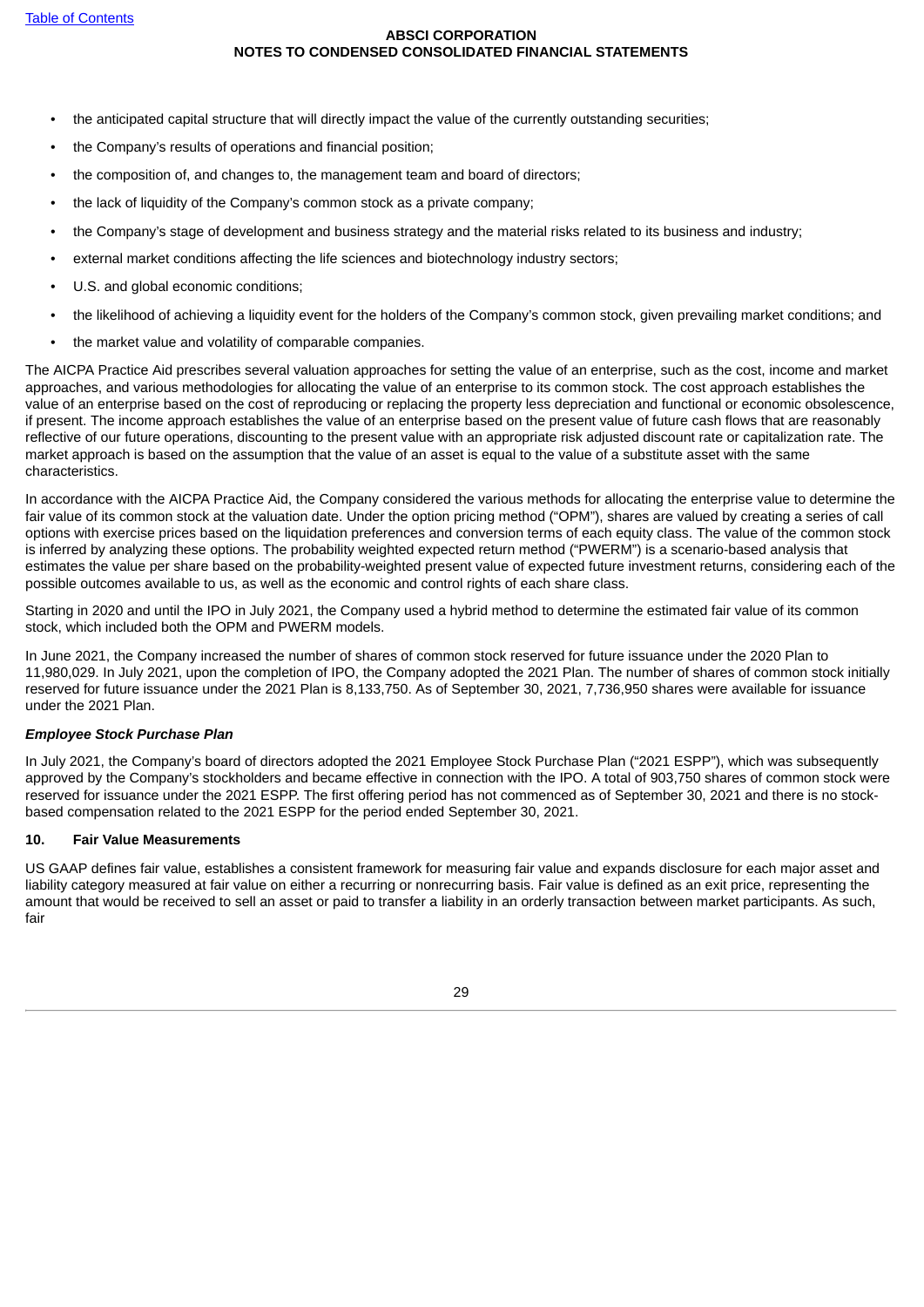value is a market-based measurement that should be determined based on assumptions that market participants would use in pricing an asset or liability. As a basis for considering such assumptions, the accounting guidance establishes a three-tier fair value hierarchy, which prioritizes the inputs used in measuring fair value as follows:

Level 1: Observable inputs such as quoted prices in active markets.

Level 2: Inputs, other than the quoted prices in active markets, that are observable either directly or indirectly.

Level 3: Unobservable inputs in which there is little or no market data, which require the reporting entity to develop its own assumptions.

When quoted market prices are available in active markets, the fair value of assets and liabilities is estimated within Level 1 of the valuation hierarchy.

If quoted prices are not available, then fair values are estimated by using pricing models, quoted prices of assets and liabilities with similar characteristics, or discounted cash flows, within Level 2 of the valuation hierarchy. In cases where Level 1 or Level 2 inputs are not available, the fair values are estimated by using inputs within Level 3 of the hierarchy.

As part of the Class A-1 funding in 2016, a warrant for the purchase of 93,007 Class A-1 Preferred Units at an exercise price of \$1 per unit and exercisable at any time before April 2026 was granted to an investor. This warrant was exchanged for a warrant to purchase Series A-1 preferred stock at equivalent terms in October 2020 (Note 8). Because the underlying shares are redeemable for conditions outside of the Company's control, the warrant was classified within other long-term liabilities on the condensed consolidated balance sheets and recognized at fair value at each reporting period with the change in fair value recorded in other expense on the consolidated statement of operations and comprehensive loss through the date of the IPO. The value for the warrant was based on significant inputs not observable in the market, which represents a Level 3 measurement within the fair value hierarchy.

During 2018, the Company entered into an agreement whereby the Company is required to pay a fee of 3.5% of the aggregate amount of term loans funded by Bank under the LSA within three and nine business days of a sale or other disposition of substantially all of the Company's assets, a merger or consolidation, a change in control or an initial public offering (Note 5). This agreement has been accounted for as a freestanding derivative under ASC 815, *Derivatives* and is remeasured to its fair value at the end of each reporting period. The value for the fee ("Fee in lieu of warrant") is based on significant inputs not observable in the market, which represents a Level 3 measurement within the fair value hierarchy. Except for short-term investments, the 2021 Notes and the warrant, none of the Company's assets or liabilities are recorded at fair value on a recurring basis.

The following table summarizes the Company's assets and liabilities measured at fair value on a recurring basis as of September 30, 2021 (in thousands):

|                                   |                                |                                |                                  | September 30, 2021   |
|-----------------------------------|--------------------------------|--------------------------------|----------------------------------|----------------------|
|                                   | Level 1                        | Level 2                        | Level 3                          | <b>Total</b>         |
| <b>Assets:</b>                    |                                |                                |                                  |                      |
| Equity securities without RDFV    | \$<br>$\overline{\phantom{m}}$ | \$                             | 1,200<br>\$                      | 1,200<br>- \$        |
| Total assets                      |                                | £.                             | 1,200                            | 1,200<br>- \$        |
| Liabilities:                      |                                |                                |                                  |                      |
| Fee in-lieu of warrant            | \$<br>$\overline{\phantom{m}}$ | \$<br>$\overline{\phantom{a}}$ | - \$<br>$\overline{\phantom{0}}$ | \$                   |
| Convertible promissory notes      |                                |                                |                                  |                      |
| Preferred stock warrant liability |                                |                                |                                  |                      |
| Contingent consideration          | ፍ                              | \$                             | 12.000                           | 12,000<br>- \$       |
| <b>Total liabilities</b>          | $\overline{\phantom{m}}$       | £.                             | 12,000<br>\$                     | 12,000<br>$\sqrt{3}$ |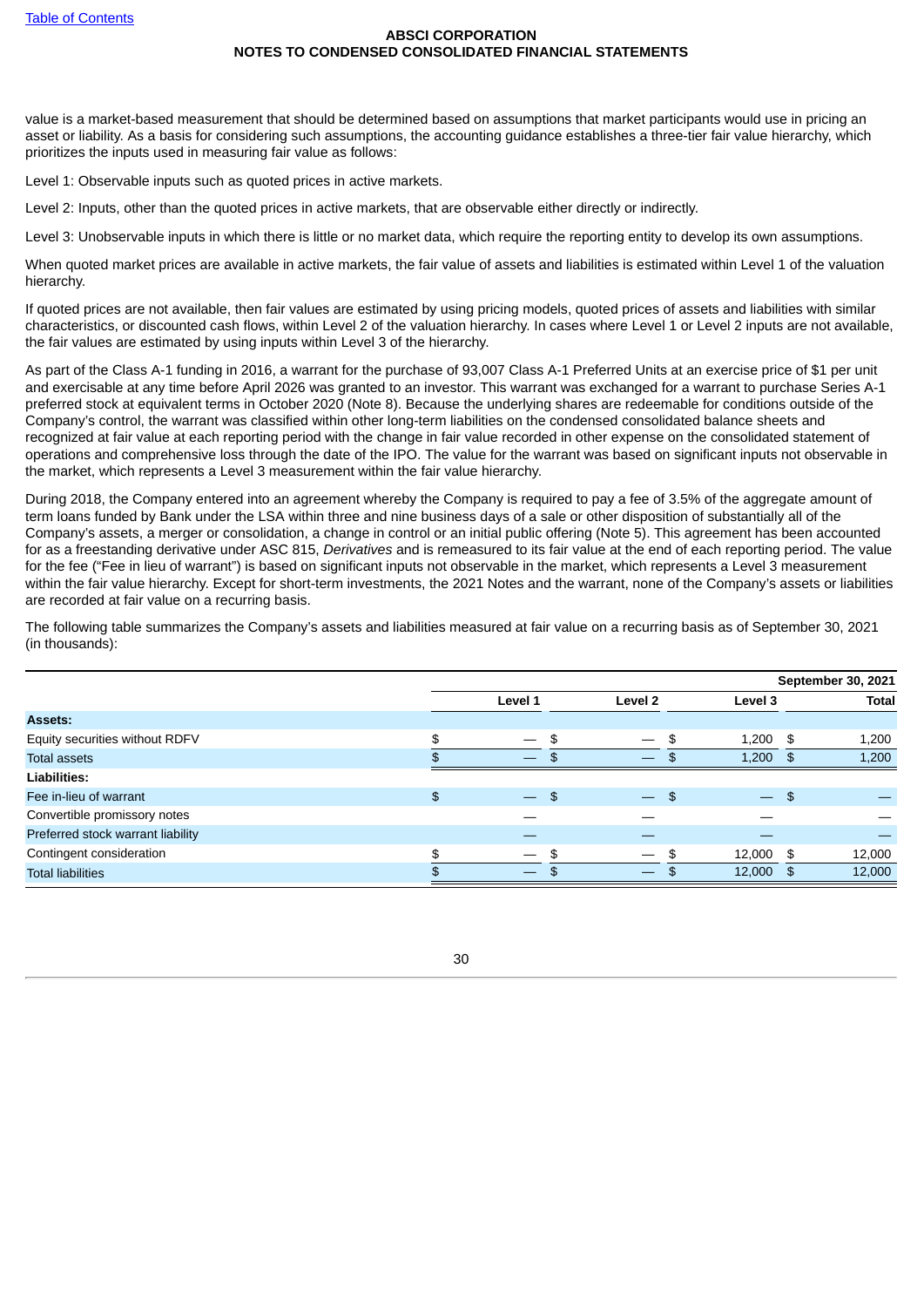The following table provides reconciliation for all liabilities measured at fair value using significant unobservable inputs (Level 3) for the nine months ended September 30, 2021 (in thousands):

|                                  | Fee in-lieu of<br>warrant | Convertible<br>promissory notes | Preferred stock<br>warrant liability |     | Contingent<br>consideration |      | <b>Total liabilities</b> |
|----------------------------------|---------------------------|---------------------------------|--------------------------------------|-----|-----------------------------|------|--------------------------|
| Balance at December 31, 2020     | 22                        | \$                              | 698                                  | -\$ | $\frac{1}{2}$               |      | 720                      |
| Fair value at issuance           |                           | 125,000                         |                                      |     | 12.000                      |      | 137,000                  |
| Change in fair value during 2021 | 174                       | 30.722                          | 4.124                                |     |                             |      | 35.020                   |
| Conversion or payment at IPO     | (196)                     | (155.722)                       | (4,822)                              |     |                             |      | (160, 740)               |
| Balance at September 30, 2021    | $\qquad \qquad$           | $\overline{\phantom{m}}$        | $\overline{\phantom{0}}$             |     | 12.000                      | - \$ | 12.000                   |

Based on the probability of a liquidity event, the Company primarily utilized the expected IPO price to estimate the fair value of the preferred stock warrant liability through the IPO date. The warrant was converted into a warrant to purchase 307,211 shares of the Company's common stock upon the closing of the IPO and was exercised to purchase common stock during the three months ended September 30, 2021 following the IPO.

The fee-in-lieu of warrant liability is measured based on management's estimate of the probability of a liquidity event, the estimated timing thereof, and a discount rate. The fee-in-lieu of warrant was paid during the three months ended September 30, 2021 following the IPO.

The Company measured the fair value of the 2021 Notes at issuance using the transaction price. For the period from the issuance date through the IPO date, the Company increased the estimated fair value based on the increased probability of an IPO. The 2021 Notes converted to common stock during the three months ended September 30, 2021 immediately prior to the IPO.

The contingent consideration liability is related to the Totient acquisition and is included in Other long-term liabilities on the condensed consolidated balance sheet as of September 30, 2021. Refer to Note 3: *Acquisitions* for further information.

The fair value of equity securities without readily determinable fair market values (RDFV) are determined based on cost, less any impairment, plus or minus changes in fair value resulting from observable price changes in orderly transactions for an identical or similar investment of the same issuer. These securities are classified as Level 3 in the fair value hierarchy outlined above.

There are significant judgments, assumptions and estimates inherent in the determination of the fair value of each of the instruments described above. These include determination of a valuation method and selection of the possible outcomes available to the Company, including the determination of timing and expected future investment returns for such scenarios. Prior to the IPO, the Company considered the equity value of an initial public offering using market transactions and determined the expected value of a stay private scenario using the income approach, which was based on assumptions regarding the Company's future operating performance. The related judgments, assumptions and estimates are highly interrelated and changes in any one assumption could necessitate changes in another. In particular, any changes in the probability of a particular outcome would require a related change to the probability of another outcome. In addition, the fair value of the 2021 Notes is derived using assumptions that are consistent with the assumptions used to value the Company's common stock, the Fee in-lieu of Warrant and the warrant. In the future, depending on the valuation approaches used and the expected timing and weighting of each, the inputs described above, or other inputs, may have a greater or lesser impact on the Company's estimates of fair value.

# **11. Related party transactions**

The Company is party to a joint development agreement with AGC, Inc., the parent company of the employer of one of the Company's former directors. No revenue was recognized under the agreement for the three and nine months ended September 30, 2021. Revenue recognized under the agreement for the three and nine months ended September 30, 2020 was \$0.0 million and \$0.2 million, respectively. The Company has the opportunity to earn additional revenues under the agreement in future years if pre-determined milestones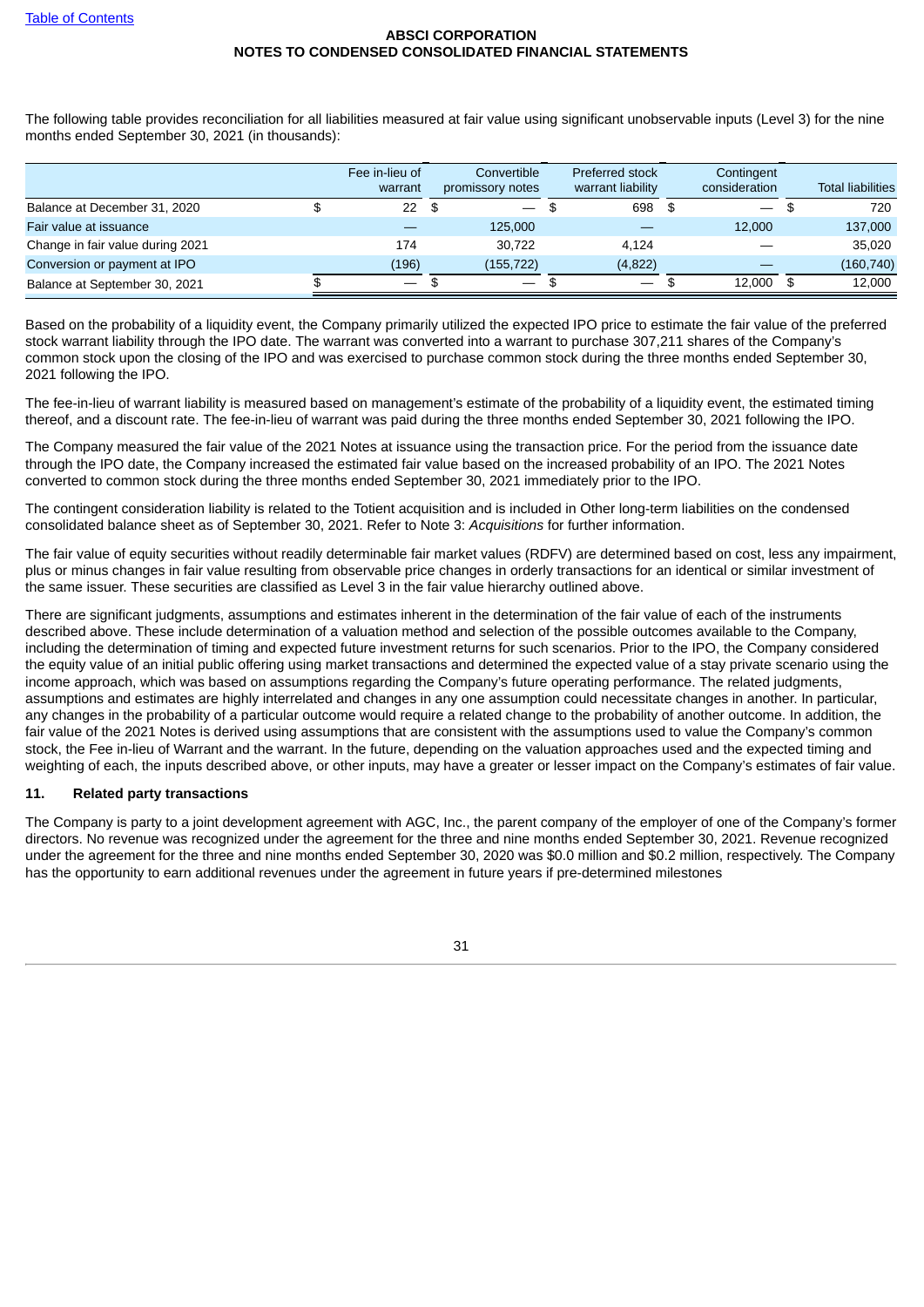are achieved. There were no amounts due or payable as of September 30, 2021. The director referenced resigned from the Board in April 2021.

During the three months ended September 30, 2021, the employer of one of the Company's board members exercised a warrant to purchase 307,211 shares of the Company's common stock. The Company's total cash proceeds from the warrant's exercise was \$0.1 million.

# **12. Net loss per share attributable to common stockholders and unitholders**

The following table sets forth the computation of the Company's basic and diluted net loss per share attributable to common unitholders and stockholders (in thousands, except share and per share amounts):

|                                                                   | For the Three Months Ended September |                |  |               |                |                                                 |
|-------------------------------------------------------------------|--------------------------------------|----------------|--|---------------|----------------|-------------------------------------------------|
|                                                                   |                                      | 2021           |  | 30,<br>2020   | 2021           | For the Nine Months Ended September 30,<br>2020 |
| Numerator:                                                        |                                      |                |  |               |                |                                                 |
| Net loss                                                          | \$                                   | (23,634) \$    |  | $(3,748)$ \$  | $(75, 794)$ \$ | (9, 414)                                        |
| Adjustment of redeemable convertible preferred stock and<br>units |                                      |                |  | (9,215)       |                | (34, 336)                                       |
| Cumulative undeclared preferred stock dividends                   |                                      | (242)          |  |               | (2, 284)       |                                                 |
| Net loss available to common stockholder and unitholders          |                                      | $(23, 876)$ \$ |  | $(12,963)$ \$ | $(78,078)$ \$  | (43, 750)                                       |
|                                                                   |                                      |                |  |               |                |                                                 |
| Denominator:                                                      |                                      |                |  |               |                |                                                 |
| Weighted-average common shares and units outstanding              |                                      | 73,291,288     |  | 15,215,747    | 36.177.105     | 15,215,747                                      |
|                                                                   |                                      |                |  |               |                |                                                 |
| Net loss per share, basic and diluted                             |                                      | $(0.33)$ \$    |  | $(0.85)$ \$   | $(2.16)$ \$    | (2.88)                                          |

Potentially dilutive securities not included in the calculation of diluted net loss per share because to do so would be anti-dilutive are as follows (in common stock equivalent shares):

|                                                              | Three Months Ended September 30, |            | Nine Months Ended September 30, |            |  |  |
|--------------------------------------------------------------|----------------------------------|------------|---------------------------------|------------|--|--|
|                                                              | 2021                             | 2020       | 2021                            | 2020       |  |  |
| Redeemable convertible preferred stock and units outstanding | 10,560,783                       | 34,479,489 | 34,079,466                      | 33,770,396 |  |  |
| Redeemable convertible preferred stock and unit warrants     | 146.927                          | 307.211    | 253.196                         | 307,211    |  |  |
| Incentive units                                              |                                  | 3,265,766  |                                 | 3,551,490  |  |  |
| Stock options                                                | 7,949,582                        |            | 5,880,640                       |            |  |  |
| Unvested restricted stock                                    | 3,055,422                        |            | 2,558,809                       |            |  |  |

# **13. Income Taxes**

# *Provision for Income Taxes:*

<span id="page-31-0"></span>The Company's effective income tax rate from continuing operations was 6.7% for the three months ended September 30, 2021 and 9.3% for the nine months ended September 30, 2021. The effective income tax rates reflect the impact of non-deductible expenses, state and local taxes and tax credits. When applicable, the income tax provision also includes adjustments from discrete tax items, including the tax impacts of the business combinations for Denovium and Totient for the nine months ended September 30, 2021.

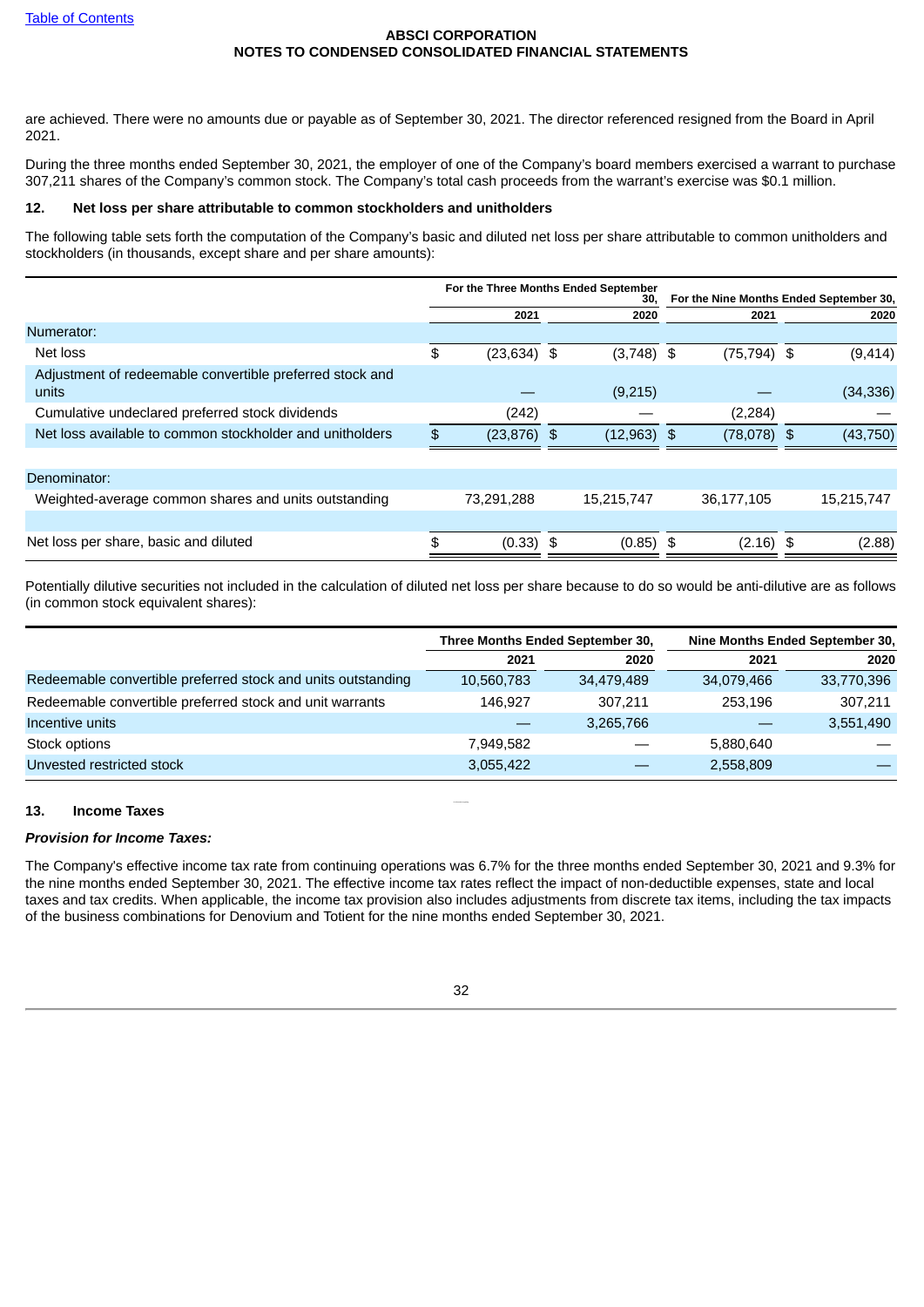# **Item 2. Management's Discussion and Analysis of Financial Condition and Results of Operations**

## **Overview**

We are the drug and target discovery company harnessing deep learning and synthetic biology to expand the therapeutic potential of proteins. We built our Integrated Drug Creation Platform to identify novel drug targets, discover optimal biotherapeutic candidates, and generate the cell lines to manufacture them in a single efficient process. We believe our approach delivers disruptive efficiency, but more importantly enables our partners to create novel and human/AI-designed new-to-nature biologics (next-generation biologics).

While next-generation biologics have exciting medical potential and are a rapidly growing field of drug development, because their protein architectures (scaffolds or modalities) are biologically foreign, they present challenges for conventional biologic discovery and cell line development methods. These methods typically involve a linear series of steps to screen and select desired molecular parts and reformat them into their final protein scaffold, and subsequent laborious and often unsuccessful generation of a suitable manufacturing cell line. We are transforming the biologic discovery and cell line development process by rapidly screening up to billions of drug candidates *in* the desired final protein scaffold that goes into patients and *in* the scalable manufacturing cell line that scales up for clinical and commercial manufacturing.

Our goal is to become the partner of choice for biologic drug discovery and cell line development. As a technology development company, we generate biologic drug candidates and production cell lines for our partners to develop. Our business model is to establish partnerships with biopharmaceutical companies and use our platform for rapid creation of next-generation biologic drug candidates and production cell lines. We classify our applications into two key categories: Discovery and Cell Line Development (CLD). Since we deliver a production cell line for each of our projects, we define Discovery as any projects for which we are evaluating variants of the protein-of-interest, and we define CLD as a program for which the production cell line alone is the goal of the partnership. Our partners are responsible for all preclinical and clinical testing of biologics generated using our platform. We expect our partnerships to provide us with the opportunity to participate in the future success of the biologics generated utilizing our platform, through milestone payments as well as royalties on sales by our partners of any approved products. We aim to assemble economic interests in a diversified portfolio of partners' next-generation biologic drug candidates across multiple indications.

We currently have drug candidates in nine Active Programs (across seven current partners' preclinical or clinical pipelines) for which we have negotiated, or expect to negotiate upon completion of certain technology development activities, license agreements with potential downstream milestone payments and royalties. Eight of the Active Programs are focused on developing production cell lines for drug candidates that our partners (including Merck, Astellas, Alpha Cancer Technologies, PhaseBio, and other undisclosed biotechnology companies) are developing (five preclinical, one Phase 1, one Phase 3, and one animal health), reflecting the 2018 commercial launch of our CLD applications. We have one Discovery program under way, focused on lead optimization with Astellas, which we signed shortly after our December 2020 expansion of our platform to include our initial Discovery applications. We define "Active Programs" as programs that are subject to ongoing technology development activities intended to determine if the program can be pursued by our partner for future clinical development, as well as any program for which our partner obtains and maintains a license to our technology to advance the program after completion of the technology development phase. There is no assurance, however, that our partners will advance any drug candidates that are currently the subject of Active Programs into further preclinical or clinical development or that our partners will elect to license our technologies upon completion of the technology development phase in a timely manner, or at all.

We are still in the very early stages of implementing our business model and, to date, no partner has entered into a license for clinical or commercial use of any intellectual property rights related to biologic drug candidates or cell lines generated utilizing our platform. Moreover, we have only agreed upon clinical or commercial license terms for four of our Active Programs in the event an option is exercised by a partner to license such intellectual property rights.

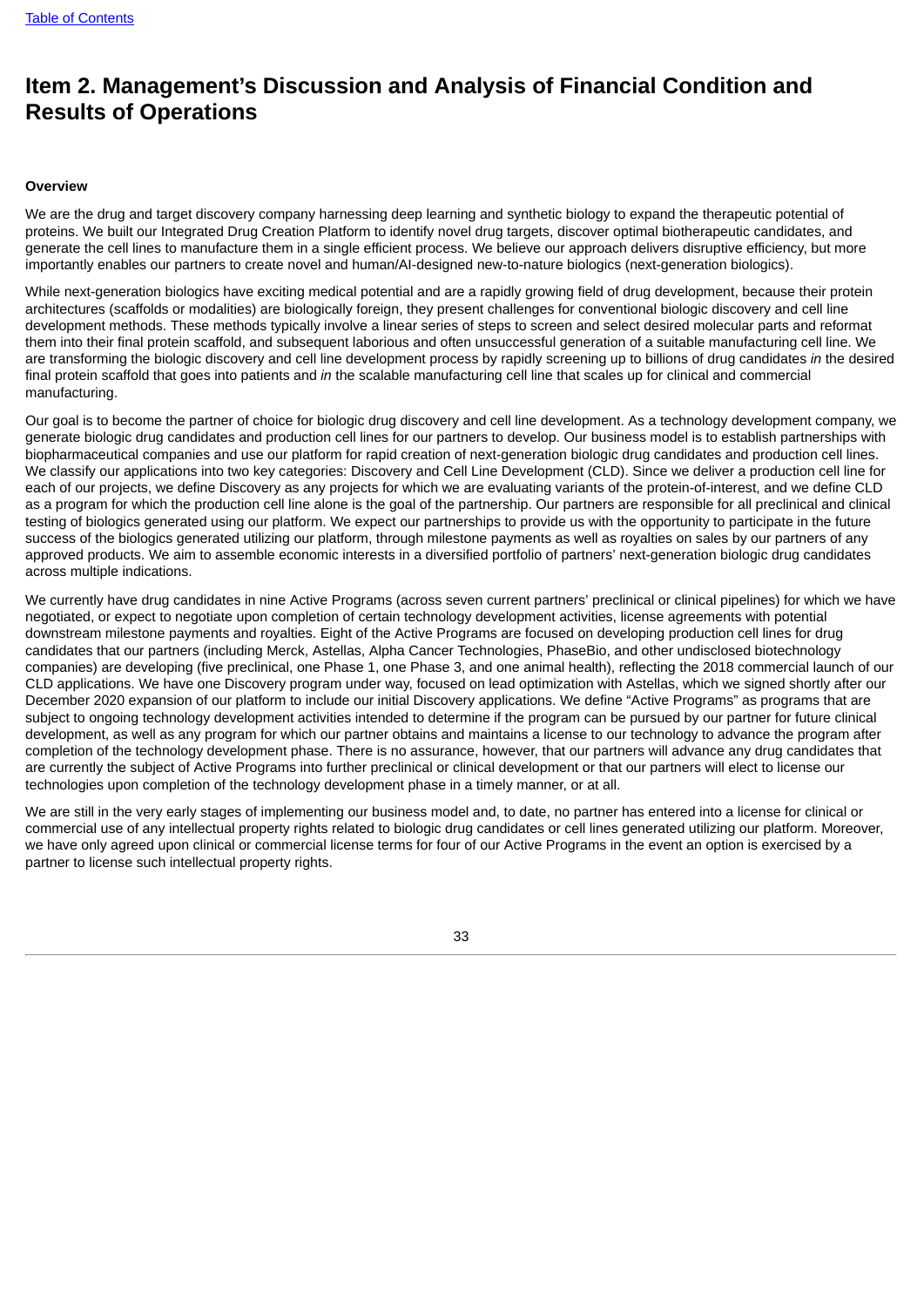Total revenue was \$1.5 million for the three months ended September 30, 2021 compared to \$0.9 million for the three months ended September 30, 2020, representing an increase of \$0.6 million, or 68% due to the increased scale and volume of new and ongoing programs utilizing our Integrated Drug Creation Platform. Total revenue was \$3.3 million for the nine months ended September 30, 2021 compared to \$2.1 million for the nine months ended September 30, 2020, representing an increase of \$1.2 million, or 62% due to the increased scale and volume of new and ongoing programs utilizing our Integrated Drug Creation Platform. Throughout 2020 and 2021, we continued making investments in our operating capacity which enabled us to achieve additional project-based milestones in our technology development agreements. Since our inception in 2011, we have devoted substantially all of our resources to research and development activities, including with respect to our Integrated Drug Creation Platform, establishing and maintaining our intellectual property portfolio, hiring personnel, raising capital and providing general and administrative support for these activities. As a result, we have incurred net losses in each year. For the three months ended September 30, 2021 and 2020, we incurred net losses of \$23.6 million and \$3.7 million, respectively. For the nine months ended September 30, 2021 and 2020, we incurred net losses of \$75.8 million and \$9.4 million, respectively. Research and development expenses increased by \$8.0 million, or 299%, for the three months ended September 30, 2021 compared to the three months ended September 30, 2020. Research and development expenses increased by \$22.0 million, or 321%, for the nine months ended September 30, 2021 compared to the nine months ended September 30, 2020. For the nine months ended September 30, 2021, we adjusted the fair value of the warrant liability and the convertible notes through the IPO and recorded expense of \$4.1 million and \$30.7 million. As of September 30, 2021, we had an accumulated deficit of \$165.9 million and cash and cash equivalents totaling \$279.3 million.

Prior to our initial public offering (IPO), we financed our operations primarily through private placements of redeemable convertible preferred stock and convertible notes. From the date of our company formation up to the IPO, we have raised aggregate gross proceeds of \$230.0 million. In July 2021, we consummated our IPO and issued 14,375,000 shares of common stock, including a full exercise of the overallotment option, for net proceeds of \$210.2 million, after deducting underwriting discounts and offering related expenses.

We expect to continue to incur significant expenses, and we expect such expenses to increase substantially in connection with our ongoing activities, including as we:

- implement an effective business development strategy to drive adoption of our Integrated Drug Creation Platform by new and existing partners;
- continue to engage in research and development efforts and scale our technology development activities to meet potential demand at a reasonable cost;
- develop, acquire, in-license or otherwise obtain technologies that enable us to expand our platform capabilities;
- attract, retain and motivate highly qualified personnel;
- implement operational, financial and management information systems; and
- operate as a public company.

We lease a 14,549 square foot office and laboratory space and due to our continued growth, in December 2020, we entered into an operating lease, which was subsequently amended in March 2021, for a 77,974 square foot corporate headquarters facility that includes office and laboratory space. During the second quarter of 2021, we relocated our operations to the new facility and expect to complete construction activities in the fourth quarter of 2021.

#### *Recent Developments*

In January 2021, we completed the Denovium acquisition as part of our strategy to utilize AI technology that includes deep learning computational models of protein function. We are currently integrating the acquired technology and team into our business model and partnership strategy.

In February 2021, Merck Global Health Innovation Fund purchased 254,886 shares of our Series E Preferred Stock for an aggregate price of \$5.0 million.

In March 2021, we issued \$125.0 million aggregate principal amount of convertible notes (the Convertible Notes) to certain existing and new investors. The Convertible Notes were convertible upon a qualifying

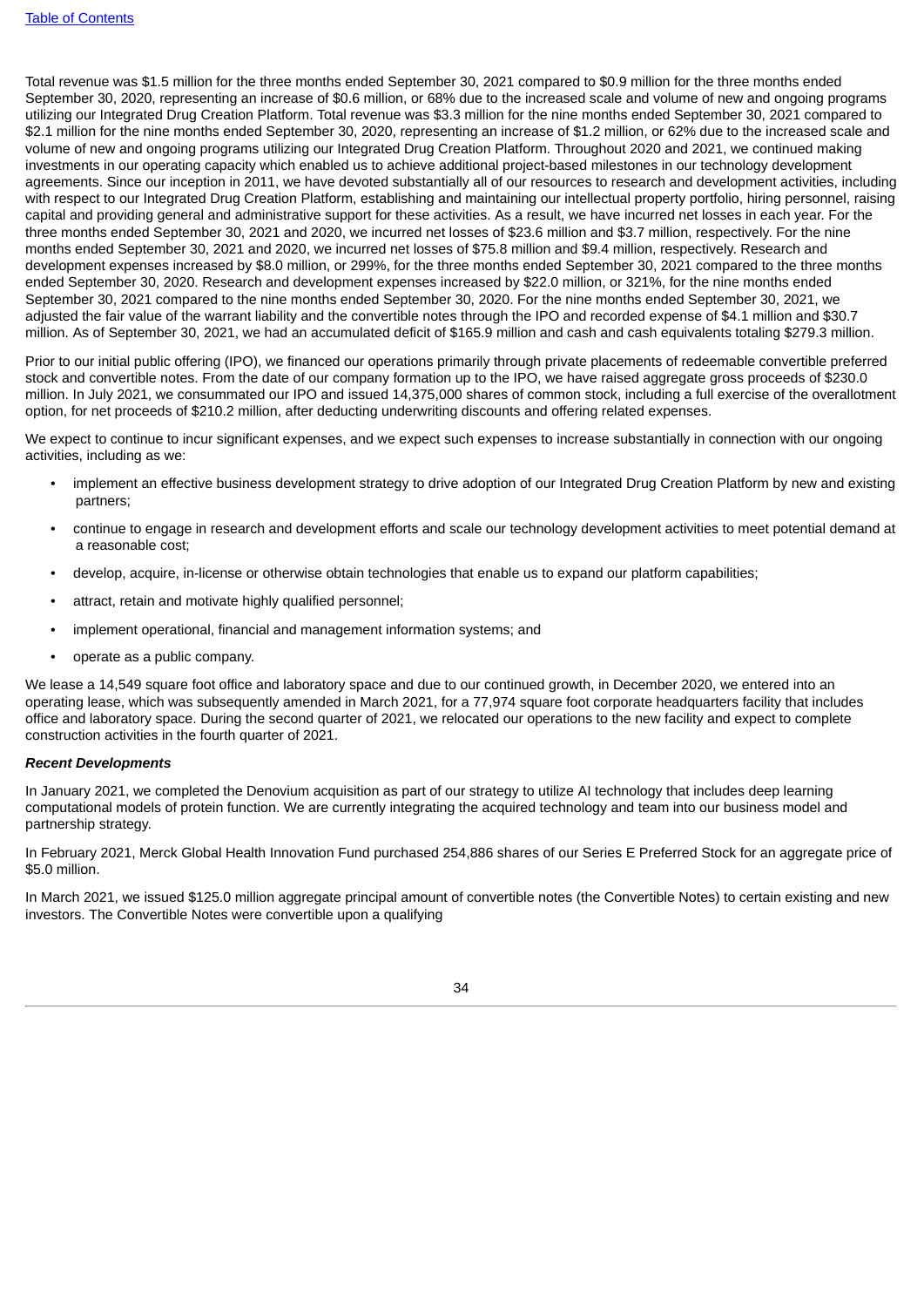financing into shares of our common stock under certain circumstances. In July 2021, the Convertible Notes converted into an aggregate of 9,732,593 shares upon the closing of our IPO, based on the IPO price of \$16.00 per share.

In June 2021, we completed our acquisition of Totient, Inc. (Totient), a discovery company harnessing human immune responses to identify novel antibodies and their therapeutic targets, in exchange for a combination of cash and equity consideration. We paid the former stockholders and noteholders of Totient upfront cash consideration of \$40.0 million, subject to customary purchase price adjustments, including consideration in exchange for the cancellation of (i) unexercised outstanding options to purchase shares of Totient common stock, whether vested or unvested, and (ii) outstanding stock appreciation rights previously granted by Totient. Holders of Totient's Class A common stock also received an aggregate of 2,212,208 shares of our common stock, subject to certain vesting conditions. In addition, Totient's Class A common stockholders and noteholders are eligible to receive up to an additional \$15.0 million in cash upon the achievement of certain milestones. We are currently integrating the acquired technology and team into our business model and partnership strategy.

In July 2021, we completed our IPO under a registration statement in which we issued and sold 14,375,000 shares of our common stock, including the full exercise of the underwriters' overallotment option, at a purchase price of \$16.00 per share. We received net proceeds of \$210.2 million from the IPO after deducting underwriting discounts and offering expenses. All outstanding preferred stock converted into an aggregate of 46,266,256 shares of common stock and the Convertible Notes converted into an aggregate of 9,732,593 shares of common stock upon completion of the IPO.

In October 2021, we announced a drug discovery collaboration with EQRx, Inc. We will collaborate to jointly engineer and develop several clinical candidates across multiple therapeutic areas, including oncology and immunology. At our option, we may make additional investments at progressive stages of development in exchange for an increased share of product sales.

#### *COVID-19 Pandemic*

As a result of the ongoing COVID-19 pandemic, we have experienced and may continue to experience severe delays and disruptions, including, for example:

- interruption of or delays in receiving products and supplies from third parties;
- limitations on our business operations by local, state and/or federal governments that could impact our ability to conduct our technology development and other activities;
- delays in negotiations with partners and potential partners;
- increases in facilities costs to comply with physical distancing guidance;
- business disruptions caused by workplace, laboratory and office closures and an increased reliance on employees working from home, travel limitations, cyber security and data accessibility, or communication or mass transit disruptions; and
- limitations on employee resources that would otherwise be focused on the conduct of our activities, including because of sickness of employees or their families or the desire of employees to avoid contact with large groups of people.

While these delays continue to cause short-term disruptions, the overall impact to our financial statements is expected to continue to be immaterial.

The ongoing build-out of our expansion facilities may also be delayed by COVID-related restrictions. Furthermore, COVID-19 has adversely affected the broader economy and financial markets, resulting in an economic downturn that could curtail the research and development budgets of our partners, our ability to hire additional personnel and our financing prospects. In addition, the spread of more contagious strains, such as the Delta variant, could cause the COVID-19 pandemic to last longer than expected and could result in the reinstatement of restrictive orders that could disrupt our business, including vaccine mandates. Any of the foregoing could harm our operations and we cannot anticipate all the ways in which our business could be adversely impacted by health epidemics such as COVID-19.

For additional details, see the section titled "Risk Factors."

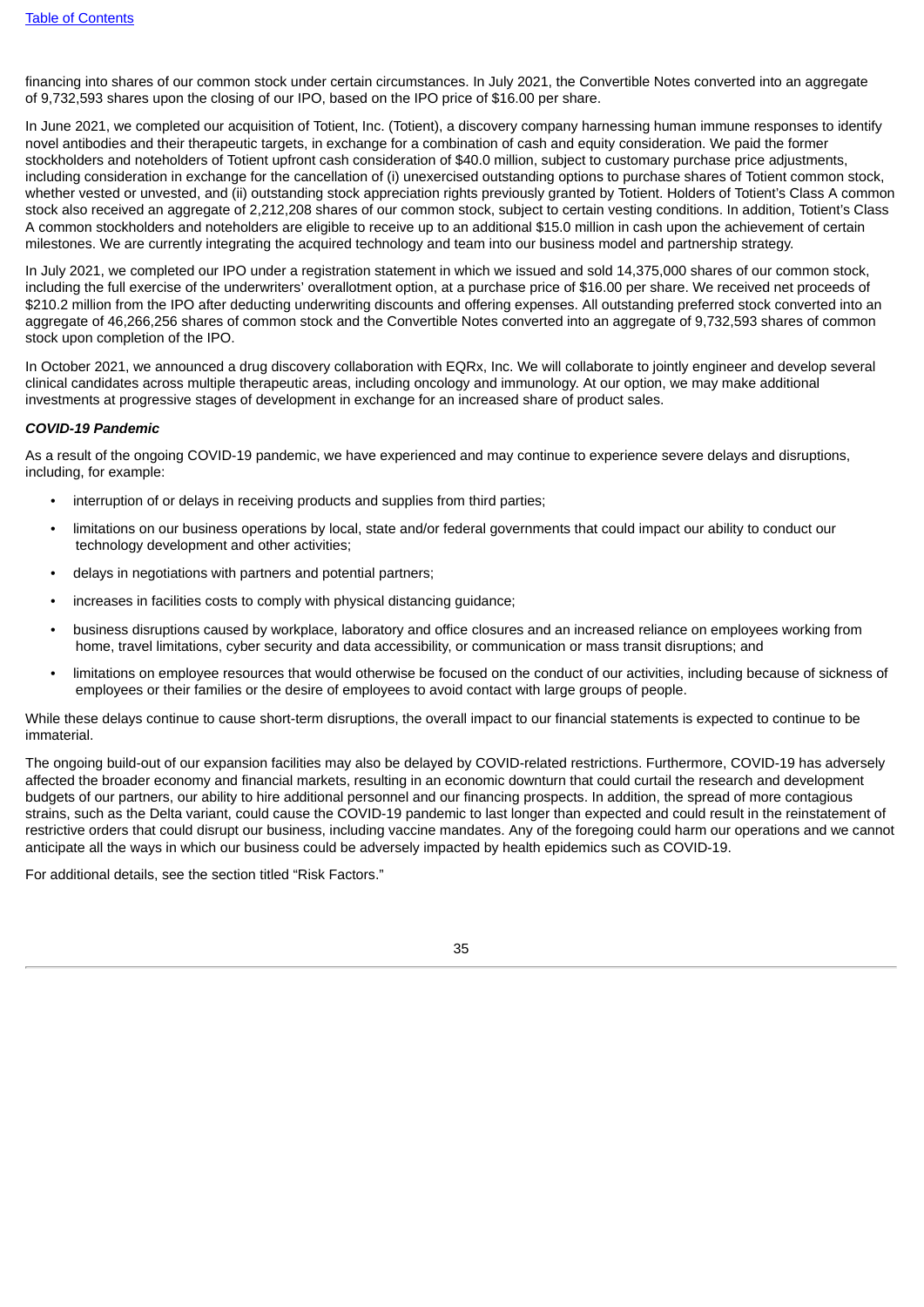# *LLC Conversion*

We were originally formed in August 2011 as an Oregon limited liability company and later converted into a Delaware limited liability company in April 2016 under the name AbSci LLC. In October 2020, we completed a reorganization whereby we were converted from a Delaware limited liability company named AbSci LLC to a Delaware corporation under the name Absci Corporation (the LLC Conversion) and all outstanding membership interests in AbSci LLC were exchanged for equity interests in Absci Corporation. All of the share information referenced throughout this Quarterly Report has been retroactively adjusted to reflect the change in capital structure.

## *Key Factors Affecting Our Results of Operations and Future Performance*

We believe that our future financial performance will be primarily driven by multiple factors as described below, each of which presents growth opportunities for our business. These factors also pose important challenges that we must successfully address in order to sustain our growth and improve our results of operations. Our ability to successfully address these challenges is subject to various risks and uncertainties, including those described in the section of this Quarterly Report titled "Risk Factors."

- **Establish new partnerships:** Our potential to grow revenue and long-term earnings will require us to successfully identify and establish technology development arrangements with new partners. We have been expanding and expect to continue to expand our business development team and our capabilities to find new partners and we believe that we have a significant opportunity to continue to increase the number of partners and programs we address with our Integrated Drug Creation Platform.
- **Increase the number of molecules and programs under existing partnerships:** The execution of our long term strategy relies substantially on the value our partners believe can be recognized from the product candidates and/or production cell lines that we provide to them. Our continued growth depends on our ability to expand the scope of our existing partnerships and add new molecules for CLD or Discovery partnerships with current partners.
- **Successfully complete our technology development activities and enter licensing arrangements with our partners:** Our business model depends upon partners licensing the technologies we develop and advancing the drug candidates we generate through clinical development to commercialization. Both our ability to successfully complete technology development activities to meet the needs of our partner, and the partner's prioritization of the subject program, impact the likelihood and timing of any election by a partner to license the technologies we develop. There is no assurance that a partner will elect to license the technologies we develop.
- **Our partners successfully developing and commercializing the drug candidates generated with our technology:** Our business model is dependent on the eventual progression of biologic drug candidates discovered or initially developed utilizing our Integrated Drug Creation Platform into clinical trials and commercialization. Given the nature of our relationships with our partners, we do not control the progression, clinical development, regulatory strategy or eventual commercialization, if approved, of these product candidates. As a result, our future success and our potential eligibility to receive milestone payments and royalties are entirely dependent on our partners' efforts over which we have no control. The timing and scope of any approval that may be required by the U.S. Food and Drug Administration (FDA), or any other regulatory body, for drugs that are developed based on molecules discovered and/or manufactured using our Integrated Drug Creation Platform technologies can significantly impact our results of operations and future performance.
- **Continued significant investments in our research and development of new technologies and platform expansion:** We are seeking to further refine and expand our platform and the scope of our capabilities, which may or may not be successful. This includes, but is not limited to, novel target identification, *de novo* discovery, incorporation of non-standard amino acids (Bionic Protein creation), and application of artificial intelligence across our Integrated Drug Creation Platform. We may in the future also invest significantly in developing our own proprietary lead drug candidates and advancing them through preclinical validation. We expect to incur significant expenses to advance these research and development efforts or to invest in or acquire complementary technologies, but these efforts may not be successful.

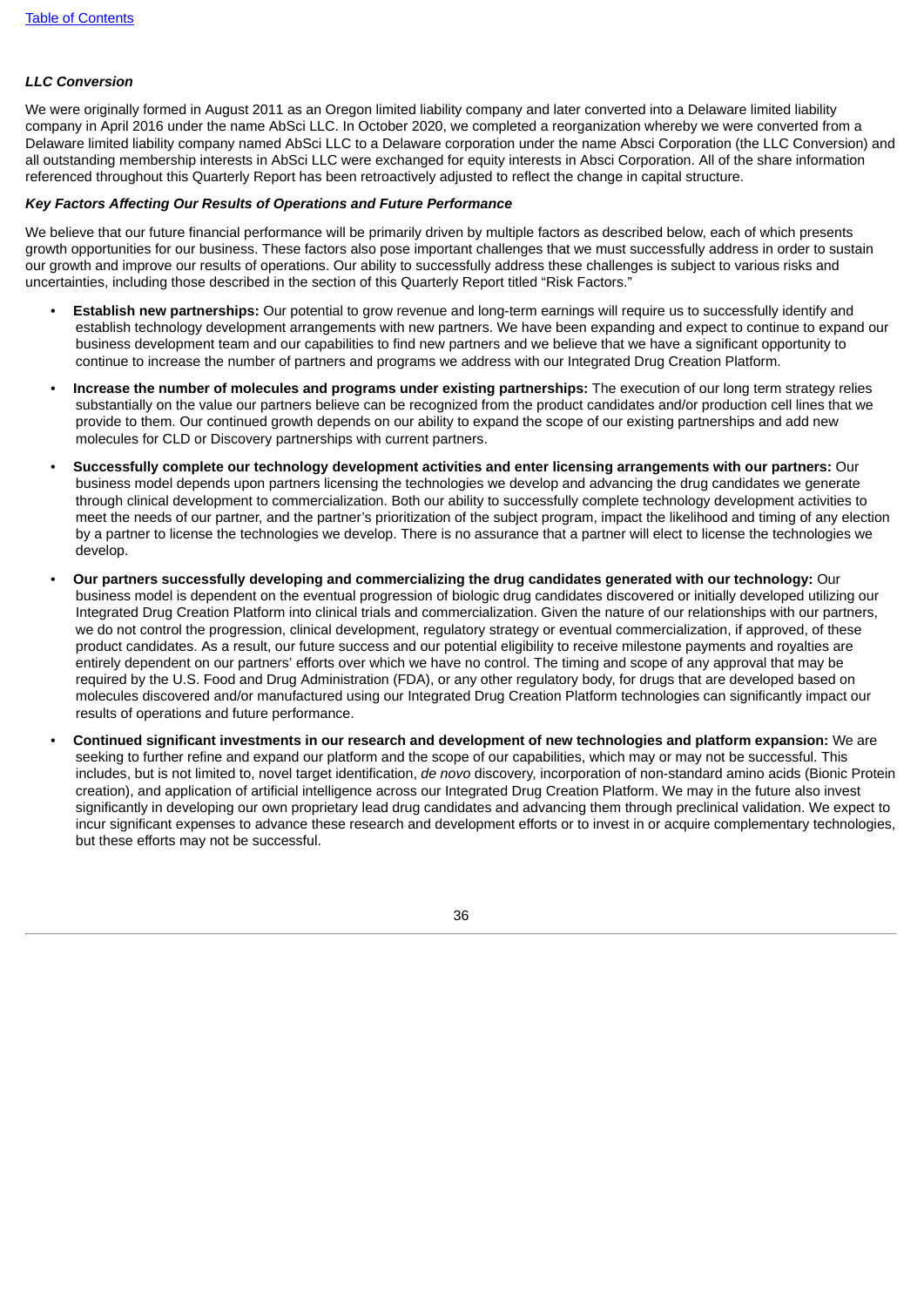• **Drive commercial adoption of our Integrated Drug Creation Platform capabilities:** Driving the adoption of our Integrated Drug Creation Platform across existing and new markets will require significant investment. We plan to further invest in research and development to support the expansion of our platform capabilities including new molecules to existing partners or help deliver our platform to new markets.

### *Key Business Metrics*

We are in the process of identifying key business metrics to evaluate our business, measure our performance, identify trends affecting our business, formulate financial projections and make strategic decisions. Currently, given our stage of development, we believe that the following metrics are the most important for understanding our current business trajectory. These metrics may change or may be substituted for additional or different metrics as our business develops. For example, as our business matures and to the extent drug candidates generated with our technologies enter clinical development, or as we may enter partnerships addressing programs over multiple years, or as certain programs may be discontinued by partners, we anticipate updating these metrics to reflect such changes.

|                        | September 30, | December 31, |
|------------------------|---------------|--------------|
|                        | 2021          | 2020         |
| Partners, Cumulative   |               | 16           |
| Programs, Cumulative   |               | 29           |
| <b>Active Programs</b> | a             | 8            |

*Partners* represents the unique number of partners with whom we have executed technology development agreements. We view this metric as an indication of our ability to execute our business development activities and level of our market penetration.

*Programs* represents the number of molecules we have addressed or are addressing with our platform. We view this metric as an indication of the robustness of our technology and the commercial success of our platform.

*Active Programs* represents the number of programs that are subject to ongoing technology development activities intended to determine if the program can be pursued by our partner for future clinical development, as well as any program for which our partner obtains and maintains a license to our technology to advance the program after completion of the technology development phase. There is no assurance, however, that our partners will advance any drug candidates that are currently the subject of Active Programs into further preclinical or clinical development or that our partners will elect to license our technologies upon completion of the technology development phase in a timely manner, or at all. In light of the inherent risks and uncertainties associated with drug development, we anticipate that our partners may from time to time abandon or terminate the development of one or more drug candidates generated from our platform. As we are notified of such terminations, we will remove the subject programs from our Active Programs count.

We have not negotiated terms for a sufficient number of royalty- and milestone-bearing licenses to enable us to make accurate predictions regarding our potential revenue and financial performance.

# **Components of Results of Operations**

#### *Revenue*

Our revenue currently consists primarily of fees earned from our partners in conjunction with technology development agreements (TDAs), which are delineated as technology development revenue in our results of operations. These fees are earned and paid at various points throughout the terms of these agreements including upfront and upon the achievement of specified project-based milestones. In addition, in certain TDAs, we earn success-based fees upon achievement of specified technology goals.

We expect revenue to increase over time as we enter into additional partnership agreements and grant licenses to our partners for the clinical and commercial use of intellectual property rights to the biological assets we create, and as the partners advance product candidates into and through clinical development and commercialization. We expect that our revenue will fluctuate from period to period due to the timing of

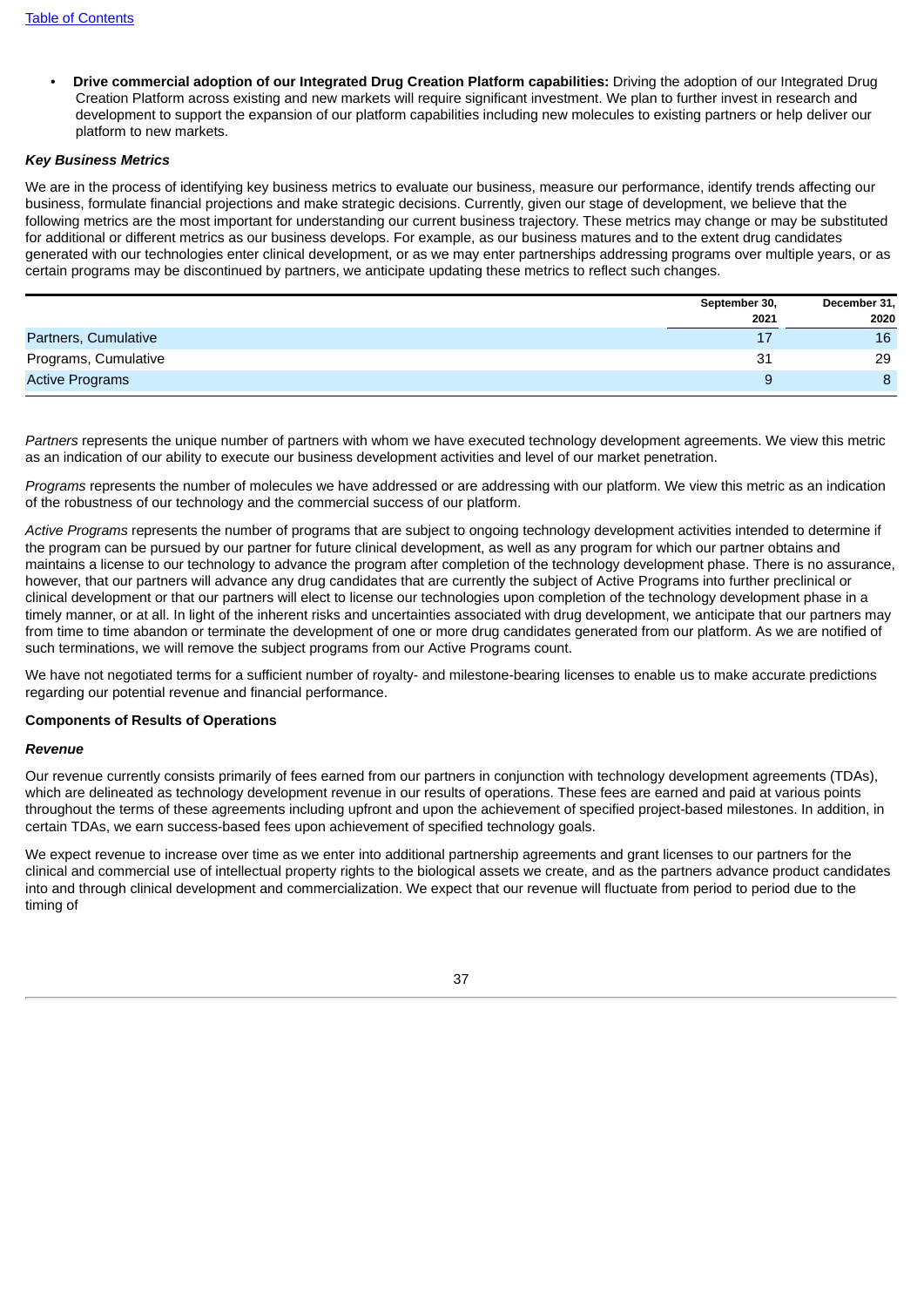executing additional partnerships, the uncertainty of the timing of milestone achievements and our dependence on the program decisions of our partners.

# *KBI BioPharma, Inc. Collaboration Agreement*

In December 2019, we executed a four-year Joint Marketing Agreement (JMA) with KBI BioPharma, Inc. (KBI) to co-promote technologies through joint marketing efforts. The JMA provides for a non-refundable upfront payment of \$0.8 million and milestone payments of \$2.8 million in the aggregate, of which \$2.3 million had been received as of September 30, 2021, upon the achievement of specific milestones. Upfront payments that relate to ongoing collaboration efforts required throughout the contract term such as joint marketing are recognized ratably throughout the contract term. We fully constrain revenue associated with the milestone payments until the specified milestones are probable of achievement. Additionally, KBI is obligated to make royalty payments to us during the fourth year of the JMA representing a percentage of its sales generated through the arrangement. Any costs incurred to KBI through the duration of the JMA are recognized as a reduction to collaboration revenue in the period in which they are incurred.

In September 2021, the JMA was amended to shorten the term to approximately three years, while all remaining payments were replaced with a one-time fee due from KBI in the amount of \$0.3 million. The Company determined the remaining services were distinct from those provided prior to the modification and therefore recognizes the total remaining transaction price prospectively over the remaining contractual term.

#### **Operating Expenses**

#### *Research and Development*

Research and development expenses include the cost of materials, personnel-related costs (comprised of salaries, benefits and share-based compensation), consulting fees, equipment and allocated facility costs (including occupancy and information technology). These expenses are exclusive of depreciation. Research and development activities consist of technology development for partners as well as continued development of our Integrated Drug Creation Platform. We derive improvements to our platform from both types of activities. As our research and development efforts apply to our platform broadly and across programs, we have not historically tracked our research and development expenses on a partner-by-partner basis or on a program-by-program basis.

We expect research and development to continue to increase in absolute dollars as we enter into additional partnerships and continue to invest in platform enhancements.

#### *Selling, General, and Administrative*

Selling, general, and administrative expenses include personnel-related costs (comprised of salaries, benefits and share-based compensation) for executive, business development, alliance management, legal, finance and other administrative functions. Marketing expenses include costs associated with attending conferences and other promotion efforts of our Integrated Drug Creation Platform. Additionally, these expenses include external legal expenses, accounting and tax service expenses, consulting fees, and allocated facilities costs (including occupancy and information technology). These expenses are exclusive of depreciation.

We expect our selling costs to increase in absolute dollars as we continue to grow our business development efforts, and increase marketing activities to drive awareness and adoption of our platform. We expect selling costs to fluctuate as a percentage of total revenue due to the timing and magnitude of these expenses, and to decrease as a percentage of total revenue in the long term.

We expect general and administrative expenses to continue to increase in absolute dollars as we increase headcount and incur costs associated with operating as a public company, including expenses related to legal, accounting, regulatory, maintaining compliance with exchange listing and requirements of the U.S. Securities and Exchange Commission (SEC), director and officer insurance premiums and investor relations. We expect these expenses to increase in absolute dollars and vary from period to period as a percentage of revenue in the near term, and to decrease as a percentage of revenue in the long term.

#### *Depreciation and amortization*

Depreciation and amortization expense consists of the depreciation expense of our property and equipment and amortization of our intangibles. Our equipment is used most actively as part of our lab operations.

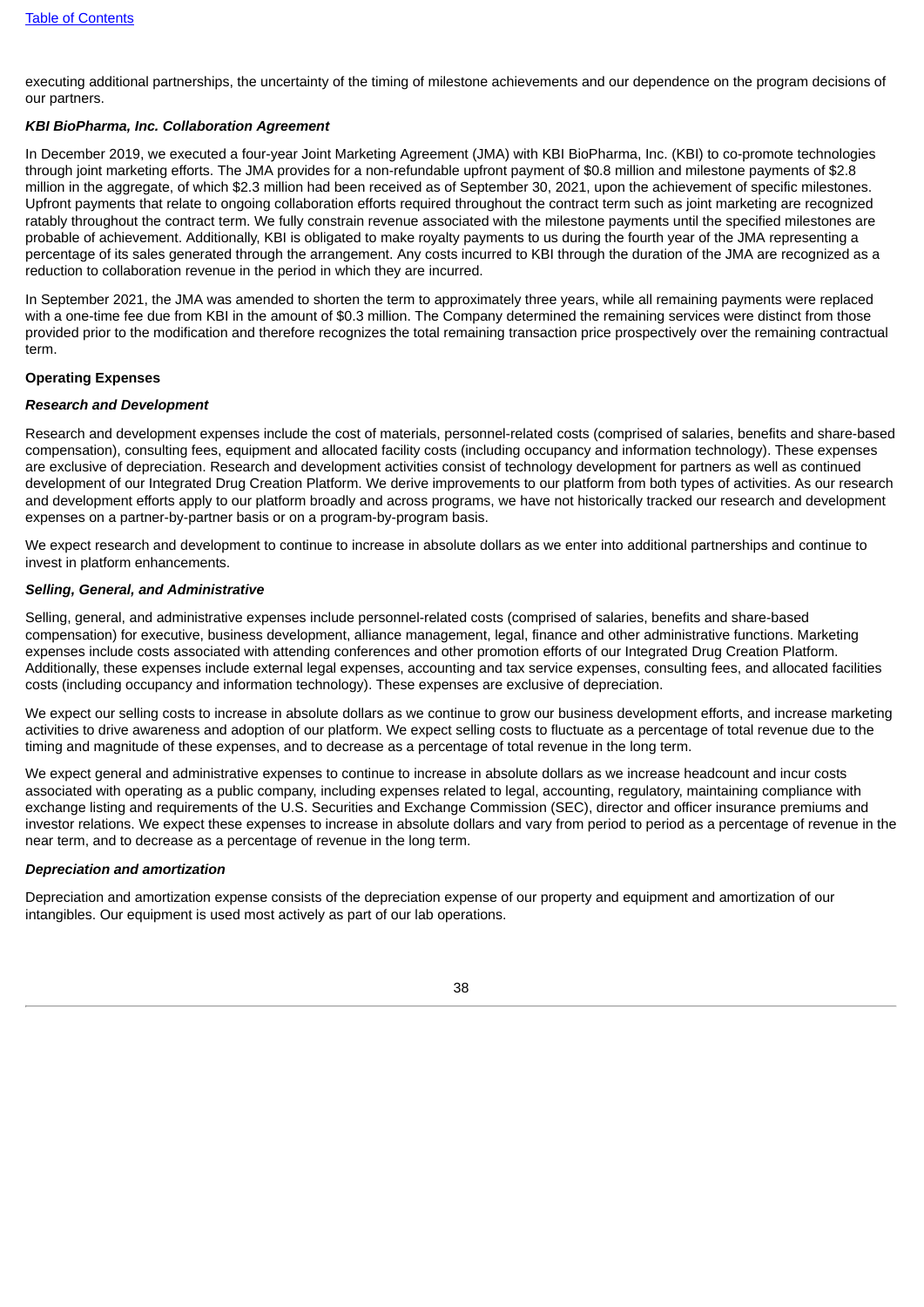We expect depreciation expense to continue to increase in absolute dollars as we increase purchases of lab equipment and incur leasehold improvements to expand our operating facilities.

# *Other Expenses*

#### *Interest Expense*

Interest expense, net, consists primarily of interest related to convertible notes, borrowings under our term debt and laboratory equipment leases.

### *Other Expense, net*

Other expenses to date consist primarily of adjustments of our convertible notes and preferred stock warrant liability to fair value and a gain on extinguishment for the forgiveness of our PPP loan.

# **Results of Operations**

The results of operations presented below should be reviewed in conjunction with the condensed consolidated financial statements and notes included elsewhere in this Quarterly Report. The following tables set forth our results of operations for the periods presented (In thousands):

|                                     |                      | For the Three Months Ended September<br>30, | For the Nine Months Ended September<br>30, |             |  |  |
|-------------------------------------|----------------------|---------------------------------------------|--------------------------------------------|-------------|--|--|
|                                     | 2021                 | 2020                                        | 2021                                       | 2020        |  |  |
| <b>Revenues</b>                     |                      |                                             |                                            |             |  |  |
| Technology development revenue      | \$<br>1,390          | 922<br>\$                                   | 2,922<br>\$                                | \$<br>1,964 |  |  |
| Collaboration revenue               | 149                  | (6)                                         | 408                                        | 88          |  |  |
| Total revenues                      | 1,539                | 916                                         | 3,330                                      | 2,052       |  |  |
| Operating expenses                  |                      |                                             |                                            |             |  |  |
| Research and development            | 10,730               | 2,692                                       | 28,820                                     | 6,851       |  |  |
| Selling, general and administrative | 9,733                | 1,257                                       | 19,597                                     | 3,089       |  |  |
| Depreciation and amortization       | 2,218                | 331                                         | 3,895                                      | 780         |  |  |
| Total operating expenses            | 22,681               | 4,280                                       | 52,312                                     | 10,720      |  |  |
| Operating loss                      | (21, 142)            | (3,364)                                     | (48, 982)                                  | (8,668)     |  |  |
| Other income (expense)              |                      |                                             |                                            |             |  |  |
| Interest expense                    | (768)                | (172)                                       | (3,232)                                    | (459)       |  |  |
| Other income (expense), net         | (3, 427)             | (212)                                       | (31, 377)                                  | (287)       |  |  |
| Total other expense, net            | (4, 195)             | (384)                                       | (34, 609)                                  | (746)       |  |  |
| Loss before income taxes            | (25, 337)            | (3,748)                                     | (83,591)                                   | (9, 414)    |  |  |
| Income tax benefit                  | 1,703                |                                             | 7,797                                      |             |  |  |
| Net loss                            | \$<br>$(23, 634)$ \$ | (3,748)                                     | $(75, 794)$ \$<br>$\sqrt{3}$               | (9, 414)    |  |  |

# *Comparison of the Three and Nine Months Ended September 30, 2021 and 2020*

The following table summarizes our results of operations for the three and nine months ended September 30, 2021 (In thousands, except for percentages):

# *Revenue*

|                                | For the Three Months Ended<br>September 30, |            |    |      |      |           |            |
|--------------------------------|---------------------------------------------|------------|----|------|------|-----------|------------|
|                                |                                             | 2021       |    | 2020 |      | \$ Change | % Change   |
| <b>Revenues</b>                |                                             |            |    |      |      |           |            |
| Technology development revenue | \$                                          | $1,390$ \$ |    | 922  | - \$ | 468       | 51 %       |
| Collaboration revenue          |                                             | 149        |    | (6)  |      | 155       | $(2583)\%$ |
| Total revenues                 | \$                                          | 1.539      | \$ | 916  | -S   | 623       | 68 %       |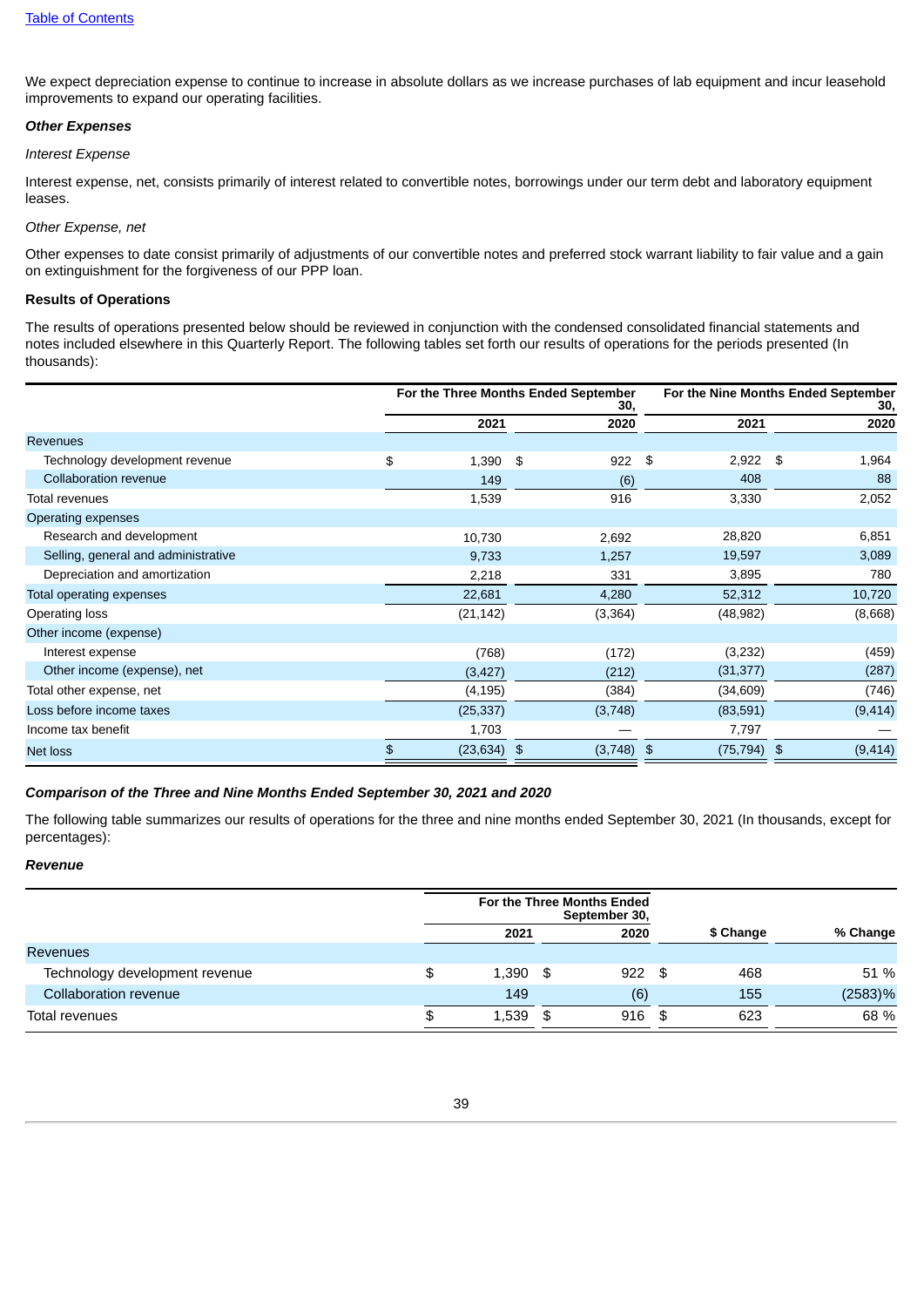|                                | For the Nine Months Ended<br>September 30, |       |      |       |      |           |          |
|--------------------------------|--------------------------------------------|-------|------|-------|------|-----------|----------|
|                                |                                            | 2021  |      | 2020  |      | \$ Change | % Change |
| <b>Revenues</b>                |                                            |       |      |       |      |           |          |
| Technology development revenue | \$                                         | 2.922 | - \$ | 1.964 | - SS | 958       | 49 %     |
| Collaboration revenue          |                                            | 408   |      | 88    |      | 320       | 364 %    |
| Total revenues                 | \$                                         | 3,330 | \$   | 2,052 | \$   | 1,278     | 62 %     |

Total revenue was \$1.5 million for the three months ended September 30, 2021 compared to \$0.9 million for the three months ended September 30, 2020, representing an increase of \$0.6 million, or 68%. Total revenue was \$3.3 million for the nine months ended September 30, 2021 compared to \$2.1 million for the nine months ended September 30, 2020, representing an increase of \$1.2 million, or 62%.

Technology development revenue increased by \$0.5 million, or 51%, for the three months ended September 30, 2021 compared to the three months ended September 30, 2020, driven by an increase in the number of technology development agreements and the achievement of additional project-based milestones under such agreements during the period. Technology development revenue increased by \$1.0 million, or 49%, for the nine months ended September 30, 2021 compared to the nine months ended September 30, 2020, driven by an increase in the number of technology development agreements and the achievement of additional project-based milestones under such agreements during the period.

Collaboration revenue increased by \$0.2 million, or 2583%, for the three months ended September 30, 2021 compared to the three months ended September 30, 2020, as a result of achieving a significant milestone under the JMA with KBI in 2020 resulting in a milestone payment and prospective revenue recognition. Collaboration revenue increased by \$0.3 million, or 364%, for the nine months ended September 30, 2021 compared to the nine months ended September 30, 2020, as a result of achieving a significant milestone under the JMA with KBI in 2020 resulting in a milestone payment and prospective revenue recognition.

# *Operating Expenses*

|                                     |              |      | For the Three Months Ended<br>September 30, |      |           |          |
|-------------------------------------|--------------|------|---------------------------------------------|------|-----------|----------|
|                                     | 2021         |      | 2020                                        |      | \$ Change | % Change |
| Operating expenses                  |              |      |                                             |      |           |          |
| Research and development            | \$<br>10,730 | - \$ | $2.692$ \$                                  |      | 8,038     | 299 %    |
| Selling, general and administrative | 9,733        |      | 1,257                                       |      | 8,476     | 674 %    |
| Depreciation and amortization       | 2.218        |      | 331                                         |      | 1.887     | 570 %    |
| Total operating expenses            | \$<br>22,681 | -\$  | 4.280                                       | - \$ | 18.401    | 430 %    |

|                                     | For the Nine Months Ended<br>September 30, |        |      |        |      |           |          |
|-------------------------------------|--------------------------------------------|--------|------|--------|------|-----------|----------|
|                                     |                                            | 2021   |      | 2020   |      | \$ Change | % Change |
| Operating expenses                  |                                            |        |      |        |      |           |          |
| Research and development            | \$                                         | 28,820 | - \$ | 6,851  | - \$ | 21,969    | 321 %    |
| Selling, general and administrative |                                            | 19.597 |      | 3,089  |      | 16,508    | 534 %    |
| Depreciation and amortization       |                                            | 3.895  |      | 780    |      | 3.115     | 399 %    |
| Total operating expenses            | \$                                         | 52,312 | - \$ | 10,720 | - \$ | 41,592    | 388 %    |

#### *Research and development*

Research and development expenses increased by \$8.0 million, or 299%, for the three months ended September 30, 2021 compared to the three months ended September 30, 2020. The increase was generally driven by increased costs associated with increased technology development activity with our partners and increased costs associated with continued platform development. These increased costs were primarily attributable to increased headcount and related personnel costs in the amount of \$5.2 million, increased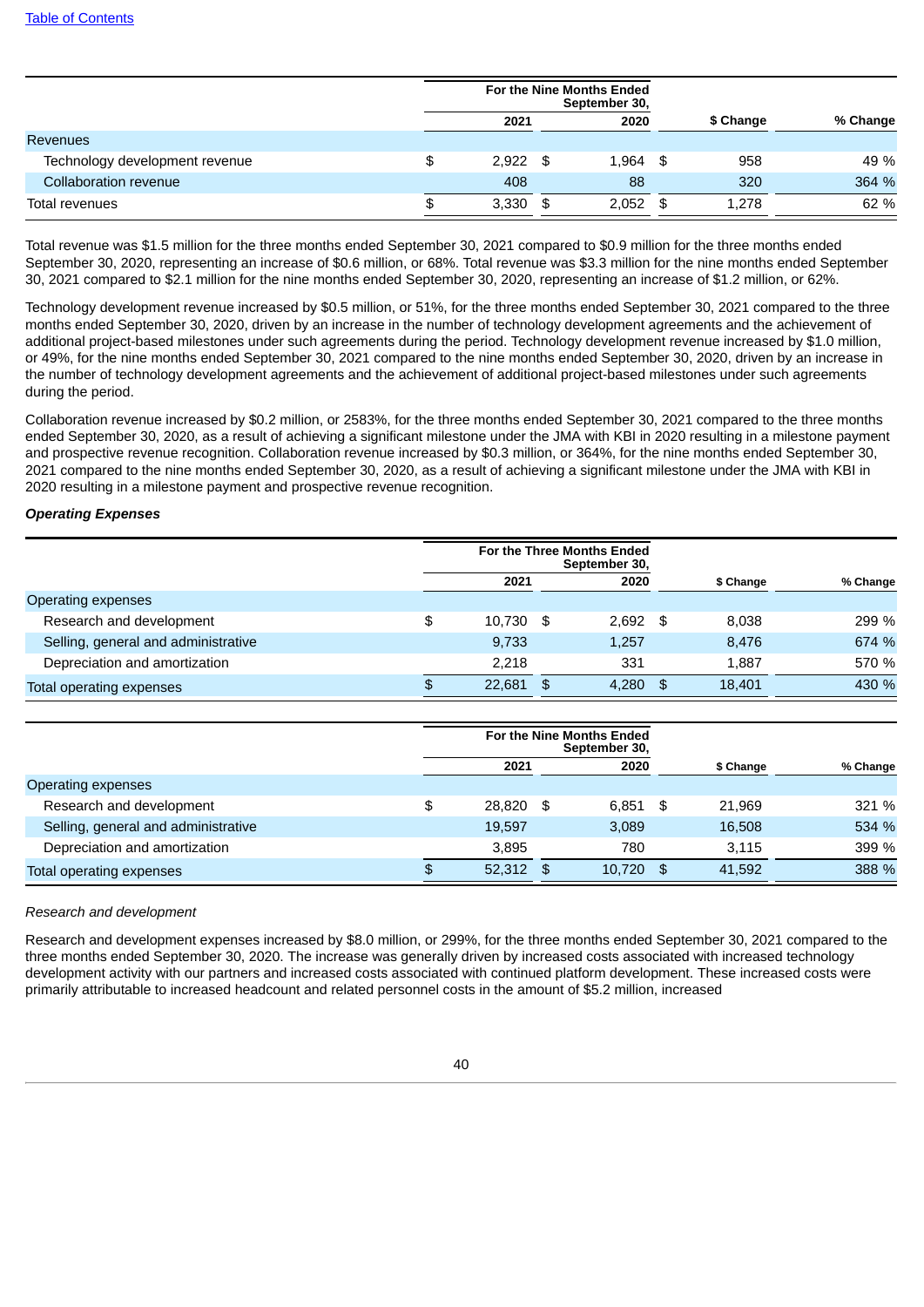stock-based compensation from equity grants in the ordinary course in the amount of \$0.9 million, increases in facility overhead, lab operations and research and development related administrative expenses of \$1.9 million, including software and professional services.

Research and development expenses increased by \$22.0 million, or 321%, for the nine months ended September 30, 2021 compared to the nine months ended September 30, 2020. The increase was generally driven by increased costs associated with increased technology development activity with our partners and increased costs associated with continued platform development. These increased costs were primarily attributable to increased headcount and related personnel costs in the amount of \$12.1 million, increased stock-based compensation from the phantom unit exchange and equity grants in the ordinary course in the amount of \$2.8 million, increases in facility overhead and research and development related administrative expenses of \$1.4 million, including software and professional services, and increased costs from lab operations in the amount of \$5.6 million specifically for our technology development agreements and internal research and platform development activities and increased rent.

## *Selling, General and Administrative Expenses*

Selling, general, and administrative expenses increased by \$8.5 million, or 674%, for the three months ended September 30, 2021 compared to the three months ended September 30, 2020. The increase was primarily driven by increased headcount and related personnel and recruitment costs in the amount of \$3.2 million, increased stock-based compensation from equity grants in the ordinary course in the amount of \$2.8 million, increased administrative costs of \$1.3 million, and increased professional service fees in the amount of \$0.5 million. The increases in the administrative and professional service fees are the result of our operating as a public company.

Selling, general, and administrative expenses increased by \$16.5 million, or 534%, for the nine months ended September 30, 2021 compared to the nine months ended September 30, 2020. The increase was primarily driven by increased headcount and related personnel and recruitment costs in the amount of \$6.1 million, increased stock-based compensation from the phantom unit exchange and equity grants in the ordinary course in the amount of \$4.4 million, increased professional service fees in the amount of \$3.1 million, of which, \$0.9 million represented transaction costs associated with the Totient acquisition, and increased administrative costs of \$1.4 million. The increases in the administrative and professional service fees are the result of our operating as a public company.

#### *Depreciation and amortization*

Depreciation and amortization expense increased by \$1.9 million, or 570%, for the three months ended September 30, 2021 compared to the three months ended September 30, 2020. The increase was primarily due to the increased purchases of lab equipment necessary to complete our increased level of technology development agreements and research and development, purchases of property, equipment, and leasehold improvements related to our new corporate headquarters, and the amortization of intangible assets acquired in 2021.

Depreciation and amortization expense increased by \$3.1 million, or 399%, for the nine months ended September 30, 2021 compared to the nine months ended September 30, 2020. The increase was primarily due to the increased purchases of lab equipment necessary to complete our increased level of technology development agreements and research and development, purchases of property, equipment, and leasehold improvements related to our new corporate headquarters, and the amortization of intangible assets acquired in 2021.

# *Other Expenses*

|                             | For the Three Months Ended<br>September 30, |  |            |      |           |          |
|-----------------------------|---------------------------------------------|--|------------|------|-----------|----------|
|                             | 2021                                        |  | 2020       |      | \$ Change | % Change |
| Other income (expense)      |                                             |  |            |      |           |          |
| Interest expense            | \$<br>(768) \$                              |  | (172)      | - \$ | (596)     | 347 %    |
| Other income (expense), net | (3, 427)                                    |  | (212)      |      | (3,215)   | 1517 %   |
| Total other expense, net    | \$<br>$(4, 195)$ \$                         |  | $(384)$ \$ |      | (3,811)   | 992 %    |

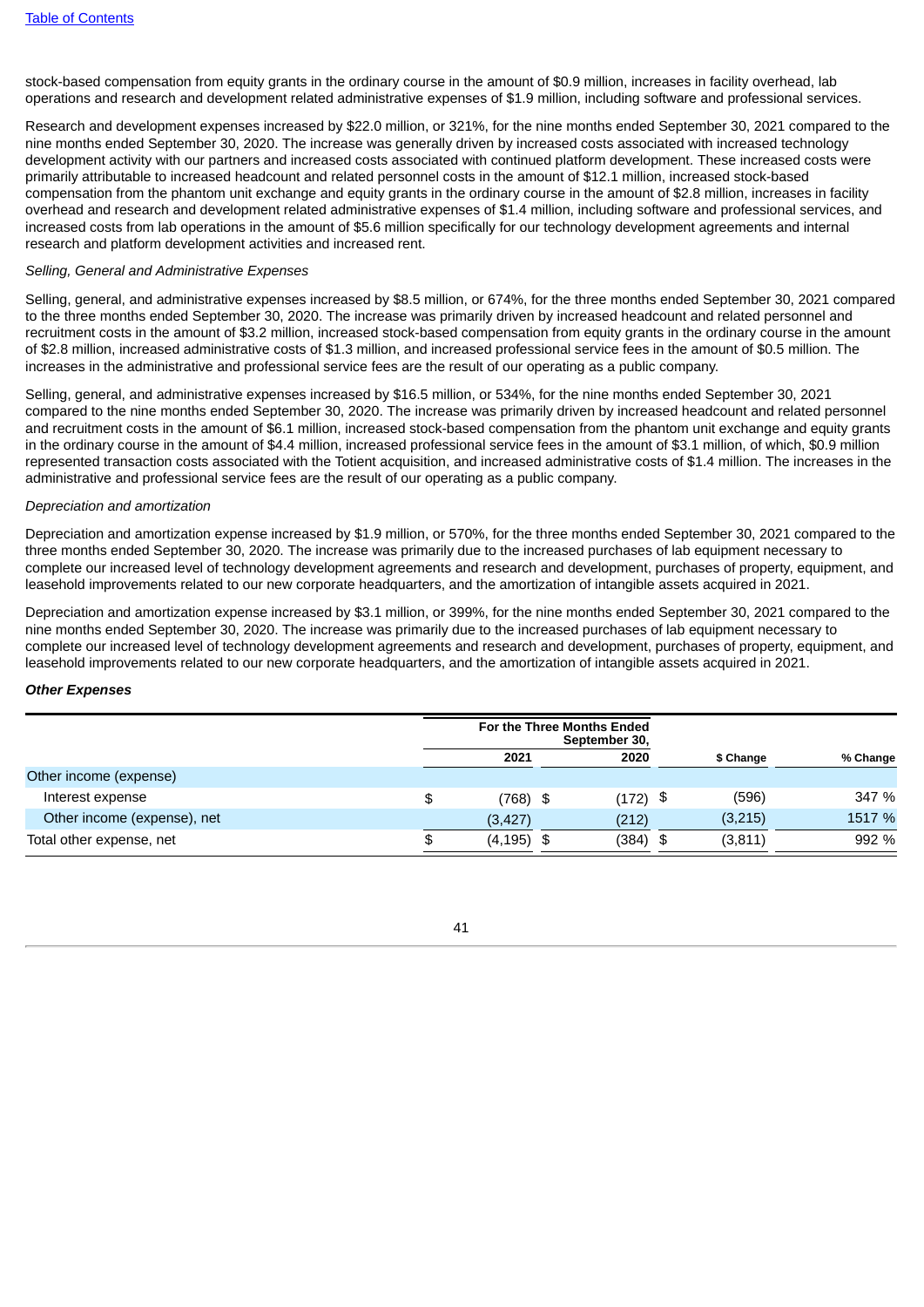|                             | For the Nine Months Ended<br>September 30, |      |          |      |           |          |
|-----------------------------|--------------------------------------------|------|----------|------|-----------|----------|
|                             | 2021                                       |      | 2020     |      | \$ Change | % Change |
| Other income (expense)      |                                            |      |          |      |           |          |
| Interest expense            | \$<br>$(3,232)$ \$                         |      | (459)    | - \$ | (2,773)   | 604 %    |
| Other income (expense), net | (31, 377)                                  |      | (287)    |      | (31,090)  | 10833 %  |
| Total other expense, net    | \$<br>(34, 609)                            | - \$ | (746) \$ |      | (33, 863) | 4539 %   |

## *Interest Expense*

Interest expense was \$0.8 million for the three months ended September 30, 2021 compared to \$0.2 million for the three months ended September 30, 2020, representing an increase of \$0.6 million, or 347%. We increased borrowings on our term debt in May 2020, which led to an increase in interest expense. In addition, we incurred additional interest expense in connection with finance leases of additional laboratory equipment as we expanded our laboratory capacity from 2020 through 2021. We also recognized increased interest expense related to the convertible promissory notes issued in March 2021 until they were converted into common stock in connection with the IPO.

Interest expense was \$3.2 million for the nine months ended September 30, 2021 compared to \$0.5 million for the nine months ended September 30, 2020, representing an increase of \$2.7 million, or 604%. We increased borrowings on our term debt in May 2020, which led to an increase in interest expense. In addition, we incurred additional interest expense in connection with finance leases of additional laboratory equipment as we expanded our laboratory capacity from 2020 through 2021. We also recognized increased interest expense related to the convertible promissory notes issued in March 2021 until they were converted into common stock in connection with the IPO.

#### *Other Income (Expense), net*

Other income (expense), net, decreased by \$3.2 million, or 1517%, for the three months ended September 30, 2021 compared to the three months ended September 30, 2020. The decrease was primarily driven by adjustment of the fair value of our convertible notes for \$2.9 million, and the change in the preferred stock warrant liability's fair value in the amount of \$0.7 million.

Other income (expense), net, decreased by \$31.1 million, or 10833%, for the nine months ended September 30, 2021 compared to the nine months ended September 30, 2020. The decrease was primarily driven by adjustment of the fair value of our convertible notes for \$28.0 million, and the change in the preferred stock warrant liability's fair value in the amount of \$4.1 million, offset by recognition of a gain on extinguishment for the forgiveness of our PPP loan in the amount of \$0.6 million.

#### **Liquidity and Capital Resources**

#### *Overview*

As of September 30, 2021, we had \$279.3 million of cash and cash equivalents. As of December 31, 2020, we had \$69.9 million of cash and cash equivalents.

We have incurred net operating losses since inception. As of September 30, 2021, our accumulated deficit was \$165.9 million. As of December 31, 2020, our accumulated deficit was \$90.1 million. To date, we have funded operations through issuances and sales of equity securities and debt, in addition to revenue generated from our technology development agreements. We believe that the proceeds from the IPO, together with our existing cash and cash equivalents will be sufficient to meet our operating expenses, working capital and capital expenditure needs over at least the next 12 months following the date of this filing.

Our future capital requirements will depend on many factors, including, but not limited to our ability to raise additional capital through equity or debt financing, our ability to successfully secure additional partnerships under contract with new partners and increase the number of programs covered under contracts with existing partners, the successful preclinical and clinical development by our partners of product candidates generated using our Integrated Drug Creation Platform and the successful commercialization by our partners of any such product candidates that are approved. If we are unable to execute on our business plan and adequately fund operations, or if our business plan requires a level of spending in excess of cash resources,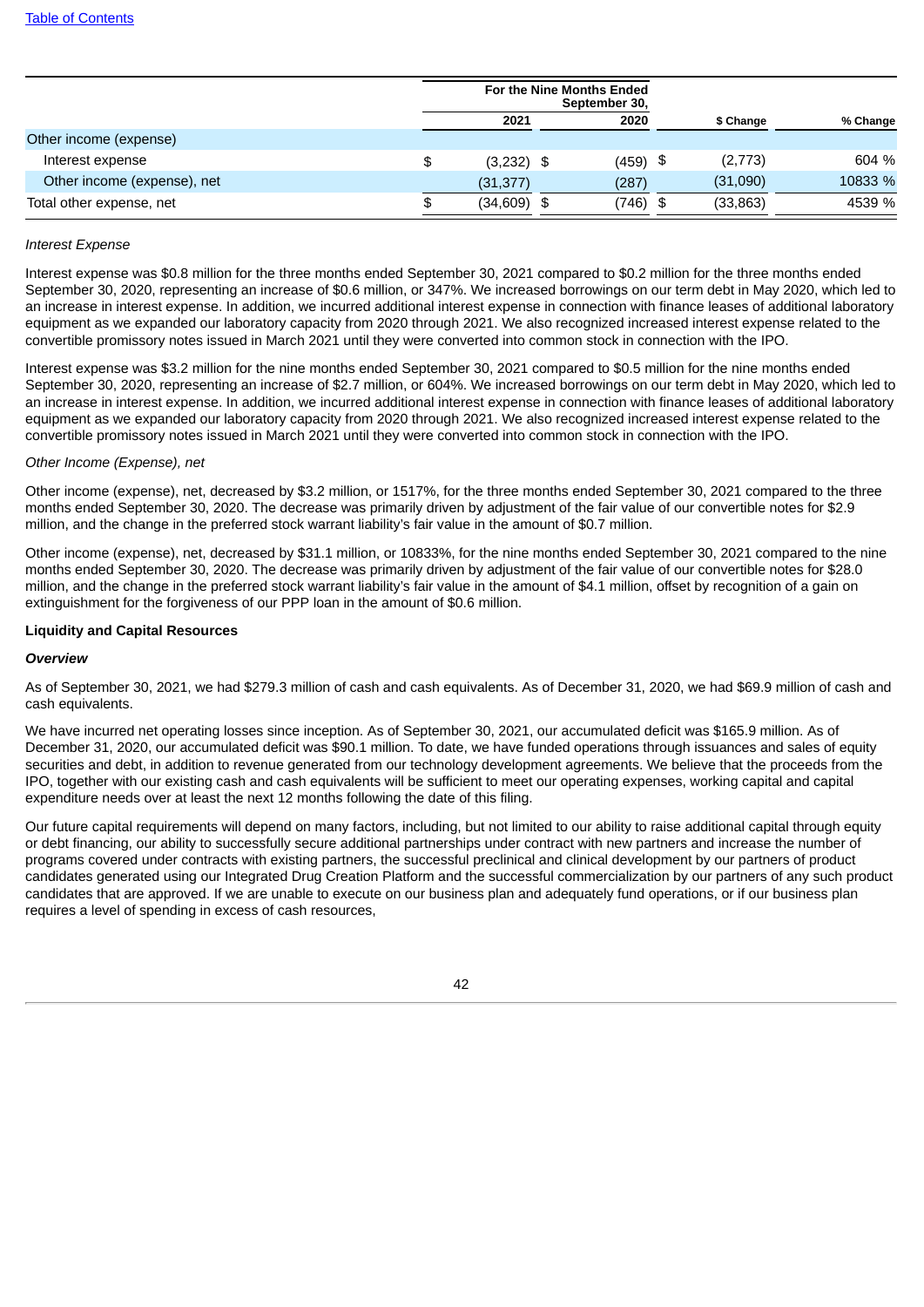we may be required to negotiate partnerships in which we receive greater near-term payments at the expense of potential downstream revenue. Alternatively, we may need to seek additional equity or debt financing, which may not be available on terms acceptable to us or at all. To the extent that we raise additional capital through the sale of equity or convertible debt securities, the ownership interest of our stockholders will be diluted, and the terms of these securities may include liquidation or other preferences that adversely affect the rights of our common stockholders. Debt financing and preferred equity financing, if available, may involve agreements that include covenants restricting our ability to take specific actions, such as incurring additional debt, selling or licensing our assets, making product acquisitions, making capital expenditures, or declaring dividends. If we are unable to generate sufficient revenue or raise additional capital when desired, our business, financial condition, results of operations and prospects would be adversely affected.

# *Sources of Liquidity*

Since our inception, we have financed our operations primarily from the issuance and sale of our redeemable convertible preferred stock, borrowings under long-term debt agreements, and to a lesser extent, cash flow from operations.

# *Redeemable convertible preferred stock*

Through September 30, 2021 and December 31, 2020, we have raised a total of \$104.3 million and \$99.4 million, respectively, from the issuance of redeemable convertible preferred stock, net of issuance costs. In 2020, we issued shares of Series E redeemable convertible preferred stock for net proceeds of \$64.7 million. In 2021, we issued additional shares of Series E redeemable convertible preferred stock for net proceeds of \$4.9 million. In July 2021, all convertible preferred stock converted into an aggregate of 46,266,256 shares immediately prior to our IPO.

#### *Bridge Bank Loan and Security Agreement*

In June 2018, we entered into a Loan and Security Agreement (LSA) with Bridge Bank (Bank), a division of Western Alliance Bank. We initially borrowed the first tranche of \$0.3 million in June 2018. We increased our borrowings to \$3.0 million in March 2019, and to \$5.0 million in May 2020. As of September 30, 2021, we had \$4.0 million in outstanding principal under the facility. The loan originally matured in May 2022, at which time all outstanding principal and accrued and unpaid interest is due and payable. In June 2021, the Company entered into a fifth amendment to the LSA. This amendment modified the term loan's maturity date to June 16, 2023. This loan is secured by substantially all our tangible assets; intellectual property is excluded from this secured collateral, but is subject to a negative pledge in favor of Bank.

#### *Convertible notes*

In March 2021, we issued \$125.0 million aggregate principal amount of Convertible Notes to certain existing and new investors. In July 2021, the Convertible Notes converted into an aggregate of 9,732,593 shares immediately prior to our IPO, at a price per share calculated based on 82% of the IPO price of \$16.00.

## *Initial Public Offering*

On July 21, 2021, our registration statement on Form S-1 for our IPO was declared effective by the Securities and Exchange Commission (SEC), and the shares of our common stock commenced trading on the Nasdaq Global Select Market on July 22, 2021. The IPO closed on July 26, 2021, pursuant to which we issued and sold 14,375,000 shares of our common stock, including pursuant to the full exercise of the underwriters' 30-day option to purchase additional shares, at a public offering price of \$16.00 per share. We received gross proceeds of \$230.0 million, or total net proceeds of \$210.2 million from the IPO, after deducting underwriting discounts and commissions of \$16.1 million, and offering costs of \$3.7 million.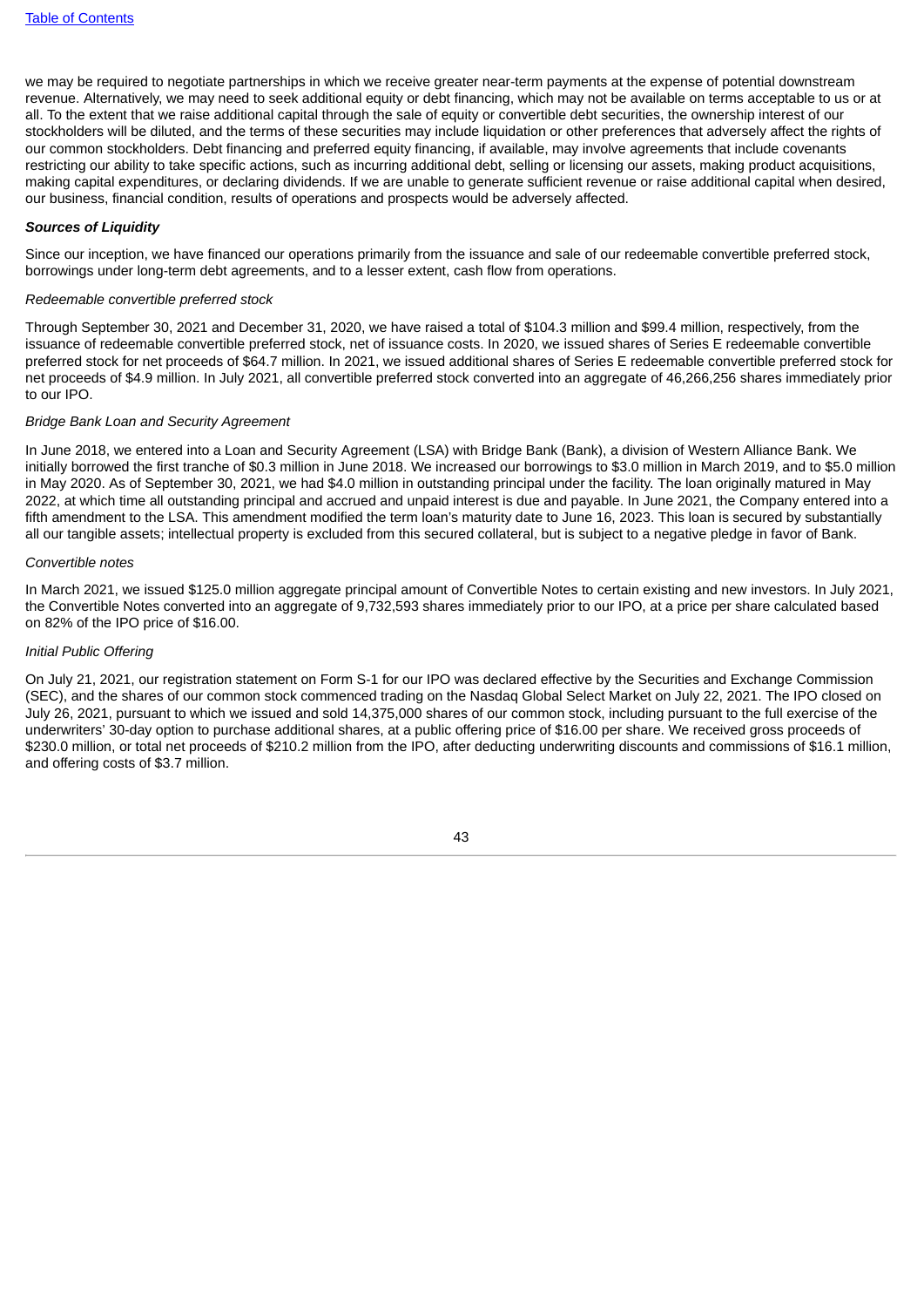# **Cash Flows**

The following summarizes our cash flows for the nine months ended September 30, 2021 and 2020 (In thousands):

|                                                                        | For the Nine Months Ended<br>September 30, |    |          |
|------------------------------------------------------------------------|--------------------------------------------|----|----------|
|                                                                        | 2021                                       |    | 2020     |
| Net cash provided by (used in)                                         |                                            |    |          |
| Operating activities                                                   | (43,519)                                   |    | (8, 449) |
| Investing activities                                                   | (59,061)                                   |    | (1,261)  |
| Financing activities                                                   | 337.489                                    |    | 6,581    |
| Net increase (decrease) in cash, cash equivalents, and restricted cash | 234.909                                    | \$ | (3, 129) |

# *Cash Flows from Operating Activities*

In the nine months ended September 30, 2021, net cash used in operating activities was \$43.5 million and consisted primarily of a net loss of \$75.8 million adjusted for non-cash items, including depreciation and amortization expense of \$3.9 million, stock-based compensation of \$7.4 million, gain on extinguishment of our PPP loan of \$0.6 million, an increase to our convertible note liability of \$30.7 million, an increase to our preferred stock warrant liability of \$4.1 million and a net increase in operating assets and liabilities in the amount of \$5.4 million.

In the nine months ended September 30, 2020, net cash used in operating activities was \$8.4 million and consisted primarily of a net loss of \$9.4 million adjusted for non-cash items, including depreciation and amortization expense of \$0.8 million and an increase to our preferred stock warrant liability of \$0.3 million.

# *Cash Flows from Investing Activities*

In the nine months ended September 30, 2021, net cash used in investing activities was \$59.1 million. The net cash used resulted primarily from purchases of lab equipment and leasehold improvements of \$29.7 million as we expanded our operations and overall capacity and cash paid as part of our acquisitions of Denovium and Totient of \$28.1 million, and an investment in equity securities of \$1.2 million.

In the nine months ended September 30, 2020, net cash used in investing activities was \$1.3 million primarily from purchases of lab equipment.

# *Cash Flows from Financing Activities*

In the nine months ended September 30, 2021, net cash provided by financing activities was \$337.5 million. The net cash provided resulted primarily from total net proceeds of \$210.2 million from the IPO, the issuance of Series E redeemable convertible preferred stock, net of issuance costs, in the amount of \$4.9 million, the issuance of \$125.0 million of convertible promissory notes in March 2021, and was partially offset by principal payments made for leased equipment under finance leases and the term loan in the amount of \$2.8 million.

In the nine months ended September 30, 2020, net cash provided by financing activities was \$6.6 million. The net cash provided resulted primarily from the issuance of Series D redeemable convertible preferred units, net of issuance costs, in the amount of \$4.6 million, proceeds from the issuance of long-term debt and notes payable in the amount of \$3.2 million and was partially offset by principal payments made for leased equipment under finance leases and the term loan in the amount of \$1.3 million.

#### **Contractual Obligations and Other Commitments**

There have been no material changes to our contractual obligations as of September 30, 2021, as compared to those disclosed in our final prospectus filed with the SEC on July 23, 2021.

#### **Income taxes**

Our effective income tax rate from continuing operations was 6.7% for the three months ended September 30, 2021 and 9.3% for the nine months ended September 30, 2021. The effective income tax rates

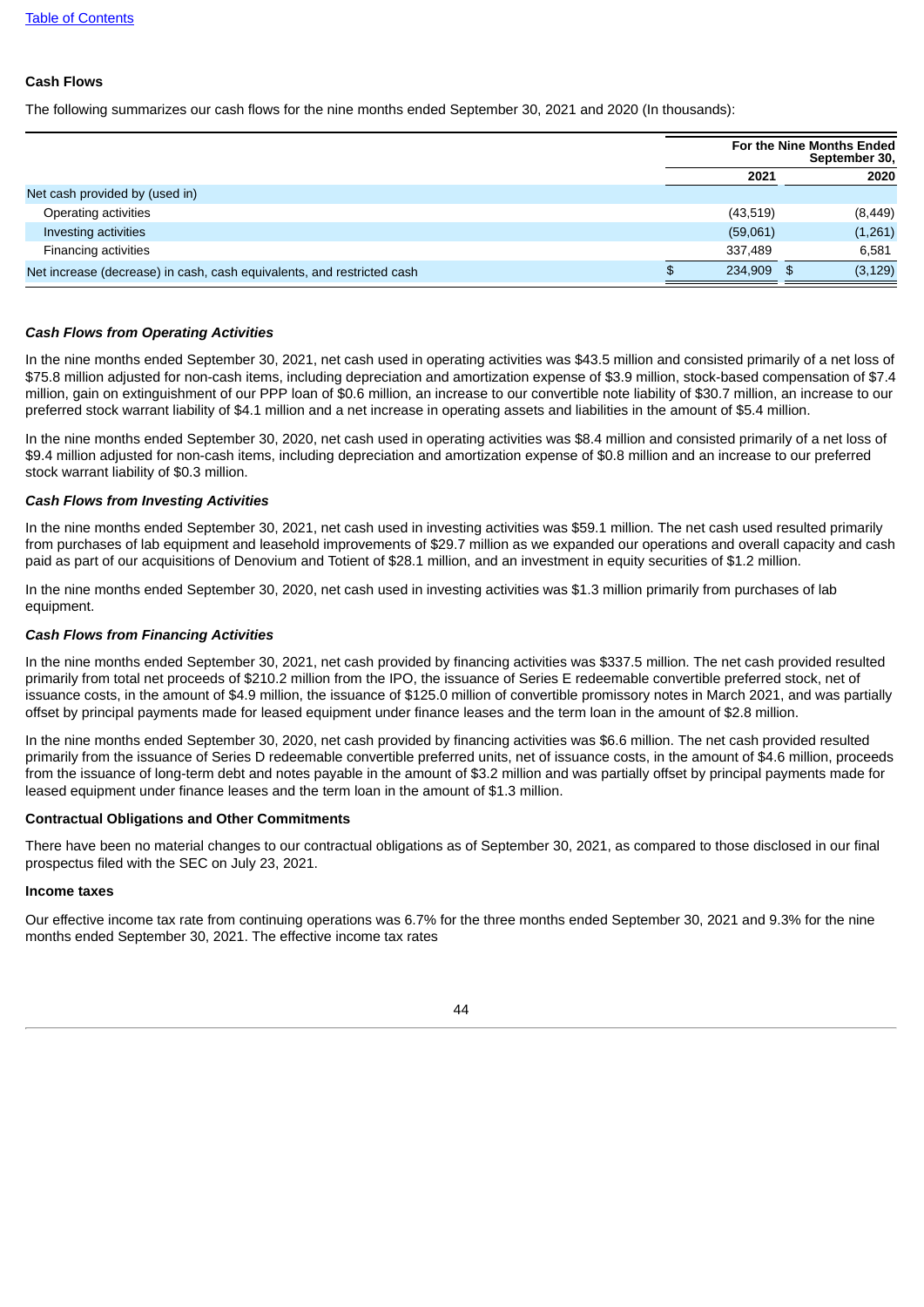reflect the impact of non-deductible expenses, state and local taxes and tax credits. When applicable, the income tax provision also includes adjustments from discrete tax items, including the tax impacts of the business combinations for Denovium and Totient for the nine months ended September 30, 2021.

# **Internal Control over Financial Reporting**

Internal control over financial reporting is a process designed to provide reasonable assurance regarding the reliability of financial reporting and the preparation of financial statements in accordance with U.S. generally accepted accounting principles (US GAAP). Under standards established by the Public Company Accounting Oversight Board (PCAOB) a deficiency in internal control over financial reporting exists when the design or operation of a control does not allow management or personnel, in the normal course of performing their assigned functions, to prevent or detect misstatements on a timely basis. The PCAOB defines a material weakness as a deficiency, or combination of deficiencies, in internal control over financial reporting, such that there is a reasonable possibility that a material misstatement of annual or interim financial statements will not be prevented, or detected and corrected, on a timely basis.

While we and our independent registered public accounting firm did not and were not required to perform an audit of our internal control over financial reporting, in connection with the audits of our consolidated financial statements for the fiscal years ended December 31, 2019 and December 31, 2020 included in the final prospectus for our IPO filed with the SEC on July 23, 2021, we and our independent registered public accounting firm identified material weaknesses related to there being an insufficient complement of accounting and finance personnel with the necessary US GAAP technical expertise to timely identify and account for complex or non-routine transactions.

We are working to remediate the material weakness and are taking steps to strengthen our internal control over financial reporting through the hiring of additional finance and accounting personnel. With the additional personnel with the requisite technical knowledge and skills, we intend to take appropriate and reasonable steps to remediate the material weakness through the implementation of appropriate segregation of duties, formalization of accounting policies and controls and retention of appropriate expertise for complex accounting transactions. However, we cannot assure you that these measures will significantly improve or remediate the material weakness described above.

The actions that we are taking are subject to ongoing executive management review and will also be subiect to audit committee oversight. If we are unable to successfully remediate the material weakness, or if in the future, we identify further material weaknesses in our internal control over financial reporting, we may not detect errors on a timely basis and our financial statements may be materially misstated.

# **Critical Accounting Policies and Significant Judgments and Estimates**

See Note 2, "Summary of Significant Accounting Policies," included in Part I, Item 1, Financial Statements, of this Quarterly Report on Form 10-Q for accounting pronouncements and material changes to our critical accounting policies since December 31, 2020. There have been no other material changes to our critical accounting policies and use of estimates from those described under "Management's Discussion and Analysis of Financial Condition and Results of Operations" included in our final prospectus filed with the SEC on July 23, 2021.

# **Recent Accounting Pronouncements**

See Note 2 to our Financial Statements "Summary of Significant Accounting Policies— Recently adopted accounting pronouncements and Recently issued accounting pronouncements, not yet adopted" for more information.

# **Emerging Growth Company Status**

We are an emerging growth company, as defined in the JOBS Act. Under the JOBS Act, emerging growth companies can delay adopting new or revised accounting standards issued subsequent to the enactment of the JOBS Act until such time as those standards apply to private companies. Section 107 of the JOBS Act provides that an emerging growth company may take advantage of the extended transition period provided in Section 7(a)(2)(B) of the Securities Act of 1933 for complying with new or revised accounting standards issued subsequent to the enactment of the JOBS Act until such time as those standards apply to private companies. Section 107 of the JOBS Act provides that we can elect to opt out of the extended transition period at any time, which election is irrevocable. We have elected to use this extended transition period for

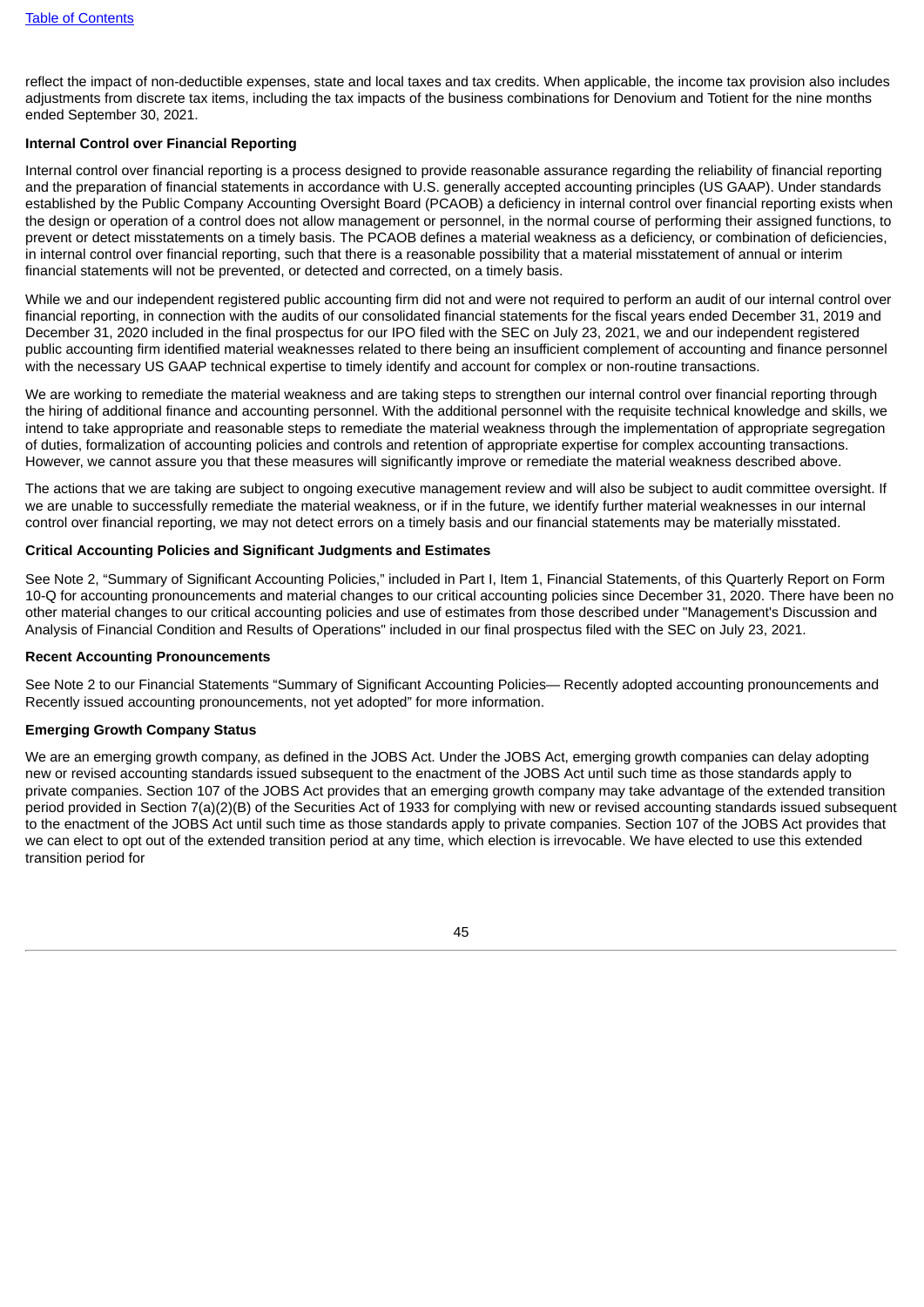complying with new or revised accounting standards that have different effective dates for public and private companies until the earlier of the date we (i) are no longer an emerging growth company or (ii) affirmatively and irrevocably opt out of the extended transition period provided in the JOBS Act. As a result, our financial statements may not be comparable to companies that comply with new or revised accounting pronouncements as of public company effective dates.

Subject to certain conditions, as an emerging growth company, we may rely on certain other exemptions and reduced reporting requirements, including without limitation (i) providing an auditor's attestation report on our system of internal controls over financial reporting pursuant to Section 404(b) of the Sarbanes-Oxley Act and (ii) complying with any requirement that may be adopted by the PCAOB regarding mandatory audit firm rotation or a supplement to the auditor's report providing additional information about the audit and the consolidated financial statements, known as the auditor discussion and analysis. We will remain an emerging growth company until the earlier of (a) the last day of the fiscal year in which we have total annual gross revenue of \$1.07 billion or more; (b) December 31, 2026, the last day of the fiscal year following the fifth anniversary of the date of the completion of our IPO; (c) the date on which we have issued more than \$1.0 billion in nonconvertible debt during the previous three years; or (d) the date on which we are deemed to be a large accelerated filer under the rules of the SEC.

# **Item 3. Quantitative and Qualitative Disclosure About Market Risk**

# *Interest Rate Risk*

Our cash and cash equivalents consist of cash in readily available checking accounts and money market funds. As a result, the fair value of our portfolio is relatively insensitive to interest rate changes.

# **Item 4. Controls and Procedures**

# *Evaluation of Disclosure Controls and Procedures*

Our "disclosure controls and procedures," as defined in Rules 13a-15(e) and 15d-15(e) under the Exchange Act, are designed to ensure that information required to be disclosed by an issuer in the reports that it files or submits under the Exchange Act is recorded, processed, summarized and reported, within the time periods specified in the SEC's rules and forms. Disclosure controls and procedures are designed to ensure that information required to be disclosed is accumulated and communicated to the issuer's management, including its principal executive and principal financial officers, to allow timely decisions regarding required disclosure.

Based upon our evaluation of the Company's disclosure controls and procedures, as of September 30, 2021, our Chief Executive Officer and Chief Financial Officer concluded that the disclosure controls were not effective, due to the material weakness in internal control over financial reporting disclosed in our final prospectus filed with the SEC on July 23, 2021 for the fiscal year ended December 31, 2020. In light of this fact, our management has performed additional analyses, reconciliations, and other post-closing procedures and has concluded that, notwithstanding the material weakness in our internal control over financial reporting, the condensed consolidated financial statements included in this Quarterly Report on Form 10-Q fairly present, in all material respects, our financial position, results of operations and cash flows for the periods presented in conformity with US GAAP.

# *Changes in Internal Control over Financial Reporting*

We are taking actions to remediate the material weakness relating to our internal control over financial reporting, as described below. Except as otherwise described herein, there was no change in our internal control over financial reporting that occurred during the period covered by this Quarterly Report on Form 10-Q that has materially affected, or is reasonably likely to materially affect, our internal control over financial reporting.

# *Ongoing Remediation of Material Weakness in Internal Control over Financial Reporting*

We are working to remediate the material weakness and are taking steps to strengthen our internal control over financial reporting through the continued hiring of additional finance and accounting personnel with the requisite technical knowledge and skills. With the additional personnel, we are taking appropriate and reasonable steps to remediate this material weakness through the implementation of appropriate segregation of duties, formalization of accounting policies and controls and retention of appropriate

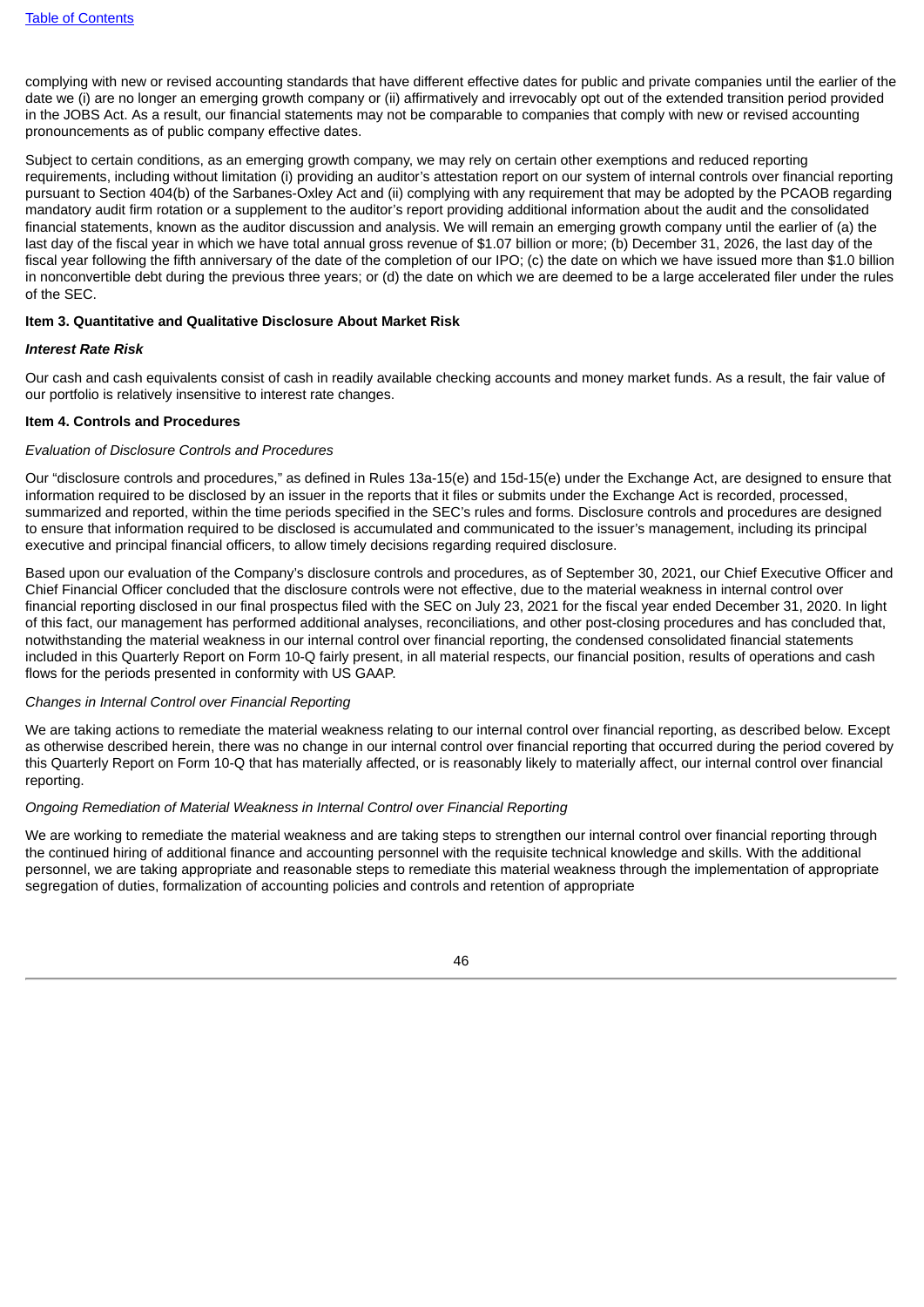expertise for complex accounting transactions. We will not be able to fully remediate these control deficiencies until these steps have been completed and have been operating effectively for a sufficient period of time. While management believes that progress has been made in enhancing internal controls as of September 30, 2021, and in the period since, the material weakness described in our final prospectus filed with the SEC on July 23, 2021 with respect to the fiscal year ended December 31, 2020, has not been fully remediated due to insufficient time to assess the design, fully implement remediation and assess operating effectiveness of the related controls. Management will continue to evaluate and improve our disclosure controls and procedures and internal control over financial reporting throughout 2021, and will make any further changes management deems appropriate.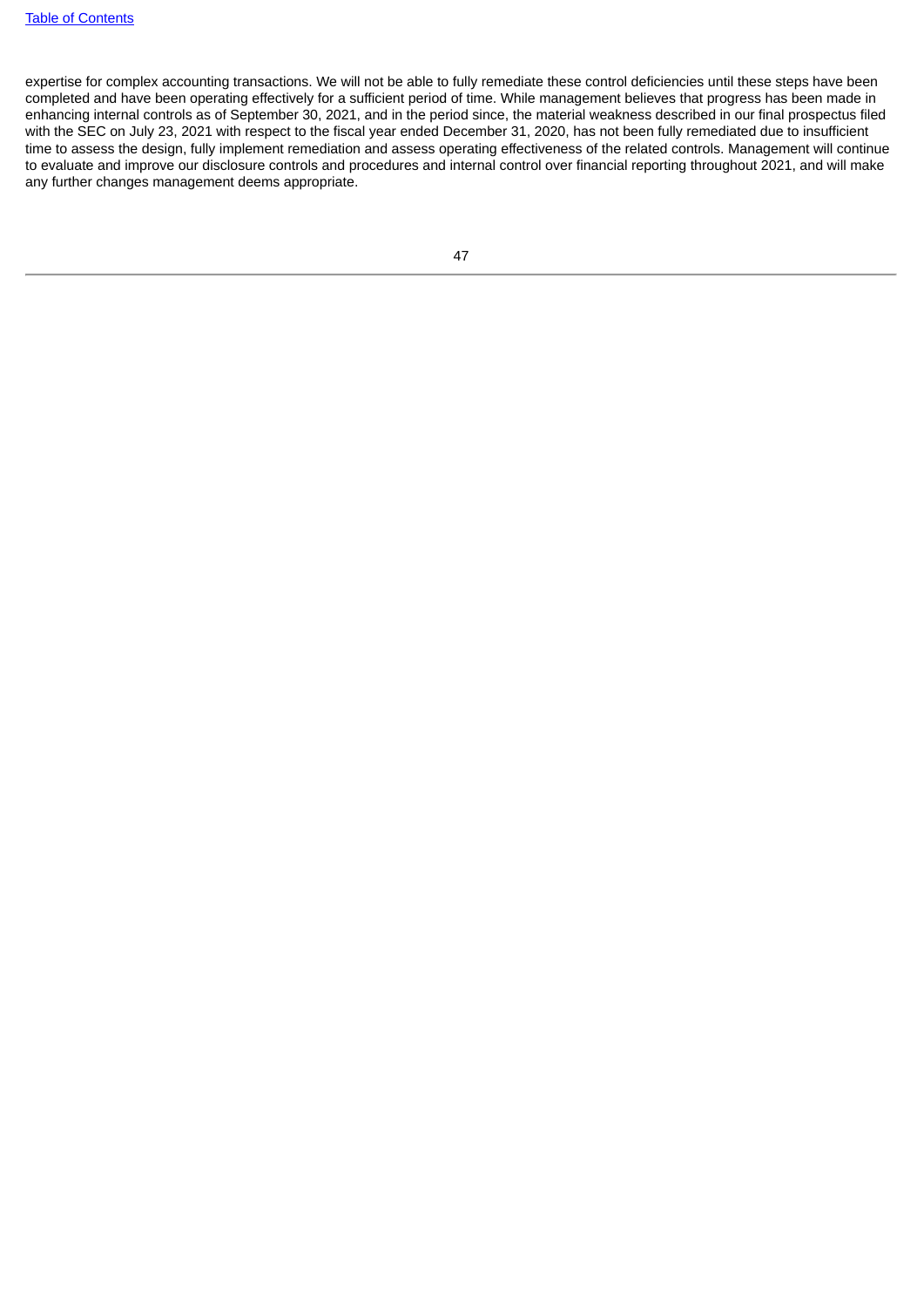# **Part II Other Information**

# **Item 1. Legal Proceedings**

We are not currently a party to any material litigation or other legal proceedings. From time to time, we may, however, in the ordinary course of business face various claims brought by third parties, and we may, from time to time, make claims or take legal actions to assert our rights. Any such claims and associated legal proceedings could, in the opinion of our management, have a material adverse effect on our business, financial condition, results of operations or prospects. Regardless of outcome, litigation can have an adverse impact on us because of defense and settlement costs, diversion of management resources and other factors.

## **Item 1A. Risk Factors**

# **Summary of Risk Factors**

Below is a summary of the principal factors that make an investment in our common stock speculative or risky. This summary does not address all of the risks that we face. Additional discussion of the risks summarized in this risk factor summary, and other risks that we face, can be found below under the heading "Risk Factors" and should be carefully considered, together with other information in this Quarterly Report on Form 10-Q and our other filings with the SEC, before making investment decisions regarding our common stock.

- Our current business has a limited operating history, which may make it difficult to evaluate our business and predict our future performance;
- We have incurred significant losses since inception, we expect to incur losses in the future and we may not be able to generate sufficient revenue to achieve and maintain profitability;
- We will need to raise additional capital to fund our operations and improve our platform. If we are unable to raise additional capital on terms acceptable to us or at all, we may not be able to compete successfully, which would harm our business, operations, and financial condition;
- Our commercial success depends on the technological capabilities of our Integrated Drug Creation Platform and its utilization by our existing partners and adoption by new partners;
- We are substantially dependent on the successful application of our Integrated Drug Creation Platform to biologic drug discovery and cell line development partnerships, and we have only recently begun to enter into biologic drug discovery partnerships;
- Our future success is dependent on the eventual approval and commercialization of biologic drugs developed under our partnerships for which we have no control over the clinical development plan, regulatory strategy or commercialization efforts;
- If we cannot maintain our current relationships with partners, or if we fail to expand our relationships with our current partners or enter into new relationships, our operating results would be adversely affected as a general matter;
- Biologic drug development is inherently uncertain, and it is possible that our technology may not succeed in discovering appropriate molecules or producing cell lines. Even if we do succeed, it is possible that none of the drug candidates discovered using our platform, if any, that are further developed by our partners will achieve development or regulatory milestones, including marketing approval, or become viable commercial technologies, on a timely basis or at all, which would harm our ability to generate revenue;
- If our partners experience any of a number of possible unforeseen or negative events in connection with preclinical or clinical development, regulatory approval or commercialization of product candidates generated through our partnerships, this could negatively affect our revenue opportunity for that program, and/or have broader deleterious effects on our reputation and future partnership prospects;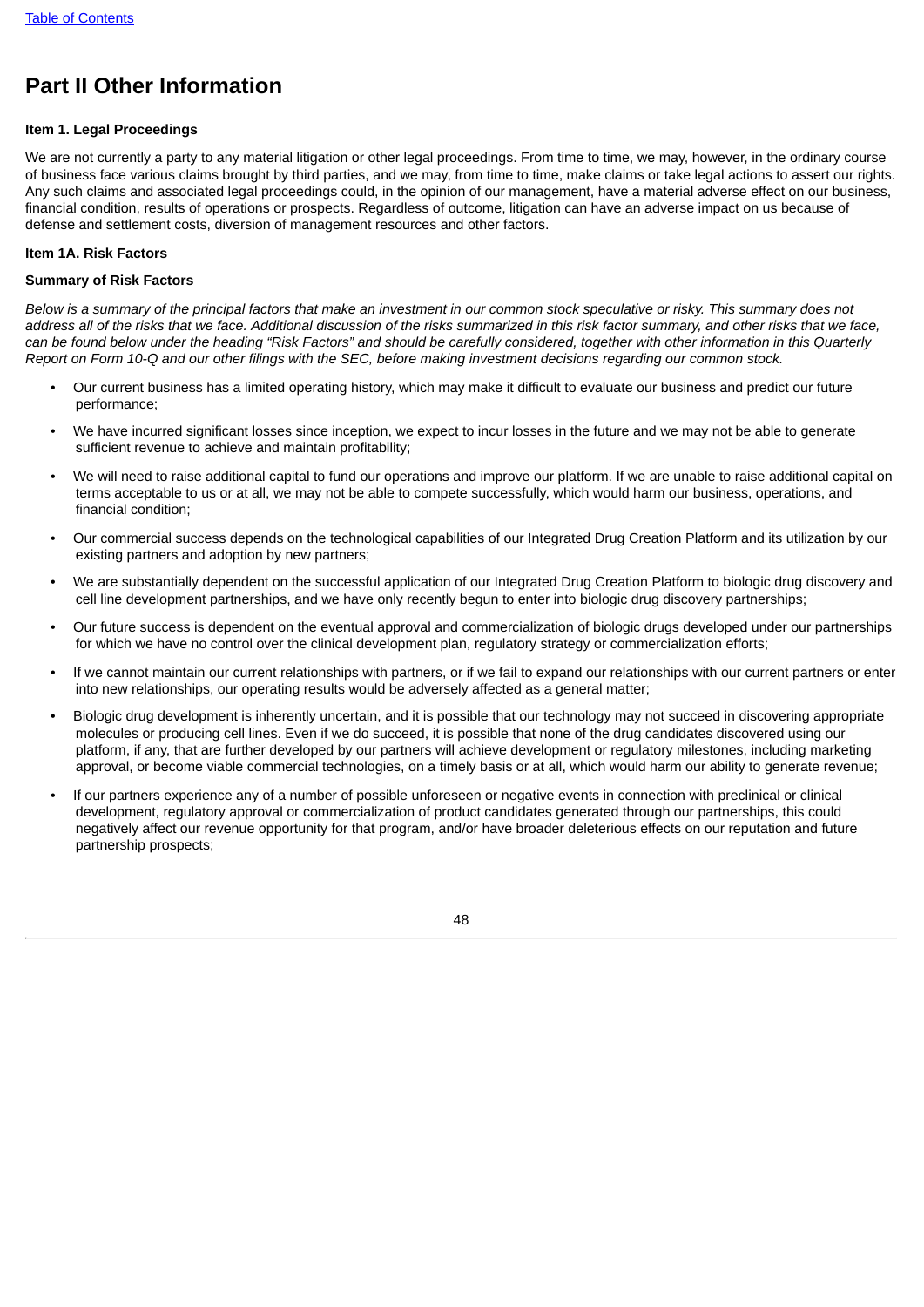- The biopharmaceutical platform technology market is highly competitive, and if we cannot compete successfully with our competitors, we may be unable to increase or sustain our revenue, or achieve and sustain profitability;
- We rely on a limited number of suppliers or, in many cases, single suppliers, for laboratory equipment and materials and may not be able to find replacements or immediately transition to alternative suppliers;
- Our Integrated Drug Creation Platform may not meet the expectations of our partners, which means our business, financial condition, results of operations and prospects could suffer;
- The loss of any member of our senior management team or our inability to attract and retain highly skilled scientists and business development professionals could adversely affect our business;
- If we are unable to obtain and maintain sufficient intellectual property protection for our technologies, including our platform, Denovium Engine deep learning technology and computational antibody and target discovery technology, or if the scope of the intellectual property protection obtained is not sufficiently broad, our competitors could develop and commercialize technologies or a platform similar or identical to ours, and our ability to successfully leverage our platform technologies may be impaired; and
- Our share price may be volatile, and our operating results may fluctuate significantly from time to time.

# **Risk Factors**

Investing in our common stock involves a high degree of risk. You should carefully consider the risks described below, as well as the other information in this Quarterly Report and in our other public filings in evaluating our business. The occurrence of any of the events or developments described below could materially harm our business, financial condition, results of operations and prospects. In such an event, the market price of our common stock could decline, and you may lose all or part of your investment. Additional risks and uncertainties not presently known to us or that we currently deem immaterial may also impair our business operations and the market price of our common *stock.*

#### **Risks Related to Our Limited Operating History, Financial Condition and Prospects**

# Our current business has a limited operating history, which may make it difficult to evaluate our business and predict our future *performance.*

Our current business has a limited operating history. We began commercial operations in 2018. Before engaging in commercial operations, we focused primarily on technology development. Total revenue was \$1.5 million for the three months ended September 30, 2021 compared to \$0.9 million for the for the three months ended September 30, 2020. Total revenue was \$3.3 million for the nine months ended September 30, 2021 compared to \$2.1 million for the nine months ended September 30, 2020. Our revenue was generated primarily from technology development activities. We are very early in the adoption phase of our business model, and, to date, no partner has entered into a license for clinical or commercial use of any intellectual property rights related to biologic drug candidates or cell lines generated utilizing our platform. Moreover, we have only agreed upon clinical or commercial license terms for four of our Active Programs in the event an option is exercised by a partner to license such intellectual property rights. We may never achieve commercial success and we have limited historical financial data upon which we may base our projected revenue. We also have limited historical financial data upon which we may base our planned operating expense or upon which you may evaluate our business and prospects. Based on our limited experience in developing and marketing new technologies, we may not be able to effectively:

- drive adoption of our technologies;
- attract and retain partners;
- enter into licensing arrangements with our partners following completion of our technology development activities;
- establish partnerships that contain economic terms sufficient to make our business model viable;

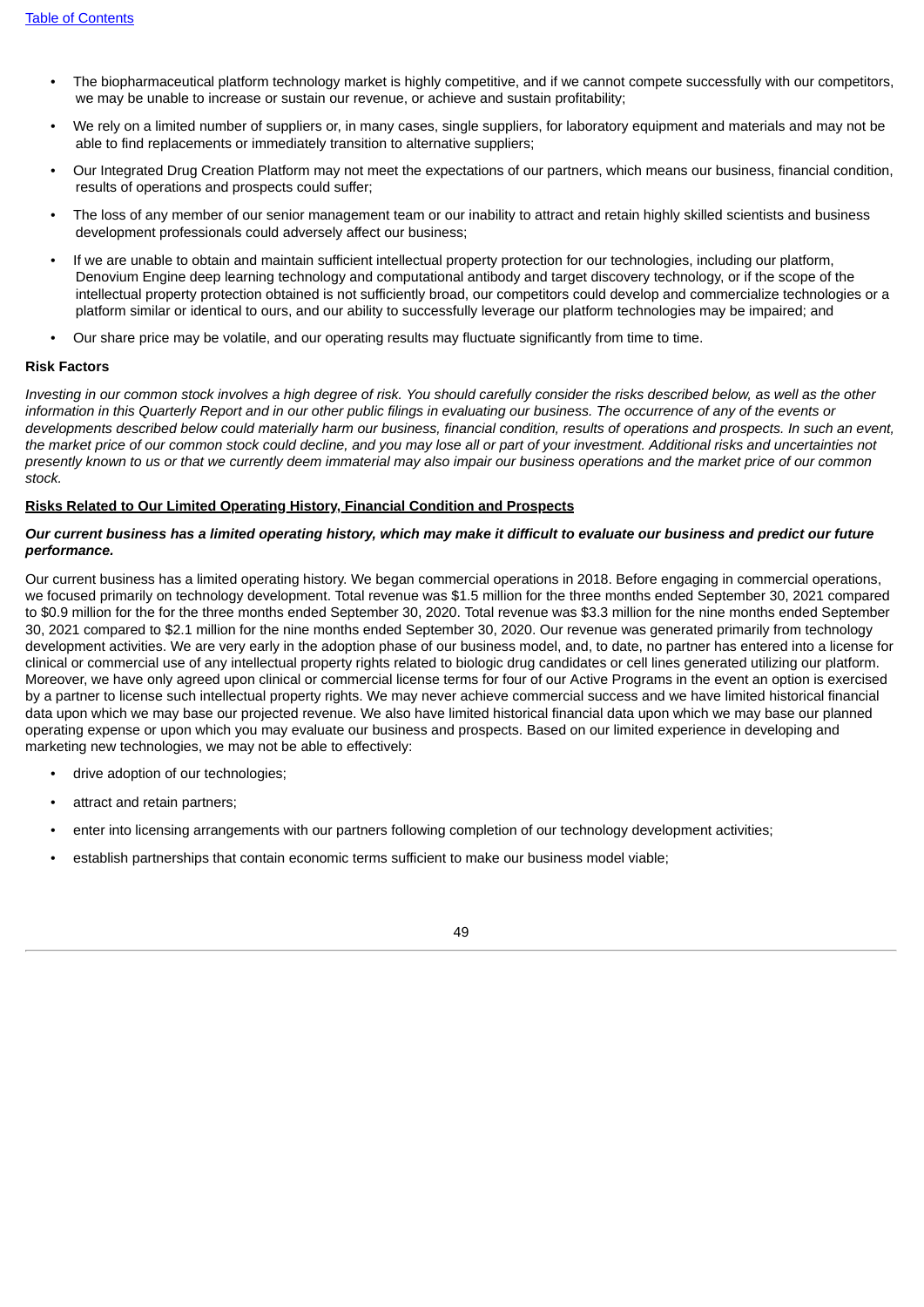- achieve sufficient near term revenue or raise sufficient capital to sustain our business to enable us to receive the downstream economics of our existing or future partnerships;
- expand the scope of our existing partnerships;
- anticipate and adapt to changes in the existing and emerging markets in which we operate;
- focus our technology development efforts in areas that generate returns on these efforts;
- succeed in achieving our technology development goals;
- maintain and develop strategic relationships with suppliers to acquire necessary materials and equipment for the development of our technologies on appropriate timelines, or at all;
- implement an effective business development strategy to drive adoption of our Integrated Drug Creation Platform by new and existing partners;
- scale our technology development activities to meet potential demand at a reasonable cost;
- acquire, in-license or otherwise obtain technologies that enable us to expand our platform capabilities;
- avoid infringement of third-party intellectual property rights;
- obtain licenses on commercially reasonable terms to third-party intellectual property rights, as needed for our current and planned operations;
- obtain and maintain valid and enforceable patents and other intellectual property rights that give us a competitive advantage;
- protect our proprietary technologies; and
- attract, retain and motivate qualified personnel.

In addition, a substantial portion of our expenses have been and will continue to be fixed. Accordingly, if we do not generate revenue as and when anticipated, our losses may be greater than expected and our operating results will suffer.

# We have incurred significant losses since inception, we expect to incur losses in the future and we may not be able to generate *sufficient revenue to achieve and maintain profitability.*

We have incurred significant losses since our inception. For the nine months ended September 30, 2021 and 2020, we incurred net losses of \$75.8 million and \$9.4 million, respectively. As of September 30, 2021, we had an accumulated deficit of \$165.9 million. We expect that our operating expenses will continue to increase as we grow our business and will also increase as a result of our being a public company. Since our inception, we have financed our operations primarily from private placements of our preferred equity securities, convertible promissory notes, the sale of common stock in our IPO and the incurrence of other indebtedness, and to a lesser extent, revenue derived from our Integrated Drug Creation Platform. We have devoted substantially all of our resources to the development of our Integrated Drug Creation Platform and commercialization of resulting technology development capabilities. We will need to generate significant additional revenue to achieve and sustain profitability, and even if we achieve profitability, we cannot be sure that we will remain profitable for any substantial period of time. We may never be able to generate sufficient revenue to achieve or sustain profitability and our recent and historical growth should not be considered indicative of our future performance.

# We will need to raise additional capital to fund our operations and improve our platform. If we are unable to raise additional capital on terms acceptable to us or at all, we may not be able to compete successfully, which would harm our business, operations, and *financial condition.*

As of September 30, 2021, we had \$279.3 million in cash and cash equivalents. In July 2021, we consummated our IPO and issued 14,375,000 shares of common stock, including full exercise of the underwriters' overallotment option, for net proceeds of \$210.2 million, after deducting underwriting discounts and offering related expenses. We expect our current cash and cash equivalents and anticipated cash flows from operations, will be sufficient to meet our working capital and capital expenditure needs over at least the next

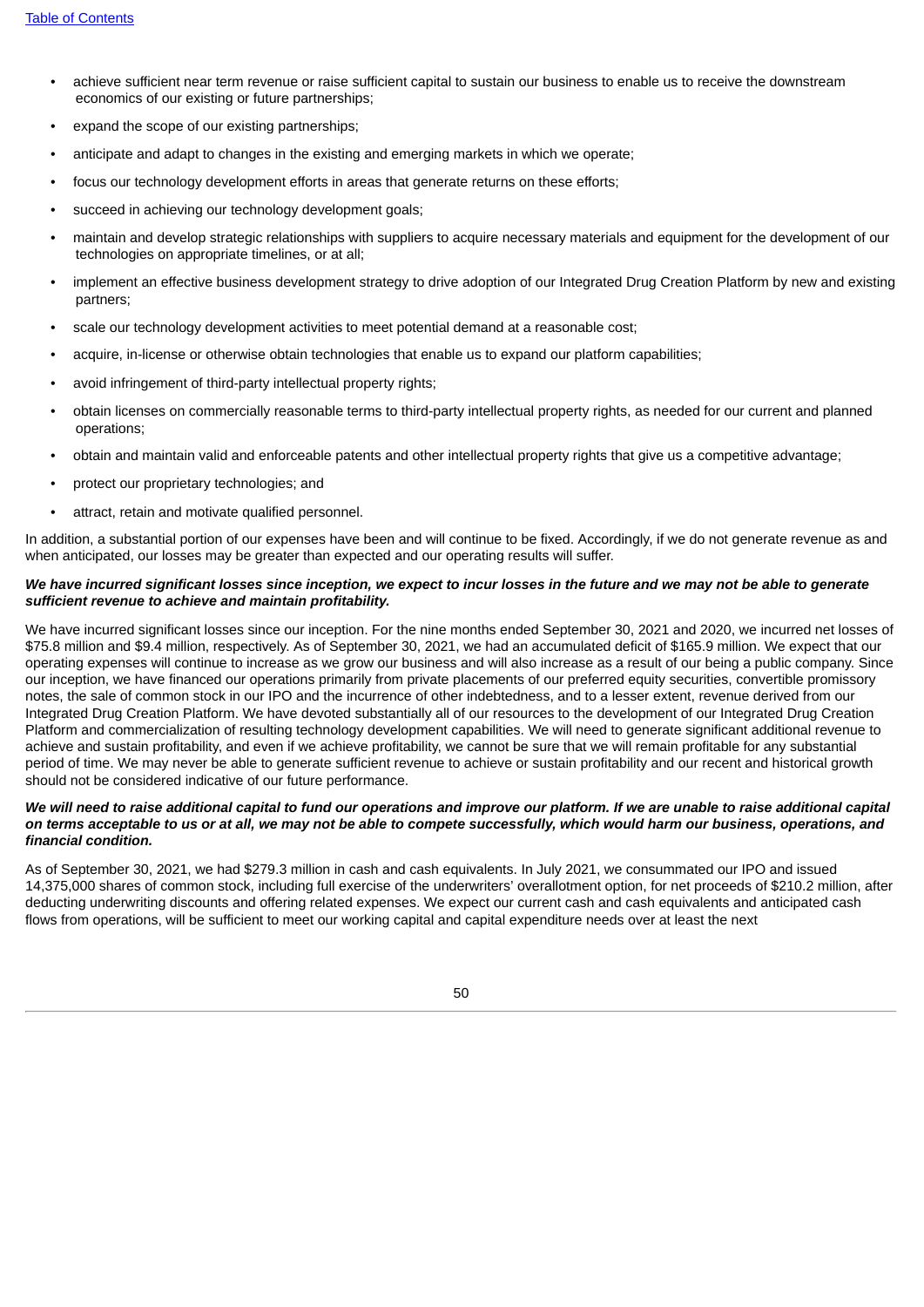12 months. If our available cash resources, including the net proceeds from our IPO, and anticipated cash flow from operations are insufficient to satisfy our liquidity requirements, including because of lower demand for the application of our Integrated Drug Creation Platform to biologic drug discovery or cell line development, or the realization of other risks described in this "Risk Factors" section, we will be required to raise additional capital prior to such time through issuances of equity or convertible debt securities, entrance into a credit facility or another form of third party funding, or seek other sources of financing. Such additional financing may not be available on terms acceptable to us or at all.

In any event, we may consider raising additional capital in the future to expand our business, to pursue strategic investments, to take advantage of financing opportunities or for other reasons. For example, this may include reasons such as to:

- increase our business development efforts to drive market recognition of our platform and address competitive developments;
- fund business development efforts for our current and future programs:
- expand the capabilities of our platform into additional areas of biopharmaceutical research and development, such as drug target discovery;
- acquire, license or invest in additional technologies or complementary businesses or assets;
- pursue opportunities to apply our protein creation technologies beyond the biopharmaceutical industry; and
- finance capital expenditures and general and administrative expenses.

Our present and future funding requirements will depend on many factors, including:

- our ability to achieve revenue growth;
- the cost of expanding our operations, including our business development efforts;
- our rate of progress in selling access to our platform and business development activities associated therewith;
- our rate of progress in, and cost of development of new technologies;
- the effect of competing technological and market developments; and
- costs related to any domestic and international expansion.

The various ways we could raise additional capital carry potential risks. If we raise funds by issuing equity securities, dilution to our stockholders would result. Any preferred equity securities issued also would likely provide for rights, preferences or privileges senior to those of holders of our common stock. If we raise funds by issuing debt securities, those debt securities would have rights, preferences and privileges senior to those of holders of our common stock. Debt financing and preferred equity financing, if available, may also involve agreements that include covenants restricting our ability to take specific actions, such as incurring additional debt, selling or licensing our assets, making asset acquisitions, making capital expenditures, or declaring dividends.

If we are unable to obtain adequate financing or financing on terms satisfactory to us, if we require it, our ability to continue to pursue our business objectives and to respond to business opportunities, challenges, or unforeseen circumstances could be significantly limited, and could have a material adverse effect on our business, financial condition, results of operations and prospects.

# Substantially all of our historical revenue is related to technology development activities, and we have not demonstrated the ability to enter into a sufficient number of partnerships providing for long-term license arrangements under which we are entitled to receive milestone payments or royalties on net product sales. We have not received any such milestone or royalty revenues to *date, and it may be years before we realize any such revenues, if at all.*

For the nine months ended September 30, 2021 and 2020, substantially all of our revenue was generated by technology development fees through performing technology development activities addressing molecules in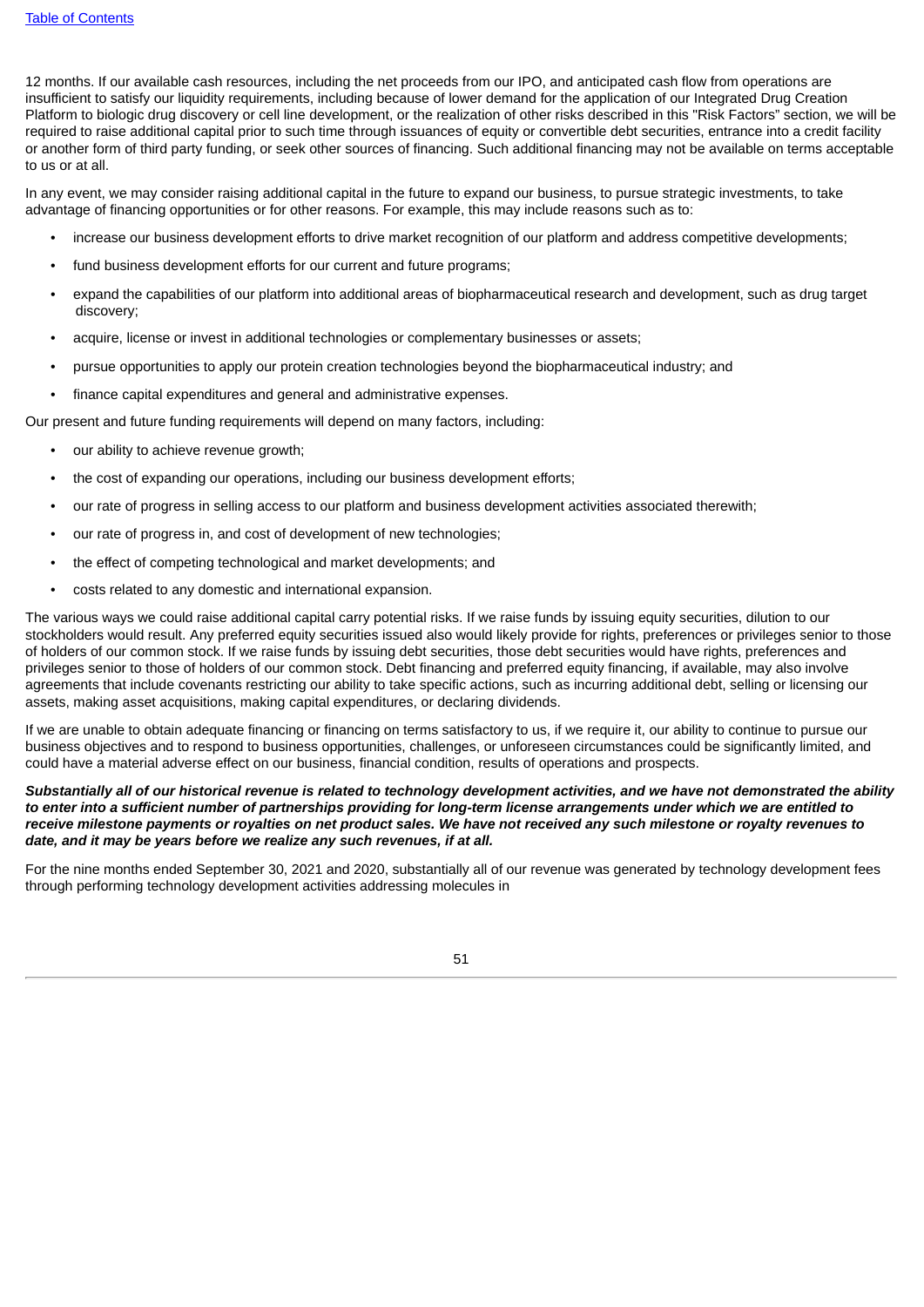programs for our partners. To date, such fees have generally been payable upon both the inception of, and the demonstration of technical achievement of program milestones, under technology development agreements with our partners. Our business model is dependent on the successful completion of the technology development phase under these arrangements and, more importantly, on our subsequent entry into long-term license arrangements with our partners that entitle us to development, regulatory and commercial milestones and/or royalties with respect to product candidates generated through our platform, which may include product candidates discovered and/or manufactured in cell lines developed by us. We are still in the very early stages of implementing our business model and, to date, no partner has entered into a license for clinical or commercial use of any intellectual property rights related to biologic drug candidates or cell lines generated utilizing our platform. Moreover, we have only agreed upon clinical or commercial license terms for four of our Active Programs in the event an option is exercised by a partner to license such intellectual property rights. If we are unable to maintain partnerships covering Active Programs (including if any partnership covering an Active Program is terminated during or upon completion of the technology development phase) or we are otherwise unable to enter into license agreements for our Active Programs, we will not receive any downstream payments under these programs, which will have a material and adverse effect on our business prospects. Additionally, any such license agreements that we may enter into may not be on terms that are favorable to us and may not result in meaningful revenues to us, or at all, or such license agreements may be terminated.

Technology development fees are generated by technology development activities that we perform for our partners, the timing and nature of which are dictated by the timing of program commencement, which depends on various permissions, information and supplies provided by our partners and/or third party vendors as well as the pace of program progression and receipt of ongoing input from our partners. Our eligibility to receive milestone payments is generally subject to the negotiation of future arrangements, as described above. As a result, we currently do not generate significant recurring revenue and, until we are able to establish significant recurring revenue, if at all, we will be prone to regular fluctuations in our revenue dependent on the timing of our entry into partnership agreements, our partners advancing subject programs, and our partners achieving development milestones or commercial sales with respect to drug candidates discovered and/or manufactured in cell lines developed by us.

#### **Risks Related to Our Business Model and Partnerships**

# Our commercial success depends on the technological capabilities of our Integrated Drug Creation Platform and its utilization by *our existing partners and adoption by new partners.*

We utilize our Integrated Drug Creation Platform to identify biopharmaceutical drug candidates and associated production cell lines for further development and potential commercialization by our partners. As a result, the quality and sophistication of our platform and technology are critical to our ability to conduct our technology development activities and to deliver more promising molecules and cell lines and to accelerate and lower the costs of discovery and cell line development for our existing and potential partners, as compared to other methods. In particular, our business depends, among other things, on:

- our platform's ability to successfully identify appropriate molecules and production cell lines for our partners and provide them to our partners on the desired timeframes;
- our partners' determination that the product candidates and/or production cell lines that we provide to them can ultimately be used to advance our partners' clinical development programs;
- our partners' willingness to enter into license agreements with economic terms that are acceptable to us, which is based substantially on the value our partners believe can be recognized from the product candidates and/or production cell lines that we provide to them;
- our ability to execute on our strategy to enter into new partnerships with new or existing partners on technology development terms that are acceptable to us;
- our ability to increase awareness of the capabilities of our technologies and solutions;
- our partners' and potential partners' willingness to adopt our technologies;
- whether our platform reliably provides advantages over legacy and other alternative technologies and is perceived by partners to be cost effective;

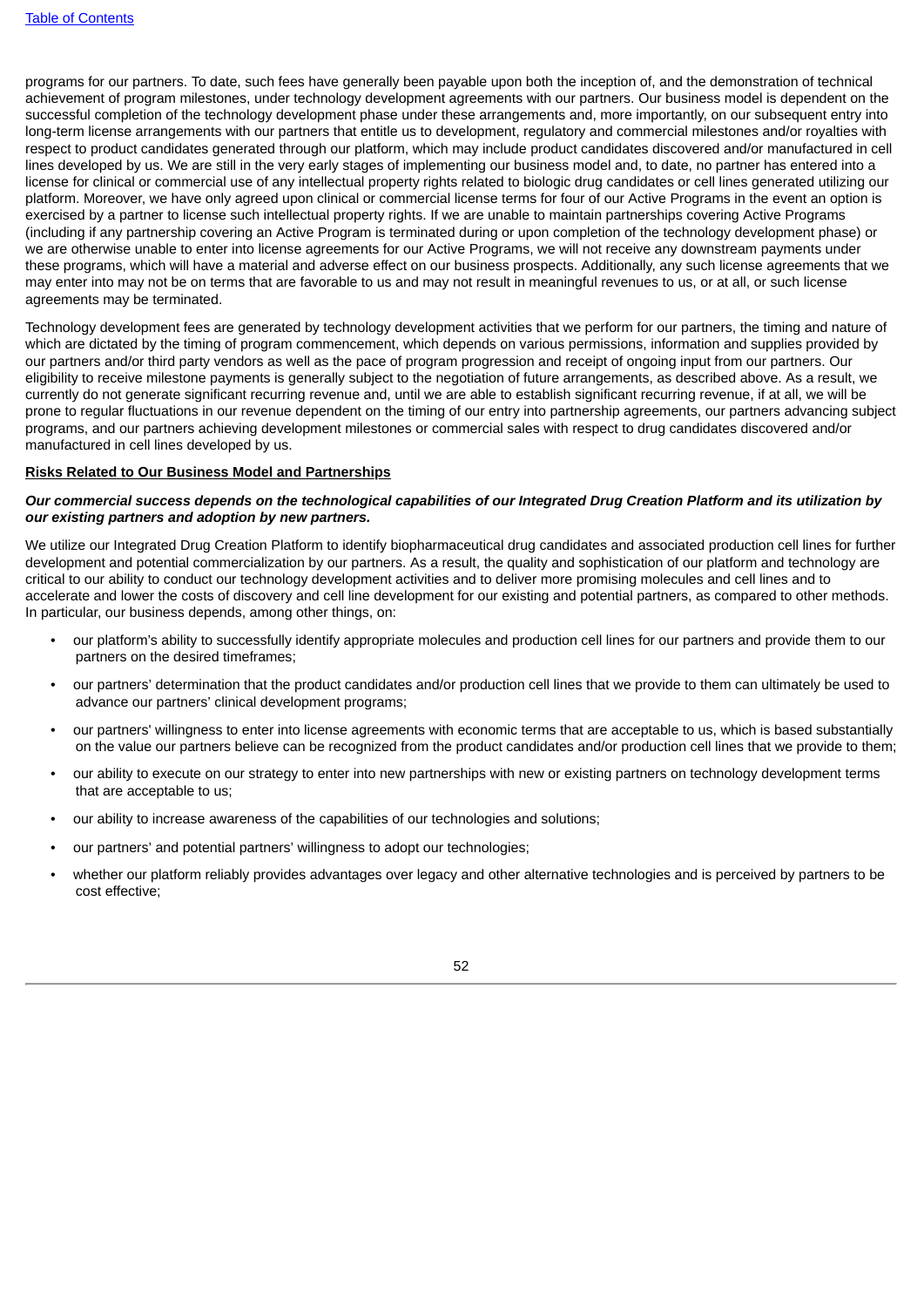- the rate of adoption of our technologies by pharmaceutical companies, biotechnology companies of all sizes, government organizations and non-profit organizations and others;
- prices we charge for our technology and the discoveries that we make;
- the relative reliability and robustness of our platform:
- our ability to develop new technologies for partners;
- our platform's ability to offer sufficient cost effectiveness, efficiency, and performance to warrant partners' continued adoption of and ongoing reliance on our technologies;
- our platform's ability to screen a high number of cells and drug candidates;
- whether competitors develop a platform that enables biologic drug discovery and cell line development more effectively than our platform;
- our ability to bioengineer our bespoke *E. coli* SoluPro and Bionic SoluPro strains to produce certain types of proteins;
- our ability to adapt our assays to screen effectively for certain types of drug modalities or targets;
- our ability to adapt our assays to de-orphan antibodies we discover using technology acquired through our acquisition of Totient;
- our ability to construct diverse genetic libraries covering sufficient diversity of protein sequence variants and folding and expression solutions combinations;
- our ability to reliably adapt our assays to each program to screen large strain libraries and routinely identify molecules/strains that meet the program deliverable requirements;
- our ability to optimize our fermentation conditions to scale at an effective level;
- our ability to use our deep learning AI to generate actionable biological insights;
- our platform's ability to create new drug modalities and novel conjugates;
- our platform's ability to incorporate non-standard amino acids into proteins with high efficiency and fidelity;
- the timing and scope of any approval that may be required by the U.S. Food and Drug Administration (FDA) or any other regulatory body for drugs that are developed based on molecules discovered and/or manufactured using our Integrated Drug Creation Platform technologies;
- our partners' and the biopharmaceutical industry's continued interest and investment in next-generation biologic drug development, and the continued market growth and clinical and regulatory success of this category collectively;
- the impact of our investments in innovation and commercial growth;
- negative publicity regarding our or our competitors' technologies resulting from defects or errors; and
- our ability to further validate and enhance our platform through research and technology development activities.

There can be no assurance that we will successfully address any of these or other factors that may affect the market acceptance of our platform or our technology. If we are unsuccessful in achieving and maintaining market acceptance of our platform, our business, financial condition, results of operations and prospects could be adversely affected.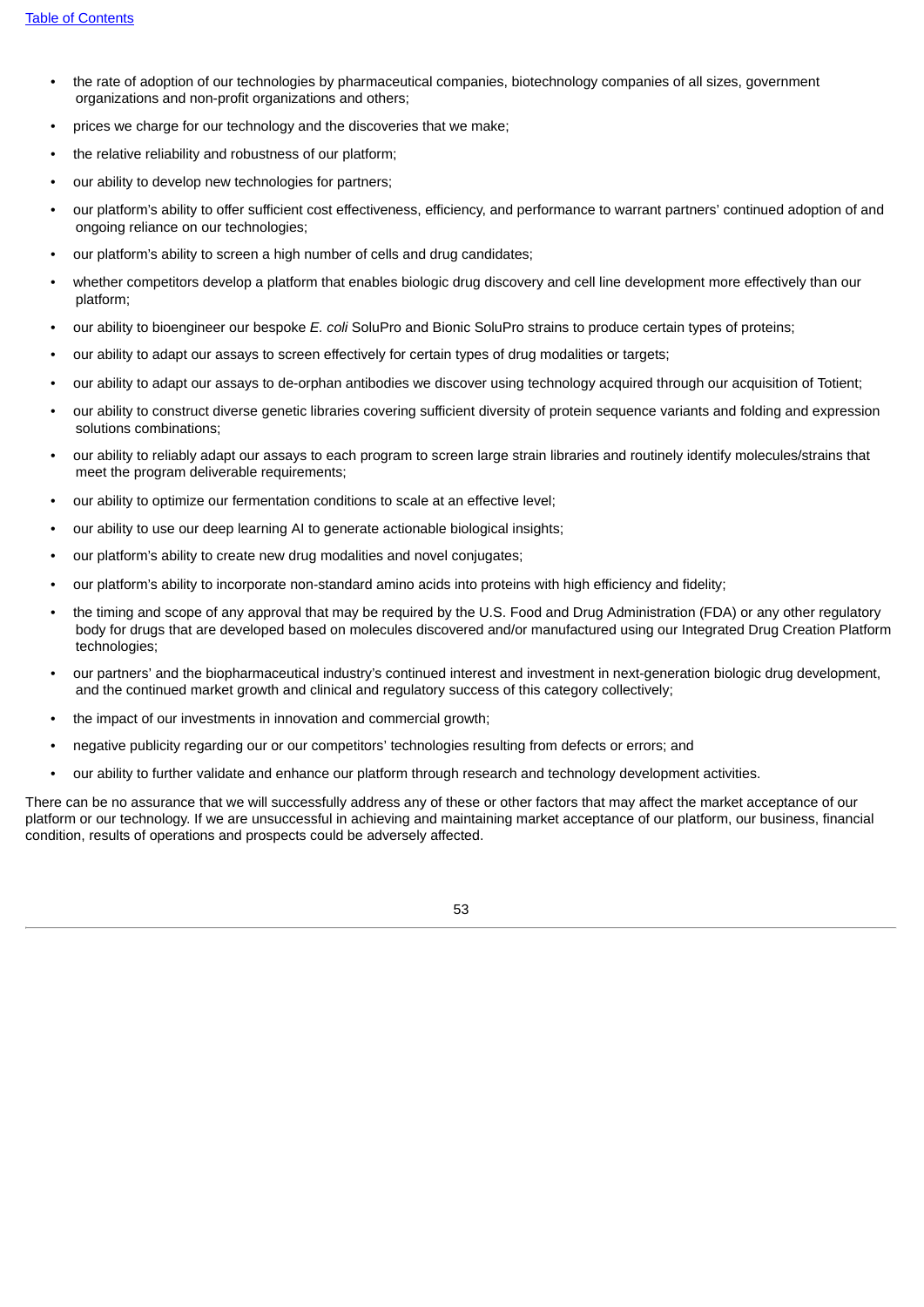# We are substantially dependent on the successful application of our Integrated Drug Creation Platform to biologic drug discovery and cell line development partnerships, and we have only recently begun to enter into biologic drug discovery partnerships.

To date, we have invested nearly all of our efforts and financial resources in technology development relating to our bespoke *E. coli* SoluPro and Bionic SoluPro strains. The biologic drug discovery and cell line development business is capital intensive, particularly for early stage companies that do not have significant off-setting revenues.

Our success is dependent on our ability to drive adoption of our platform by partners, developing technologies for our partners, and entering into license agreements with such partners. Further, our success depends upon our expansion of our existing partnerships, and entry into new partnerships, to include our Discovery applications, as well as continuing to drive adoption of our Cell Line Development applications. Substantially all of our revenue generated to date is from technology development arrangements for our Cell Line Development applications. To date, we have very limited experience and expertise in the biologic drug discovery using our platform and have not demonstrated success in expanding our platform into biologic drug discovery. In order to realize the benefits of such an expanded scope of our Integrated Drug Creation Platform, we need to further advance our technology and further market our expanded capabilities to existing and new partners.

Our future revenue growth and market potential may depend on our ability to leverage our Integrated Drug Creation Platform, together with our custom libraries and other proprietary tools, into other areas of biopharmaceutical research and development, such as biologics drug discovery. However, we may not be able to successfully validate that our Integrated Drug Creation Platform will accelerate the hit identification and lead optimization steps of biologic drug discovery or that they will allow us to discover more effective drugs.

Our inability to continue these initiatives and initiate new technology development efforts could result in a failure to develop our platform, improve upon existing technologies, develop and advance opportunities such as biologics drug discovery, and expand our addressable market, each of which could have a material and adverse impact on our business development, business, financial position and results of operations.

We do not expect to generate significant recurring revenue unless and until such time as we enter into further agreements that, in the aggregate, result in regular and continuous fees for our performance of technology development activities, and, more importantly, agreements under which we would be eligible for future payments upon our partners' achievement of development and regulatory milestones or commencement of commercial sales with respect to any drug candidates generated using our platform. We are unable to predict whether and the extent to which payments will be made to us under our arrangements and whether and the extent to which we will be able to enter into future arrangements under which we are eligible to generate additional revenues, or the timing of the achievement of any milestones under these agreements, if they are achieved at all. The timing and likelihood of payments to us under these agreements is dependent on our partners' successful development and commercialization of the molecules discovered using our platform, which is outside of our control. Because of these factors, our operating results could vary materially from quarter to quarter.

# Our future success is dependent on the eventual approval and commercialization of biologic drugs developed under our partnerships for which we have no control over the clinical development plan, regulatory strategy or commercialization efforts.

Our business model is dependent on the eventual progression of biologic drug candidates discovered or initially developed utilizing our Integrated Drug Creation Platform into clinical trials and commercialization. This requires us to attract partners and enter into agreements with them that contain obligations for the partners to pay us milestone payments as well as royalties on sales of approved products for the biologic drug candidates they develop that are generated utilizing our platform. Given the nature of our relationships with our partners, we do not control the progression, clinical development, regulatory strategy or eventual commercialization, if approved, of these product candidates. As a result, our future success and the potential to receive milestones and royalties are entirely dependent on our partners' efforts, over which we have no control. If our partners determine not to proceed with the future development of a product candidate discovered or initially developed utilizing our Integrated Drug Creation Platform or if it implements a clinical or regulatory strategy that ultimately does not enable the further development, approval or commercialization of the product candidate, we will not receive the benefits of our partnerships, which may have a material and adverse effect on our operations.

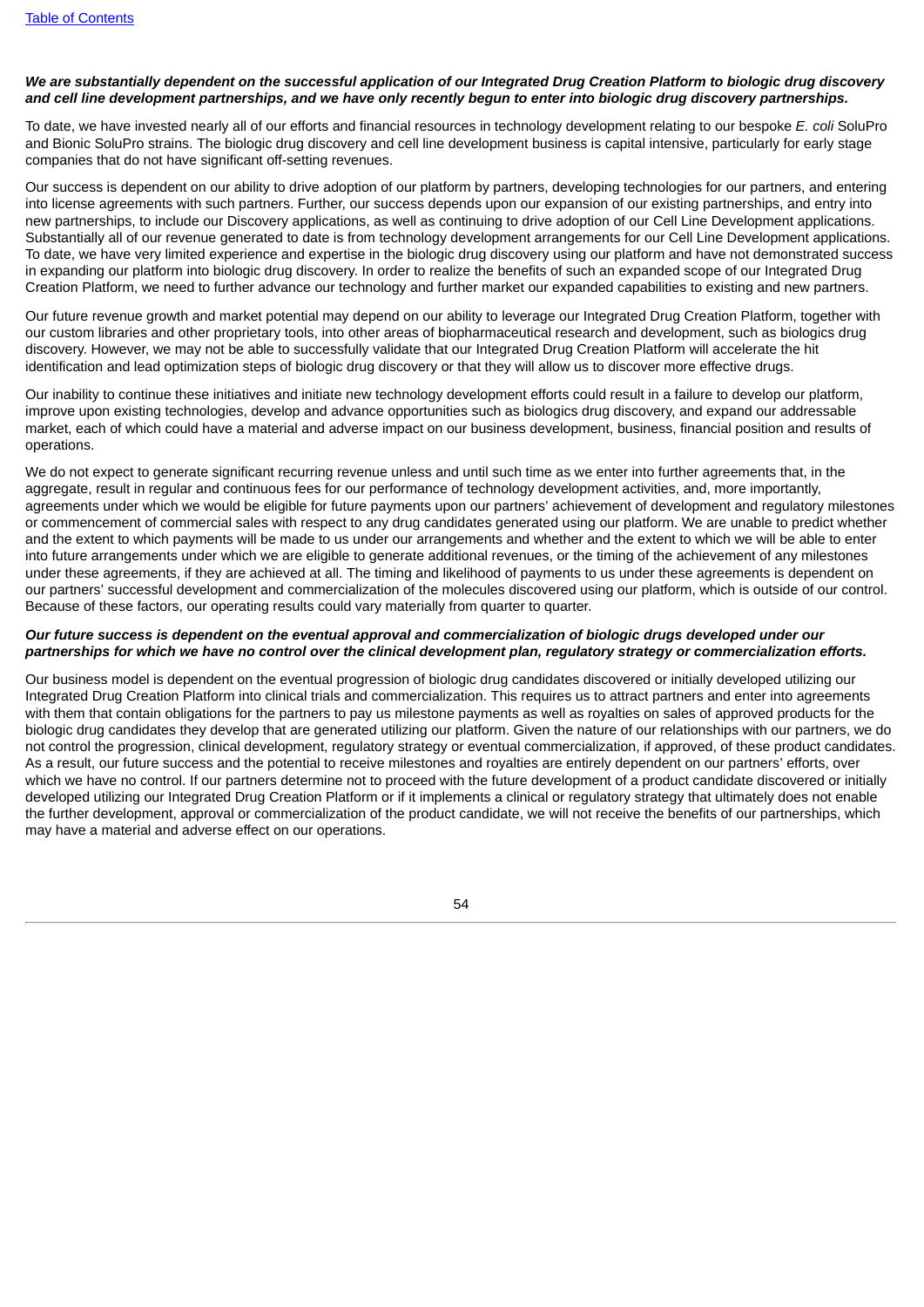In addition, biologic drug development is inherently uncertain and very few product candidates ultimately progress through clinical development and receive approval for commercialization. See the risk factor section below "*Risks Related to Biologic Drug Development*" for additional information related to the risks of biologic drug development. If our partners do not receive regulatory approval for a sufficient number of product candidates originating from our partnerships, we may not be able sustain our business model. Further, we will have little control over how diversified our portfolio of potential milestone payments or royalties will end up being.

While as a general matter we intend to periodically report on the status of our business development initiatives, including anticipated next steps, we may not provide forward-looking guidance on the timing of those next steps. In addition, we do not control the timing of disclosure by our partners of any milestones or other information related to any drug candidates generated using our platform. Any disclosure by us or our partners of data or other information regarding any such drug candidates that is perceived as negative may have a material adverse impact on our stock price or overall valuation. Our stock price may also decline as a result of negative clinical trial results, including adverse safety events, involving any drug candidate that is subject to one of our partnerships.

# If we cannot maintain our current relationships with partners, fail to expand our relationships with our current partners, or if we fail to enter into new relationships, our future operating results would be adversely affected as a general matter.

In the nine months ended September 30, 2021 and 2020, revenue from our top two partners and top three partners, respectively, accounted for 79% and 78% of our technology development revenue, respectively. In the three months ended September 30, 2021 and 2020, revenue from our top two partners and top two partners, respectively, accounted for 73% and 99% of our technology development revenue, respectively. The revenue attributable to these partners may fluctuate in the future, which could have an adverse effect on our business financial condition, results of operations and prospects. Our existing partners may cease to use our technologies depending on their own technological developments, availability of other competing technologies and internal decisions regarding allocation of time and resources to the discovery and development of biologic product candidates, over which we have no control. Our existing and future partners may have limited bandwidth to initiate new programs, which could limit their adoption or scale of application of our technologies. In addition, existing partners may choose to produce some or all of their requirements internally by using or developing their own manufacturing capabilities or by using capabilities from acquisitions of assets or entities from third parties with such capabilities. While our business is not substantially dependent on technology development revenues from any individual partner, because we currently have a limited number of partnerships, a loss of one of our partners could adversely impact our revenue, results of operations, cash flows or reputation in any given period.

Our future success also depends on our ability to expand relationships with our existing partners and to establish relationships with new partners. We engage in discussions with other companies and institutions regarding potential technology development and license opportunities on an ongoing basis, which can be time consuming. There is no assurance that any of these discussions will result in a technology development and/or license agreement, or if an agreement is reached, that the resulting relationship will be successful, or that the terms of such agreement will be favorable to us. In addition, our ability to monitor the achievement of clinical, regulatory and commercial milestones by our partners and enforce the payment of any corresponding fees is limited. Furthermore, the termination of any of these relationships could result in a temporary or permanent loss of revenue. Additionally, speculation in the industry about our existing or potential commercial relationships can be a catalyst for adverse speculation about us and our technology, which can adversely affect our reputation and our business.

We cannot assure investors that we will be able to maintain or expand our existing partnerships or that our technologies will achieve adequate market adoption among new partners. Any failure to increase penetration in our existing markets or new markets would adversely affect our ability to improve our operating results.

# Our revenue under our technology development and other partner agreements for any particular period, or on an absolute basis, *can be difficult to forecast.*

Because of the complexities and long development timelines inherent in the biologic drug development business, it is difficult to predict the timing of payments under our technology development and other partner agreements. In particular, payments under our technology development agreements are subject to

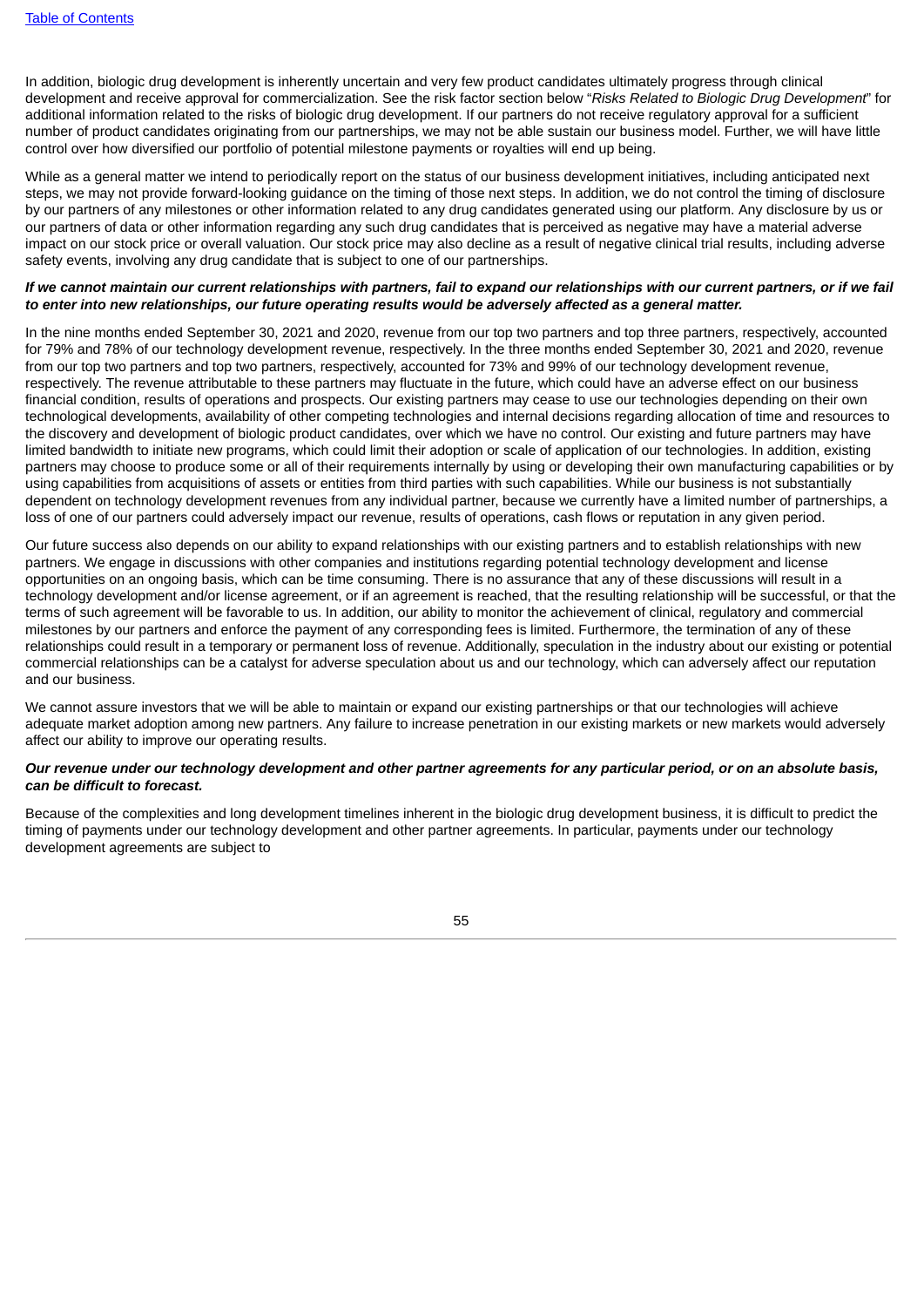the achievement of project milestones and our partners' decisions to initiate or continue the technology development work, and any future downstream payments with respect to product candidates generated using our platform will be subject to our partners' advancement of the product candidates, over which we have no control. As a result, our revenue for any particular period can be difficult to forecast. Our revenue may grow at a slower rate than in past periods or even decline on a year-over-year basis. Because of these factors, our operating results could vary materially from quarter to quarter from our forecasts. Also, due to the limited probability of success for advancement of a clinical candidate by a partner at any given stage of development and the unpredictability of when a partner may choose to continue development of a product candidate and whether any milestone payments will be due to us, our revenue may be difficult to forecast on an absolute basis.

Additionally, we recognize revenue either as we perform our technology development, upon completion of performing our technology development or upon achieving certain licensing, clinical, regulatory, and commercialization milestones. As a result, much of our revenue is generated from agreements entered into during previous periods. Consequently, a decline in demand for our platform, a decline in new or renewed business in any one quarter or any delays in the achievement, or any failure to achieve, development, regulatory and commercial milestones by our partners with respect to product candidates generated using our platform, may not significantly reduce our revenue for that quarter but could negatively affect our revenue in future quarters. Our revenue recognition model also makes it difficult for us to rapidly increase our revenue through increased operations in any period, as revenue from partners is recognized over the course of their drug development and commercialization process.

# We expect to make significant investments in our continued research and development of new technology development and *platform expansion, which may not be successful.*

We are seeking to leverage our Integrated Drug Creation Platform as a consolidated technology for simultaneous biologic drug discovery and cell line development. We are seeking to expand our platform and the scope of our capabilities, which may or may not be successful. This includes, but is not limited to, drug discovery, incorporation of non-standard amino acids (nsAAs), and application of artificial intelligence across our Integrated Drug Creation Platform. We expect to incur significant expenses to advance these research and development efforts or to invest in, or acquire complementary technologies, but these efforts may not be successful. For instance, we have very limited experience with the discovery of novel biologic drug candidates and incorporation of nsAAs, and we have not yet deployed these technologies in the context of partnered programs. Additional development will be required for the routine and robust use of these technologies in partnered programs. Through the course of additional technology development, significant unanticipated challenges may arise that adversely affect our future partnership prospects. To expand the scope of our platform, we acquired Denovium, an AI company leveraging deep learning for protein discovery and engineering, in January 2021 and Totient, a computational antibody and target discovery platform company, in June 2021. We are working to integrate the Denovium Engine deep learning technology and computational antibody and target discovery technology into our Integrated Drug Creation Platform to accelerate drug discovery and cell line development efforts. Our long-term goals for this technology, such as constructing deep learning models capable of *in silico* target identification and drug and cell line design, will require significant investment and long development times and may ultimately never materialize.

Additionally, we may make significant investments in proprietary drug candidates we seek to discover, and any discovery and subsequent development efforts for such drug candidates may not be successful. Such investments may be costly, and, given the uncertain nature of biologic drug discovery and development, our efforts in this field may not be successful. We may also make significant investments in pursuing technology development in industries other than the biopharmaceutical industry, and such pursuits may not be successful. We have no prior experience in using our technology platform in industries outside of the biopharmaceutical industry, and the economic structure of any future transactions in other industries may be less favorable to us than transactions in the biopharmaceutical industry.

Developing new technologies is a speculative and risky endeavor. Technologies that initially show promise may fail to achieve the desired results or may not achieve acceptable levels of analytical accuracy or clinical utility. We may need to alter our technologies in development before we identify a potentially successful technology. Technology development is expensive, may take years to complete and can have uncertain outcomes. Failure can occur at any stage of the development. Additionally, development of any technology may be disrupted or made less viable by the development of competing technologies, and changes in the industry in which our technologies are applied could obsolete our technologies. For example, advancements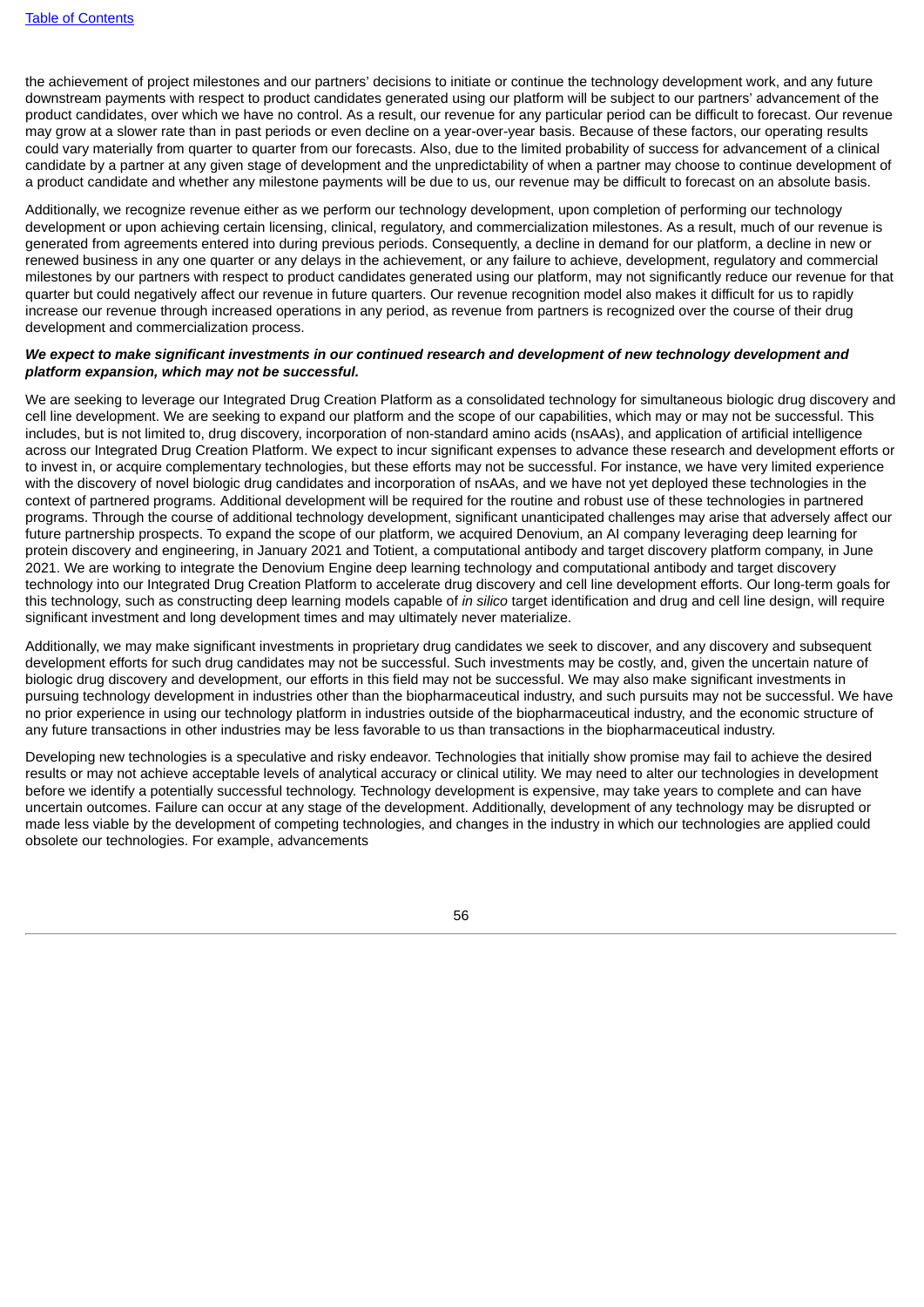in gene therapy or RNA-based vaccine technologies could significantly reduce the market share of protein-based biologics.

New potential technologies may fail any stage of development or commercialization and if we determine that any of our current or future technologies are unlikely to succeed, we may abandon them without any return on our investment. If we are unsuccessful in developing or acquiring additional technologies, our potential for growth may be impaired.

#### The failure of our partners to meet their contractual obligations to us could adversely affect our business.

Our reliance on our partners poses a number of additional risks, including the risk that they may not perform their contractual obligations to us to our standards, in compliance with applicable legal or contractual requirements, in a timely manner or at all; they may not maintain the confidentiality of our proprietary information; and disagreements or disputes could arise that could cause delays in, or termination of, the research, development or commercialization of products generated using our platform or result in litigation or arbitration.

In addition, certain of our partners are large, multinational organizations that run many programs concurrently, and we are dependent on their ability to accurately track and make milestone payments to us pursuant to the terms of our agreements with them. Any failure by them to inform us when milestones are reached and make related payments to us could adversely affect our results of operations.

Moreover, some of our future partners may be located in markets subject to political and social risk, corruption and infrastructure problems, and could be subject to country-specific privacy and data security risk as well as burdensome legal and regulatory requirements. Any of these factors could adversely impact their financial condition and results of operations, which could impair their ability to meet their contractual obligations to us and have a material adverse effect on our business, financial condition and results of operations.

# Our partners may not achieve projected discovery and development milestones and other anticipated key events in the expected *timelines or at all, which could have an adverse impact on our business and our anticipated revenue.*

From time to time, we may make public statements regarding the expected timing of certain milestones and key events, as well as regarding developments and milestones under our partnerships, to the extent that our partners have publicly disclosed such information or permit us to make such disclosures. Certain of our partners may in the future make statements about their goals and expectations for partnerships with us. The actual timing of these events can vary dramatically due to a number of factors such as delays or failures in our or our current and future partners' drug discovery and development programs, the amount of time, effort, and resources committed by us and our current and future partners, and the numerous uncertainties inherent in the development of drugs. Additionally, to date, none of our partners has successfully completed any regulatory submissions, such as investigational new drug (IND) applications or biologics license applications (BLAs), for any drug candidates generated using our platform. As a result, there can be no assurance that our partners' current and future programs will advance or be completed in the time frames we or they expect. If our partners fail to achieve one or more of these milestones or other key events as planned, our business could be materially adversely affected and we may never receive the anticipated revenues from these partnerships.

# Our partners have significant discretion in determining when and whether to make announcements, if any, about the status of our partnerships, including about clinical developments and timelines for advancing collaborative programs, and the price of our *common stock may decline as a result of announcements of unexpected or negative results or developments.*

Our partners have significant discretion in determining when and whether to make announcements about the status of our partnerships, including about preclinical and clinical developments and timelines for advancing product candidates generated using our platform. We do not plan to disclose the development status and progress of individual drug candidates of our partners, unless and until those partners do so first. Our partners may wish to report such information more or less frequently than we expect, or they may not report such information at all, in which case we would not report that information either. In addition, if a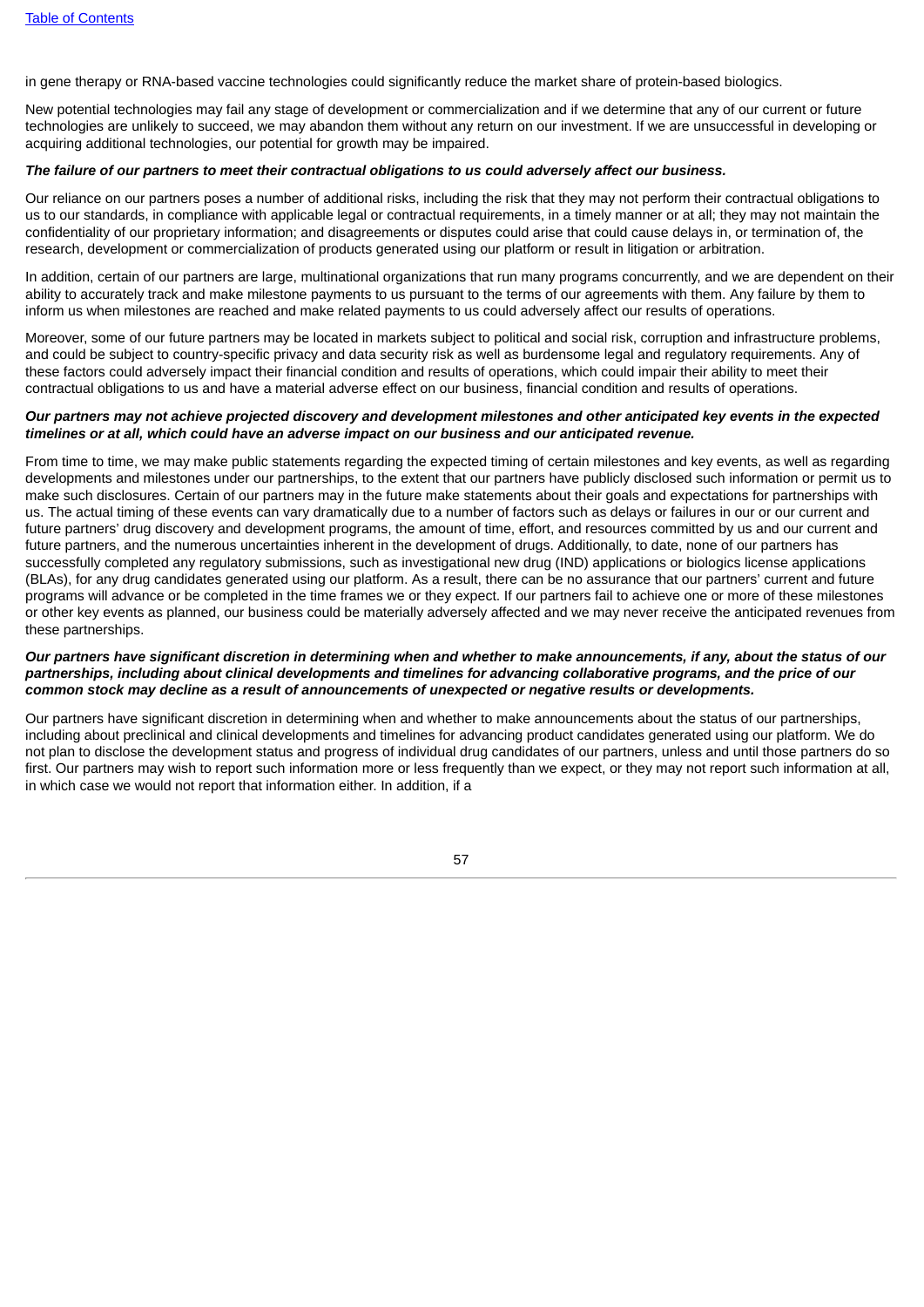partner chooses to announce a partnership with us, there is no guarantee that we will receive technology development revenue in that quarter or even the following quarter, as such revenue is only payable to us in accordance with the terms of the agreements governing such partnerships. The price of our common stock may decline as a result of the public announcement of unexpected results or developments in our partnerships, or as a result of our partners withholding such information.

# **Risks Related to Biologic Drug Development**

Biologic drug development is inherently uncertain, and it is possible that our technology may not succeed in discovering appropriate molecules or producing cell lines. Even if we do succeed, it is possible that none of the drug candidates discovered using our platform, if any, that are further developed by our partners will achieve development or regulatory milestones, including marketing approval, or become viable commercial technologies, on a timely basis or at all, which would harm our ability to *generate revenue.*

We use our platform to identify biologic drug candidates and develop cell lines for the production of drug candidates for partners who are engaged in biologic drug discovery and development. These partners include large pharmaceutical companies and smaller biotechnology companies, and may in the future include non-profit and government organizations. While we receive payments for performing research activities and successfully completing technical program deliverables and milestones for our partners, we anticipate that the vast majority of the economic value of the contracts that we enter into with our partners will be in the downstream payments that would be payable if certain milestones are met by our partners with respect to product candidates identified and manufactured using bespoke cell lines developed by our Integrated Drug Creation Platform and royalties on net sales if such product candidates are approved for marketing and successfully commercialized. As a result, our future growth is dependent on the ability of our partners to successfully develop and commercialize therapies based on molecules generated using our platform. Due to our reliance on our partners, the risks relating to product development, regulatory clearance, authorization or approval and commercialization apply to us indirectly through the activities of our partners. Even if our platform is capable of identifying high quality biologic drug candidates, there can be no assurance that our partners will successfully develop, secure marketing approvals for and commercialize any drug candidates based on the proteins that we discover. As a result, we may not realize the intended benefits of our partnerships.

Due to the uncertain, time-consuming and costly clinical development and regulatory approval process, our partners may not successfully develop any drug candidates generated using our platform, or our partners may choose to discontinue the development of these drug candidates for a variety of reasons, including due to safety, risk versus benefit profile, exclusivity, competitive landscape, commercialization potential, production limitations or prioritization of their resources. It is possible that none of these drug candidates will ever receive regulatory approval and, even if approved, such drug candidates may never be successfully commercialized.

In addition, even if these drug candidates receive regulatory approval in the United States, our partners may never obtain approval or commercialize such drugs outside of the United States, which would limit their full market potential and therefore our ability to realize their potential downstream value. Furthermore, approved drugs may not achieve broad market acceptance among physicians, patients, the medical community and third-party payors, in which case revenue generated from their sales would be limited. Likewise, our partners have to make decisions about which clinical stage and pre-clinical drug candidates to develop and advance, and our partners may not have the resources to invest in all of the drug candidates generated using our platform, or clinical data and other development considerations may not support the advancement of one or more drug candidates. Decision-making about which drug candidates to prioritize involves inherent uncertainty, and our partners' development program decision-making and resource prioritization decisions, which are outside of our control, may adversely affect the potential value of those partnerships. Additionally, subject to its contractual obligations to us, if one more of our partners is involved in a business combination, the partner might de-emphasize or terminate the development or commercialization of any drug candidate generated using our platform. If one of our strategic partners terminates its agreement with us, we may find it more difficult to attract new partners.

We are also subject to industry-wide FDA and other regulatory risk. For example, the number of BLAs approved by the FDA varies significantly over time and if changes in applicable laws, regulations, or policy or other events lead to an extended reduction in the number of BLAs approved by the FDA or otherwise reduce

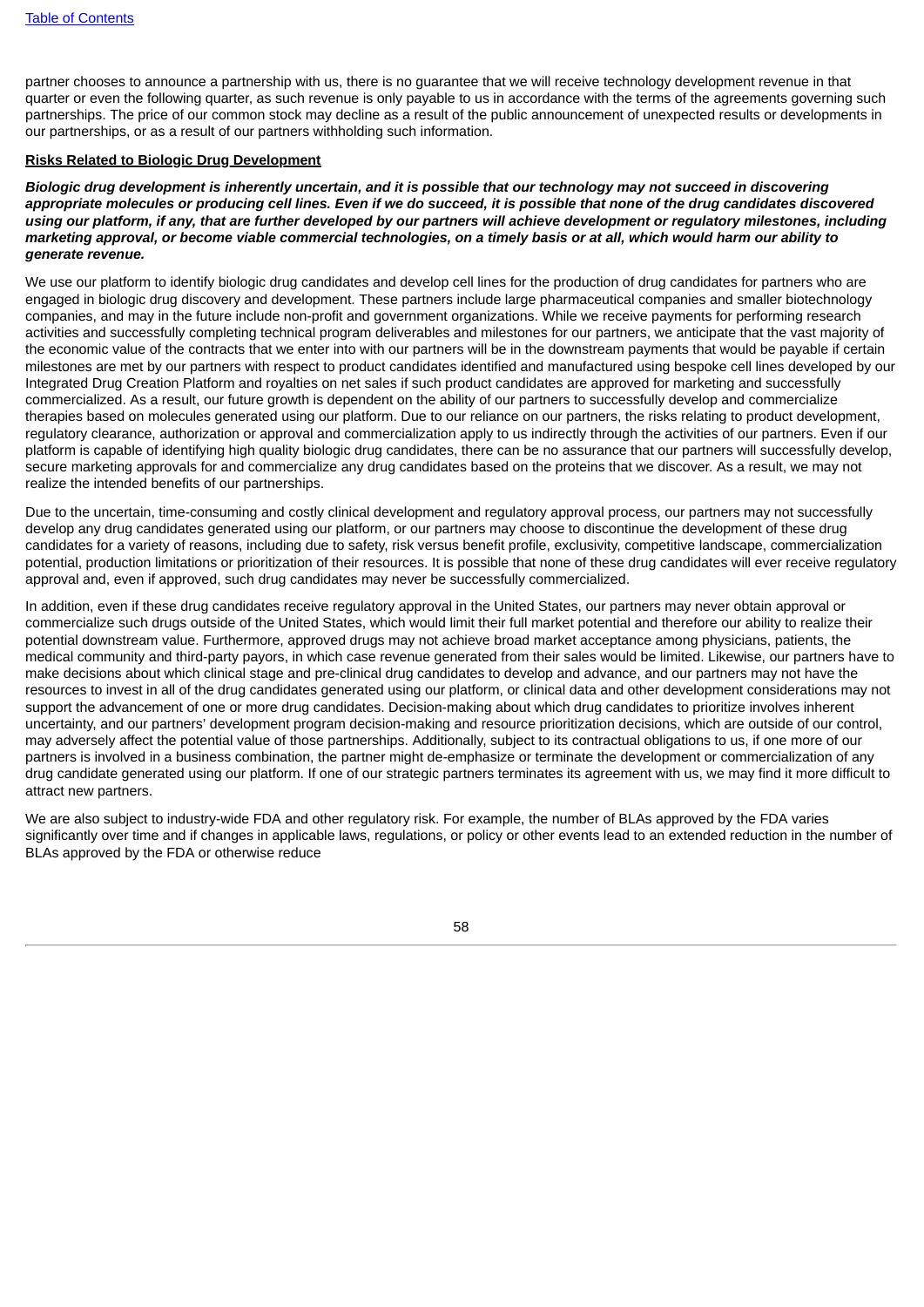the number of biologics in development, our industry would contract and our business would be materially harmed.

Our partners' failure to effectively develop or commercialize any drug candidates generated using our platform could have a material adverse effect on our business, financial condition, results of operations and prospects, and cause the market price of our common stock to decline. In addition to the inherent uncertainty in drug development addresses above, our ability to forecast our future revenues may be limited.

In addition, we may in the future seek to advance proprietary drug candidates through preclinical validation, and may seek to license or codevelop such proprietary drug candidates with a partner for clinical development. In such case, we would also be dependent on our ability to enter into partnerships with respect to the drug candidate with license or joint development terms that are acceptable to us in a timely manner. We may also in the future invest in advancing proprietary drug candidates through some or all clinical-stage development activities and regulatory filings for approval to commercialize such proprietary drug candidates. If we were to do this, we would be subject to all of the risks of biologic drug development described in this "Risk Factors" section, and our failure to effectively develop or commercialize such proprietary drug candidates could have a material adverse effect on our business, financial condition, results of operations and prospects, and cause the market price of our common stock to decline.

# If our partners experience any of a number of possible unforeseen or negative events in connection with preclinical or clinical *development, regulatory approval or commercialization of product candidates generated through our partnerships, this could* negatively affect our revenue opportunity for that program, and/or have broader deleterious effects on our reputation and future *partnership prospects.*

Our partners may experience numerous unforeseen events during, or as a result of, preclinical studies or clinical trials that could delay or prevent their ability to conduct further development or obtain regulatory approval or licensure of, or commercialize, biologic drug candidates generated through our partnerships, including:

- preclinical studies designed to enable the submission of IND applications, or other preclinical development activities, by our partners may not result in data sufficient to support the advancement of the applicable product candidates into clinical development, or our partners may abandon development activities for such product candidates prior to any IND submission for a variety of reasons;
- regulatory authorities or ethical review boards, including institutional review boards (IRBs), may not authorize commencement of a clinical trial or conduct a clinical trial at a prospective trial site;
- there may be delays in reaching or failure to reach agreement on acceptable clinical trial contracts or clinical trial protocols with prospective trial sites;
- the FDA or other regulatory authorities may disagree with a clinical trial design or a sponsor's interpretation of data even after such regulatory authorities have reviewed and commented on the clinical trial design;
- differences in trial design between early stage clinical trials and later-stage clinical trials may make it difficult to extrapolate the results of earlier clinical trials to later-stage clinical trials;
- the FDA or other regulatory authorities may disagree about whether study endpoints are clinically meaningful or recommend study endpoints that require lengthy periods of observation;
- the number of patients, or amount of data, required to complete clinical trials may be larger than anticipated, patient enrollment in these clinical trials may be slower than anticipated or patients may drop out of clinical trials at a higher rate than anticipated;
- contract research organizations and other contracted third parties may fail to perform their duties in accordance with the study protocol or applicable laws and regulations;
- changes may be made to product candidates after commencing clinical trials, which may require that previously completed stages of clinical testing be repeated or delay later stages of testing;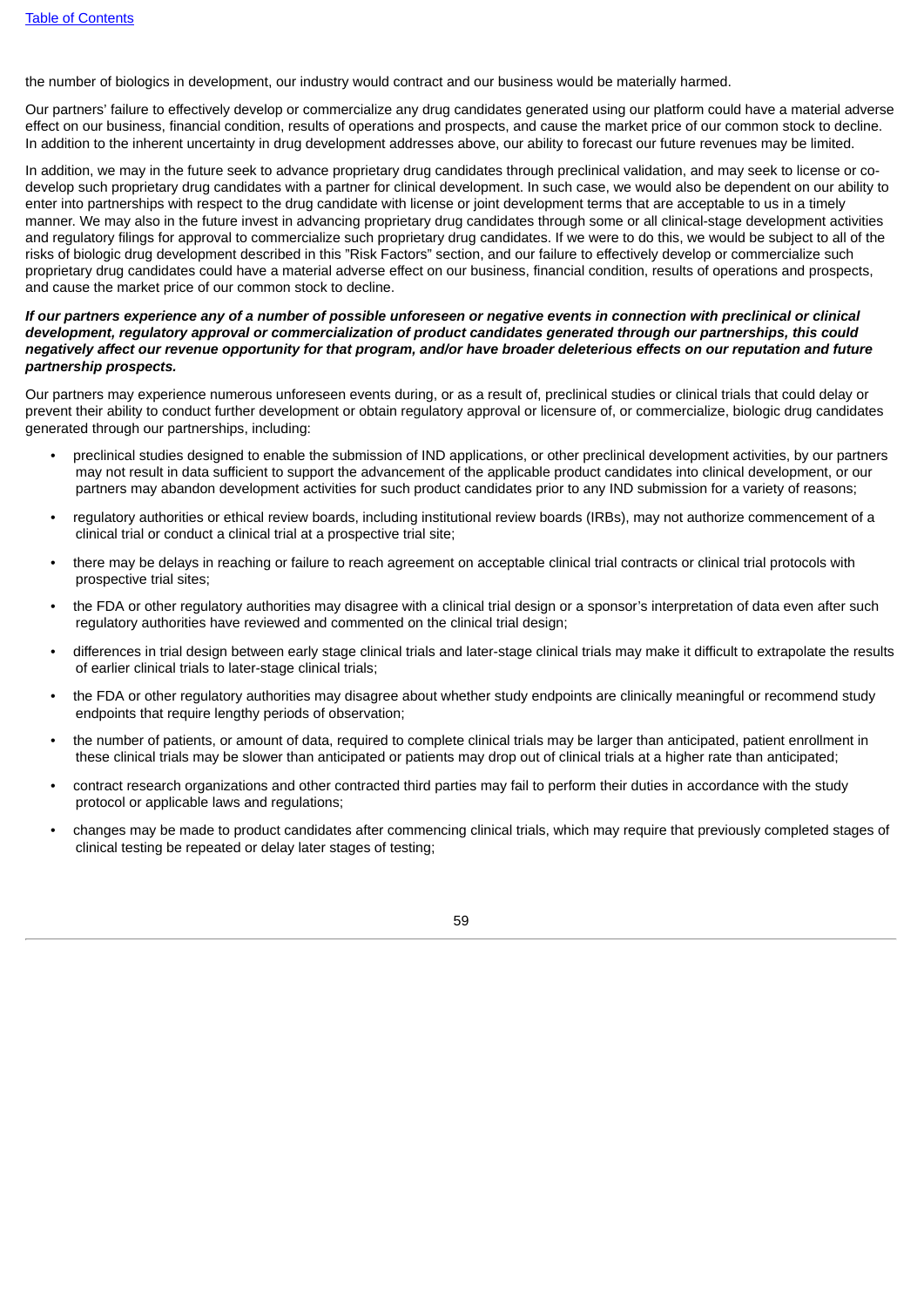- clinical trials may fail to satisfy the applicable regulatory requirements of the FDA or other regulatory authorities responsible for oversight of the conduct of clinical trials in other countries;
- regulators may elect to impose a clinical hold, or our partners, governing IRBs, data safety monitoring boards or ethics committees may elect to suspend or terminate our partners' clinical research or trials for various reasons, including non-compliance with regulatory requirements or a finding that the participants are being exposed to unacceptable risks to their health or the privacy of their health information being disclosed;
- the cost of clinical trials of the applicable product candidates, or improvements to such product candidates, may be greater than our partners anticipate, causing them to delay or terminate their clinical development efforts;
- the supply or quality of materials necessary to conduct clinical trials of the applicable product candidates may be insufficient or inadequate:
- the outcome of our partners' preclinical studies and early clinical trials may not be predictive of the success of later clinical trials, and interim results of a clinical trial do not necessarily predict final results;
- product candidates may be associated with negative or inconclusive results in clinical trials, and our partners may decide to deprioritize or abandon these product candidates, or regulatory authorities may require our partners to abandon them or may impose onerous changes or requirements, which could lead to de-prioritization or abandonment;
- product candidates may have undesirable side effects which could lead to serious adverse events, or other unexpected characteristics. One or more of such effects or events could cause regulators to impose a clinical hold on the applicable trial, or cause our partners or their investigators, IRBs or ethics committees to suspend or terminate the trial of the applicable product candidates; and
- clinical trials may suggest or demonstrate that products are not safe and effective, or as safe and effective as competing therapies on the market or in development.

In addition, disruptions caused by the COVID-19 pandemic may increase the likelihood that our partners encounter such difficulties or delays in initiating, enrolling, conducting or completing their planned and ongoing clinical trials. Delays of this nature could also allow competitors to bring products to market before our partners do, potentially impairing our partners' abilities to successfully commercialize products generated in partnership with us and harming our business and results of operations. Any delays in, or suspension of, the development of the product candidates developed by our partners generated using our technology may significantly harm our business, financial condition and prospects. Many of the factors that cause, or lead to, a delay in the commencement or completion of clinical trials may also ultimately lead to the denial of regulatory clearance, authorization or approval of partnered products in development.

# The biopharmaceutical platform technology market is highly competitive, and if we cannot compete successfully with our *competitors, we may be unable to increase or sustain our revenue, or achieve and sustain profitability.*

We face significant competition in the biopharmaceutical platform technology market. Our technologies address therapeutic discovery and bioproduction challenges that are addressed by other platform technologies controlled by companies that have a variety of business models, including the development of internal pipelines of therapeutics, technology licensing, discovery screening, cell line generation and the sale of instruments and devices. Potential competitors addressing certain steps in the target identification, biologic drug discovery and cell line development processes or adjacent aspects of these broad processes include the following:

- in the field of novel target identification, we may face competition from academic, pharmaceutical, and biotechnology research initiatives, as well as companies focused on novel methods for target identification, including Insitro, Inc., TScan Therapeutics, Inc. and 3T Biosciences, Inc.;
- in the field of AI-guided drug design and discovery, we may face competition from companies designing novel proteins such as Generate Biopharma, as well as adjacent technology companies

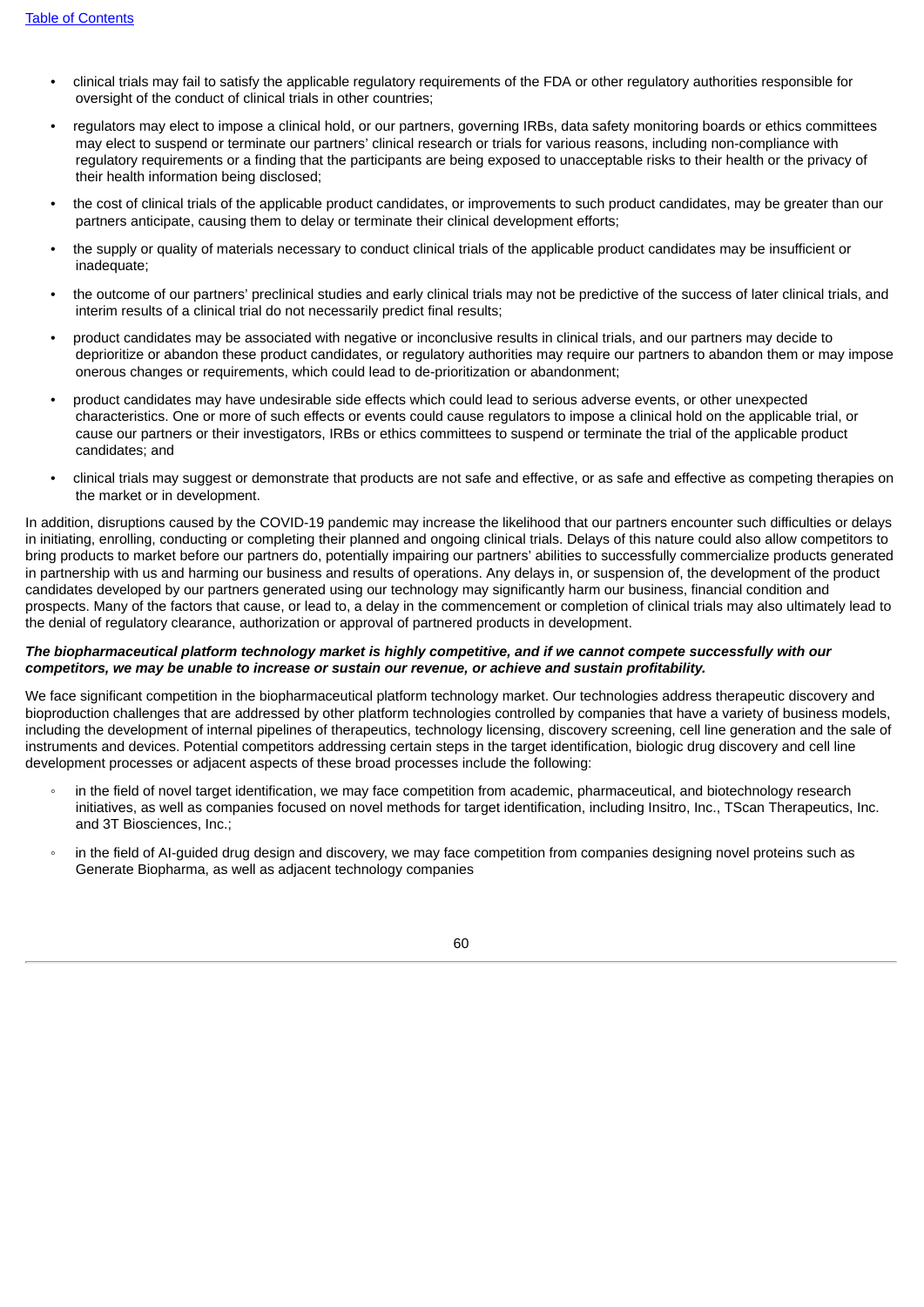pursuing small molecule design such as Schrodinger, Inc., Recursion Pharmaceuticals, Inc., Relay Therapeutics, Inc. and Exscientia Limited;

- in the field of scaffold design and drug platform development, we may face competition from pharmaceutical and biotechnology companies developing novel biologic modalities including Amgen Inc., Crescendo Bioscience, Inc. and Harpoon Therapeutics, Inc. among others;
- in the field of novel human/humanized antibody discovery, we may face competition from companies such as AbCellera Biologics Inc. and Adimab LLC;
- in the field of non-standard amino acid protein engineering, we may face competition from companies such as Ambrx Inc. and Sutro Biopharma, Inc. (Sutro); and
- in the field of cell line generation and single-cell screening, we may face competition from service providers, such as Lonza Group AG and Selexis SA, companies offering instrumentation, such as Berkeley Lights Inc., and companies with alternative protein production systems, such as Sutro.

In addition, we are aware of other synthetic biology companies focused on developing various custom cell lines in a variety of model organisms for biomanufacturing of molecules relevant to other industries. These companies, which include Ginkgo Bioworks, Inc. and Zymergen Inc., may in the future pursue biopharmaceutical applications of their platforms that could compete with our technologies.

Our target partners may also elect to develop their processes on in-house systems, or using other methods, rather than implementing our technologies and may decide to stop using our technologies. These companies are likely to exhaust all internal alternatives to our technology before adopting our technologies. In addition, there are many large established companies in the life science technology market that we do not currently compete with but that could develop systems, technologies, tools or other products that will compete with us in the future. These large established companies have substantially greater financial and other resources than us, including larger research and development organizations or more established marketing and sales forces.

Our competitors and potential competitors may enjoy a number of competitive advantages over us. For example these may include:

- longer operating histories;
- larger partner bases;
- greater brand recognition and market penetration;
- qreater financial resources:
- greater technological and research and development resources;
- better system reliability and robustness:
- greater business development capabilities; and
- better established, larger scale and lower cost manufacturing capabilities.

As a result, our competitors and potential competitors may be able to respond more quickly to changes in partner requirements, devote greater resources to the development, promotion and sale of their platforms or solutions than we can, or sell their platforms or solutions, or offer solutions competitive with our platform and solutions at prices designed to win significant levels of market share. In addition, we may encounter challenges in marketing our solutions with our pricing model, which is structured to capture the potential downstream revenues associated with drug candidates that were discovered using our platform. Our partners and potential partners may prefer one or more pricing models employed by our competitors that involve upfront payments rather than downstream revenues. We may not be able to compete effectively against these organizations.

In addition, competitors may be acquired by, receive investments from or enter into other commercial relationships with larger, wellestablished and well-financed companies. Certain of our competitors may be able to secure key inputs from vendors on more favorable terms, devote greater resources to marketing and promotional campaigns, adopt more aggressive pricing policies and devote substantially more resources to technology and platform development than we can. If we are unable to compete successfully against current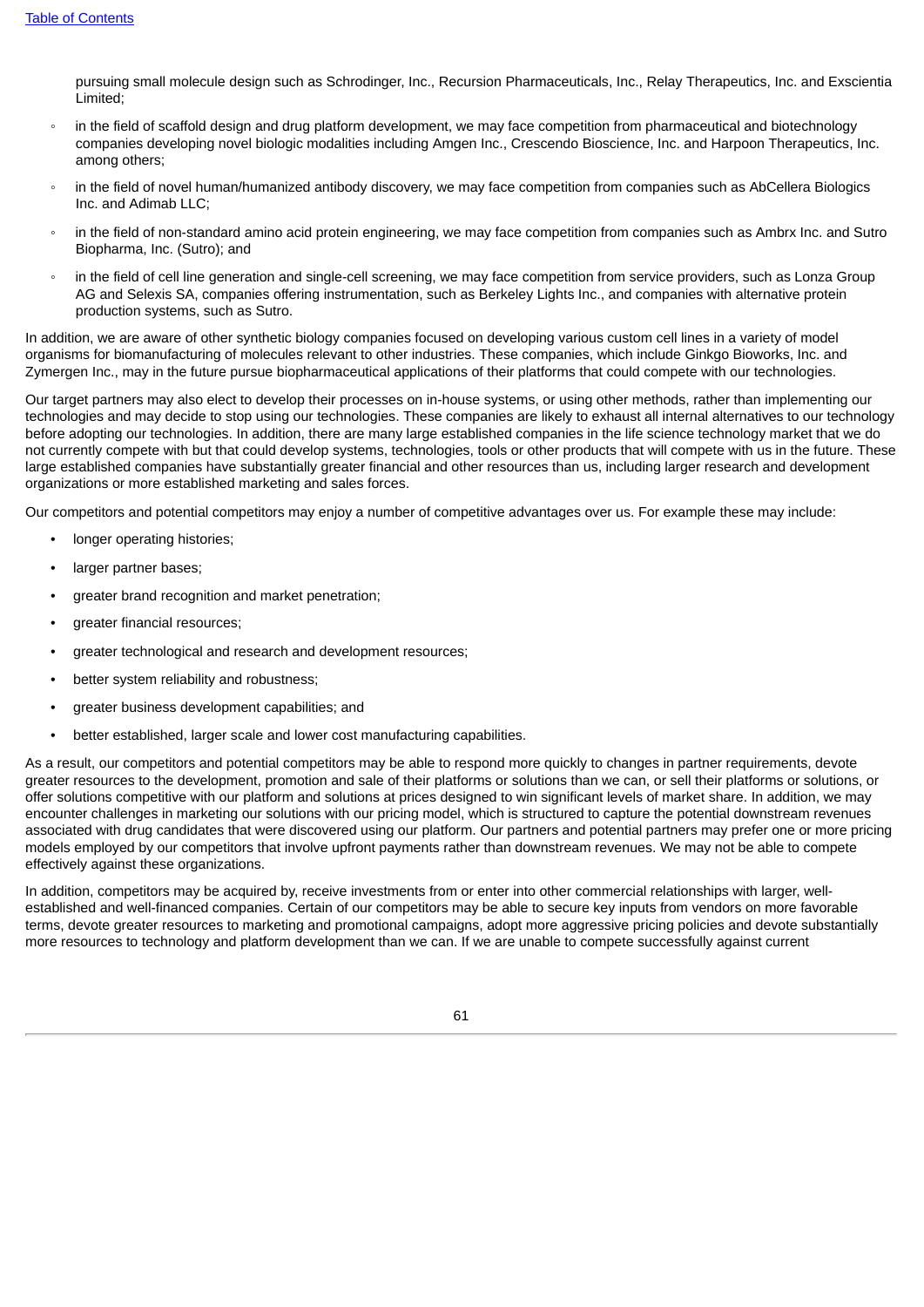and future competitors, we may be unable to increase market adoption of our platform technologies for the biologic drug discovery and cell line development, which could prevent us from increasing our revenue or achieving and sustaining profitability.

# The market, including potential partners and potential investors, may be skeptical of the viability and benefits of our technology *platform because it is based on novel and complex synthetic biology technology.*

The market, including potential partners and potential investors, may be skeptical of the viability and benefits of our technology platform because it is based on novel and complex synthetic biology technology. There can be no assurance that our technologies will be understood, approved, or accepted by potential partners and potential investors or that we will be able to enter into new partnerships with new or existing partners. The synthetic biology market is relatively new, and potential partners may be hesitant to allocate resources in a relatively unproven field. If we are unable to convince these potential partners of the utility and value of our technologies or that our technologies are superior to the technologies they currently use, we will not be successful in entering these markets and our business and results of operations will be adversely affected. If potential investors are skeptical of the success of our technologies, our ability to raise capital and the value of our stock may be adversely affected.

# The medical insurance coverage and reimbursement status of newly approved therapeutics is uncertain. Failure to obtain or maintain adequate coverage and reimbursement for current or future products and services could limit our partners' ability to successfully commercialize product candidates generated using our platform, which would decrease our ability to generate *revenue.*

The availability and extent of reimbursement by governmental and private payors is essential for most patients to be able to afford any therapeutics generated using our platform that our partners may develop and sell. In addition, because the therapeutics we generate may represent new classes of treatments for diseases, we and our partners cannot accurately estimate how such therapeutics would be priced, whether reimbursement could be obtained or any potential revenue generated. Sales of such therapeutics will depend substantially, both domestically and internationally, on the extent to which the costs of such therapeutics are paid by health maintenance, managed care, pharmacy benefit and similar healthcare management organizations, or reimbursed by government health administration authorities, private health coverage insurers and other third-party payors. If reimbursement is not available, or is available only to limited levels, our partners may not be able to successfully commercialize some therapeutics generated with our technology. Even if coverage is provided, the approved reimbursement amount may not be high enough to allow our partners to establish or maintain pricing sufficient to realize an adequate return on their investment in such therapeutics, and may lead to discontinuation or deprioritization of development, marketing and sales efforts for such products. Changes in the reimbursement landscape may occur, which are outside of our control, and may impact the commercial viability of our technology development services and/or therapeutics generated using our technology.

There is significant uncertainty related to the insurance coverage and reimbursement of newly cleared, authorized or approved therapeutics in the United States and other jurisdictions. Due to the trend toward value-based pricing and coverage, the increasing influence of health maintenance organizations and additional legislative changes, we expect our partners to experience pricing pressures on therapeutics generated using our platform that our partners may commercialize. The downward pressure on healthcare costs in general, particularly novel therapeutics, has become very intense. As a result, increasingly high barriers are being erected to the entry of new products, which would negatively impact our ability to generate revenues.

# Healthcare reform efforts aimed at lowering the price of biopharmaceutical products may impact our ability to maintain sufficient *profits.*

Payors, whether domestic or foreign, or governmental or private, are developing increasingly sophisticated methods of controlling healthcare costs and those methods are not always specifically adapted for new technologies. In both the United States and certain foreign jurisdictions, there have been a number of legislative and regulatory changes to the health care system that could impact our ability to sell our products profitably. In particular, in 2010, the Patient Protection and Affordable Care Act, as amended by the Health Care and Education Reconciliation Act of 2010 (ACA), was enacted, which, among other things, subjected biologic products to potential competition by lower-cost biosimilars; addressed a new methodology by which rebates owed by manufacturers under the Medicaid Drug Rebate Program are calculated for drugs that are

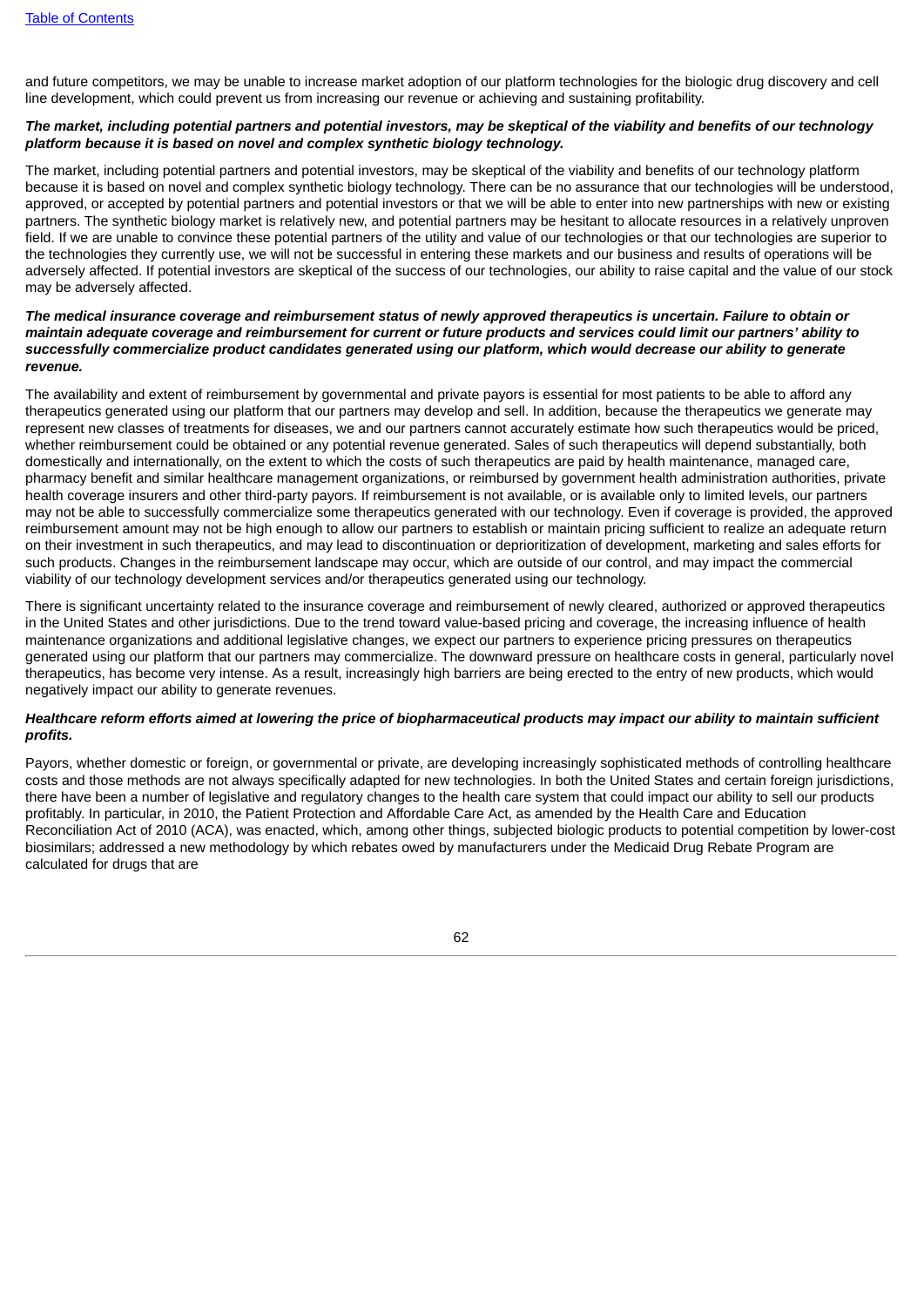inhaled, infused, instilled, implanted or injected; increased the minimum Medicaid rebates owed by most manufacturers under the Medicaid Drug Rebate Program; extended the Medicaid Drug Rebate program to utilization of prescriptions of individuals enrolled in Medicaid managed care organizations; subjected manufacturers to new annual fees and taxes for certain branded prescription drugs; created a new Medicare Part D coverage gap discount program, in which manufacturers must agree to offer 50% (increased to 70% pursuant to the Bipartisan Budget Act of 2018, effective as of January 1, 2019) point-of-sale discounts off negotiated prices of applicable brand drugs to eligible beneficiaries during their coverage gap period, as a condition for the manufacturer's outpatient drugs to be covered under Medicare Part D; and provided incentives to programs that increase the federal government's comparative effectiveness research. If efforts to contain the price of biopharmaceutical products are successful, the magnitude of milestone payments and royalties we would expect to receive in connection with our partners' future prioritization and investment in developing novel biologics may be impacted.

# Our business could become subject to government regulation, and the regulatory approval and maintenance process may be *expensive, time-consuming and uncertain both in timing and in outcome.*

Our operations are currently not subject to the direct regulation by the FDA or other regulatory bodies. However, our business could in future become subject to more direct oversight by the FDA, or other domestic or international agencies. For example, we may be subject to evolving and variable regulations governing the production of genetically engineered organisms. Furthermore, while we have no active plans to operate a manufacturing facility designed to comply with current good manufacturing practices (cGMPs), future market pressures or the lack of available capacity at cGMP manufacturing facilities may necessitate our entry into this market. Complying with such regulations may be expensive, time-consuming and uncertain, and our failure to obtain or comply with such approvals and clearances could have an adverse effect on our business, financial condition and operating results.

# **Risks Related to Our Operations**

# We rely on a limited number of suppliers or, in many cases, single suppliers, for laboratory equipment and materials and may not *be able to find replacements or transition to alternative suppliers on a timely basis, or at all.*

We rely on a limited number of suppliers, or in many cases single suppliers, to provide certain consumables and equipment that we use in our laboratory operations, as well as reagents and other laboratory materials involved in the development of our technology. As a result of the ongoing COVID-19 pandemic, national lockdowns and global personnel shortages as a result of "stay-at-home" orders, employees being impacted by COVID-19, workforce reductions and employee attrition have contributed to delays or pauses in the distribution of raw materials and finished goods, and disruptions to manufacturing and supply chains across various industries. Fluctuations in the availability and price of laboratory materials and equipment could have an adverse effect on our ability to meet our technology development goals with our partners and thus our results from operations as well as future partnership opportunities. An interruption in our laboratory operations or technology transfer could occur if we encounter delays, quality issues or other difficulties in securing these consumables, equipment, reagents or other materials, and if we cannot then obtain an acceptable substitute. In addition, we would likely be required to incur significant costs and devote significant efforts to find new suppliers, acquire and qualify new equipment, validate new reagents and revalidate aspects of our existing assays, which may cause delays in our processing of samples or development and commercialization of our technology. Any such interruption could significantly affect our business, financial condition, results of operations and reputation.

In particular, we have purchased and rely on the Sartorius Ambr system. Sartorius AG (Sartorius) supplies us with the Ambr bioreactor system and related equipment and consumables, which are critical to our business. The Ambr system and its related consumables are provided solely by Sartorius. We are also materially reliant on the liquid handling robotics and associated consumables produced solely by the Hamilton Company (Hamilton). We obtain our supplies of equipment and materials from Sartorius and Hamilton under purchase orders and do not have supply contracts in place with either of these suppliers. Any disruption in the supply chain for these products would materially affect our business. While there are alternative types of equipment that we could use as a replacement for the Ambr system and/or the Hamilton workstations, switching to different systems would require significant capital investment, long lead times and significant training and validation.

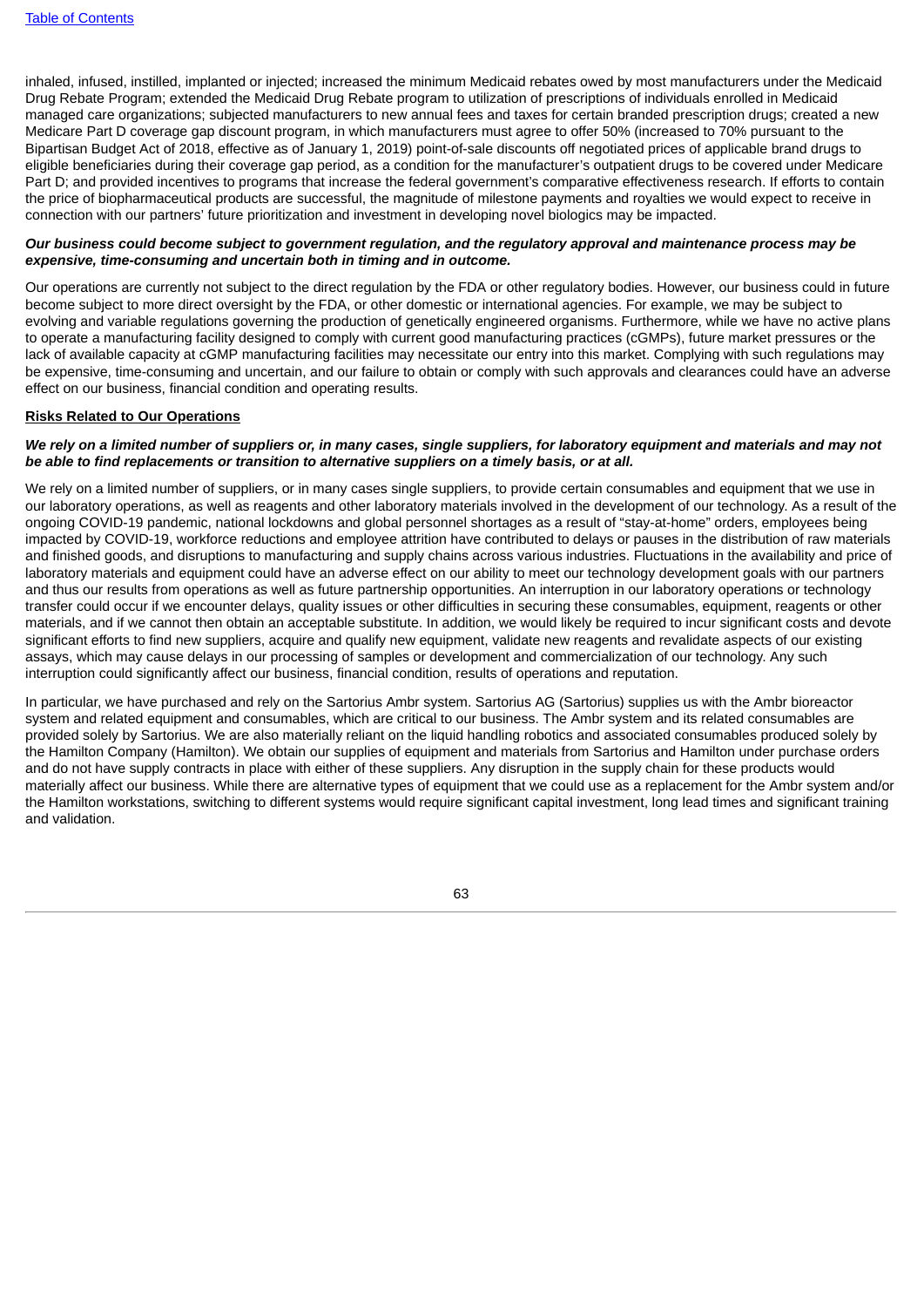# Our Integrated Drug Creation Platform may not meet the expectations of our partners, which means our business, financial *condition, results of operations and prospects could suffer.*

Our success depends on, among other things, the market's confidence that our platform is capable of substantially shortening the amount of time necessary to perform certain activities as compared to the use of legacy and other alternative technologies, and will enable more efficient or improved pharmaceutical and biotechnology product development and/or biomanufacturing. There is no assurance that we will be able to meet our partners' needs in the future, or at all. To date, we have not yet had a program enter clinical testing or progress to manufacture in a cGMP environment, which may reduce our existing and prospective partners' confidence in our platform. We also believe that pharmaceutical and biotechnology companies are likely to be particularly sensitive to defects in, or suboptimal performance of, our platform, including if our platform fails to deliver meaningful acceleration of certain research timelines accompanied by results at least as good as the results generated using legacy or other alternative technologies. There can be no guarantee that our platform will meet the expectations of pharmaceutical and biotechnology companies.

# We will need to develop and expand our workforce, commercial infrastructure and laboratory operations to support anticipated growth in demand for our technology development programs, and we may encounter difficulties in managing this development and *expansion.*

We will need to expand our workforce, commercial infrastructure and laboratory operations to support anticipated growth in demand for our technology development programs. If we are unable to support fluctuations in the demand for our technology development programs, including ensuring that we have adequate capacity to meet increased demand, our business could suffer. As of September 30, 2021, we had 207 full-time employees and we expect to increase the number of employees and the scope of our operations as we continue to develop our technologies. As we seek to increase the number of our partnerships, expand the scope of our existing partnerships and further develop our technological capabilities, we may need to incorporate new equipment, implement new technology systems and laboratory processes and hire new personnel with different qualifications. Failure to manage this growth or transition could result in turnaround time delays, higher technology development costs, declining technology development quality, deteriorating alliance management success, and slower responses to competitive challenges. A failure in any one of these areas could make it difficult for us to meet market expectations for our technologies, and could damage our reputation and the prospects for our business.

To manage our anticipated expansion, we must continue to implement and improve our managerial, operational and financial systems, expand our facilities and continue to recruit and train additional qualified personnel. Also, our management team may need to divert a disproportionate amount of its attention away from its day-to-day activities and devote a substantial amount of time to managing these business expansion activities. Due to our limited resources and early stage of growth, we may not be able to effectively manage this simultaneous execution and the expansion of our operations. This may result in weaknesses in our infrastructure, operational mistakes, slower development of our technology development programs, loss of business opportunities, loss of employees and reduced productivity among our employees.

If our management is unable to effectively manage our expected development and expansion, our expenses may increase more than expected, our ability to generate or increase our revenue could be reduced and we may not be able to implement our business strategy. Our future financial performance, and our ability to develop and commercialize our technologies and compete effectively, will depend, in part, on our ability to effectively manage our future development and expansion.

# Our business development organization is currently limited, and if we are unable to expand our business development *organization to reach our existing and potential partners, our business may be adversely affected.*

We currently have a limited number of business development professionals. We will need to expand our commercial organization in order to effectively market our platform capabilities to existing and new partners. Competition for employees capable of negotiating and entering into partnerships with pharmaceutical and biotechnology companies is intense. We may not be able to attract and retain personnel or be able to build an efficient and effective business development organization, which could negatively impact market adoption of our platform and limit our revenue growth and potential profitability. In addition, the time and cost of establishing a specialized business development or sales team for a particular future service, technology, asset, or set of assets, may be difficult to justify in light of the revenue generated or projected.

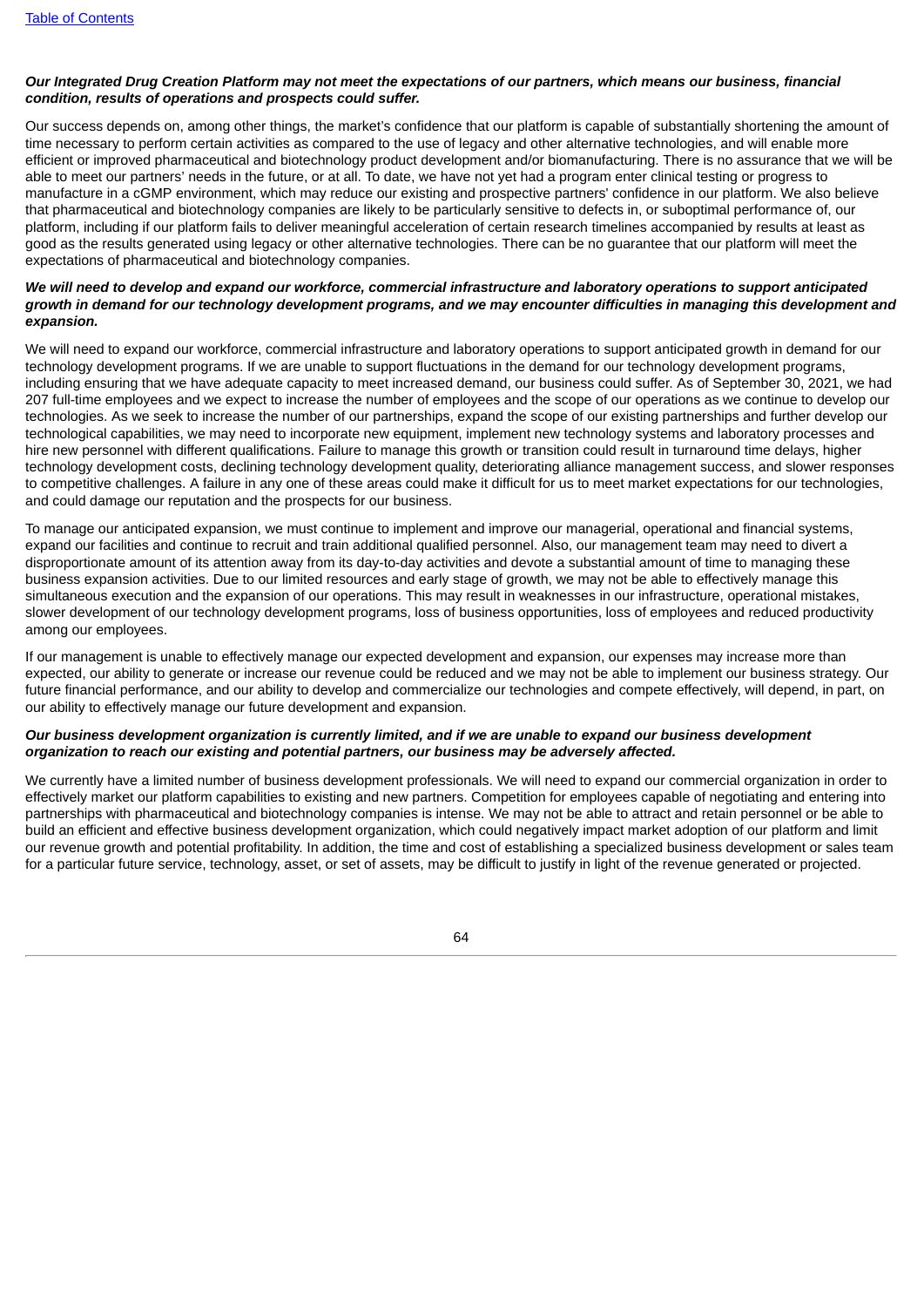Our expected future growth will impose significant added responsibilities on members of management, including the need to identify, recruit, maintain and integrate additional employees. Our future financial performance and our ability to successfully sell our programs and to compete effectively will depend, in part, on our ability to manage this potential future growth effectively, without compromising quality.

# The loss of any member of our senior management team or our inability to attract and retain highly skilled scientists and business *development professionals could adversely affect our business.*

Our success depends on the skills, experience and performance of key members of our senior management team, including Sean McClain, our founder and Chief Executive Officer, and Matthew Weinstock, our Chief Technology Officer. The individual and collective efforts of these employees will be important as we continue to develop our platform and our technology, and as we expand our commercial activities. The loss or incapacity of existing members of our executive management team could adversely affect our operations if we experience difficulties in hiring qualified successors. While our executive officers are party to employment contracts with us, their employment with us is at-will, which means that either we or the executive may terminate their employment at any time, and we therefore cannot guarantee their retention for any period of time.

Our technology development programs and laboratory operations depend on our ability to attract and retain highly skilled personnel. We may not be able to attract or retain qualified personnel due to the intense competition for highly skilled scientists, including those focused on biologic drug discovery and cell line development, as well as qualified business development and sales professionals, among life sciences companies. Additionally, our geographic location in Vancouver, Washington, which does not have as high a concentration of innovative biotechnology companies as other geographic locations, may negatively impact our ability to attract top talent.

We also face competition from universities and public and private research institutions in recruiting and retaining highly qualified scientific personnel. We may have difficulties locating, recruiting or retaining qualified salespeople. Recruiting and retention difficulties can limit our ability to support our research and business development programs. A key risk in the area of retention is that all of our employees are at-will.

# We may not realize the expected benefits of our recent acquisitions because of difficulties related to integration.

In January 2021, we consummated the Denovium acquisition, and, in June 2021, we consummated the Totient acquisition. We expect that the integration processes for such acquisitions will require significant time and resources, and we may not be able to manage such processes successfully. If we are not able to successfully integrate Denovium's or Totient's businesses with ours, the anticipated benefits of such acquisitions may not be realized fully or may take longer than expected to be realized. For instance, in connection with the Denovium acquisition, we acquired a team of computational biologists and artificial intelligence experts along with a proprietary deep learning platform geared for protein discovery and engineering. There is no guarantee that the assets acquired in the Denovium transaction will continue to benefit our projects or that we will be able to achieve our ultimate goal of *in silico* protein and cell line design. Further, it is possible that we will experience disruption of either our ongoing business or the legacy Denovium business, including as we continue to service a limited number of Denovium's ongoing contracts for the foreseeable future. We may also incur higher than expected costs as a result of the acquisitions or experience an overall post-completion process that takes longer than originally anticipated. In addition, at times the attention of certain members of our management and resources may be focused on integration of the acquired businesses and diverted from day-today business operations, which may disrupt our ongoing business and the business of the combined company. We have incurred, and expect to continue to incur, significant, non-recurring costs in connection with the acquisitions of Denovium and Totient and integrating our operations with Denovium's and Totient's, including costs to maintain employee morale and to retain key employees. Management cannot ensure that the elimination of duplicative costs or the realization of other efficiencies will offset the transaction and integration costs in the near term or at all. Furthermore, uncertainty about the effect of the Denovium acquisition or the Totient acquisition on our business, employees, partners, and third parties with whom we have relationships may have an adverse effect on our business, financial condition, results of operations and prospects. In addition, such challenges in integrating our acquisition of Denovium or Totient may be magnified by the ongoing COVID-19 pandemic.

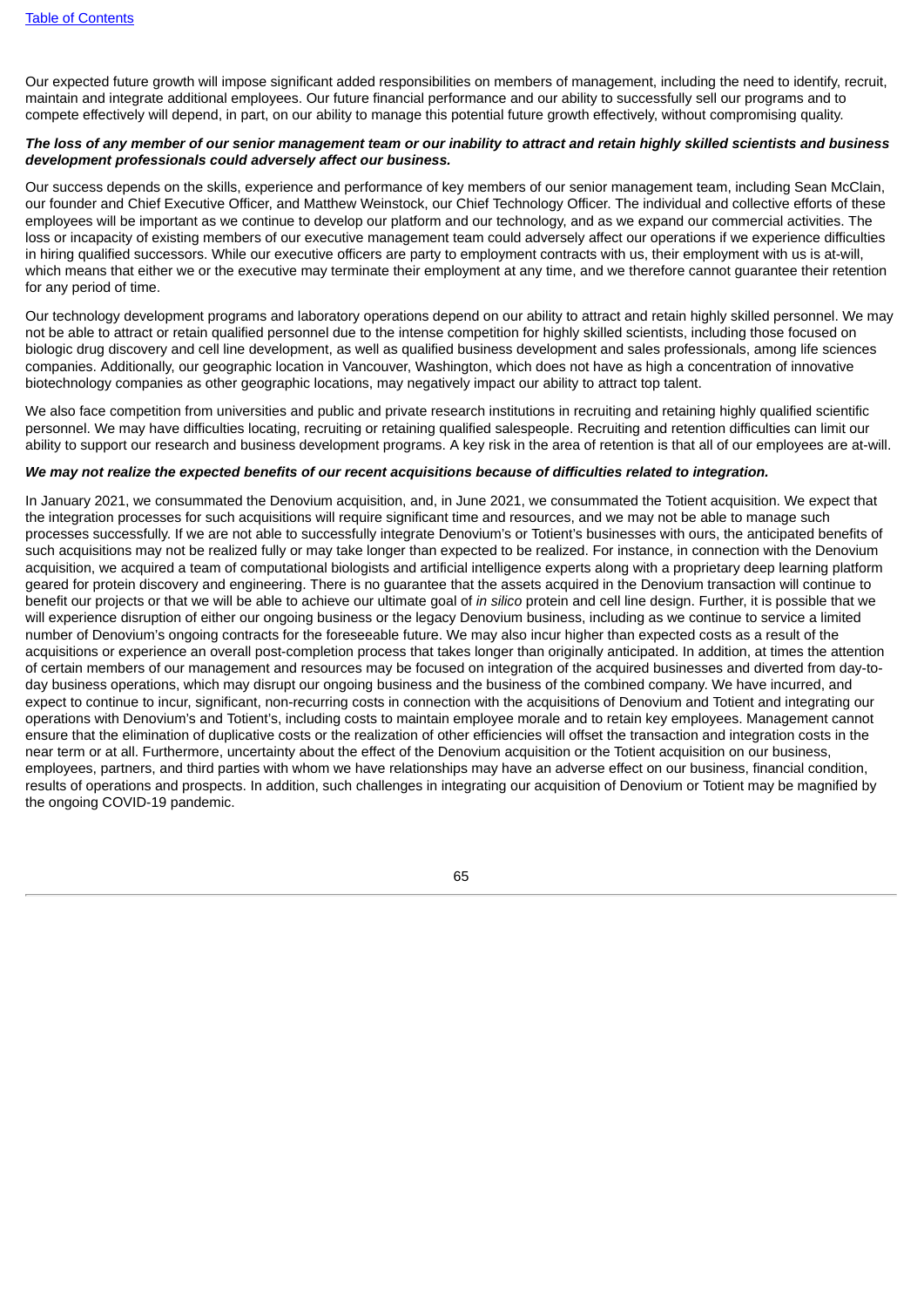Other potential difficulties we may encounter as part of the integration process include (i) the challenge of integrating complex systems, operating procedures, regulatory compliance programs, technology, networks and other assets of Denovium and Totient in a seamless manner that minimizes any adverse impact on our employees, suppliers and other business partners; and (ii) potential unknown liabilities, liabilities that are significantly larger than we currently anticipate and unforeseen increased expenses or delays associated with the acquisition, including costs to integrate Denovium's and Totient's businesses that may exceed the costs that we currently anticipate. Accordingly, the contemplated benefits of the Denovium acquisition or the Totient acquisition may not be realized fully, or at all, or may take longer to realize than expected.

# We have made technology acquisitions and expect to acquire businesses or assets or make investments in other companies or technologies that could negatively affect our operating results, dilute our stockholders' ownership, increase our debt or cause us *to incur significant expense.*

We have made technology acquisitions and expect to pursue acquisitions of businesses and assets in the future. We also may pursue strategic alliances and joint ventures that leverage our technologies and industry experience to expand our offerings. Additionally, we may invest in certain wholly-owned preclinical and/or clinical development programs with the goal of licensing them to partners for clinical development. Although we have acquired other businesses or assets in the past, including our acquisitions of Denovium in January 2021 and Totient in June 2021, we may not be able to find suitable partners or acquisition or asset purchase candidates in the future, and we may not be able to complete such transactions on favorable terms, if at all. The competition for partners or acquisition candidates may be intense, and the negotiation process will be time-consuming and complex. If we make any acquisitions, we may not be able to integrate these acquisitions successfully into our existing business, these acquisitions may not strengthen our competitive position, the transactions may be viewed negatively by partners or investors, we may be unable to retain key employees of any acquired business, relationships with key suppliers, manufacturers or partners of any acquired business may be impaired due to changes in management and ownership, and we could assume unknown or contingent liabilities. Any future acquisitions also could result in the incurrence of debt, contingent liabilities or future write-offs of intangible assets or goodwill, any of which could have a material adverse effect on our business, financial condition, results of operations and prospects. For example, in connection with our acquisition of Totient, Totient's Class A common stockholders and noteholders are eligible to receive up to an additional \$15 million in cash upon the achievement of certain milestones. We cannot guarantee that we will be able to fully recover the costs of any acquisition. Integration of an acquired company also may disrupt ongoing operations and require management resources that we would otherwise focus on developing our existing business. We may not realize the anticipated benefits of any acquisition, technology license, strategic alliance or joint venture. We also may experience losses related to investments in other companies, which could have a material adverse effect on our business, financial condition, results of operations and prospects. Acquisitions may also expose us to a variety of international and business related risks, including intellectual property, regulatory laws, local laws, tax and accounting.

To finance any acquisitions or asset purchase, we may choose to issue securities as consideration, which would dilute the ownership of our stockholders. Additional funds may not be available on terms that are favorable to us, or at all. If the price of our common stock is low or volatile, we may not be able to acquire companies or assets using our securities as consideration.

# *We may be subject to laws that generally govern the biopharmaceutical industry.*

Biopharmaceutical companies are subject to additional healthcare regulation and enforcement by the federal government and by authorities in the states and foreign jurisdictions in which they conduct their business. These laws and regulations may constrain our relationships with our customers and partners. Such laws include, without limitation, state and federal anti-kickback, fraud and abuse, false claims, and transparency laws and regulations related to drug pricing and payments and other transfers of value made to physicians and other healthcare providers. If our partners' operations are found to be in violation of any of such laws or any other governmental regulations that apply, we may be subject to penalties, including, without limitation, administrative, civil and criminal penalties, damages, fines, disgorgement, the curtailment or restructuring of operations, integrity oversight and reporting obligations, exclusion from participation in federal and state healthcare programs and responsible individuals may be subject to imprisonment.

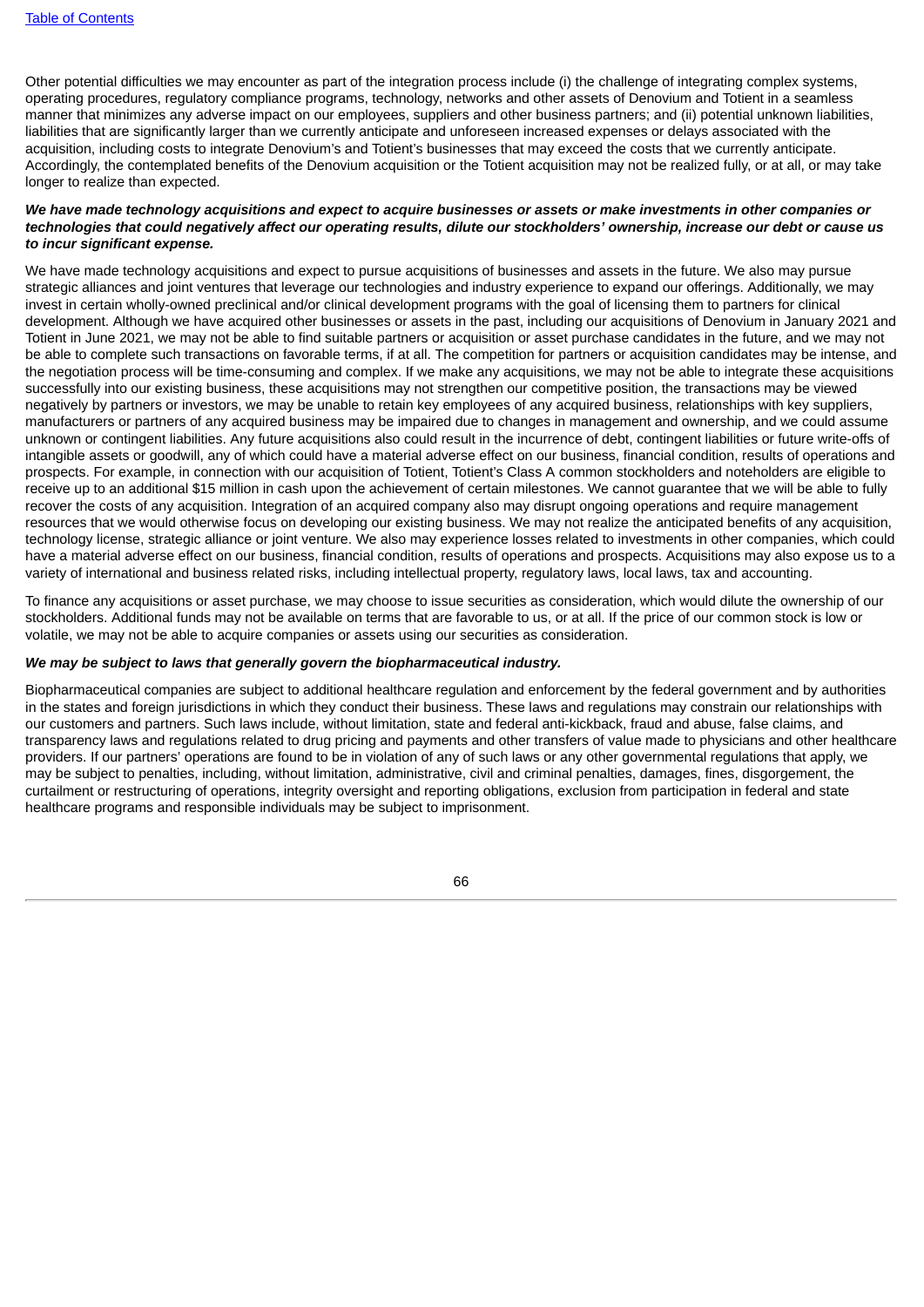# Our loan and security agreement contains covenants that restrict our operating activities, and we may be required to repay the outstanding indebtedness in an event of default, which could have a material adverse effect on our business, financial condition, *results of operations and prospects.*

In June 2018, we entered into a Loan and Security Agreement (LSA), which was subsequently amended, with Bridge Bank (Lender), a division of Western Alliance Bank pursuant to which the Lender agreed to provide us a term loan up to \$3.0 million with a maturity date in May 2022. We initially borrowed \$0.3 million that was funded in June 2018. In March 2019, we entered into a first amendment to the loan and security agreement to increase total borrowings to \$3.0 million. In May 2020, we entered into a second amendment to the loan and security agreement that increased total borrowings to \$5.0 million and extended the maturity term date through May 2024. In June 2021, we entered into the fifth amendment, which modified the term maturity date and related amortization schedule to end in May 2023. Until we have repaid such indebtedness, the LSA subjects us to various customary covenants, including requirements as to financial reporting, liquidity ratios and insurance and restrictions on our ability to dispose of our business or property, to change our line of business, to liquidate or dissolve, to enter into any change in control transaction, to merge or consolidate with any other entity or to acquire all or substantially all the capital stock or property of another entity, to incur additional indebtedness, to incur liens on our property, to pay any dividends or make other distributions on capital stock other than dividends payable solely in capital stock, to redeem capital stock, to enter into in-bound licensing agreements, to engage in transactions with affiliates, and to encumber our intellectual property. Our business may be adversely affected by these restrictions on our ability to operate our business.

Following the amendments, we were permitted to make interest only payments on the LSA through May 2021, at which time amortization began. However, we may be required to repay the outstanding indebtedness under the loan facility if an event of default occurs under the LSA. An event of default will occur if, among other things, we fail to make required payments under the LSA; we breach any of our covenants under the LSA, subject to specified cure periods with respect to certain breaches; the Lender determines that a material adverse change (as defined in the LSA) has occurred; we or our assets become subject to certain legal proceedings, such as bankruptcy proceedings; we are unable to pay our debts as they become due; or we default on contracts with third parties which would permit the third party to accelerate the maturity of such indebtedness or that could have a material adverse change on us. We may not have enough available cash or be able to raise additional funds through equity or debt financings to repay such indebtedness at the time any such event of default occurs. In such a case, we may be required to delay, limit, reduce or terminate our operations or grant to other parties the rights to develop and market our Integrated Drug Creation Platform that we would otherwise prefer to develop and market ourselves. The Lender could also exercise its rights as secured lender to take possession of and to dispose of the collateral securing the term loan, which collateral includes substantially all of our property (excluding intellectual property, which is subject to a negative pledge). Our business, financial condition, results of operations and prospects could be materially adversely affected as a result of any of these events.

# Our inability to collect on our accounts receivable by a significant number of partners may have an adverse effect on our business, *financial condition and results of operations.*

Invoices issued to our partners are generally made on open credit terms. While we have not experienced an inability to collect on accounts receivable from our partners historically, it may occur in the future. Management assesses the need to maintain an allowance for potential credit losses each reporting period. If our partners' cash flow, working capital, financial conditions or results of operations deteriorate, they may be unable or even unwilling to pay trade receivables owed to us promptly or at all. As a result, we could be exposed to a certain level of credit risk. If a major partner experiences, or a significant number of partners experience, financial difficulties, the effect on us could be material and have an adverse effect on our business, financial condition and results of operations.

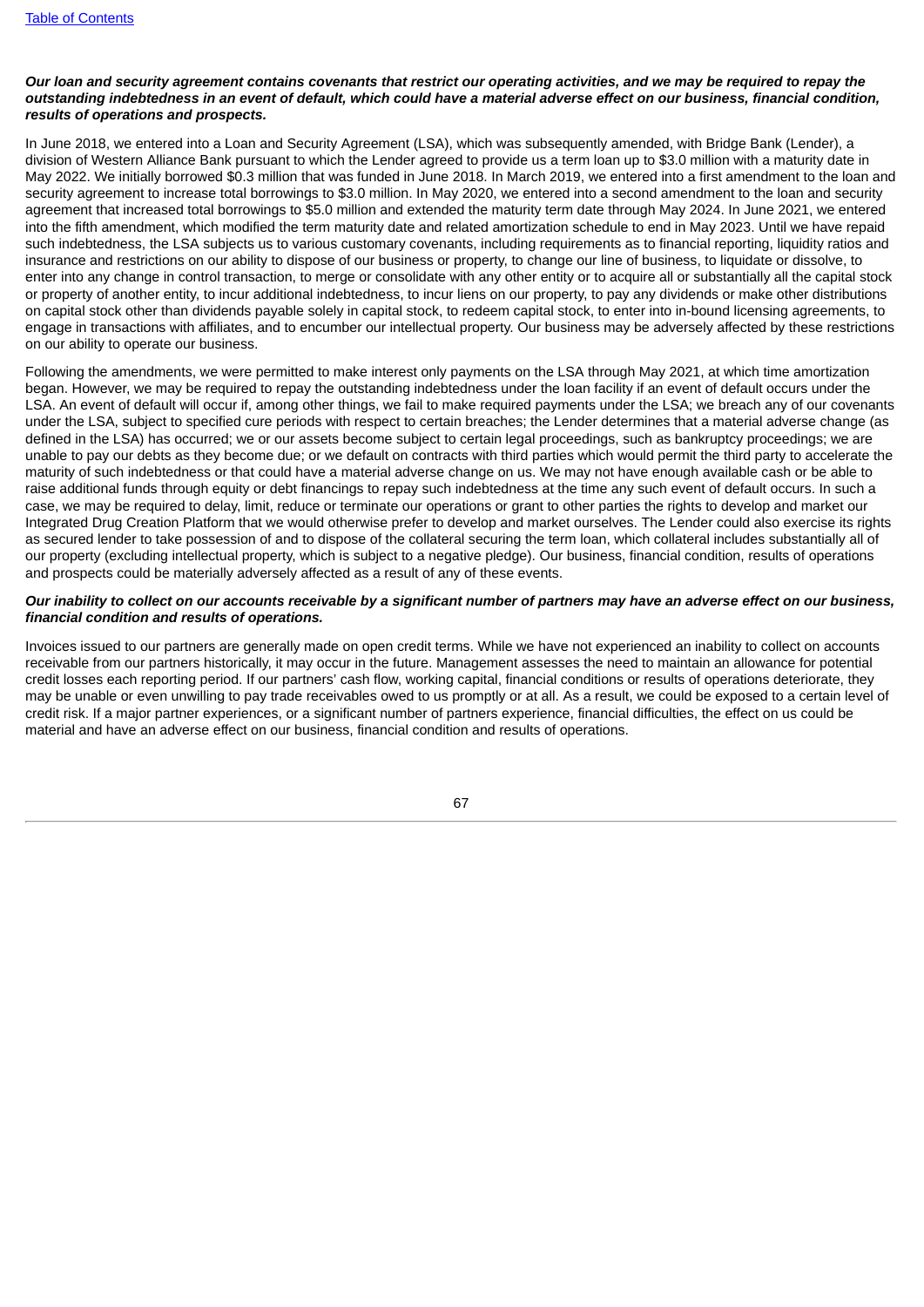# If our operating facility becomes damaged or inoperable or we are required to vacate our facility, our ability to conduct and pursue *our technology development efforts may be jeopardized.*

We currently operate primarily through a single facility located in Vancouver, Washington. Our facility and equipment could be harmed or rendered inoperable or inaccessible by natural or man-made disasters or other circumstances beyond our control, including fire, earthquake, power loss, communications failure, war or terrorism, or another catastrophic event, such as a pandemic or similar outbreak or public health crisis, which may render it difficult or impossible for us to support our partners and develop updates, upgrades and other improvements to our technology and platform, advanced automation systems, and advanced application for some period of time. We may be unable to execute on our technology development activities if our facility is inoperable or suffers a loss of utilization for even a short period of time, may result in the loss of partners or harm to our reputation, and we may be unable to regain those partners or repair our reputation in the future. Furthermore, our facility and the equipment we use to perform our technology development work could be unavailable or costly and timeconsuming to repair or replace. It would be difficult, time-consuming and expensive to rebuild our facility, to locate and qualify a new facility or license or transfer our proprietary technology to a third party. Even in the event we are able to find a third party to assist in technology development efforts, we may be unable to negotiate commercially reasonable terms to engage with the third party.

# We depend on our information technology systems, and any failure of these systems could harm our business.

We depend on information technology and telecommunications systems for significant elements of our business operations, including the operation of our AI platform (Denovium Engine), our antibody discovery software platform, our computational biology system, our knowledge management system, our partner reporting, our platform, our advanced automation systems, and advanced application software. These systems involve computational resources and data storage distributed between onsite servers, cloud platforms hosted by numerous thirdparty providers (e.g., Amazon Web Services), and a private graphics processing unit cluster owned by us but located and maintained at a facility in Texas. We have installed, and expect to expand, a number of enterprise software systems that affect a broad range of business processes and functional areas, including for example, systems handling human resources, financial controls and reporting, contract management, regulatory compliance and other infrastructure operations. These implementations were expensive and required a significant effort in terms of both time and effort. In addition to the aforementioned business systems, we intend to extend the capabilities of both our preventative and detective security controls by augmenting the monitoring and alerting functions, the network design and the automatic countermeasure operations of our technical systems. These information technology and telecommunications systems support a variety of functions, including manufacturing operations, laboratory operations, data analysis, quality control, partner service and support, billing, research and development activities, scientific and general administrative activities. A significant risk in implementing these systems includes the integration and communication between separate IT systems, and any failure to integrate these systems effectively could adversely affect various aspects of our operations.

# International expansion of our business exposes us to business, regulatory, political, operational, financial and economic risks *associated with doing business outside of the United States.*

Because we currently market our technologies and our partners may market products derived from our technologies outside of the United States and we or our partners may market future technologies, products and services outside of the United States, if cleared, authorized or approved, our business is subject to risks associated with doing business outside of the United States, including an increase in our expenses and diversion of our management's attention from the development of future products and services. In addition, as a result of the Totient acquisition, we currently maintain offices and have employees located in Serbia. Our current and planned international operations could expose us to additional risks that may adversely affect our business and financial results, including:

- multiple, conflicting and changing laws and regulations such as privacy security and data use regulations, tax laws, export and import restrictions, economic sanctions and embargoes, employment laws, anticorruption laws, regulatory requirements, reporting and disclosure obligations, reimbursement or payor regimes and other governmental approvals, permits and licenses;
- failure by us, our partners or our distributors to obtain regulatory clearance, authorization or approval for the use of our technologies in various countries;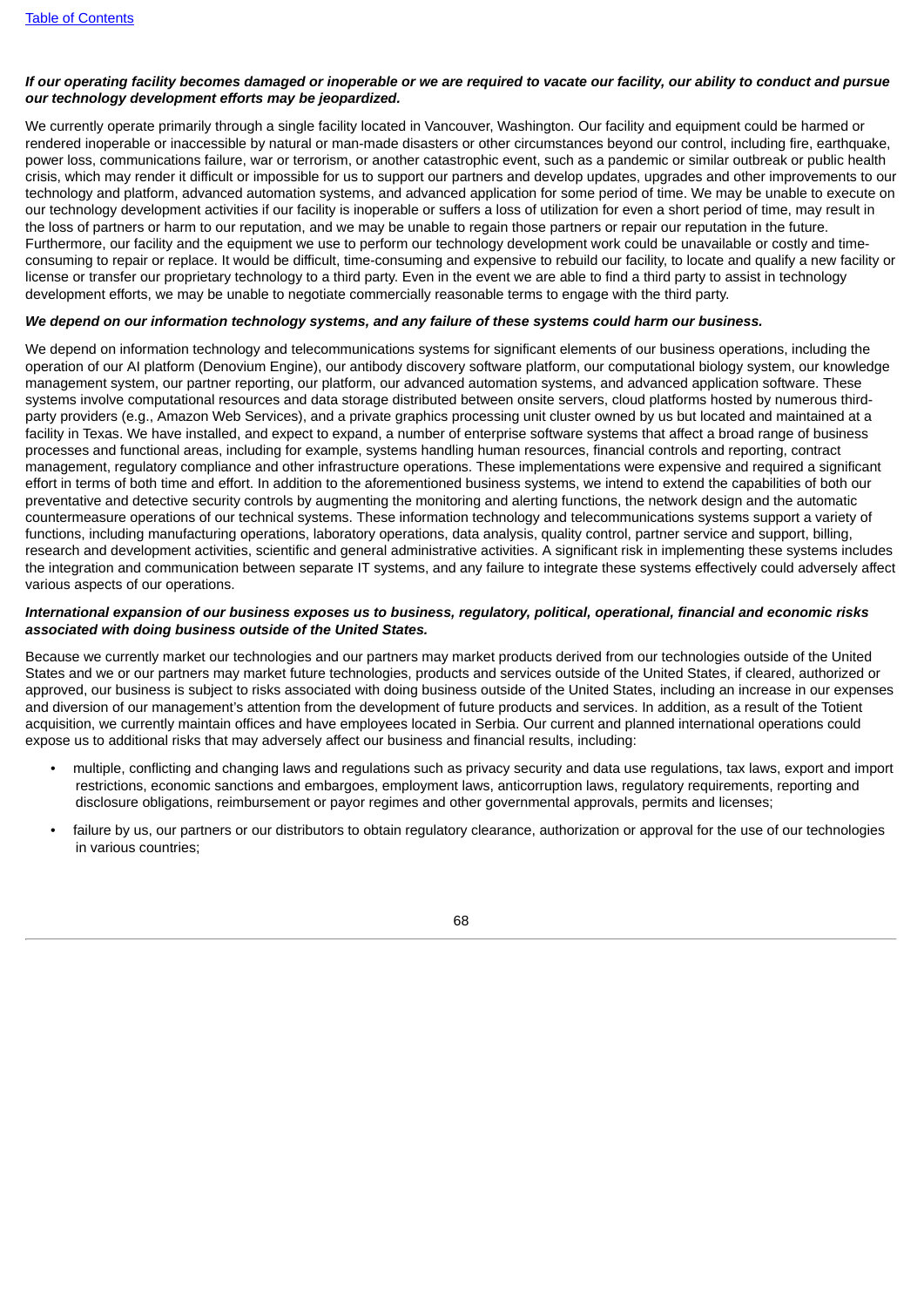- additional potentially relevant third-party patent rights;
- complexities and difficulties in obtaining intellectual property protection and enforcing our intellectual property;
- difficulties in staffing and managing foreign operations;
- complexities associated with managing multiple payor reimbursement regimes, government payors or patient self-pay systems;
- difficulties in negotiating favorable reimbursement negotiations with governmental authorities;
- complexities in technology transfer regulations and logistics related to delivery of our bioengineered *E. coli* to partners;
- logistics and regulations associated with shipping samples, including infrastructure conditions and transportation delays;
- limits in our ability to penetrate international markets if we are not able to conduct our operations locally;
- financial risks, such as longer payment cycles, difficulty collecting accounts receivable, the impact of local and regional financial crises on demand and payment for our technologies, exposure to foreign currency exchange rate fluctuations and different tax jurisdictions;
- natural disasters, political and economic instability, including wars, terrorism and political unrest, outbreak of disease, boycotts, curtailment of trade and other business restrictions;
- certain expenses, including expenses for travel, translation services, labor and employment costs and insurance;
- regulatory and compliance risks that relate to maintaining accurate information and control over sales and distributors' activities that may fall within the purview of the U.S. Foreign Corrupt Practices Act (FCPA), its books and records provisions, or its anti-bribery provisions, or laws similar to the FCPA in other jurisdictions in which we may now or in the future operate, such as the United Kingdom's Bribery Act of 2010; and
- onerous anti-bribery requirements of several member states in the European Union (EU), such as the United Kingdom's Bribery Act of 2010, and other countries that are constantly changing and require disclosure of information to which U.S. legal privilege may not extend.

Any of these factors could significantly harm our future international expansion and operations and, consequently, our revenue and results of operations.

# Our business activities are subject to the FCPA and other anti-bribery and anti-corruption laws of the United States and other countries in which we operate, as well as U.S. and certain foreign export controls and trade sanctions. Violations of such legal *requirements could subject us to liability.*

We are subject to the FCPA, which among other things prohibits companies and their third-party intermediaries from offering, promising, giving or authorizing others to give anything of value, either directly or indirectly, to non-U.S. government officials for the purpose of obtaining or retaining business or securing any other improper advantage. The FCPA also requires public companies to make and keep books and records that accurately and fairly reflect the transactions of the corporation and to devise and maintain an adequate system of internal accounting controls. Companies in the biotechnology and biopharmaceutical field are highly regulated and therefore involve interactions with public officials, including officials of non-U.S. governments. Additionally, in many other countries, hospitals are owned and operated by the government, and doctors and other hospital employees would be considered foreign officials under the FCPA. These laws are complex and far-reaching in nature, and, as a result, there is no certainty that all of our employees, agents or contractors will comply with such laws and regulations. Any violations of these laws, or allegations of such violations, could disrupt our operations, involve significant management distraction, involve significant costs and expenses, including legal fees, and could result in a material adverse effect on

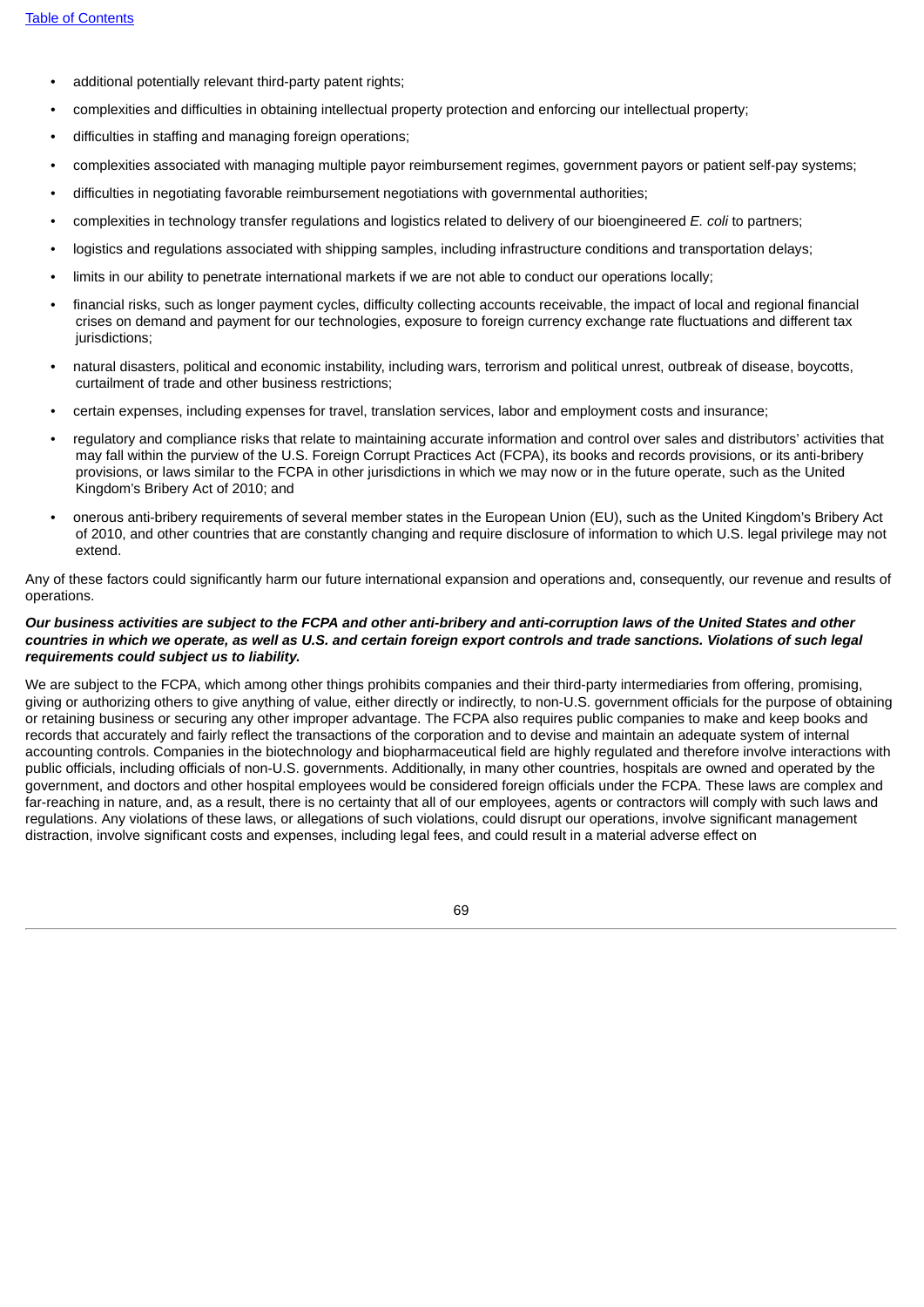our business, financial condition, results of operations and prospects. We could also suffer severe penalties, including criminal and civil penalties, disgorgement and other remedial measures.

# We use biological and hazardous materials that require considerable expertise and expense for handling, storage and disposal and *may result in claims against us.*

We work with materials, including chemicals, biological agents and compounds that could be hazardous to human health and safety or the environment. Our operations also produce hazardous and biological waste products. Our SoluPro system is based on bioengineered *E. coli*, which could pose a health risk if improperly handled. Additionally, we employ various synthetic biology processes, which could involve the use or emission of harmful materials. Federal, state and local laws and regulations govern the use, generation, manufacture, storage, handling and disposal of these materials and wastes. We may be subject to periodic inspections by relevant authorities to ensure compliance with applicable laws. Compliance with applicable environmental laws and regulations is expensive, and current or future environmental laws and regulations may restrict our operations. If we do not comply with applicable regulations, we may be subject to fines and penalties.

In addition, we cannot eliminate the risk of accidental injury or contamination from these materials or wastes, which could cause an interruption of our commercialization efforts, technology development programs and business operations, as well as environmental damage resulting in costly clean-up and liabilities under applicable laws and regulations. In the event of contamination or injury, we could be liable for damages or penalized with fines in an amount exceeding our resources and our operations could be suspended or otherwise adversely affected. Furthermore, environmental laws and regulations are complex, change frequently and have tended to become more stringent. We cannot predict the impact of such changes and cannot be certain of our future compliance.

# Public health crises such as pandemics or similar outbreaks could cause a disruption of the development of our platform *technologies, and adversely impact our business.*

In late 2019, a novel strain of coronavirus, SARS-CoV-2, which resulted in the ongoing COVID-19 pandemic, surfaced in Wuhan, China. Since then, COVID-19 has spread across the globe and to multiple regions within the United States, including Vancouver, Washington, where our primary office and laboratory space is located. The COVID-19 pandemic is continuing to evolve, and to date has led to the implementation of various responses, including government imposed shelter-in-place orders, quarantines, travel restrictions, mask mandates and other public health safety measures, as well as reported adverse impacts on healthcare resources, facilities and providers across the United States and in other countries. In addition, the spread of more contagious strains, such as the Delta variant, could cause the COVID-19 pandemic to last longer than expected. In the event that government authorities were to further modify current restrictions, our employees conducting technology development or manufacturing activities may not be able to access our laboratory and manufacturing space, and our core activities may be significantly limited or curtailed, possibly for an extended period of time.

Our business has been and may continue to be impacted negatively in a number of ways. For example, we have experienced delays in technology development activities due to supply chain interruptions related to global personnel shortages resulting in delays or pauses in the distribution of raw materials and finished goods, as well as diversion of personal protective equipment and biotechnology research and biomanufacturing supplies to healthcare organizations and COVID-19 vaccine developers. In addition, the global focus on the pandemic and uncertainties of markets has extended our business development timelines, and has negatively impacted our partners' and potential partners' willingness to advance negotiations in a timely manner. We have also experienced difficulties recruiting personnel, especially from outside our region, due to travel restrictions and overall uncertainties and reluctance of prospective employees to relocate during the COVID-19 pandemic.

As a result of the COVID-19 pandemic, or similar pandemics and outbreaks, we have experienced and may continue to experience severe delays and disruptions, including, for example:

- interruption of or delays in receiving products and supplies from third parties;
- limitations on our business operations by local, state and/or federal governments that could impact our ability to conduct our technology development and other activities;
- delays in negotiations with partners and potential partners;

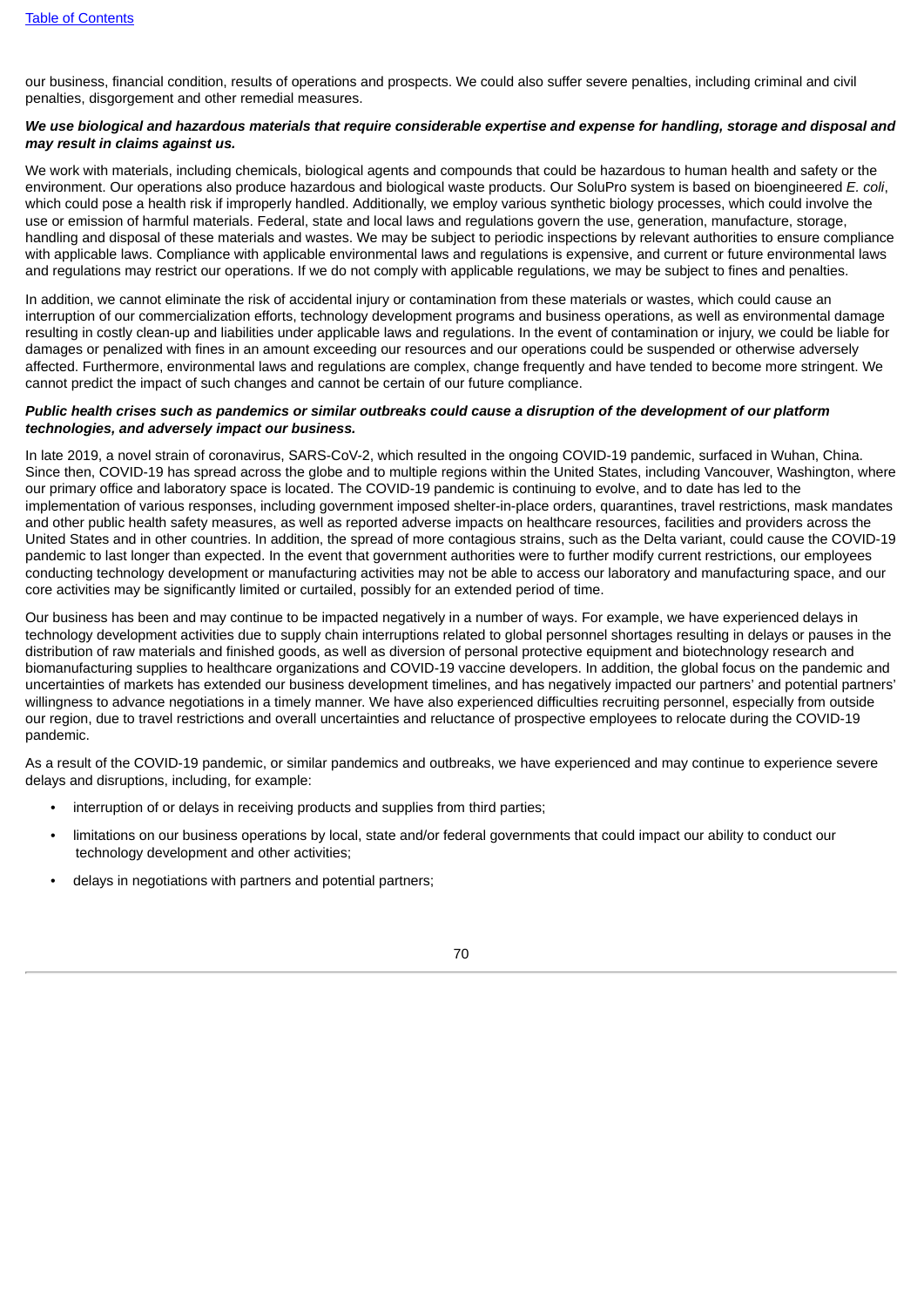- increases in facilities costs to comply with physical distancing quidance;
- business disruptions caused by workplace, laboratory and office closures and an increased reliance on employees working from home, travel limitations, cyber security and data accessibility, or communication or mass transit disruptions; and
- limitations on employee resources that would otherwise be focused on the conduct of our activities, including because of sickness of employees or their families or the desire of employees to avoid contact with large groups of people.

Any of these factors could severely impact our technology development activities, business operations and business development, or delay necessary interactions with local regulators, and other important contractors and partners. These and other factors arising from the COVID-19 pandemic could worsen in countries that are already afflicted with COVID-19, could continue to spread to additional countries, or could return to countries where the pandemic has been partially contained, and could further adversely impact our ability to conduct our business generally and have a material adverse impact on our operations and financial condition and results.

In addition, in September 2021, President Biden announced that the Department of Labor's Occupational Safety and Health Administration (OSHA) would develop an emergency temporary standard (ETS), which would include new obligations for certain employers with respect to COVID-19 vaccinations, testing and paid time off. On November 5, 2021, OSHA published the ETS. We are currently reviewing the ETS to assess the potential impacts of its implementation on our operations.

The extent to which the COVID-19 pandemic may negatively impact our operations and results of operations or those of our stakeholders will depend on future developments, which are highly uncertain and cannot be predicted with confidence, such as the ultimate geographic spread of the disease, the duration of the outbreak, travel restrictions, additional or modified government actions, new information that will emerge concerning the severity and impact of the COVID-19 pandemic, the spread of new and potentially more contagious strains of COVID-19, such as the Delta variant, and actions to contain the outbreak or treat its impact, such as social distancing, quarantines, lock-downs or business closures.

# We rely and expect in the future to rely on a limited number of outside parties to perform the cGMP manufacturing for clinical development and commercialization of any biologic product candidates produced using our technology. Limitations in this global *cGMP manufacturing capacity could delay or prevent clinical development and/or commercialization efforts.*

We develop manufacturing processes that are required to use our cell lines, but we do not currently have capabilities to manufacture products in accordance with cGMPs. We rely on the in-house manufacturing capabilities of our partners or capabilities of established thirdparty contract development and manufacturing organizations (CDMOs) to manufacture biologic drug candidates generated with our technology. Manufacturing capacity maintained by our partners or third-party CDMOs is a finite resource that is in demand. Shortages in cGMP manufacturing capacity are difficult to predict and could hamper our operations and harm our business.

# **Risks Related to Our Intellectual Property**

If we are unable to obtain and maintain sufficient intellectual property protection for our technologies, including our platform, Denovium Engine deep learning technology and computational antibody and target discovery technology, or if the scope of the intellectual property protection obtained is not sufficiently broad, our competitors could develop and commercialize technologies or a platform similar or identical to ours, and our ability to successfully leverage our platform technologies may be impaired.

We rely on patent protection as well as trademark, copyright, trade secret and other intellectual property rights protection and contractual restrictions to protect our proprietary technologies, all of which provide limited protection and may not adequately protect our rights or permit us to gain or keep a competitive advantage. If we fail to protect our intellectual property, third parties may be able to compete more effectively against us. In addition, we may incur substantial litigation costs in our attempts to recover or restrict the use of our intellectual property.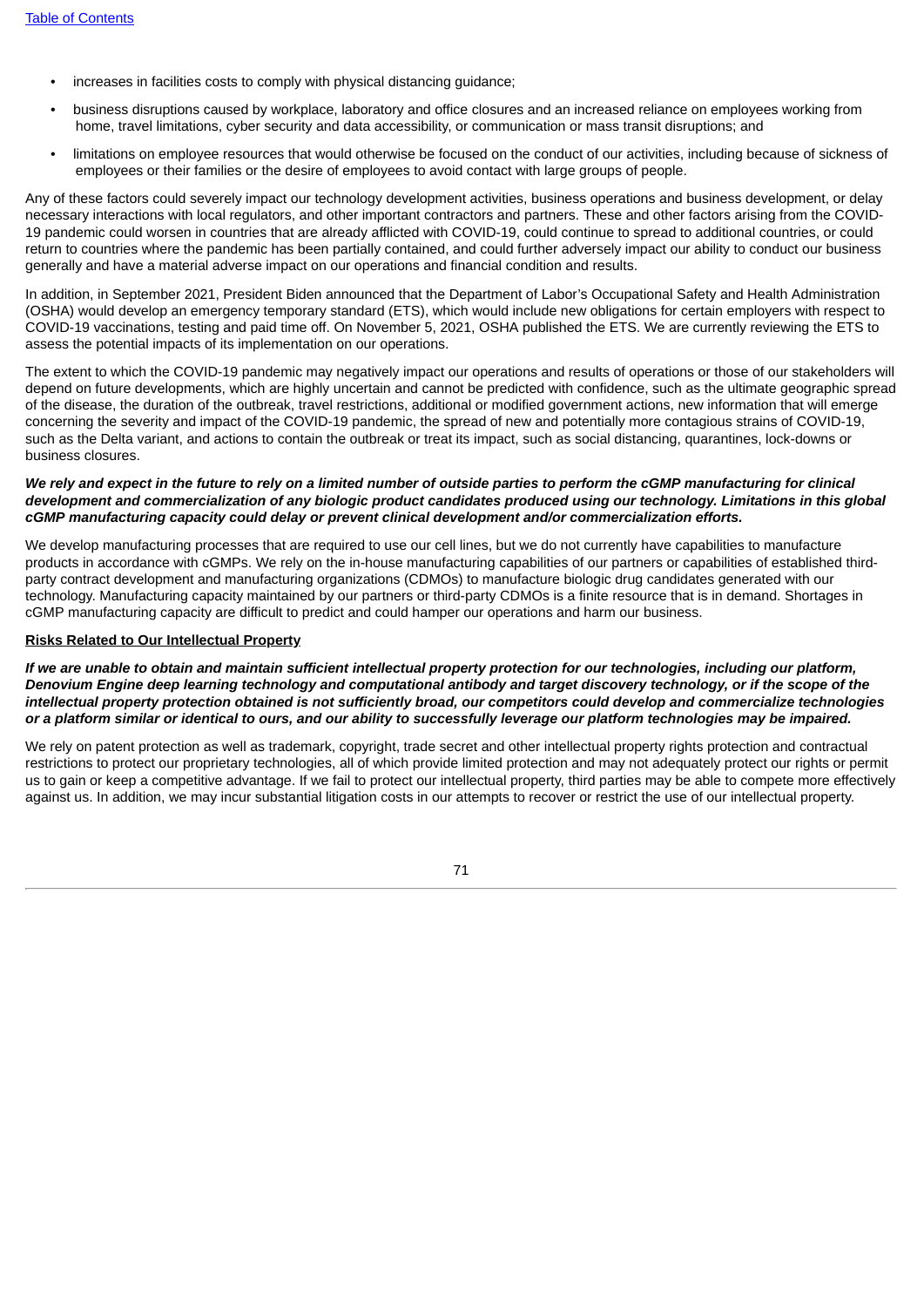To the extent our intellectual property offers inadequate protection, or is found to be invalid or unenforceable, we would be exposed to a greater risk of direct competition. If our intellectual property does not provide adequate coverage of our competitors' products and services, our competitive position could be adversely affected, as could our business. Both the patent application process and the process of managing patent disputes can be time-consuming and expensive.

Our success depends in large part on our ability to obtain and maintain adequate protection of the intellectual property we may own solely and jointly with others or otherwise have rights to, particularly patents, in the United States and in other countries with respect to our platform, our software and our technologies, without infringing the intellectual property rights of others.

We strive to protect and enhance the proprietary technologies that we believe are important to our business, including seeking patents intended to cover our platform and related technologies and uses thereof, as we deem appropriate. Our patents and patent applications in the United States and certain foreign jurisdictions relate to our technology. However, obtaining and enforcing patents in our industry is costly, time-consuming and complex, and we may fail to apply for patents on important products and technologies in a timely fashion or at all, or we may fail to apply for patents in potentially relevant jurisdictions. There can be no assurance that the claims of our patents (or any patent application that issues as a patent), will exclude others from making, using or selling our technology or technology that is substantially similar to ours. We also rely on trade secrets to protect aspects of our business that are not amenable to, or that we do not consider appropriate for, patent protection. In countries where we have not sought and do not seek patent protection, third parties may be able to manufacture and sell our technology without our permission, and we may not be able to stop them from doing so. We may not be able to file and prosecute all necessary or desirable patent applications, or maintain, enforce and license any patents that may issue from such patent applications, at a reasonable cost or in a timely manner. It is also possible that we will fail to identify patentable aspects of our technology development output before it is too late to obtain patent protection. We may not have the right to control the preparation, filing and prosecution of patent applications, or to maintain the rights to patents licensed to third parties. Therefore, these patents and applications may not be prosecuted and enforced in a manner consistent with the best interests of our business.

As of September 30, 2021, we own 36 issued or allowed patents and 54 pending patent applications worldwide, which includes four issued U.S. patents and 11 pending U.S. patent applications. It is possible that none of our pending patent applications will result in issued patents in a timely fashion or at all, and even if patents are granted, they may not provide a basis for intellectual property protection of commercially viable products or services, may not provide us with any competitive advantages, or may be challenged and invalidated by third parties. It is possible that others will design around our current or future patented technologies. As a result, our owned and licensed patents and patent applications comprising our patent portfolio may not provide us with sufficient rights to exclude others from commercializing technology and products similar to any of our technology.

It is possible that in the future some of our patents, licensed patents and patent applications may be challenged at the United States Patent and Trademark Office (USPTO) or in proceedings before the patent offices of other jurisdictions. We may not be successful in defending any such challenges made against our patents or patent applications. Any successful third party challenge to our patents could result in loss of exclusivity or freedom to operate, patent claims being narrowed, the unenforceability or invalidity of such patents, in whole or in part, which could limit our ability to stop others from using or commercializing similar or identical technology and products, limit the duration of the patent protection of our technology, and increased competition to our business. We may have to challenge the patents or patent applications of third parties. The outcome of patent litigation or other proceeding can be uncertain, and any attempt by us to enforce our patent rights against others or to challenge the patent rights of others may not be successful, or, if successful, may take substantial time and result in substantial cost, and may divert our efforts and attention from other aspects of our business.

Any changes we make to our technology, including changes that may be required for commercialization or that cause them to have what we view as more advantageous properties may not be covered by our existing patent portfolio, and we may be required to file new applications and/or seek other forms of protection for any such alterations to our technology. There can be no assurance that we would be able to secure patent protection that would adequately cover an alternative to our technology.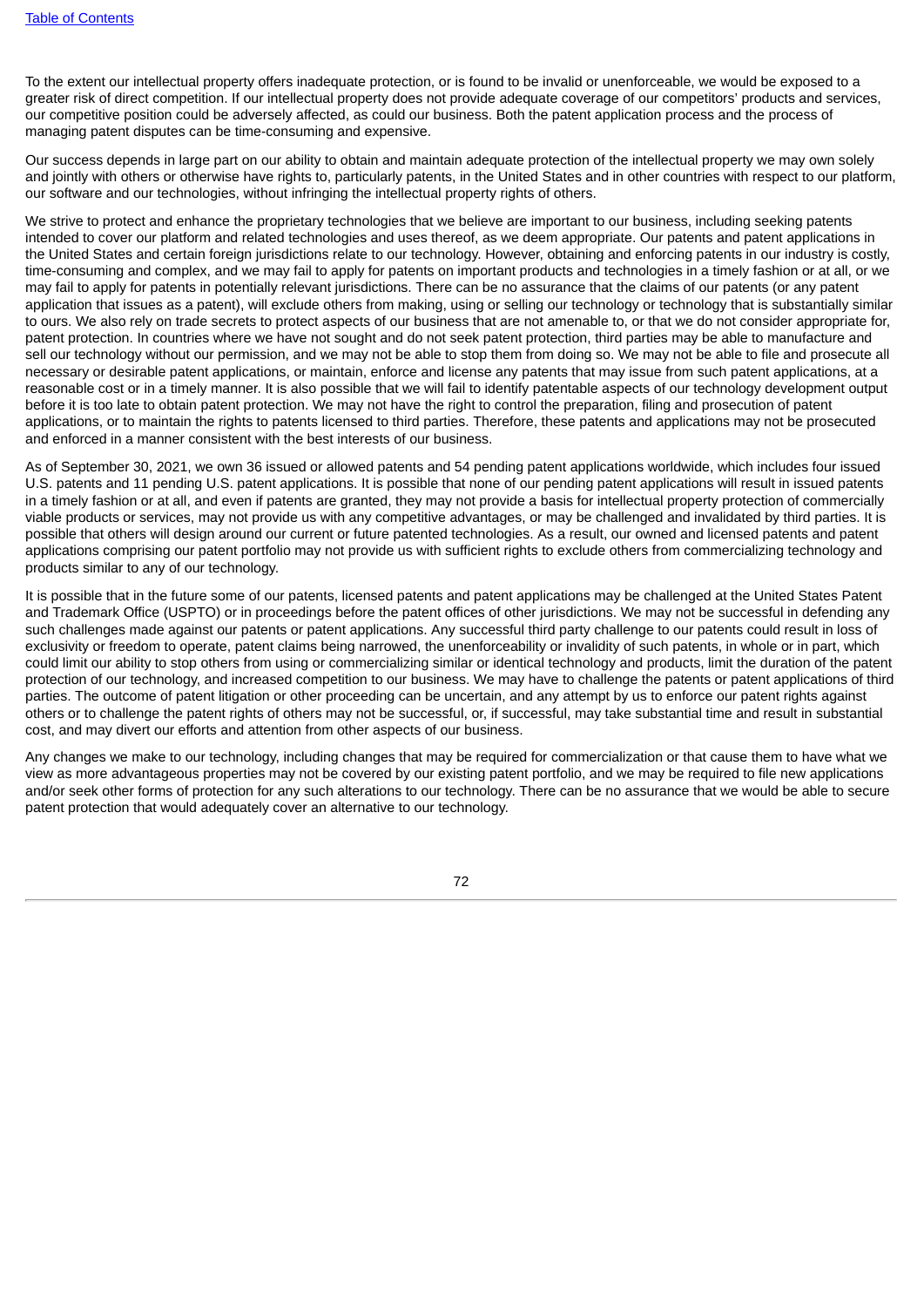The patent positions of life sciences companies can be highly uncertain and involve complex legal and factual questions for which important legal principles remain unresolved. No consistent policy regarding the breadth of claims allowed in such companies' patents has emerged to date in the United States or elsewhere. Courts frequently render opinions in the biotechnology field that may affect the patentability of certain inventions or discoveries.

### Changes in patent law in the United States and other jurisdictions could diminish the value of patents in general, thereby impairing *our ability to protect our technologies.*

Changes in either the patent laws or in interpretations of patent laws in the United States or other countries or regions may diminish the value of our intellectual property. We cannot predict the breadth of claims that may be allowed or enforced in our patents or in third party patents. We may not develop additional proprietary platforms, methods and technologies that are patentable.

Assuming that other requirements for patentability are met, prior to March 16, 2013, in the United States, the first to invent the claimed invention was entitled to the patent, while outside the United States, the first to file a patent application was entitled to the patent. On or after March 16, 2013, under the Leahy-Smith America Invents Act (America Invents Act) enacted in September 16, 2011, the United States transitioned to a first inventor to file system in which, assuming that other requirements for patentability are met, the first inventor to file a patent application will be entitled to the patent on an invention regardless of whether a third party was the first to invent the claimed invention. A third party that files a patent application in the USPTO on or after March 16, 2013, but before us could therefore be awarded a patent covering an invention of ours even if we had made the invention before it was made by such third party. This will require us to be cognizant of the time from invention to filing of a patent application. Since patent applications in the United States and most other countries are confidential for a period of time after filing or until issuance, we cannot be certain that we or our licensors were the first to either (i) file any patent application related to our technology or (ii) invent any of the inventions claimed in our or our licensor's patents or patent applications.

The America Invents Act also includes a number of significant changes that affect the way patent applications will be prosecuted and also may affect patent litigation. These include allowing third party submission of prior art to the USPTO during patent prosecution and additional procedures to attack the validity of a patent by USPTO administered post-grant proceedings, including post-grant review, *inter partes* review and derivation proceedings. Because of a lower evidentiary standard in USPTO proceedings compared to the evidentiary standard in United States federal courts necessary to invalidate a patent claim, a third party could potentially provide evidence in a USPTO proceeding sufficient for the USPTO to hold a claim invalid even though the same evidence would be insufficient to invalidate the claim if first presented in a district court action. Accordingly, a third party may attempt to use the USPTO procedures to invalidate our patent claims that would not have been invalidated if first challenged by the third party as a defendant in a district court action. Therefore, the America Invents Act and its implementation could increase the uncertainties and costs surrounding the prosecution of our owned or any future in-licensed patent applications and the enforcement or defense of our owned or any future in-licensed issued patents, all of which could have a material adverse effect on our business, financial condition, results of operations and prospects.

In addition, the patent position of companies in the biotechnology field is particularly uncertain. Various courts, including the United States Supreme Court have rendered decisions that affect the scope of patentability of certain inventions or discoveries relating to biotechnology. These decisions state, among other things, that a patent claim that recites an abstract idea, natural phenomenon or law of nature (for example, the relationship between particular genetic variants and cancer) are not themselves patentable. Precisely what constitutes a law of nature or abstract idea is uncertain, and it is possible that certain aspects of our technology could be considered natural laws. Accordingly, the evolving case law in the United States may adversely affect our and our licensors' ability to obtain new patents or to enforce existing patents and may facilitate third party challenges to any owned or licensed patents.

# *Issued patents covering our platform and technologies could be found invalid or unenforceable if challenged.*

The issuance of a patent is not conclusive as to its inventorship, scope, validity or enforceability. Some of our patents or patent applications (including licensed patents) may be challenged at a future point in time in opposition, derivation, reexamination, *inter partes* review, postgrant review or interference. Any successful third party challenge to our patents in this or any other proceeding could result in the unenforceability or invalidity of such patents or amendment to our patents in such a way that they no longer cover our platform

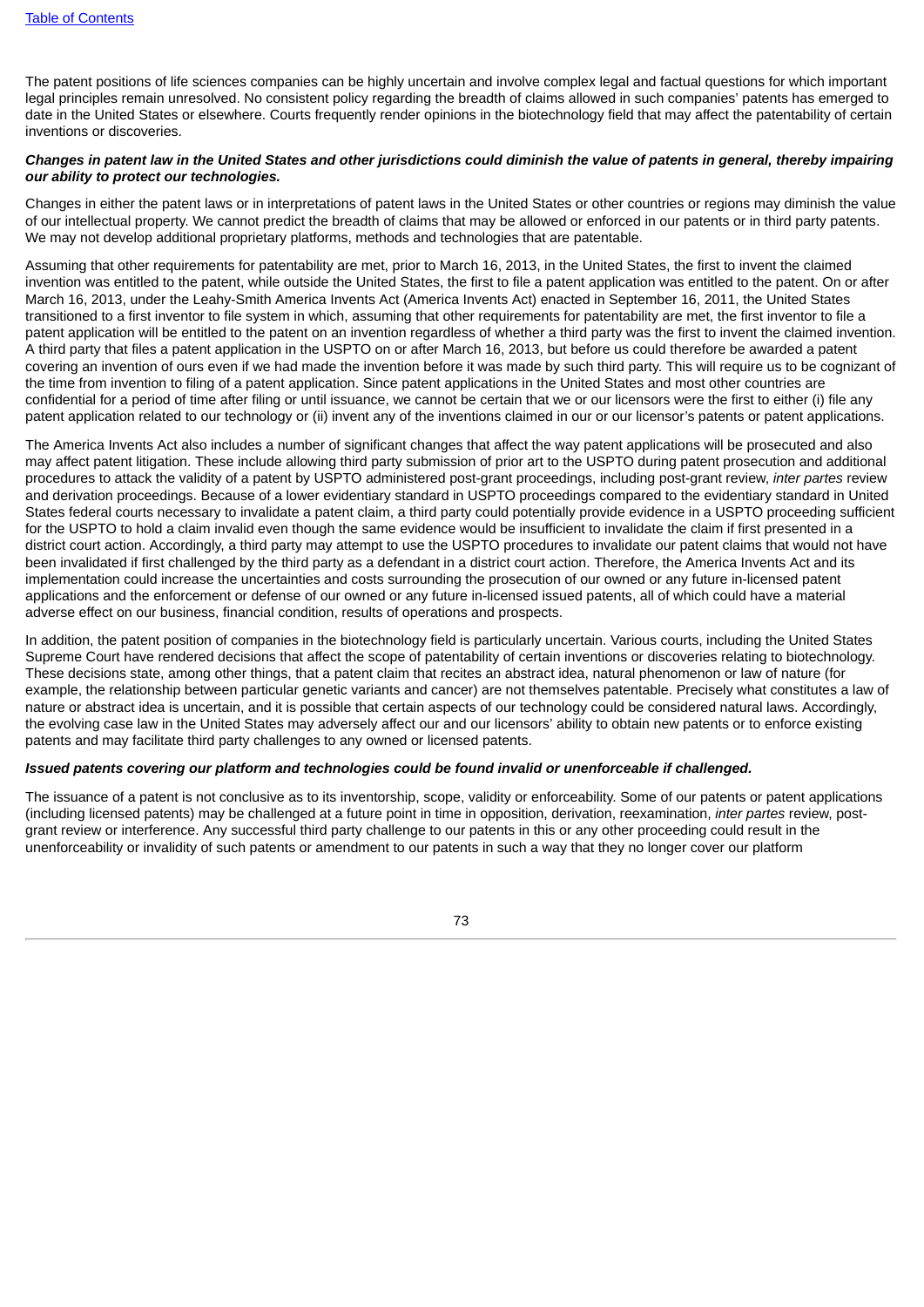and our technology, which may lead to increased competition to our business, which could harm our business. In addition, in patent litigation in the United States, defendant counterclaims alleging invalidity or unenforceability are commonplace. The outcome following legal assertions of invalidity and unenforceability during patent litigation is unpredictable. If a defendant were to prevail on a legal assertion of invalidity or unenforceability, we would lose at least part, and perhaps all, of the patent protection on certain aspects of our platform technologies. In addition, if the breadth or strength of protection provided by our patents and patent applications is threatened, regardless of the outcome, it could dissuade companies from collaborating with us to license, develop or commercialize current or future products.

We may not be aware of all third party intellectual property rights potentially relating to our platform or technology. Publications of discoveries in the scientific literature often lag behind the actual discoveries, and patent applications in the United States and other jurisdictions are typically not published until approximately 18 months after filing or, in some cases, not until such patent applications issue as patents. We or our licensors might not have been the first to make the inventions covered by each of our pending patent applications and we or our licensors might not have been the first to file patent applications for these inventions. There is also no assurance that all of the potentially relevant prior art relating to our patents and patent applications or licensed patents and patent applications has been found, which could be used by a third party to challenge their validity, or prevent a patent from issuing from a pending patent application.

To determine the priority of these inventions, we may have to participate in interference proceedings, derivation proceedings or other postgrant proceedings declared by the USPTO that could result in substantial cost to us. The outcome of such proceedings is uncertain. No assurance can be given that other patent applications will not have priority over our patent applications. In addition, changes to the patent laws of the United States allow for various post-grant opposition proceedings that have not been extensively tested, and their outcome is therefore uncertain. Furthermore, if third parties bring these proceedings against our patents, we could experience significant costs and management distraction.

#### We may come to rely on in-licenses from third parties. If we were to lose these rights, our business could be materially adversely affected, our ability to develop improvements to our platform or technologies could be negatively and substantially impacted, and if disputes arise, we could be subjected to future litigation as well as the potential loss of or limitations on our ability to incorporate *the technology covered by these license agreements.*

We may need to obtain licenses from third parties to advance our research, development and commercialization activities. We expect that any future exclusive in-license agreements will impose various development, diligence, commercialization and other obligations on us. We may enter into engagements in the future, with other licensors under which we obtain certain intellectual property rights relating to our platform and technologies. These engagements may take the form of an exclusive license or of actual ownership of intellectual property rights or technologies from third parties. Our rights to use the technologies we license may be subject to the continuation of and compliance with the terms of those agreements. In some cases, we may not control the prosecution, maintenance or filing of the patents to which we hold licenses, or the enforcement of those patents against third parties.

Moreover, disputes may arise with respect to our licensing or other upstream agreements, including:

- the scope of rights granted under the agreements and other interpretation-related issues;
- the extent to which our technology development processes infringe on intellectual property of the licensor that is not subject to the licensing agreement;
- the sublicensing of patent and other rights under our partnership agreements:
- our diligence obligations under the license agreements and what activities satisfy those diligence obligations;
- the inventorship and ownership of inventions and know-how resulting from the joint creation or use of intellectual property by our licensors and us and our partners; and
- the priority of invention of patented technology.

In spite of our efforts to comply with our obligations under any future in-license agreements, our licensors might conclude that we have materially breached our obligations under our license agreements and might

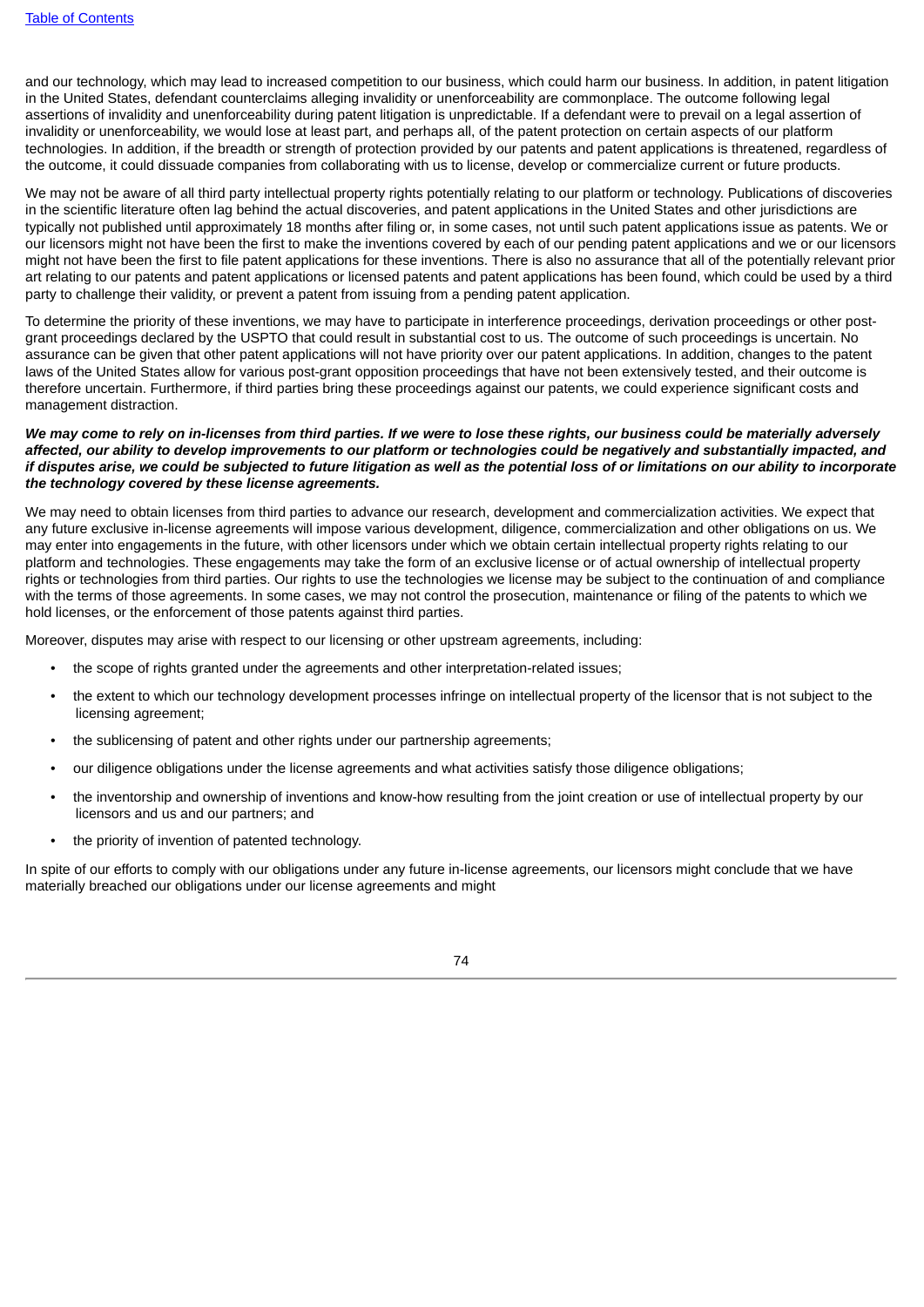therefore, including in connection with any aforementioned disputes, terminate the relevant license agreement, thereby removing or limiting our ability to develop and commercialize technology covered by these license agreements. If any such in-license is terminated, or if the licensed patents fail to provide the intended exclusivity, competitors or other third parties might have the freedom to market or develop technologies similar to ours. In addition, absent the rights granted to us under such license agreements, we may infringe the intellectual property rights that are the subject of those agreements, we may be subject to litigation by the licensor, and if such litigation by the licensor is successful we may be required to pay damages to our licensor, or we may be required to cease our technology development and commercialization activities which are deemed infringing, and in such event we may ultimately need to modify our activities or technologies to design around such infringement, which may be time- and resource-consuming, and which may not be ultimately successful. Any of the foregoing could have a material adverse effect on our business, financial condition, results of operations and prospects.

In addition, our rights to future components of our platform, may be licensed to us on a non-exclusive basis. The owners of these nonexclusively licensed technologies would therefore be free to license them to third parties, including our competitors, on terms that may be superior to those offered to us, which could place us at a competitive disadvantage. Moreover, our licensors may own or control intellectual property that has not been licensed to us and, as a result, we may be subject to claims, regardless of their merit, that we are infringing or otherwise violating the licensor's rights. In addition, certain of our agreements with third parties may provide that intellectual property arising under these agreements, such as data that could be valuable to our business, will be owned by the counterparty, in which case, we may not have adequate rights to use such data or have exclusivity with respect to the use of such data, which could result in third parties, including our competitors, being able to use such data to compete with us.

#### If we cannot acquire or license rights to use technologies on reasonable terms or if we fail to comply with our obligations under such agreements, we may not be able to commercialize new technologies or services in the future and our business could be *harmed.*

In the future, we may identify third party intellectual property and technologies we may need to acquire or license in order to engage in our business, including to develop or commercialize new technologies or services, and the growth of our business may depend in part on our ability to acquire, in-license or use these technologies. However, we may not be able to acquire or in-license rights to these technologies on acceptable terms or at all. The licensing or acquisition of third party intellectual property rights is a competitive area, and several more established companies may pursue strategies to license or acquire third party intellectual property rights that we may consider attractive or necessary. These established companies may have a competitive advantage over us due to their size, capital resources and greater technology development or commercialization capabilities. In addition, companies that perceive us to be a competitor may be unwilling to assign or license rights to us. Even if such licenses are available, we may be required to pay the licensor in return for the use of such licensor's technology, upfront or technology access fees, payments based on certain development, regulatory or commercial milestones such as sales volumes, or royalties based royalties received or milestones achieved by our partners. In addition, such licenses may be nonexclusive, which could give our competitors access to the same intellectual property licensed to us.

In spite of our best efforts, our licensors might conclude that we have materially breached our license agreements and might therefore terminate the license agreements, thereby removing our ability to develop and commercialize technologies covered by these license agreements. If these licenses are terminated, or if the underlying intellectual property fails to provide the intended exclusivity, competitors would have the freedom to seek regulatory approval of, and to market, technologies identical to ours. This could have a material adverse effect on our competitive position, business, financial condition, results of operations and prospects. Additionally, termination of these agreements or reduction or elimination of our rights under these agreements, or restrictions on our ability to freely assign or sublicense our rights under such agreements when it is in the interest of our business to do so, may result in our having to negotiate new or reinstated agreements with less favorable terms, or cause us to lose our rights under these agreements, including our rights to important intellectual property or technologies or impede, or delay or prohibit the further development or commercialization of one or more technologies that rely on such agreements.

While we still face all of the risks described herein with respect to those agreements, we cannot prevent third parties from also accessing those technologies. In addition, our licenses may place restrictions on our future business opportunities.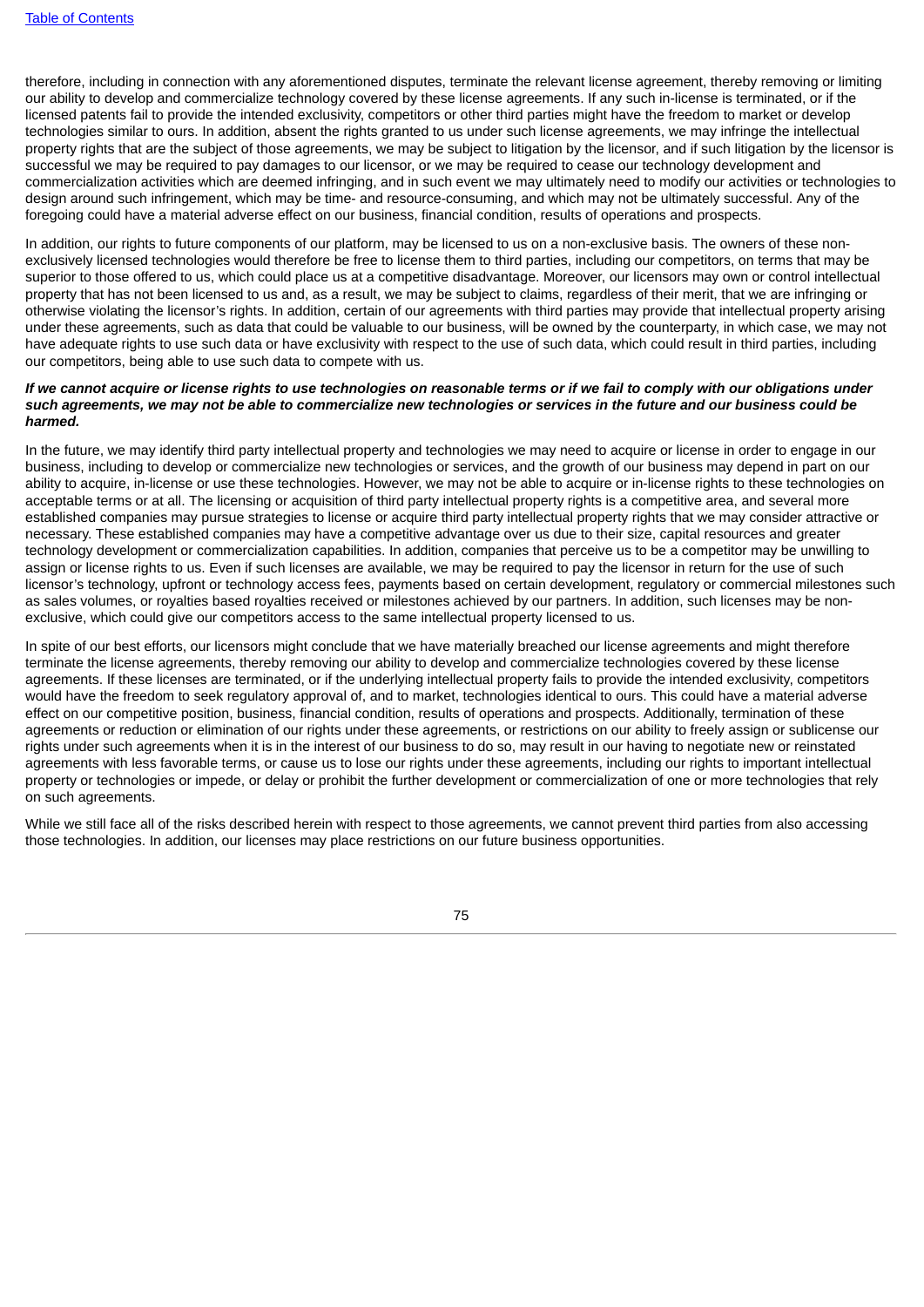In addition to the above risks, intellectual property rights that we license in the future may include sublicenses under intellectual property owned by third parties, in some cases through multiple tiers. The actions of our licensors may therefore affect our rights to use our sublicensed intellectual property, even if we are in compliance with all of the obligations under our license agreements. Should our licensors or any of the upstream licensors fail to comply with their obligations under the agreements pursuant to which they obtain the rights that are sublicensed to us, or should such agreements be terminated or amended, our or our partners' ability to further commercialize our technologies or products generated using our technologies may be materially harmed.

Further, we may not have the right to control the prosecution, maintenance and enforcement of all of our licensed and sublicensed intellectual property, and even when we do have such rights, we may require the cooperation of our licensors and upstream licensors, which may not be forthcoming. Our business could be adversely affected if we or our licensors are unable to prosecute, maintain and enforce our licensed and sublicensed intellectual property effectively.

Our licensors may have relied on third-party consultants or partners or on funds from third parties such that our licensors are not the sole and exclusive owners of the patents and patent applications we in-license. If other third parties have ownership rights to patents or patent applications we in-license, they may be able to license such patents to our competitors, and our competitors could market competing technologies and services. This could have a material adverse effect on our competitive position, business, financial conditions, results of operations and prospects.

Our business, financial condition, results of operations and prospects could be materially and adversely affected if we are unable to enter into necessary agreements on acceptable terms or at all, if any necessary licenses are subsequently terminated, if the licensors fail to abide by the terms of the licenses or fail to prevent infringement by third parties, or if the acquired or licensed patents or other rights are found to be invalid or unenforceable. Moreover, we could encounter delays in advancing ongoing or initiating new technology development programs while we attempt to develop alternatives. Defense of any lawsuit or failure to obtain any of these licenses on favorable terms could prevent us from developing technologies or advancing partnerships, which could harm our business, financial condition, results of operations and prospects.

#### *We may not be able to protect our intellectual property rights throughout the world.*

Filing, prosecuting and defending patents on our platform, technologies, software, systems and processes in all countries throughout the world would be prohibitively expensive, and our intellectual property rights in some countries outside the United States can be less extensive than those in the United States. In addition, the laws of some foreign countries do not protect intellectual property rights to the same extent as the laws of the United States, and even where such protection is nominally available, judicial and governmental enforcement of such intellectual property rights may be lacking. Whether filed in the United States or abroad, our patent applications may be challenged or may fail to result in issued patents. Further, we may encounter difficulties in protecting and defending such rights in foreign jurisdictions. Consequently, we may not be able to prevent third parties from practicing our inventions in some or all countries outside the United States, or from selling or importing products made using our inventions in and into the United States or other jurisdictions. Competitors may use our technologies in jurisdictions where we have not obtained patent protection to develop their own platform or technologies and may also sell their products or services to territories where we have patent protection, but enforcement is not as strong as that in the United States. These platforms and technologies may compete with ours. Our patents or other intellectual property rights may not be effective or sufficient to prevent them from competing. In addition, certain countries have compulsory licensing laws under which a patent owner may be compelled to grant licenses to other parties. Furthermore, many countries limit the enforceability of patents against other parties, including government agencies or government contractors. In these countries, the patent owner may have limited remedies, which could materially diminish the value of any patents. In many foreign countries, patent applications and/or issued patents, or parts thereof, must be translated into the native language. If our patent applications or issued patents are translated incorrectly, they may not adequately cover our technologies; in some countries, it may not be possible to rectify an incorrect translation, which may result in patent protection that does not adequately cover our technologies in those countries.

Many companies have encountered significant problems in protecting and defending intellectual property rights in foreign jurisdictions. The legal systems of many other countries do not favor the enforcement of

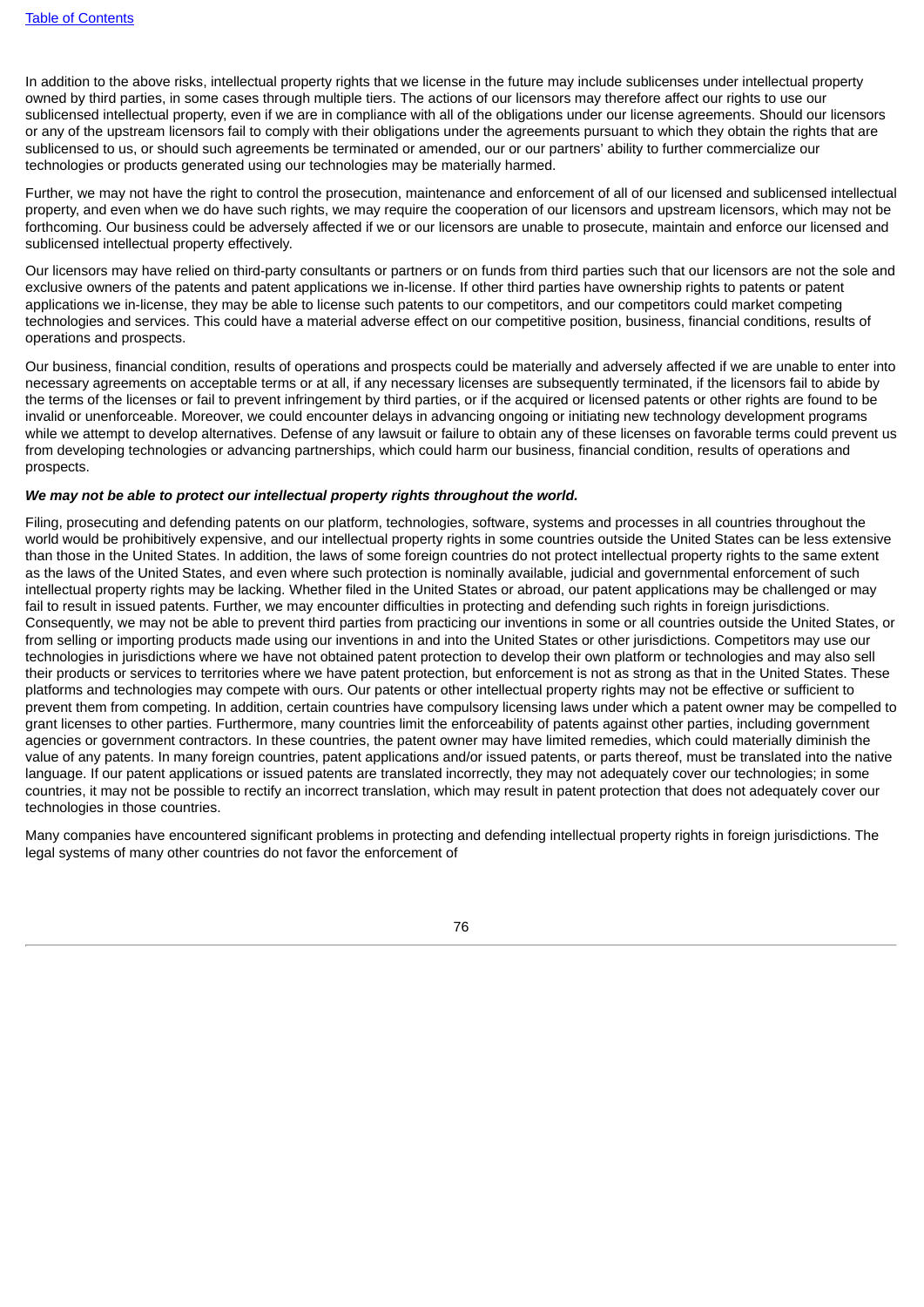patents and other intellectual property protection, particularly those relating to biotechnology, which could make it difficult for us to stop the misappropriation or other violations of our intellectual property rights including infringement of our patents in such countries. Proceedings to enforce our patent rights in foreign jurisdictions could result in substantial cost and divert our efforts and attention from other aspects of our business, could put our patents at risk of being invalidated or interpreted narrowly and our patent applications at risk of not issuing, and could provoke third parties to assert claims against us. We may not prevail in any lawsuits that we initiate, or that are initiated against us, and the damages or other remedies awarded, if any, may not be commercially meaningful. In addition, changes in the law and legal decisions by courts in the United States and foreign countries may affect our ability to obtain adequate protection for our technologies and the enforcement of intellectual property. Accordingly, our efforts to enforce our intellectual property rights around the world may be inadequate to obtain a significant commercial advantage from the intellectual property that we develop or license.

#### *Intellectual property rights do not necessarily address all potential threats to our competitive advantage.*

The degree of future protection afforded by our intellectual property rights is uncertain because intellectual property rights have limitations and may not adequately protect our business or permit us to maintain our competitive advantage. For example:

- others may be able to make products that are similar to any product candidates generated by our technologies that our partners may develop but that are not covered by the claims of the patents that we own or may license or own in the future;
- we, or our current or future partners, might not have been the first to make the inventions covered by the issued patents and pending patent applications that we own or may license or own in the future;
- we, or our current or future partners, might not have been the first to file patent applications covering certain of our or their inventions;
- others may independently develop similar or alternative technologies or duplicate any of our technologies without infringing our owned or any future licensed intellectual property rights;
- it is possible that our pending patent applications or those that we may own in the future will not lead to issued patents:
- issued patents that we hold rights to may be held invalid or unenforceable, including as a result of legal challenges by our competitors;
- our competitors might conduct research and development activities in countries where we do not have patent rights and then use the information learned from such activities to develop competitive products for sale in our major commercial markets;
- we cannot ensure that any patents issued to us or our licensors will provide a basis for an exclusive market for our commercially viable technologies or will provide us with any competitive advantages;
- we cannot ensure that our commercial activities or technologies will not infringe upon the patents of others;
- we cannot ensure that we or our partners or future licensees will be able to further commercialize our technologies on a substantial scale, if approved, before the relevant patents that we own or may license expire;
- we cannot ensure that any of our patents, or any of our pending patent applications, if issued, or those of our licensors, will include claims having a scope sufficient to protect our technology;
- we may not develop additional proprietary technologies that are patentable;
- the patents or intellectual property rights of others may harm our business; and
- we may choose not to file a patent application in order to maintain certain trade secrets or know-how, and a third party may subsequently file a patent covering such intellectual property.

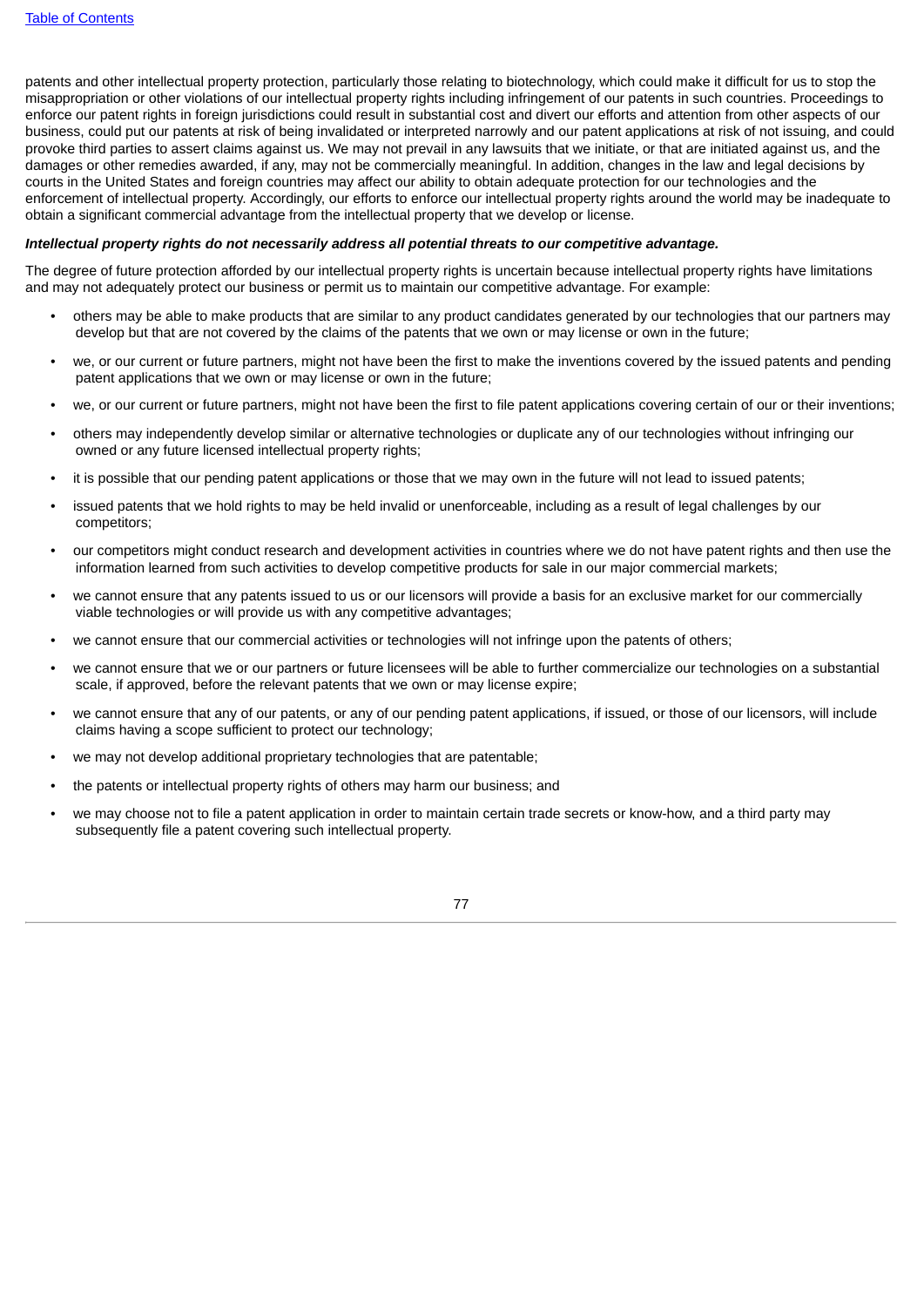Should any of these events occur, they could have a material adverse effect on our business, financial condition, results of operations and prospects.

### If we are unable to protect the confidentiality of our information and our trade secrets, the value of our technologies could be *materially adversely affected and our business could be harmed.*

We rely heavily on trade secrets and confidentiality agreements to protect our unpatented know-how, technologies and other proprietary information, including parts of our technology platform, and to maintain our competitive position. However, trade secrets and know-how can be difficult to protect. In addition to pursuing patents on our technologies, we take steps to protect our intellectual property and proprietary technologies by entering into agreements, including confidentiality agreements, non-disclosure agreements and intellectual property assignment agreements, with our employees, consultants, academic institutions, corporate and/or strategic partners, potential or existing investors and, when needed, our advisers. However, we cannot be certain that such agreements have been entered into with all relevant parties, and we cannot be certain that our trade secrets and other confidential proprietary information will not be disclosed or that competitors will not otherwise gain access to our trade secrets or independently develop substantially equivalent information and techniques. For example, any of these parties may breach the agreements and disclose our proprietary information, including our trade secrets, and we may not be able to obtain adequate remedies for such breaches. Such agreements may not be enforceable or may not provide meaningful protection for our trade secrets or other proprietary information in the event of unauthorized use or disclosure or other breaches of the agreements, and we may not be able to prevent such unauthorized disclosure, which could adversely impact our ability to establish or maintain a competitive advantage in the market. If we are required to assert our rights against such party, it could result in significant cost and distraction.

Monitoring unauthorized disclosure and detection of unauthorized disclosure is difficult, and we do not know whether the steps we have taken to prevent such disclosure are, or will be, adequate. If we were to enforce a claim that a third party had illegally obtained and was using our trade secrets, it would be expensive and time-consuming, and the outcome would be unpredictable. In addition, some courts both within and outside the United States may be less willing, or unwilling, to protect trade secrets. Further, we may need to share our trade secrets and confidential know-how with current or future business partners, collaborators, contractors and others located in countries at heightened risk of theft of trade secrets, including through direct intrusion by private parties or foreign actors, and those affiliated with or controlled by state actors.

We also seek to preserve the integrity and confidentiality of our confidential proprietary information by maintaining physical security of our premises and physical and electronic security of our information technology systems, but it is possible that these security measures could be breached. If any of our confidential proprietary information were to be lawfully obtained or independently developed by a competitor or other third party, absent patent protection, we would have no right to prevent such competitor from using that technology or information to compete with us, which could harm our competitive position. If any of our trade secrets were to be disclosed to or independently discovered by a competitor or other third party, it could harm our business, financial condition, results of operations and prospects.

# We may be subject to claims that our employees, consultants or independent contractors have wrongfully used or disclosed confidential information of third parties or that our employees have wrongfully used or disclosed alleged trade secrets of their *former employers.*

We have employed and expect to employ individuals who were previously employed at universities or other companies. Although we try to ensure that our employees, consultants, advisors and independent contractors do not use the proprietary information or know-how of others in their work for us, we may be subject to claims that our employees, advisors, consultants or independent contractors have inadvertently or otherwise used or disclosed intellectual property, including trade secrets or other proprietary information of their former employers or other third parties, or to claims that we have improperly used or obtained such trade secrets. Litigation may be necessary to defend against these claims. If we fail in defending such claims, in addition to paying monetary damages, we may lose valuable intellectual property rights and face increased competition to our business. A loss of key research personnel work product could hamper or prevent our ability to commercialize potential technologies and solutions, which could harm our business. Even if we are successful in defending against these claims, litigation could result in substantial costs and be a distraction to management.

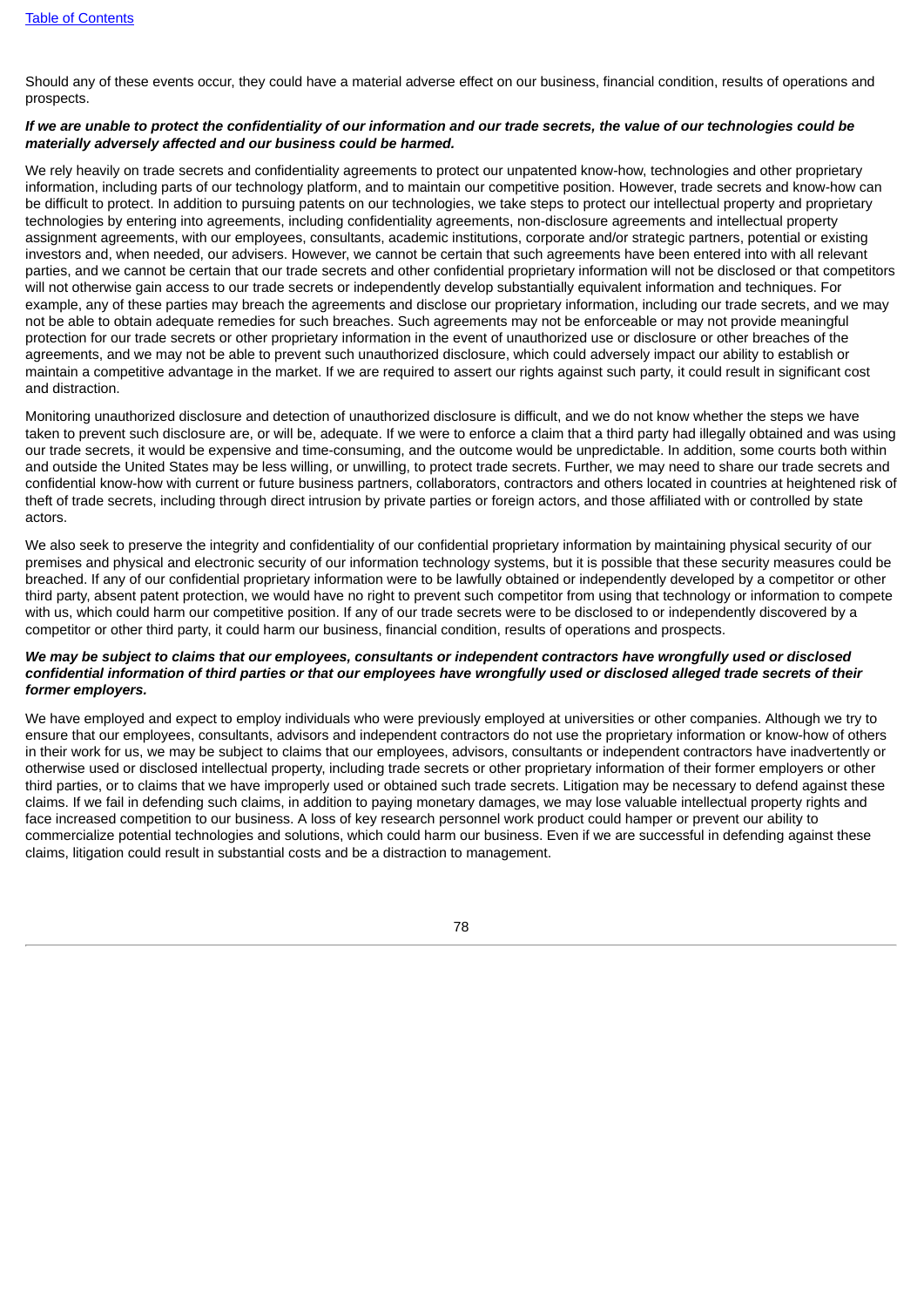In addition, while it is our policy to require our employees and contractors who may be involved in the conception or development of intellectual property to execute agreements assigning such intellectual property to us, we may be unsuccessful in executing such an agreement with each party who, in fact, conceives or develops intellectual property that we regard as our own. The assignment of intellectual property rights may not be self-executing, or the assignment agreements may be breached, and we may be forced to bring claims against third parties, or defend claims that they may bring against us, to determine the ownership of what we regard as our intellectual property. Any of the foregoing could harm our business, financial condition, results of operations and prospects.

#### We may not be able to protect and enforce our trademarks and trade names, or build name recognition in our markets of interest *thereby harming our competitive position.*

The registered or unregistered trademarks or trade names that we own may be challenged, infringed, circumvented, declared generic, lapsed or determined to be infringing on or dilutive of other marks. We may not be able to protect our rights in these trademarks and trade names, which we need in order to build name recognition. In addition, third parties may in the future file for registration of trademarks similar or identical to our trademarks, thereby impeding our ability to build brand identity and possibly leading to market confusion. If they succeed in registering or developing common law rights in such trademarks, and if we are not successful in challenging such rights, we may not be able to use these trademarks to develop brand recognition of our technologies or platform. In addition, there could be potential trade name or trademark infringement claims brought by owners of other registered trademarks or trademarks that incorporate variations of our registered or unregistered trademarks or trade names. Further, we have and may in the future enter into agreements with owners of such third party trade names or trademarks to avoid potential trademark litigation which may limit our ability to use our trade names or trademarks in certain fields of business.

Although we have registered Absci, SoluPure and SoluPro with the USPTO and certain other jurisdictions, we have not yet registered certain of our trademarks in all of our potential markets, and failure to secure those registrations could adversely affect our business. If we apply to register these trademarks in other countries, and/or other trademarks in the United States and other countries, our applications may not be allowed for registration in a timely fashion or at all; and further, our registered trademarks may not be maintained or enforced. In addition, opposition or cancellation proceedings may in the future be filed against our trademark applications and registrations, and our trademarks may not survive such proceedings. In addition, third parties may file first for our trademarks in certain countries. If they succeed in registering such trademarks, and if we are not successful in challenging such third party rights, we may not be able to use these trademarks to market our technologies in those countries. If we do not secure registrations for our trademarks, we may encounter more difficulty in enforcing them against third parties than we otherwise would. If we are unable to establish name recognition based on our trademarks and trade names, we may not be able to compete effectively, which could harm our business, financial condition, results of operations and prospects. And, over the long-term, if we are unable to establish name recognition based on our trademarks, then our business development abilities may be materially adversely impacted.

# *We may be subject to claims challenging the inventorship of our patents and other intellectual property.*

We or any future licensors may be subject to claims that former employees, partners or other third parties have an interest in our owned or any future in-licensed patents, trade secrets or other intellectual property as an inventor or co-inventor. Litigation may be necessary to defend against these and other claims challenging inventorship of our or such licensors' ownership of our owned or any future in-licensed patents, trade secrets or other intellectual property. If we or our future licensors fail in defending any such claims, in addition to paying monetary damages, we may lose valuable intellectual property rights, such as exclusive ownership of, or right to use, intellectual property that is important to our systems. Even if we are successful in defending against such claims, litigation could result in substantial costs and be a distraction to management and other employees, and certain partners or partners may defer engaging with us until the particular dispute is resolved. Any of the foregoing could have a material adverse effect on our business, financial condition, results of operations and prospects.

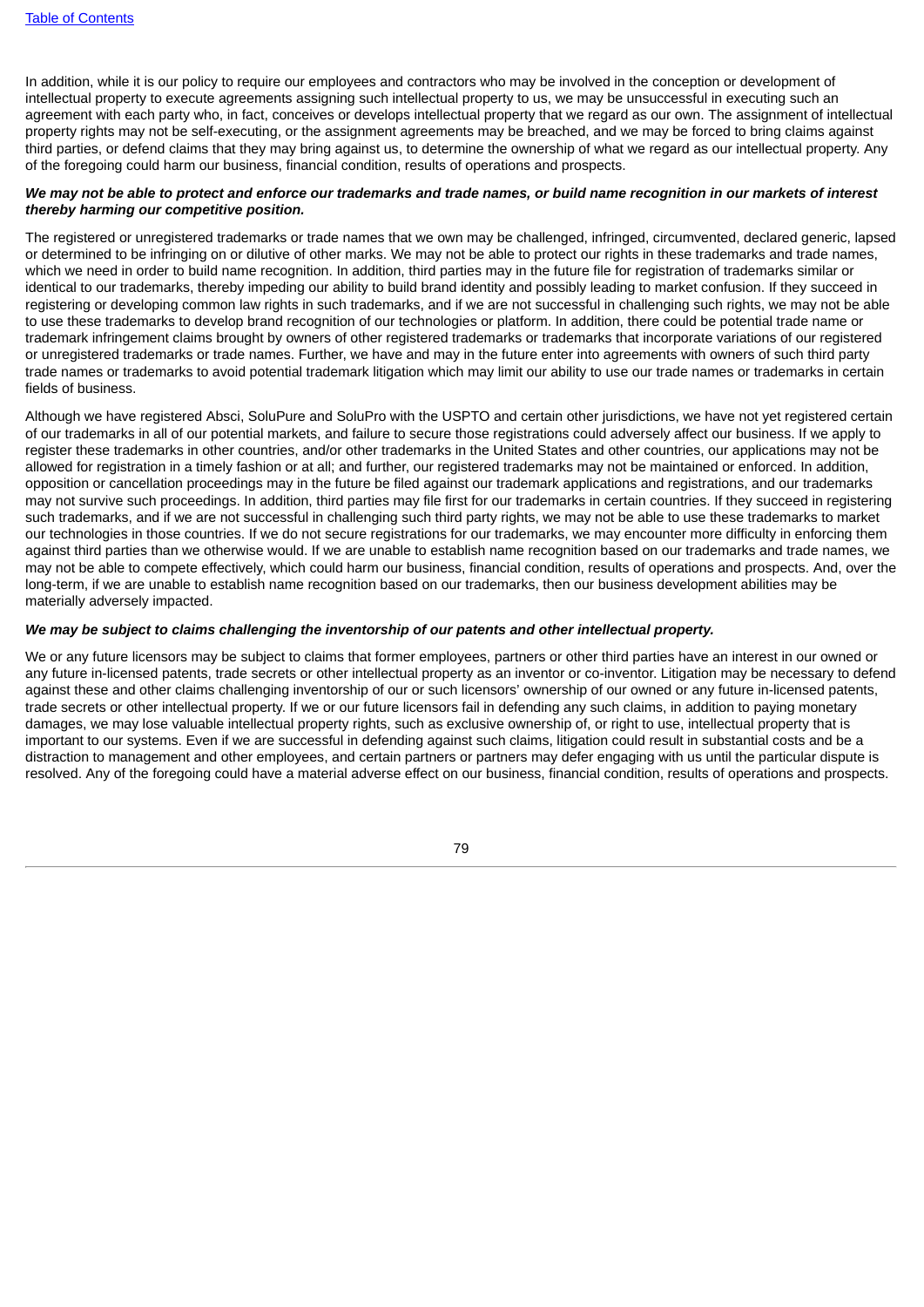#### If we become involved in patent litigation or other proceedings related to a determination of rights, we could incur substantial costs and expenses, substantial liability for damages or be required to stop our development and commercialization efforts of our *technologies.*

There is a substantial amount of litigation, both within and outside the United States, involving patent and other intellectual property rights in the life sciences, clinical diagnostics and drug discovery industries, including patent infringement lawsuits, declaratory judgment litigation and adversarial proceedings before the USPTO, including interferences, derivation proceedings, ex parte reexaminations, post-grant review and *inter partes* review, as well as corresponding proceedings in foreign courts and foreign patent offices.

We may, in the future, become involved with litigation or actions at the USPTO or foreign patent offices with various third parties. We expect that the number of such claims may increase as our business, visibility and partnership base expand and the number of our technology development programs and resultant licensed technologies increases, and as the level of competition in our industry increases. Any infringement claim, regardless of its validity, could harm our business by, among other things, resulting in time-consuming and costly litigation, diverting management's time and attention from the development of our business, requiring the payment of monetary damages (including treble damages, attorneys' fees, costs and expenses) or royalty payments.

It may be necessary for us to pursue litigation or adversarial proceedings before the patent office in order to enforce our patent and proprietary rights or to determine the scope, coverage and validity of the proprietary rights of others. The outcome of any such litigation might not be favorable to us, and even if we were to prevail, such litigation could result in substantial costs and diversion of resources and could have a material adverse effect on our business, operating results or financial condition.

As we move into new markets and expand our technology offerings, incumbent participants in such markets may assert their patents and other proprietary rights against us as a means of slowing our entry into such markets or as a means to extract substantial license and royalty payments from us. In addition, future litigation may involve patent holding companies or other adverse patent owners who have no relevant product or service revenue and against whom our own patents may provide little or no deterrence or protection.

Third parties may assert that we are employing their proprietary technology without authorization. Given that biologic drug discovery and cell line development platform technology fields are highly competitive areas, there may be third-party intellectual property rights that others believe could relate to our technologies.

Because patent applications can take many years to issue, there may be currently pending patent applications which may later result in issued patents that our current or future products, technologies and services may infringe. We cannot be certain that we have identified or addressed all potentially significant third-party patents in advance of an infringement claim being made against us. In addition, similar to what other companies in our industry have experienced, we expect our competitors and others may have patents or may in the future obtain patents and claim that making, having made, using, selling, offering to sell or importing our technologies infringes these patents. Defense of infringement and other claims, regardless of their merit, would involve substantial litigation expense and would be a substantial diversion of management and employee resources from our business. Parties making claims against us may be able to sustain the costs of complex patent litigation more effectively than we can because they have substantially greater resources. Parties making claims against us may be able to obtain injunctive or other relief, which could block our ability to develop, commercialize and sell products or services and could result in the award of substantial damages against us, including treble damages, attorney's fees, costs and expenses if we are found to have willfully infringed. In the event of a successful claim of infringement against us, we may be required to pay damages and ongoing royalties and obtain one or more licenses from third parties, or be prohibited from selling certain products or services. We may not be able to obtain these licenses on acceptable or commercially reasonable terms, if at all, or these licenses may be non-exclusive, which could result in our competitors gaining access to the same intellectual property. In addition, we could encounter delays in product or service introductions while we attempt to develop alternative products or services to avoid infringing third-party patents or proprietary rights. Defense of any lawsuit or failure to obtain any of these licenses could prevent us from commercializing products or services, and the prohibition of sale of any of our technologies could materially affect our business and our ability to gain market acceptance for our technologies.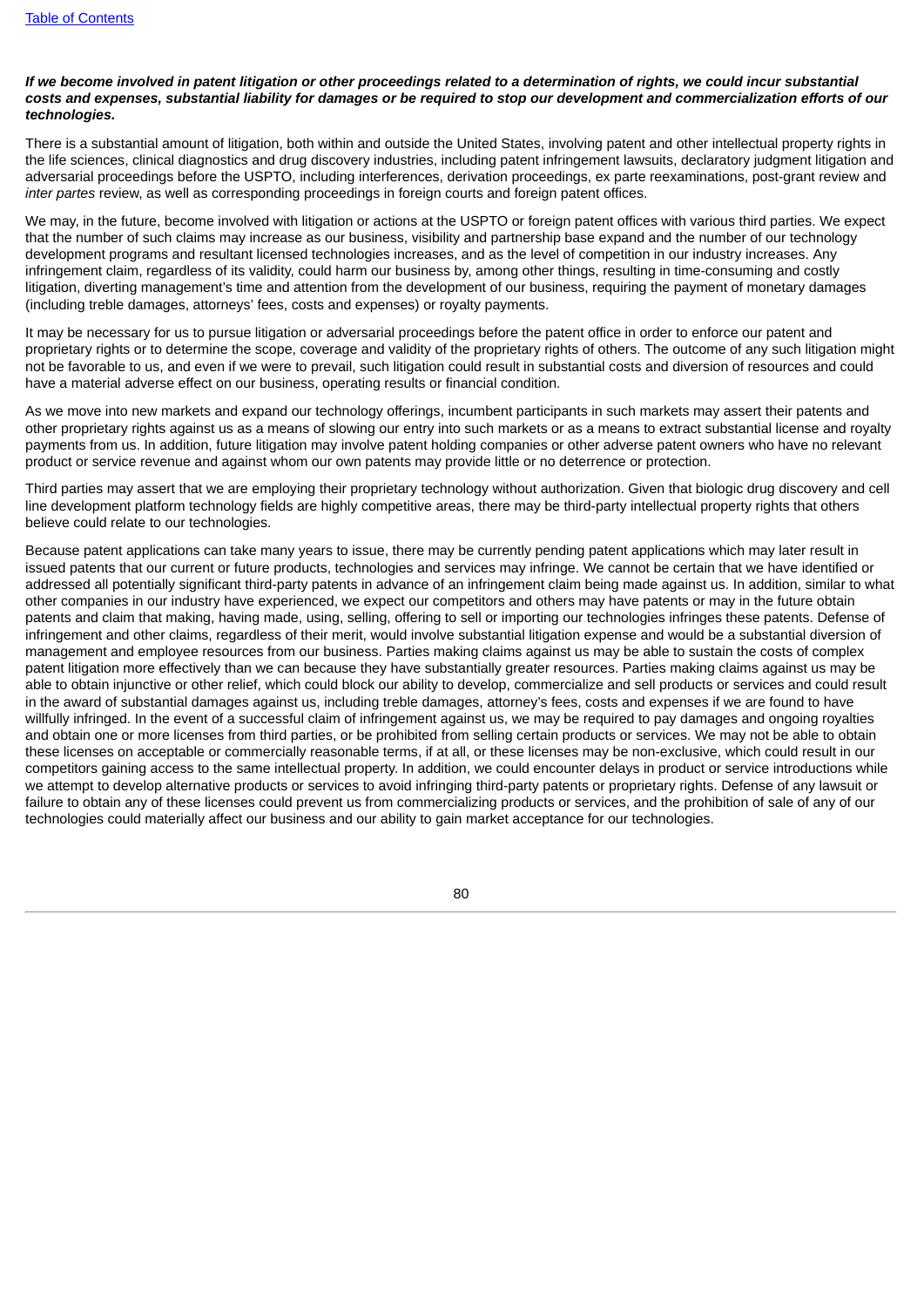Furthermore, because of the substantial amount of discovery required in connection with intellectual property litigation, there is a risk that some of our confidential information could be compromised by disclosure during this type of litigation. In addition, during the course of this kind of litigation, there could be public announcements of the results of hearings, motions or other interim proceedings or developments. If securities analysts or investors perceive these results to be negative, it could have a substantial adverse effect on the price of our common stock.

In addition, our agreements with some of our partners, suppliers or other entities with whom we do business require us to defend or indemnify these parties to the extent they become involved in infringement claims, including the types of claims described above. We could also voluntarily agree to defend or indemnify third parties in instances where we are not obligated to do so if we determine it would be important to our business relationships. If we are required or agree to defend or indemnify third parties in connection with any infringement claims, we could incur significant costs and expenses that could adversely affect our business, operating results or financial condition.

# *Obtaining and maintaining our patent protection depends on compliance with various required procedures, document* submissions, fee payments and other requirements imposed by governmental patent agencies, and our patent protection could be *reduced or eliminated for non-compliance with these requirements.*

Periodic maintenance fees, renewal fees, annuity fees and various other governmental fees on issued United States and most foreign patents and/or applications will be due to be paid to the USPTO and various governmental patent agencies outside of the United States at several stages over the lifetime of the patents and/or applications in order to maintain such patents and patent applications. We have systems in place to remind us to pay these fees, and we engage an outside service to pay such fees due to patent agencies. The USPTO and various non-U.S. governmental patent agencies require compliance with a number of procedural, documentary, fee payment and other similar provisions during the patent application process. We employ reputable law firms and other professionals to help us comply, and in many cases, an inadvertent lapse can be cured by payment of a late fee or by other means in accordance with the applicable rules. However, there are situations in which non-compliance can result in abandonment or lapse of the patent or patent application, resulting in partial or complete loss of patent rights in the relevant jurisdiction. Non-compliance events that could result in abandonment or lapse of a patent or patent application include failure to respond to official actions within prescribed time limits, non-payment of fees and failure to properly legalize and submit formal documents. In such an event, if we or any future licensors fail to maintain the patents and patent applications covering technologies our competitors may be able to enter the market with similar or identical products or technology without infringing our patents and this circumstance would have a material adverse effect on our business.

#### Patent terms may be inadequate to protect our competitive position on our technology for an adequate amount of time.

Patents have a limited lifespan. In the United States, if all maintenance fees are timely paid, the natural expiration of a patent is generally 20 years from its earliest U.S. non-provisional filing date. Various extensions may be available, but the life of a patent, and the protection it affords, is limited. Even if patents covering our platform or technologies are obtained, once the patent life has expired, we may be open to competition from others. If our platform or technologies require extended development and/or regulatory review, patents protecting our platform or technologies might expire before or shortly after we are able to successfully commercialize them. As a result, our owned and licensed patent portfolio may not provide us with sufficient rights to exclude others from commercializing processes or technologies similar or identical to ours.

#### Some of our jointly owned intellectual property has been discovered through government funded programs and thus may be subject to federal regulations such as "march-in" rights, certain reporting reguirements and a preference for U.S.-based companies, and compliance with such regulations may limit our exclusive rights and our ability to contract with non-U.S. *manufacturers.*

The United States federal government retains certain rights in inventions produced with its financial assistance under the Bayh-Dole Act. The federal government retains a "nonexclusive, nontransferable, irrevocable, paid-up license" for its own benefit. The Bayh-Dole Act also provides federal agencies with "march-in rights". March-in rights allow the government, in specified circumstances, to require the contractor or successors in title to the patent to grant a "nonexclusive, partially exclusive, or exclusive license" to a

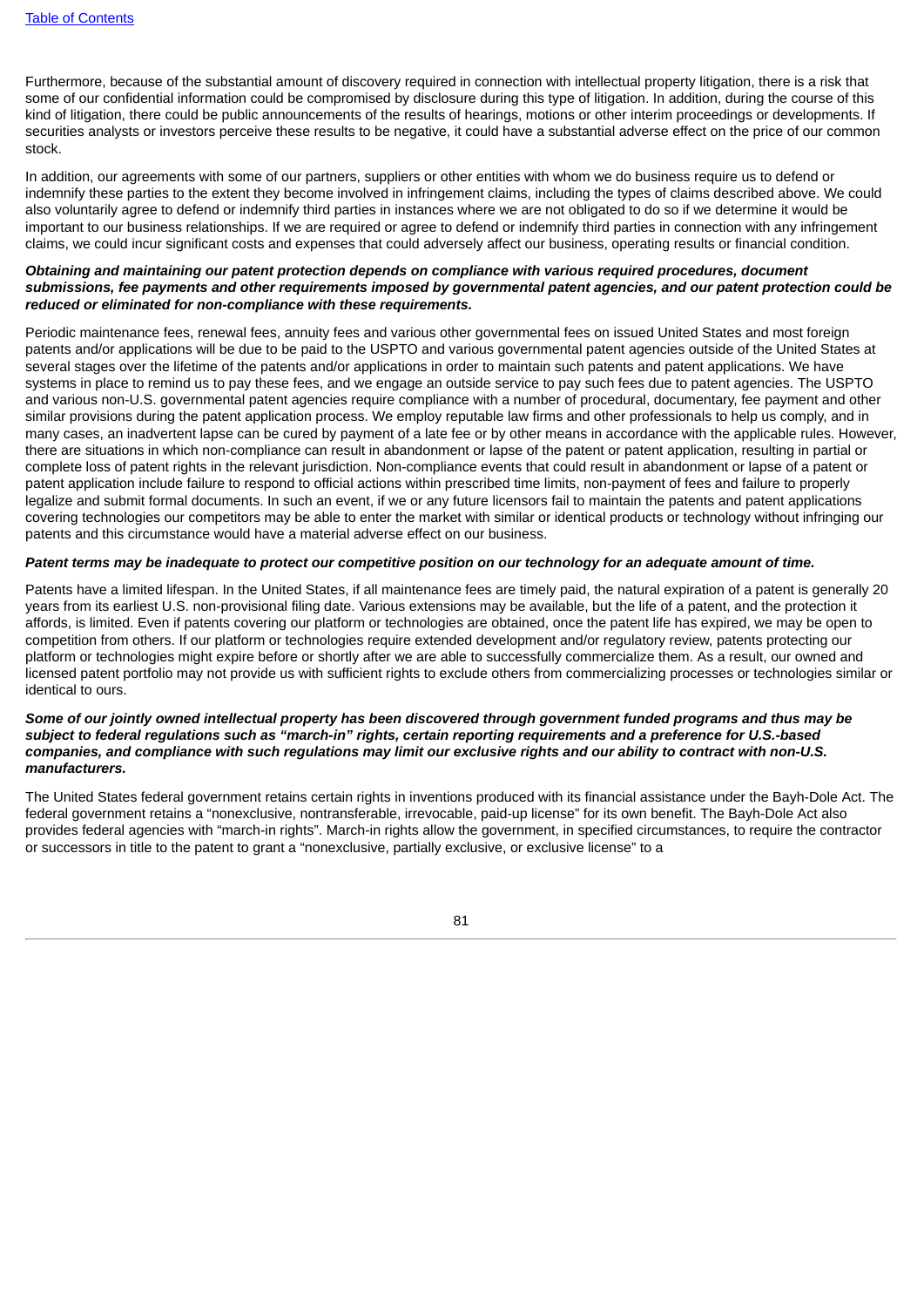"responsible applicant or applicants" if it determines that (1) adequate steps have not been taken to commercialize the invention and achieve practical application of the government-funded technology, (2) government action is necessary to meet public health or safety needs, (3) government action is necessary to meet requirements for public use under federal regulations or (4) we fail to meet requirements of federal regulations. If the patent owner refuses to do so, the government may grant the license itself. Some of our jointly owned or licensed patents are subject to the provisions of the Bayh-Dole Act. If our licensors fail to comply with the regulations of the Bayh-Dole Act, they could lose title to any patents subject to such regulations, which could affect our license rights under the patents and our ability to stop others from using or commercializing similar or identical technology and products, or limit patent protection for our technology and products.

#### **Risks Related to Our Common Stock**

#### *Our share price may be volatile, and you could lose all or part of your investment.*

The market price of our common stock is volatile and subject to wide fluctuations in response to many risk factors listed in this section, and others beyond our control, including:

- actual or anticipated fluctuations in our financial condition and operating results, including fluctuations in our quarterly and annual results;
- the termination of partnership agreements by our partners or announcements that our partners will cease developing a product originating from our platform;
- the introduction of new technologies or enhancements to existing technology by us or others in our industry;
- our inability to establish additional partnerships or expand the scope of existing partnerships;
- departures of key personnel;
- announcements of significant acquisitions, strategic partnerships, joint ventures or capital commitments by us or our competitors;
- our failure to meet the estimates and projections of the investment community or that we may otherwise provide to the public;
- changes in the regulatory landscape that subject us to additional regulatory and legal requirements;
- publication of research reports about us, our industry or our competitors, or biologic drug discovery or cell line development in particular, or positive or negative recommendations or withdrawal of research coverage by securities analysts;
- release of unfavorable publicity about us, our partners, our competitors, or the biopharmaceutical industry, including through press coverage or social media;
- changes in the market valuations of similar companies;
- overall performance of the equity markets;
- sales of our common stock by us or our stockholders in the future;
- trading volume of our common stock;
- disputes or other developments relating to proprietary rights, including patents, litigation matters and our ability to obtain patent protection for our technologies;
- significant lawsuits, including patent or stockholder litigation;
- the impact of the ongoing COVID-19 pandemic, including the Delta variant, on our business;
- general political and economic conditions; and
- other events or factors, many of which are beyond our control.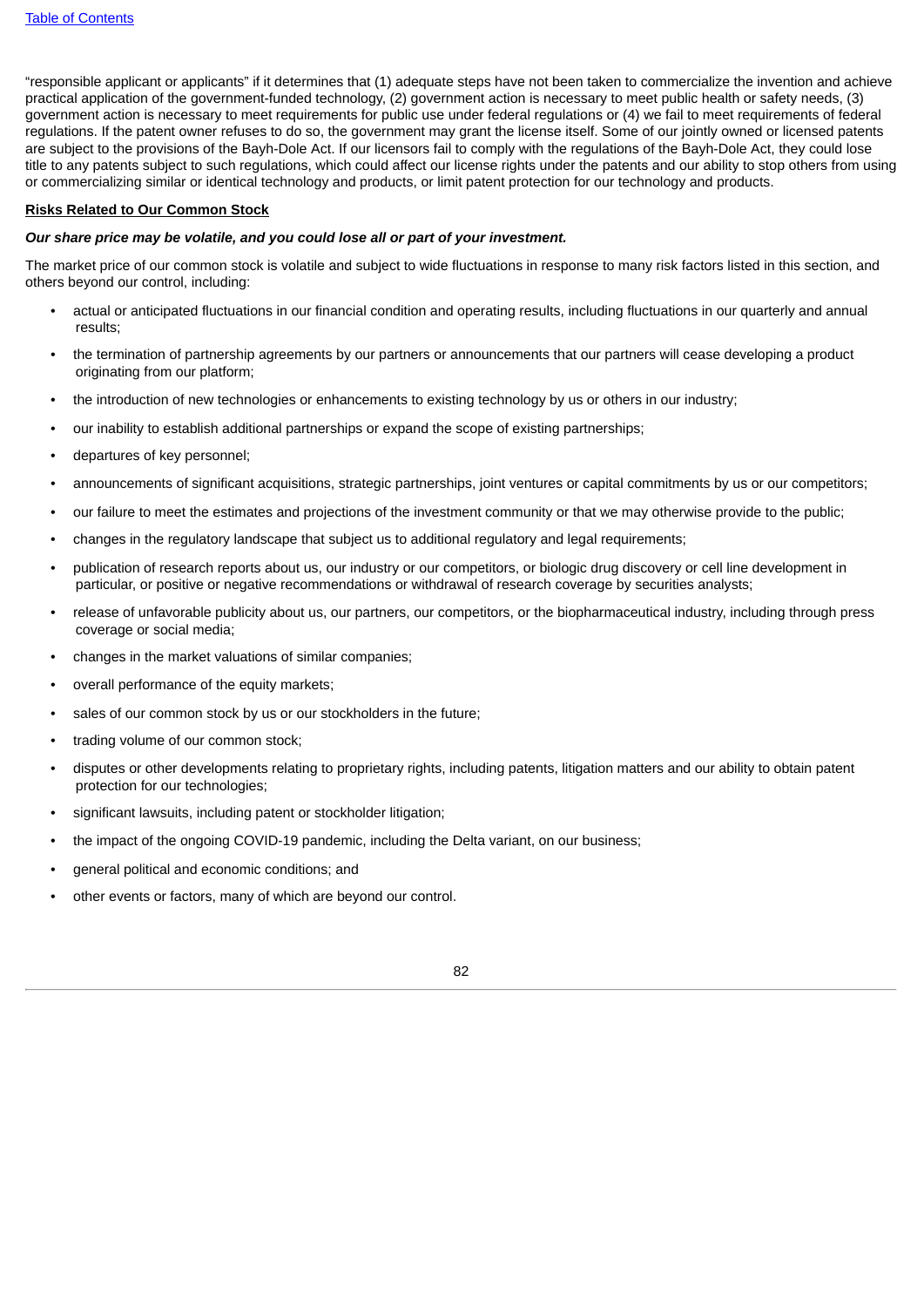In addition, the stock market in general, and the Nasdaq Global Select Market and technology and life sciences companies in particular, have experienced extreme price and volume fluctuations that have often been unrelated or disproportionate to the operating performance of these companies. Broad market and industry factors may negatively affect the market price of our common stock, regardless of our actual operating performance. In the past, securities class action litigation has often been instituted against companies following periods of volatility in the market price of a company's securities. This type of litigation, if instituted, could result in substantial costs and a diversion of management's attention and resources, which would harm our business, financial condition and results of operations.

#### We identified a material weakness in our internal control over our financial reporting process. If we are unable to remediate this material weakness, we may not be able to accurately or timely report our financial condition or results of operations.

Prior to our IPO, we were a private company with limited accounting personnel to adequately execute our accounting processes and other supervisory resources with which to address our internal control over financial reporting. While we and our independent registered public accounting firm did not and were not required to perform an audit of our internal control over financial reporting, in connection with the audits of our 2019 and 2020 consolidated financial statements, we and our independent registered public accounting firm identified control deficiencies in the design and operation of our internal control over financial reporting that constituted a material weakness. A material weakness is a deficiency, or a combination of deficiencies, in internal control over financial reporting, such that there is a reasonable possibility that a material misstatement of a company's annual or interim financial statements will not be prevented or detected on a timely basis. We identified a material weakness in our internal control over our financial statement close process specifically related to an insufficient complement of accounting and finance personnel with the necessary US GAAP technical expertise to timely identify and account for complex or non-routine transactions.

These control deficiencies could result in a misstatement of our accounts or disclosures that would result in a material misstatement of our financial results that would not be prevented or detected, and accordingly, we determined that these control deficiencies constitute a material weakness.

We are working to remediate the material weakness and are taking steps to strengthen our internal control over financial reporting through the hiring of additional finance and accounting personnel with the requisite technical knowledge and skills. With the additional personnel, we intend to take appropriate and reasonable steps to remediate this material weakness through the implementation of appropriate segregation of duties, formalization of accounting policies and controls and retention of appropriate expertise for complex accounting transactions. We will not be able to fully remediate these control deficiencies until these steps have been completed and have been operating effectively for a sufficient period of time. The hiring of additional finance and accounting personnel and the implementation of improvements to our accounting and proprietary systems and controls may be costly and time consuming.

We cannot assure you that the measures we have taken to date will be sufficient to remediate the material weakness we identified or avoid the identification of additional material weaknesses in the future. If the steps we take do not remediate the material weakness in a timely manner, there could continue to be a reasonable possibility that this material weakness or other control deficiencies could result in a material misstatement of our annual or interim financial statements that would not be prevented or detected on a timely basis. If we fail to remediate our material weakness, identify future material weaknesses in our internal control over financial reporting or fail to meet the demands that will be placed upon us as a public company, including the requirements of the Sarbanes-Oxley Act of 2002, as amended (Sarbanes-Oxley Act), we may be unable to accurately report our financial results or report them within the timeframes required by law or stock exchange regulations. Failure to comply with Section 404 of the Sarbanes-Oxley Act could also potentially subject us to sanctions or investigations by the SEC or other regulatory authorities. If additional material weaknesses exist or are discovered in the future, and we are unable to remediate any such material weakness, our reputation, results of operations and financial condition could suffer.

# If we fail to establish and maintain proper and effective internal control over financial reporting, our operating results and our *ability to operate our business could be harmed.*

Ensuring that we have effective internal financial and accounting controls and procedures in place so that we can produce financial statements that are, in all material respects, in conformity with accounting principles generally accepted in the United States, on a timely basis is a costly and time-consuming effort that needs to

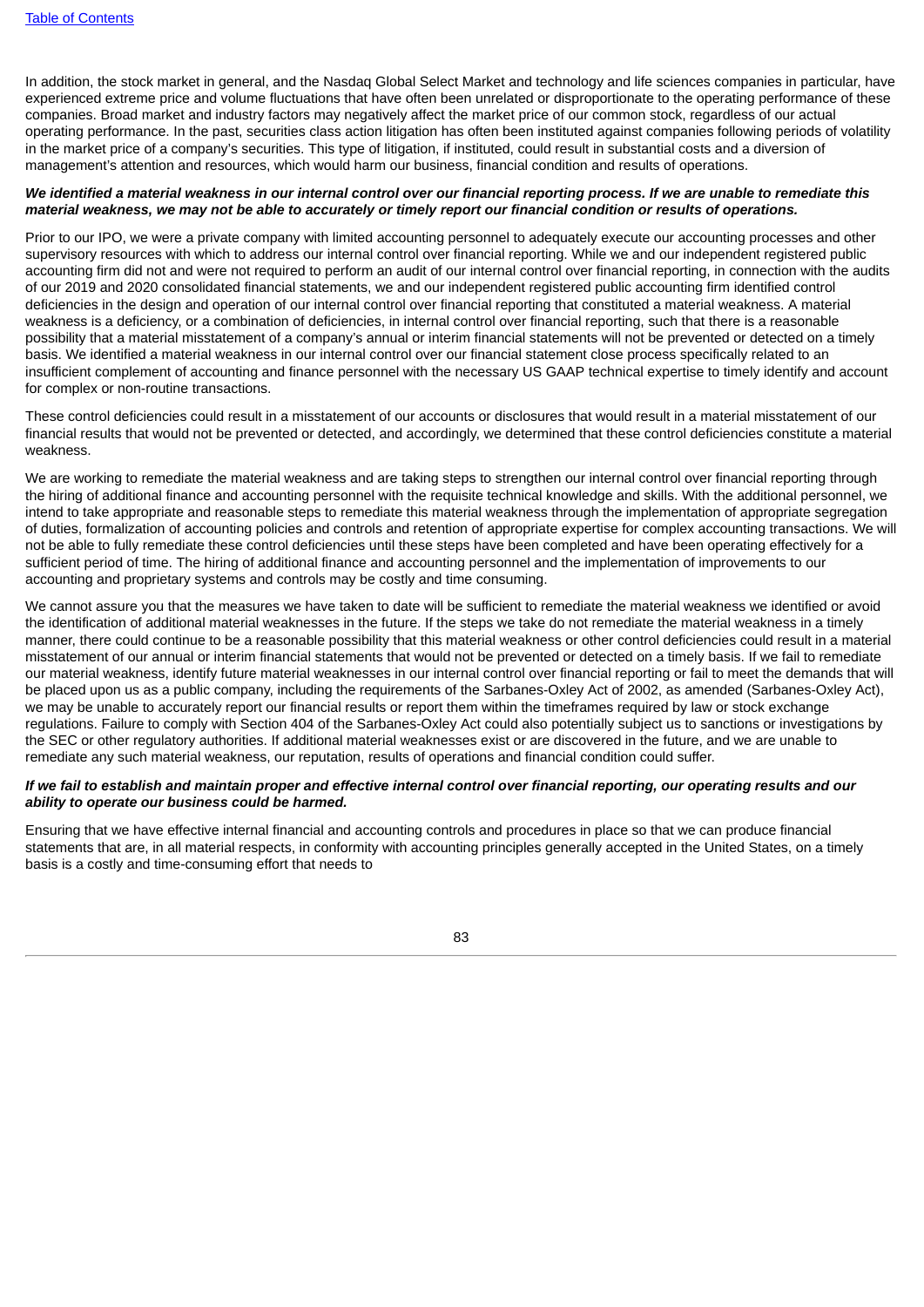be re-evaluated annually. Our internal control over financial reporting is a process designed to provide reasonable assurance regarding the reliability of financial reporting and the preparation of financial statements in accordance with generally accepted accounting principles. In connection with our IPO, we began the process of documenting, reviewing and improving our internal controls and procedures for compliance with Section 404 of the Sarbanes-Oxley Act, which require annual management assessment of the effectiveness of our internal control over financial reporting. We continue to recruit additional finance and accounting personnel with certain skill sets that we need as a public company.

Implementing any appropriate changes to our internal controls may distract our officers and employees, entail substantial costs to modify our existing processes, and take significant time to complete. These changes may not, however, be effective in maintaining the adequacy of our internal controls, and any failure to maintain that adequacy, or consequent inability to produce accurate financial statements on a timely basis, could increase our operating costs and harm our business. In our efforts to maintain proper and effective internal control over financial reporting, we may discover new significant deficiencies or material weaknesses in our internal control over financial reporting, which we may not successfully remediate on a timely basis or at all. Any failure to remediate our existing any new significant deficiencies or material weaknesses identified by us or to implement required new or improved controls, or difficulties encountered in their implementation, could cause us to fail to meet our reporting obligations or result in material misstatements in our financial statements. If we identify one or more material weaknesses in the future, it could result in an adverse reaction in the financial markets due to a loss of confidence in the reliability of our financial statements, which may harm the market price of our common stock.

#### We are in the process of identifying key business metrics to evaluate our business, measure our performance, identify trends affecting our business, formulate financial projections and make strategic decisions, and any such metrics may not accurately reflect all aspects of our business needed to make such evaluations and decisions, in particular as our business continues to *grow.*

In addition to our financial results, we expect to review a number of operating and financial metrics, including number of programs under contract, the trend of potential downstream revenue terms (milestones and royalties) of the portfolio, the performance of the portfolio in probability of success in achieving clinical milestones as compared to historical averages and the performance of the portfolio in the time taken to achieve clinical milestones, to evaluate our business, measure our performance, identify trends affecting our business, formulate financial projections and make strategic decisions. To date, we have only entered into a limited number of programs with respect to which we have or are positioned to negotiate royalty- and milestone-bearing licenses. Accordingly, we do not presently have sufficient information to make accurate predictions regarding our potential revenue and future financial performance.

Any metrics that we may identify may not accurately reflect all aspects of our business and we anticipate that these metrics may change or may be substituted for additional or different metrics as our business grows and as we introduce new solutions. If we fail to review other relevant information or change or substitute the key business metrics we review as our business grows, our ability to accurately formulate financial projections and make strategic decisions may be compromised and our business, financial results and future growth prospects may be adversely impacted.

#### Future sales and issuances of our common stock or rights to purchase common stock, including pursuant to our equity incentive plans, could result in additional dilution of the percentage ownership of our stockholders and could cause our share price to fall.

We expect that significant additional capital will be needed in the future to continue our planned operations, including expanded technology development activities, and costs associated with operating as a public company. To raise capital, we may sell common stock, convertible securities or other equity securities in one or more transactions at prices and in a manner we determine from time to time. If we sell common stock, convertible securities or other equity securities, investors may be materially diluted by subsequent sales. Such sales may also result in material dilution to our existing stockholders, and new investors could gain rights, preferences, and privileges senior to the holders of our common stock, including common stock sold in our IPO.

Pursuant to our 2021 Stock Option and Incentive Plan (2021 Plan) we are authorized to grant stock options, restricted stock units, stock appreciation rights and other stock-based awards to our employees, directors and consultants. Pursuant to our 2021 Employee Stock Purchase Plan (2021 ESPP), we may sell shares of our common stock to eligible employees at a discount to the market price of our common stock.

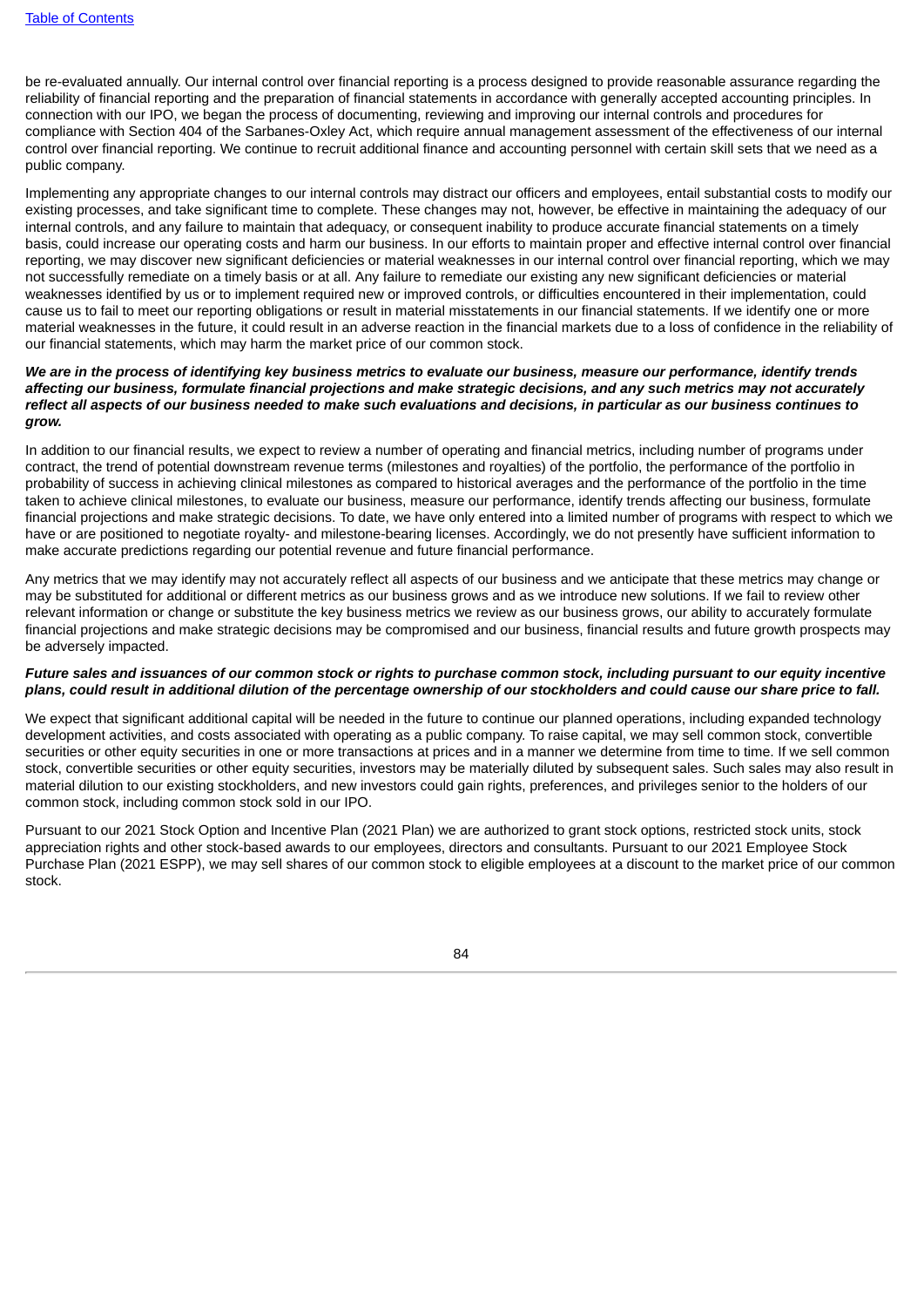Initially, the aggregate number of shares of our common stock that may be issued pursuant to share awards under the 2021 Plan and 2021 ESPP is 9,037,500 shares. The number of shares of common stock reserved for issuance under the 2021 Plan and 2021 ESPP shall be increased on January 1, 2022 and each January 1 thereafter by 5% and 1%, respectively, of the total number of shares of common stock outstanding on December 31 of the preceding calendar year or a lesser number of shares determined by our board of directors. Unless our board of directors elects not to increase the number of shares available for future issuance each year, our stockholders will experience additional dilution, which could cause our share price to fall.

#### We do not intend to pay dividends on our common stock, so any returns will be limited to the value of our common stock.

We currently anticipate that we will retain future earnings for the development, operation, expansion and continued investment into our business and do not anticipate declaring or paying any cash dividends for the foreseeable future. In addition, we may enter into agreements that prohibit us from paying cash dividends without prior written consent from our contracting parties, or which other terms prohibiting or limiting the amount of dividends that may be declared or paid on our common stock. Any return to stockholders will therefore be limited to the appreciation of their common stock, which may never occur.

#### Our principal stockholders and management own a significant percentage of our shares and will be able to exert significant *influence over matters subject to stockholder approval.*

As of October 29, 2021, our executive officers, directors, and 5% stockholders beneficially owned approximately 59.34% of our common stock. Therefore, these stockholders have the ability to influence us through this ownership position. These stockholders may be able to determine all matters requiring stockholder approval. For example, these stockholders may be able to control elections of directors, amendments of our organizational documents or approval of any merger, sale of assets or other major corporate transaction. This may prevent or discourage unsolicited acquisition proposals or offers for our common stock that you may feel are in your best interest as one of our stockholders.

### *Future sales of our common stock in the public market could cause our share price to fall.*

Sales of a substantial number of shares of our common stock in the public market, including any time following the expiration of lock-up agreements executed in connection with our IPO and other legal restrictions on resale, the early release of these agreements or the perception in the market that the holders of a large number of shares of our common stock intend to sell shares, could reduce the market price of our common stock and impair our ability to raise capital through the sale of additional equity securities. Certain holders of our common stock are entitled to rights with respect to registration of such shares under the Securities Act pursuant to a registration rights agreement between such holders and us. If such holders, by exercising their registration rights, sell a large number of shares, they could adversely affect the market price for our common stock.

#### *An active trading market for our common stock may not be maintained.*

Our common stock only recently began trading on the Nasdaq Global Select Market, and we can provide no assurance that we will be able to maintain an active trading market on the Nasdaq Global Select Market or any other exchange in the future. If an active trading market for our common stock is not maintained, or if we fail to satisfy the continued listing standards of the Nasdaq Global Select Market for any reason and our common stock is delisted, it may be difficult for our stockholders to sell shares without depressing the market price for the shares or at all. An inactive market may also impair our ability to raise additional capital by selling shares and may impair our ability to acquire other companies or technologies by using our shares as consideration.

#### Provisions in our corporate charter documents and under Delaware law could make an acquisition of us more difficult and may *prevent attempts by our stockholders to replace or remove our current management.*

Provisions in our amended and restated certificate of incorporation and our amended and restated bylaws may discourage, delay or prevent a merger, acquisition or other change in control of us that stockholders may consider favorable, including transactions in which stockholders might otherwise receive a premium for their shares. These provisions could also limit the price that investors might be willing to pay in the future for shares of our common stock, thereby depressing the market price of our common stock. In addition, these

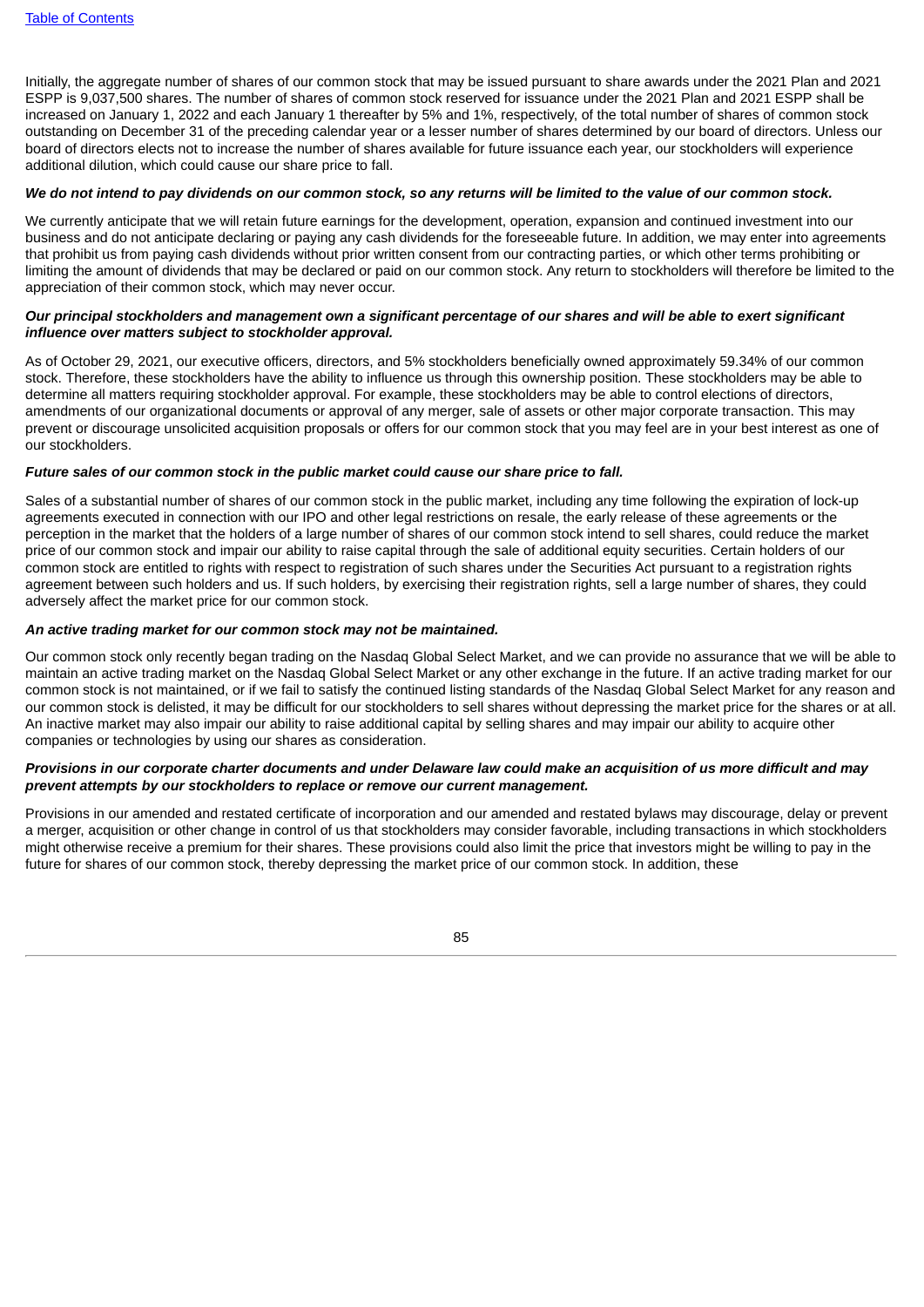provisions may frustrate or prevent any attempts by our stockholders to replace or remove our current management by making it more difficult for stockholders to replace members of our board of directors. Because our board of directors is responsible for appointing the members of our management team, these provisions could in turn affect any attempt by our stockholders to replace current members of our management team. Among others, these provisions include that:

- our board of directors has the right to expand the size of our board of directors and to elect directors to fill a vacancy created by the expansion of the board of directors or the resignation, death or removal of a director, which prevents stockholders from being able to fill vacancies on our board of directors;
- our board of directors is divided into three classes, Class I, Class II and Class III, with each class serving staggered three-year terms, which may delay the ability of stockholders to change the membership of a majority of our board of directors;
- our stockholders may not act by written consent, which forces stockholder action to be taken at an annual or special meeting of our stockholders;
- a special meeting of stockholders may be called only by the chair of the board of directors, the chief executive officer, or a majority of the board of directors, which may delay the ability of our stockholders to force consideration of a proposal or to take action, including the removal of directors;
- our amended and restated certificate of incorporation prohibits cumulative voting in the election of directors, which limits the ability of minority stockholders to elect director candidates;
- our board of directors may alter our bylaws without obtaining stockholder approval;
- the required approval of the holders of at least 75% of the voting power of all of the then outstanding shares of voting stock to adopt, amend or repeal our bylaws or repeal the provisions of our amended and restated certificate of incorporation regarding the election and removal of directors;
- stockholders must provide advance notice and additional disclosures in order to nominate individuals for election to the board of directors or to propose matters that can be acted upon at a stockholders' meeting, which may discourage or deter a potential acquiror from conducting a solicitation of proxies to elect the acquiror's own slate of directors or otherwise attempting to obtain control of our company; and
- our board of directors is authorized to issue shares of preferred stock and to determine the terms of those shares, including preferences and voting rights, without stockholder approval, which could be used to significantly dilute the ownership of a hostile acquiror.

Moreover, because we are incorporated in Delaware, we are governed by the provisions of Section 203 of the Delaware General Corporation Law, which prohibits a person who owns in excess of 15% of our outstanding voting stock from merging or combining with us for a period of three years after the date of the transaction in which the person acquired in excess of 15% of our outstanding voting stock, unless the merger or combination is approved in a prescribed manner.

#### Our amended and restated certificate of incorporation provides that the Court of Chancery of the State of Delaware is the exclusive forum for certain disputes between us and our stockholders and that the federal district courts of the United States will be the exclusive forum for certain actions under federal securities laws, which could limit our stockholders' ability to obtain a favorable *judicial forum for disputes with us or our directors, officers or employees.*

Our amended and restated certificate of incorporation specifies that, unless we consent in writing to the selection of an alternative forum, the Court of Chancery of the State of Delaware will be the sole and exclusive forum for most legal actions involving actions brought against us by stockholders; provided that, if and only if the Court of Chancery of the State of Delaware dismisses any such action for lack of subject matter jurisdiction, such action may be brought in another state or federal court sitting in the State of Delaware. Our amended and restated bylaws also provide that the federal district courts of the United States of America are the exclusive forum for the resolution of any complaint asserting a cause of action against us or any of our directors, officers, employees or agents and arising under the Securities Act. The choice of forum provisions

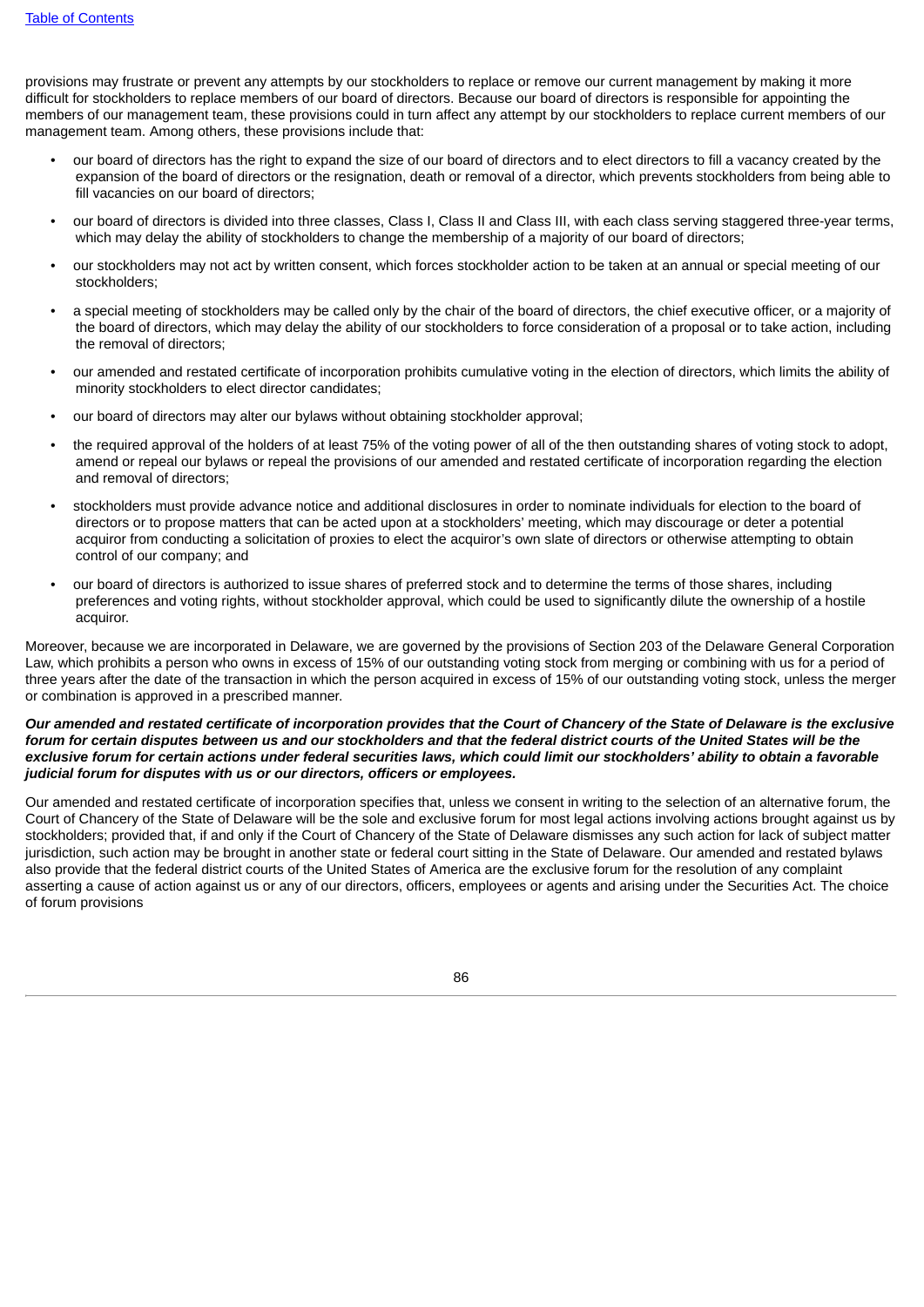do not apply to suits brought to enforce any liability or duty created by the Exchange Act or any other claim for which the federal courts have exclusive jurisdiction.

We believe these provisions may benefit us by providing increased consistency in the application of Delaware law and federal securities laws by chancellors and judges, as applicable, particularly experienced in resolving corporate disputes, efficient administration of cases on a more expedited schedule relative to other forums and protection against the burdens of multi-forum litigation. These choice of forum provisions may limit a stockholder's ability to bring a claim in a judicial forum that it finds favorable for disputes with us or any of our directors, officers, other employees or stockholders, which may discourage lawsuits with respect to such claims or make such lawsuits more costly for stockholders, although our stockholders will not be deemed to have waived our compliance with federal securities laws and the rules and regulations thereunder. There is uncertainty as to whether a court would enforce such provisions, and the enforceability of similar choice of forum provisions in other companies' charter documents has been challenged in legal proceedings. While the Delaware courts have determined that such choice of forum provisions are facially valid, a stockholder may nevertheless seek to bring a claim in a venue other than those designated in the exclusive forum provisions, and there can be no assurance that such provisions will be enforced by a court in those other jurisdictions. If a court were to find these types of provisions to be inapplicable or unenforceable, and if a court were to find the exclusive forum provision in our amended and restated certificate of incorporation to be inapplicable or unenforceable in an action, we may incur additional costs associated with resolving the dispute in other jurisdictions, which could materially adversely affect our business.

#### *Our ability to use our net operating losses and certain other tax attributes may be limited.*

Under Sections 382 and 383 of the Internal Revenue Code of 1986, as amended if a corporation undergoes an "ownership change," generally defined as a cumulative change of more than 50 percentage points (by value) in its equity ownership by certain stockholders over a rolling three-year period, the corporation's ability to use its pre-change net operating loss (NOL) carryforwards and other pre-change tax attributes (such as research tax credits) to offset its post-change taxable income or taxes may be limited. We have experienced at least one ownership change in the past, and we may experience ownership changes in the future as a result of shifts in our stock ownership (some of which shifts are outside our control). As a result, if we earn net taxable income, our ability to use our pre-change NOL carryforwards to offset such taxable income may be subject to limitations. Similar provisions of state tax law may also apply to limit our use of accumulated state tax attributes. As a result, even if we attain profitability, we may be unable to use a material portion of our NOL carryforwards and other tax attributes, which could adversely affect our future cash flows.

#### **General Risk Factors**

### If securities or industry analysts do not publish research or publish inaccurate or unfavorable research about our business, our *share price and trading volume could decline.*

The trading market for our common stock will depend in part on the research and reports that securities or industry analysts publish about us or our business. If an insufficient number of securities or industry analysts commence and continue coverage of our company, the trading price for our common stock would likely be negatively impacted. After securities or industry analysts initiate coverage, if one or more of the analysts who cover us downgrades our common stock or publishes inaccurate or unfavorable research about our business, our share price may decline. If one or more of these analysts ceases coverage of our company or fails to publish reports on us regularly, demand for our stock could decrease, which might cause our share price and trading volume to decline.

#### Unfavorable U.S. or global economic conditions could adversely affect our business, financial condition or results of operations,

Our results of operations could be adversely affected by general conditions in the global economy and financial markets. The most recent global financial crisis caused extreme volatility and disruptions in the capital and credit markets. A severe or prolonged economic downturn could result in a variety of risks to our business, including weakened demand for our technologies and our ability to raise additional capital when needed on favorable terms, if at all. A weak or declining economy could strain our partners, possibly resulting in supply disruption, or cause delays in their payments to us. Any of the foregoing could harm our business and we cannot anticipate all of the ways in which the current economic climate and financial market conditions could adversely impact our business.

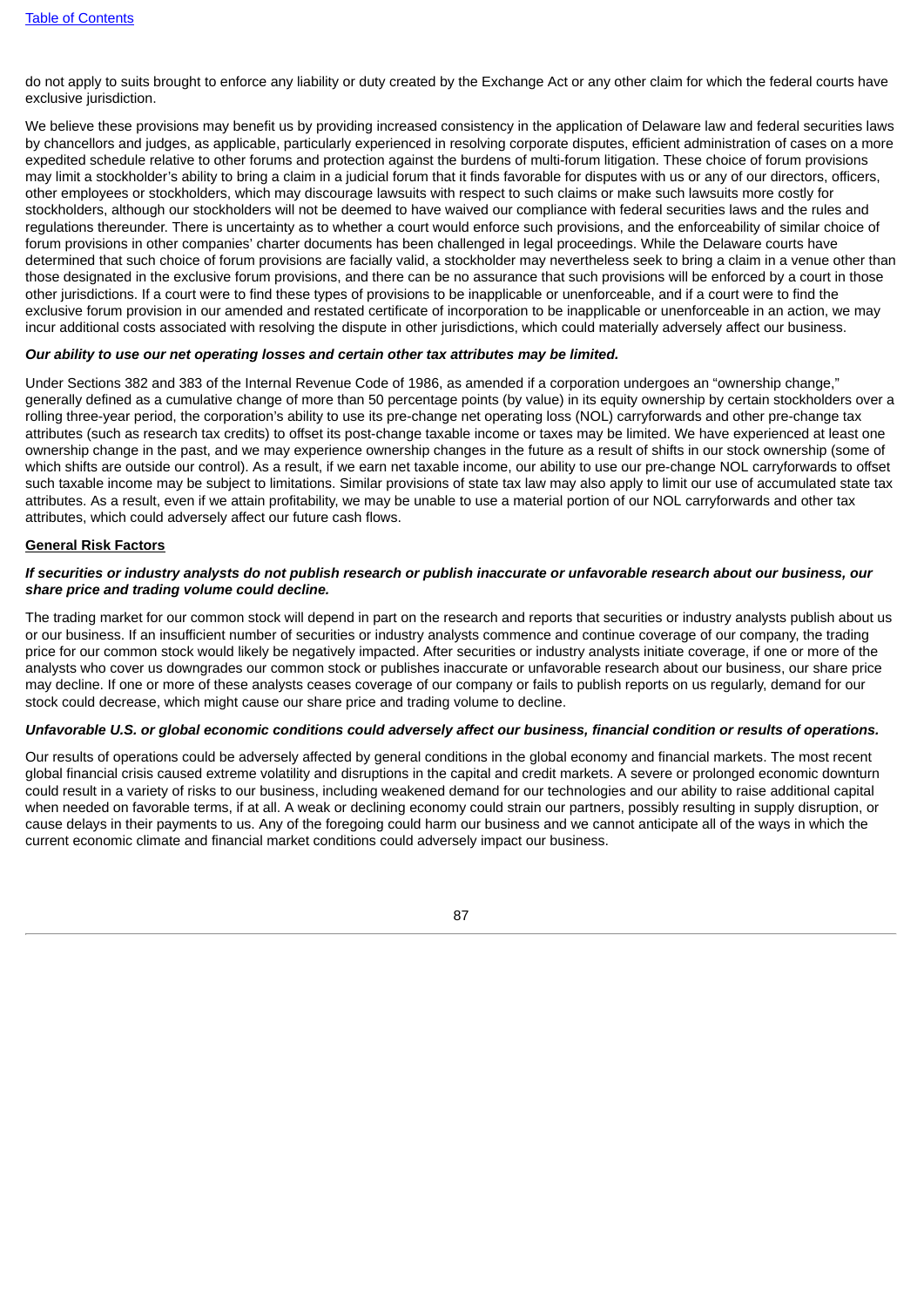# Raising additional capital may cause dilution to our existing stockholders, restrict our operations or require us to relinguish rights *to our technologies.*

We may seek additional capital through a combination of public and private equity offerings, debt financings, strategic partnerships and alliances and licensing arrangements. To the extent that we raise additional capital through the sale of equity or convertible debt securities, your ownership interest will be diluted, and the terms may include liquidation or other preferences that adversely affect your rights as a stockholder. Any incurrence of indebtedness would result in increased fixed payment obligations and could involve certain restrictive covenants, such as limitations on our ability to incur additional debt, limitations on our ability to acquire or license intellectual property rights and other operating restrictions that could adversely impact our ability to conduct our business. If we raise additional funds through strategic partnerships and alliances and licensing arrangements with third parties, we may have to relinquish valuable rights to our technologies or grant licenses on terms unfavorable to us.

#### Our employees, consultants and commercial partners may engage in misconduct or other improper activities, including non*compliance with regulatory standards and requirements, and insider trading.*

We are exposed to the risk of fraud or other misconduct by our employees, consultants, advisors, and partners. Misconduct by these parties could include intentional failures to comply with the applicable laws and regulations in the United States and abroad, report financial information or data accurately or disclose unauthorized activities to us. These laws and regulations may restrict or prohibit a wide range of pricing, discounting and other business arrangements. Such misconduct could result in legal or regulatory sanctions and cause serious harm to our reputation. It is not always possible to identify and deter employee misconduct, and any other precautions we take to detect and prevent this activity may not be effective in controlling unknown or unmanaged risks or losses, or in protecting us from governmental investigations or other actions or lawsuits stemming from a failure to comply with these laws or regulations. If any such actions are instituted against us, and we are not successful in defending ourselves or asserting our rights, those actions could result in the imposition of significant civil, criminal and administrative penalties, which could have a significant impact on our business. Whether or not we are successful in defending against such actions or investigations, we could incur substantial costs, including legal fees and divert the attention of management in defending ourselves against any of these claims or investigations.

#### Our insurance policies are expensive and protect us only from some business risks, which leaves us exposed to significant *uninsured liabilities.*

We do not carry insurance for all categories of risk that our business may encounter and our policies have limits and significant deductibles. Some of the policies we currently maintain include general liability, property, umbrella and directors' and officers' insurance.

Any additional insurance coverage we acquire in the future, may not be sufficient to reimburse us for any expenses or losses we may suffer. Moreover, insurance coverage is becoming increasingly expensive and in the future we may not be able to maintain insurance coverage at a reasonable cost or in sufficient amounts to protect us against losses. A successful liability claim or series of claims in which judgments exceed our insurance coverage could adversely affect our business, financial condition, results of operations and prospects, including preventing or limiting the use of our platform to generate products.

Operating as a public company makes it more difficult and more expensive for us to maintain director and officer liability insurance, and we may be required to accept reduced policy limits and coverage or incur substantially higher costs to obtain the same or similar coverage. As a result, it may be more difficult for us to attract and retain qualified people to serve on our board of directors, our board committees or as executive officers. We do not know if we will be able to maintain existing insurance with adequate levels of coverage. Any significant uninsured liability may require us to pay substantial amounts, which would adversely affect our business, financial condition, results of operations and prospects.

# Security breaches, loss of data and other disruptions could compromise sensitive information related to our business or prevent us from accessing critical information and expose us to liability, which could adversely affect our business and our reputation.

In the ordinary course of our business, we generate and store sensitive data, including research data, intellectual property and proprietary business information owned or controlled by ourselves or our

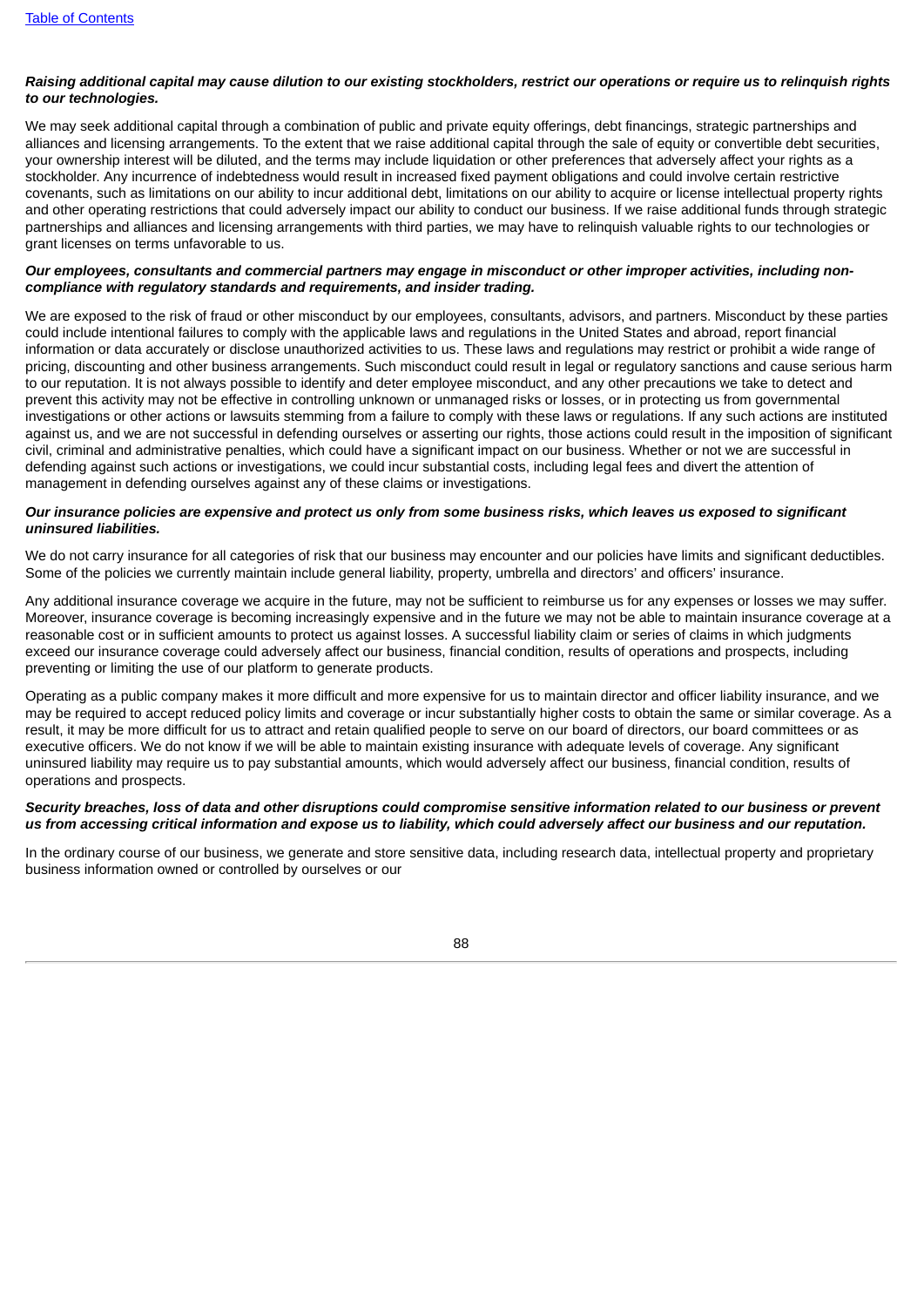employees, partners and other parties. We manage and maintain our applications and data utilizing a combination of on-site systems and cloud-based data centers. We utilize external security and infrastructure vendors to manage parts of our data centers. These applications and data encompass a wide variety of business-critical information, including research and development information, commercial information and business and financial information. We face a number of risks relative to protecting this critical information, including loss of access risk, inappropriate use or disclosure, accidental exposure, unauthorized access, inappropriate modification and the risk of our being unable to adequately monitor and audit and modify our controls over our critical information. This risk extends to the third party vendors and subcontractors we use to manage this sensitive data or otherwise process it on our behalf. Further, to the extent our employees may work remotely, additional risks may arise as a result of depending on the networking and security put into place by the employees. The secure processing, storage, maintenance and transmission of this critical information are vital to our operations and business strategy, and we devote significant resources to protecting such information. Although we take reasonable measures to protect sensitive data from unauthorized access, use or disclosure, no security measures can be perfect and our information technology and infrastructure may be vulnerable to attacks by hackers or infections by viruses or other malware or breached due to employee erroneous actions or inactions by our employees or contractors, malfeasance or other malicious or inadvertent disruptions. Any such breach or interruption could compromise our networks and the information stored there could be accessed by unauthorized parties, publicly disclosed, lost or stolen. Any such access, breach, or other loss of information could result in legal claims or proceedings. Unauthorized access, loss or dissemination could also disrupt our operations and damage our reputation, any of which could adversely affect our business.

Additionally, although we maintain cybersecurity insurance coverage, we cannot be certain that such coverage will be adequate for data security liabilities actually incurred, will cover any indemnification claims against us relating to any incident, will continue to be available to us on economically reasonable terms, or at all, or that any insurer will not deny coverage as to any future claim. The successful assertion of one or more large claims against us that exceed available insurance coverage, or the occurrence of changes in our insurance policies, including premium increases or the imposition of large deductible or co-insurance requirements, could adversely affect our reputation, business, financial condition and results of operations.

#### We are an emerging growth company, and the reduced reporting requirements applicable to emerging growth companies could *make our common stock less attractive to investors.*

We are an emerging growth company, as defined in the JOBS Act. For as long as we continue to be an emerging growth company, we may take advantage of exemptions from various reporting requirements that are applicable to other public companies that are not emerging growth companies, including not being required to comply with the auditor attestation requirements of Section 404 of the Sarbanes-Oxley Act of 2002 reduced disclosure obligations regarding executive compensation in our periodic reports and proxy statements, exemptions from the requirements of holding nonbinding advisory votes on executive compensation and stockholder approval of any golden parachute payments not previously approved, and an exemption from compliance with the requirement of the PCAOB regarding the communication of critical audit matters in the auditor's report on the financial statements. We could be an emerging growth company for up to five years following the year in which we completed our IPO, although circumstances could cause us to lose that status earlier. We will remain an emerging growth company until the earlier of (1) the last day of the fiscal year (a) following the fifth anniversary of the date of the closing of our IPO, (b) in which we have total annual gross revenue of at least \$1.07 billion or (c) in which we are deemed to be a large accelerated filer, which requires the market value of our common stock that are held by non-affiliates to exceed \$700.0 million as of the prior June 30th, and (2) the date on which we have issued more than \$1.0 billion in non-convertible debt during the prior three-year period.

In addition, the JOBS Act provides that an emerging growth company can take advantage of an extended transition period for complying with new or revised accounting standards. This allows an emerging growth company to delay the adoption of certain accounting standards until those standards would otherwise apply to private companies. We have elected to use this extended transition period for complying with new or revised accounting standards that have different effective dates for public and private companies until the earlier of the date we (i) are no longer an emerging growth company or (ii) affirmatively and irrevocably opt out of the extended transition period provided in the JOBS Act. As a result, our financial statements may not be comparable to companies that comply with new or revised accounting pronouncements as of public company effective dates.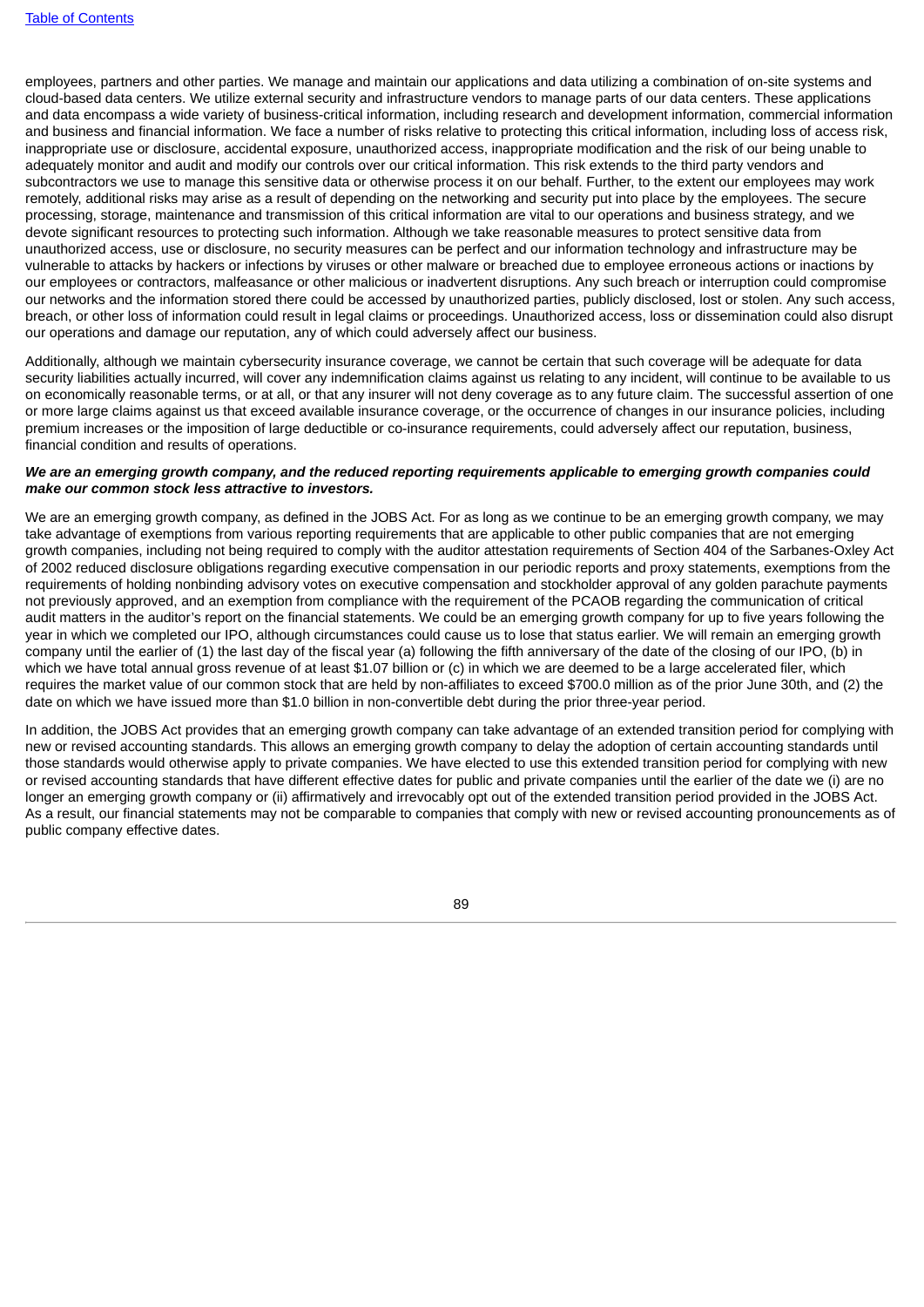We cannot predict if investors will find our common stock less attractive because we may rely on the reporting exemptions and the extended transition period for complying with new or revised accounting standards. If some investors find our common stock less attractive as a result, there may be a less active trading market for our common stock and our share price may be more volatile.

# We have incurred and will continue to incur significant increased costs as a result of operating as a public company, and our *management will be required to devote substantial time to new compliance initiatives.*

As a public company, we have incurred and will continue to incur significant legal, accounting, insurance and other expenses that we did not incur as a private company. We are subject to the reporting requirements of the Exchange Act, which require, among other things, that we file with the SEC annual, quarterly and current reports with respect to our business and financial condition. In addition, the Sarbanes-Oxley Act, as well as rules subsequently adopted by the SEC, and the Nasdaq Global Select Market to implement provisions of the Sarbanes-Oxley Act, impose significant requirements on public companies, including requiring establishment and maintenance of effective disclosure and financial controls and changes in corporate governance practices. Further, in July 2010, the Dodd-Frank Wall Street Reform and Consumer Protection Act (Dodd-Frank Act) was enacted. There are significant corporate governance and executive compensation related provisions in the Dodd-Frank Act that require the SEC to adopt additional rules and regulations in these areas, such as "say-on-pay" and proxy access. The JOBS Act permits emerging growth companies to implement many of these requirements over a longer period and up to five years from the pricing of our IPO. We intend to take advantage of the reduced reporting requirements available to emerging growth companies under the JOBS Act, but we cannot guarantee that we will not be required to implement the more stringent requirements sooner than budgeted or planned and thereby incur unexpected expenses. Stockholder activism, the current political environment and the current high level of government intervention and regulatory reform may lead to substantial new regulations and disclosure obligations, which may lead to additional compliance costs and impact the manner in which we operate our business in ways we cannot currently anticipate.

These rules and regulations applicable to public companies have increased and will continue to substantially increase our legal and financial compliance costs and to make some activities more time-consuming and costly. If these requirements divert the attention of our management and personnel from other business concerns, they could have a material adverse effect on our business, financial condition, and results of operations. The increased costs will decrease our net income or increase our net loss and may require us to reduce costs in other areas of our business, limit our investments in business expansion, or increase the technology development fees and other payment terms we negotiate with partners. For example, these rules and regulations have made it more difficult and more expensive for us to obtain director and officer liability insurance and we may be required to incur substantial costs to maintain the same or similar coverage. We cannot predict or estimate the amount or timing of additional costs we may incur to respond to these requirements. The impact of these requirements could also make it more difficult for us to attract and retain qualified persons to serve on our board of directors, our board committees, or as executive officers.

Pursuant to Section 404, in our second annual report due to be filed with the SEC after becoming a public company, we will be required to furnish a report by our management on our internal control over financial reporting. To achieve compliance with Section 404 within the prescribed period, we will be engaged in a process to document and evaluate our internal control over financial reporting, which is both costly and challenging. In this regard, we will need to continue to dedicate internal resources, potentially engage outside consultants, adopt a detailed work plan to assess and document the adequacy of internal control over financial reporting, continue steps to improve control processes as appropriate, validate through testing whether such controls are functioning as documented, and implement a continuous reporting and improvement process for internal control over financial reporting. Despite our efforts, there is a risk that we will not be able to conclude, within the prescribed timeframe or at all, that our internal control over financial reporting is effective as required by Section 404. In addition, investors' perceptions that our internal controls are inadequate or that we are unable to produce accurate financial statements on a timely basis may harm the market price of our stock.

We or our partners may be adversely affected by natural or man-made disasters or other business interruptions, such as *cybersecurity attacks, and our business continuity and disaster recovery*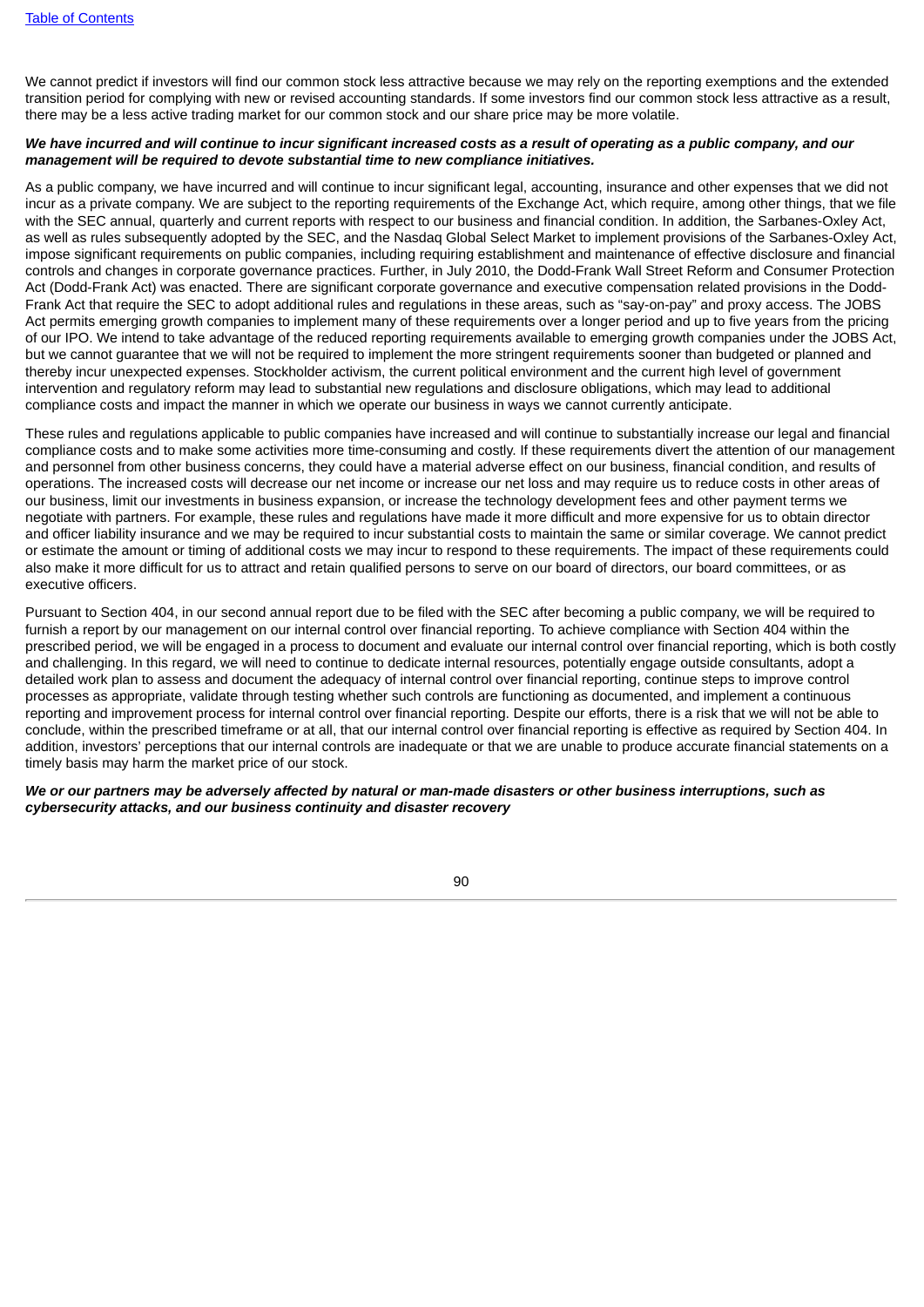#### plans, or those of our partners, may not adequately protect us from the effects of a serious disaster.

Natural and man-made disasters and other events beyond our control could severely disrupt our operations, or those of our partners, and have a material adverse impact on our business, results of operations, financial condition and prospects. If a natural disaster, power outage, cybersecurity attack or other event occurred that prevented us from using all or a significant portion of our headquarters, damaged critical infrastructure, such as our laboratory facilities or those of our partners, limited our or our partners' ability to access or use our respective digital information systems or that otherwise disrupted our respective operations, it may be difficult or, in certain cases, impossible for us or our partners to continue our respective businesses for a substantial period of time. The disaster recovery and business continuity plans we and our partners currently have in place are limited and are unlikely to prove adequate in the event of a serious disaster or similar event. Our cybersecurity liability insurance may not cover any or all damages, depending on the severity and extent, we or our partners could sustain based on any breach of our respective computer security protocols or other cybersecurity attack. We may incur substantial expenses as a result of the limited nature of our respective disaster recovery and business continuity plans, which could have a material adverse impact on our business.

#### Our results of operations and financial condition could be materially adversely affected by changes in accounting principles.

The accounting for our business is subject to change based on the evolution of our business model, interpretations of relevant accounting principles, enforcement of existing or new regulations and changes in policies, rules, regulations and interpretations, of accounting and financial reporting requirements of the SEC or other regulatory agencies. Adoption of a change in accounting principles or interpretations could have a significant effect on our reported results of operations and could affect the reporting of transactions completed before the adoption of such change. It is difficult to predict the impact of future changes to accounting principles and accounting policies over financial reporting, any of which could adversely affect our results of operations and financial condition and could require significant investment in systems and personnel.

#### If our estimates or judgments relating to our critical accounting policies prove to be incorrect or financial reporting standards or *interpretations change, our results of operations could be adversely affected.*

The preparation of financial statements in conformity with US GAAP requires management to make estimates and assumptions that affect the amounts reported in the consolidated financial statements and accompanying notes. We base our estimates on historical experience, known trends and events, and various other factors that we believe to be reasonable under the circumstances, as provided in "Management's Discussion and Analysis of Financial Condition and Results of Operations—Critical Accounting Policies and Significant Judgments and Estimates." The results of these estimates form the basis for making judgments about the carrying values of assets and liabilities that are not readily apparent from other sources. Significant assumptions and estimates used in preparing our consolidated financial statements include the estimated variable consideration included in the transaction price in our contracts with partners, stock-based compensation, purchase price allocations for recent acquisitions, and valuation of our common stock. Our results of operations may be adversely affected if our assumptions change or if actual circumstances differ from those in our assumptions, which could cause our results of operations to fall below the expectations of securities analysts and investors, resulting in a decline in the trading price of our common stock.

Additionally, we regularly monitor our compliance with applicable financial reporting standards and review new pronouncements and drafts thereof that are relevant to us. As a result of new standards, changes to existing standards and changes in their interpretation, we might be required to change our accounting policies, alter our operational policies, and implement new or enhance existing systems so that they reflect new or amended financial reporting standards, or we may be required to restate our published financial statements. Such changes to existing standards or changes in their interpretation may have an adverse effect on our reputation, business, financial position, and profit.

#### *Our disclosure controls and procedures may not prevent or detect all errors or acts of fraud.*

We are subject to certain reporting requirements of the Exchange Act. Our disclosure controls and procedures are designed to reasonably assure that information required to be disclosed by us in reports we file or submit under the Exchange Act is accumulated and communicated to management, recorded, processed,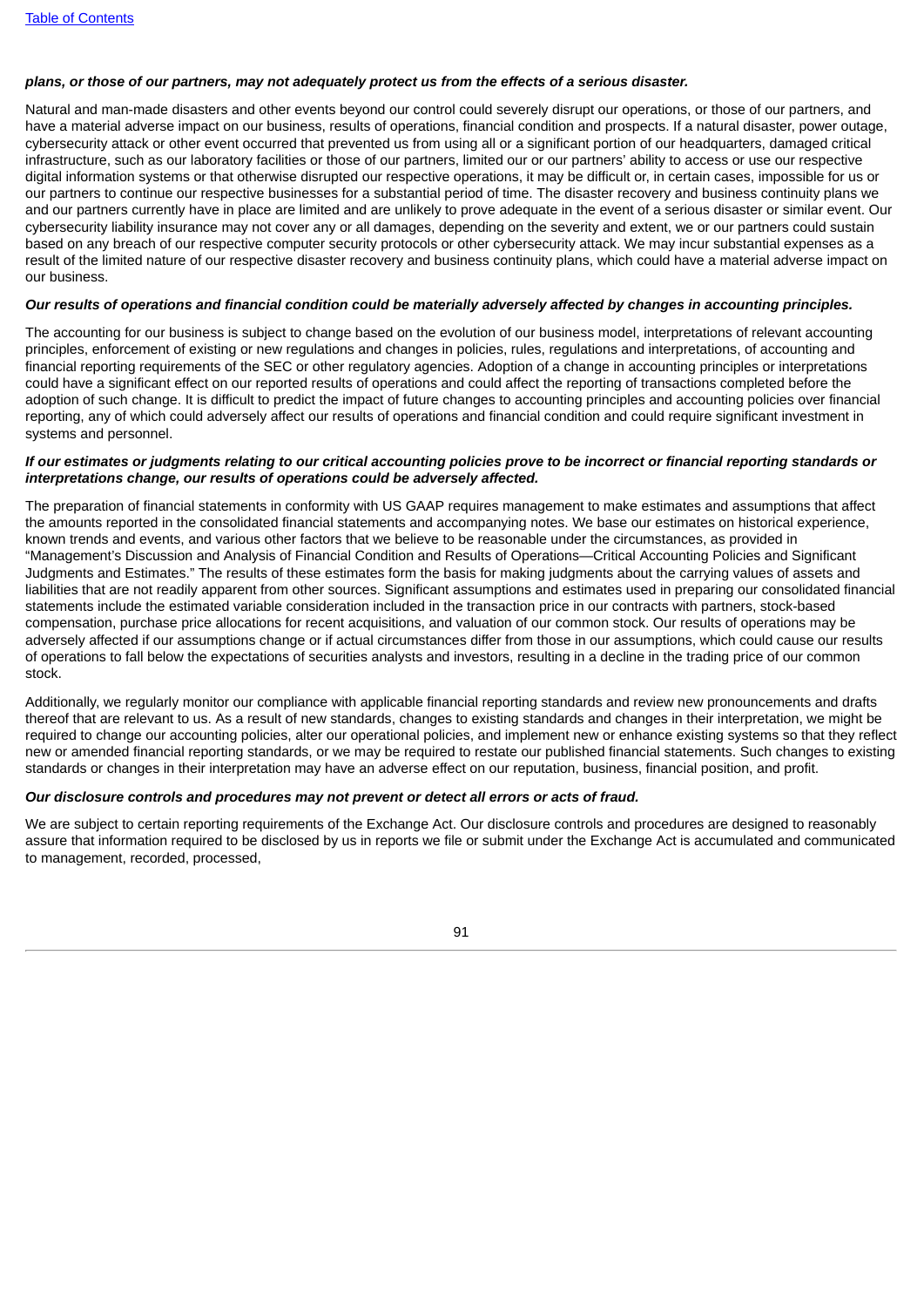summarized, and reported within the time periods specified in the rules and forms of the SEC. We believe that any disclosure controls and procedures or internal controls and procedures, no matter how well conceived and operated, can provide only reasonable, not absolute, assurance that the objectives of the control system are met. These inherent limitations include the realities that judgments in decision-making can be faulty, and that breakdowns can occur because of simple error or mistake. Additionally, controls can be circumvented by the individual acts of some persons, by collusion of two or more people or by an unauthorized override of the controls. Accordingly, because of the inherent limitations in our control system, misstatements or insufficient disclosures due to error or fraud may occur and not be detected.

#### **Item 2. Unregistered Sales of Equity Securities and Use of Proceeds**

#### *(a) Recent Sales of Unregistered Equity Securities*

On July 26, 2021, upon the closing of our IPO, all shares of our then-outstanding redeemable convertible preferred stock were automatically converted into 46,266,256 shares of our common stock, and our outstanding convertible notes were automatically converted into 9,732,593 shares of our common stock. The issuances of these shares of common stock were exempt from registration pursuant to Section 3(a)(9) of the Securities Act.

During the three months ended September 30, 2021, we granted stock options to purchase 235,674 shares of common stock to our employees, directors and consultants at a weighted average exercise price of 13.67 per share under our 2020 Stock Option and Grant Plan. The issuances of the securities described above were deemed to be exempt from registration pursuant to Section  $4(a)(2)$  of the Securities Act or Rule 701 promulgated under the Securities Act as transactions pursuant to compensatory benefit plans and contracts relating to compensation as provided under Rule 701.

#### *(b) Use of Proceeds*

We completed our IPO pursuant to the registration statement on Form S-1, as amended (File No. 333-257553) that was declared effective on July 21, 2021. On July 26, 2021, we sold 14,375,000 shares of our common stock, including the full exercise of the underwriters' 30-day option to purchase additional shares, at a public offering price of \$16.00 per share for aggregate gross proceeds of \$230.0 million. J.P. Morgan Securities LLC, Credit Suisse Securities (USA) LLC, BofA Securities, Inc., Cowen and Company, LLC, and Stifel, Nicolaus & Company, Incorporated acted as joint book-running managers for the offering.

The net proceeds of our IPO were \$210.2 million, after deducting underwriting discounts and commissions of \$16.1 million and offering related expenses of \$3.7 million. No offering expenses were paid directly or indirectly to any of our directors or officers (or their associates) or persons owning ten percent or more of any class of our equity securities or to any other affiliates.

As of September 30, 2021, we have used \$28.6 million of the net proceeds from the IPO. Cash used since the IPO is described elsewhere in the "Management's Discussion and Analysis of Financial Condition and Results of Operations" section of our periodic reports filed with the SEC. There has been no material change in our planned use of the net proceeds from the IPO as described in the final prospectus for our IPO.

(c) *Issuer Purchases of Equity Securities*

None.

#### **Item 3. Defaults Upon Senior Securities**

Not applicable.

#### **Item 4. Mine Safety Disclosures**

Not applicable.

### **Item 5. Other Information**

None.

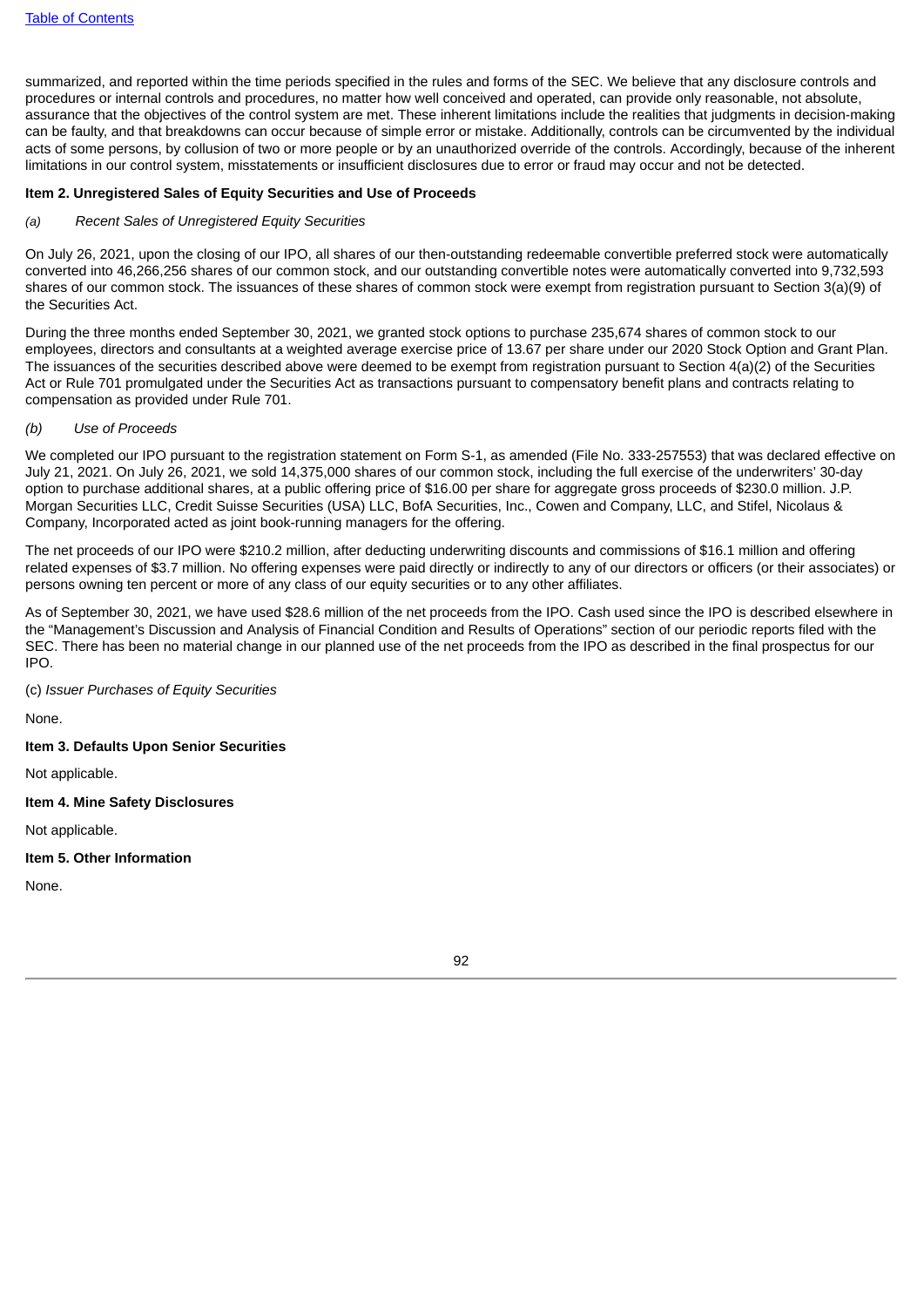# **Item 6. Exhibits**

# **(a) Exhibits.**

The following exhibits are filed with this Quarterly Report on Form 10-Q:

# **Exhibit Index**

| <b>Exhibit No.</b> | <b>Description</b>                                                                                                                                                                                                                                                                                 |
|--------------------|----------------------------------------------------------------------------------------------------------------------------------------------------------------------------------------------------------------------------------------------------------------------------------------------------|
| 3.1                | Amended and Restated Certificate of Incorporation of Absci Corporation (filed as Exhibit 3.1 to the Form 8-K, File No. 001-<br>40646, filed by Absci Corporation on July 26, 2021 and incorporated herein by reference).                                                                           |
| 3.2                | Amended and Restated Bylaws of the Absci Corporation (filed as Exhibit 3.2 to the Form 8-K, File No. 001-40646, filed by<br>Absci Corporation on July 26, 2021 and incorporated herein by reference).                                                                                              |
| 4.1                | Specimen Common Stock Certificate (filed as Exhibit 4.1 to the Form S-1, File No. 333-257553, filed by Absci Corporation<br>on July 19, 2021).                                                                                                                                                     |
| 10.1#              | 2021 Stock Option and Incentive Plan and forms of award agreements thereunder (filed as Exhibit 10.2 to the Form S-1,<br>File No. 333-257553, filed by Absci Corporation on July 15, 2021 and incorporated herein by reference).                                                                   |
| 10.2#              | 2021 Employee Stock Purchase Plan (filed as Exhibit 10.3 to the Form S-1, File No. 333-257553, filed by Absci Corporation<br>on July 15, 2021 and incorporated herein by reference).                                                                                                               |
| 10.3#              | Senior Executive Cash Incentive Bonus Plan (filed as Exhibit 10.4 to the Form S-1, File No. 333-257553, filed by Absci<br>Corporation on July 15, 2021 and incorporated herein by reference).                                                                                                      |
| 10.4#              | Non-Employee Director Compensation Policy (filed as Exhibit 10.5 to the Form S-1, File No. 333-257553, filed by Absci<br>Corporation on July 15, 2021 and incorporated herein by reference).                                                                                                       |
| 10.5               | Form of Indemnification Agreement by and between the Registrant and each of its directors and officers (filed as Exhibit<br>10.8 to the Form S-1, File No. 333-257553, filed by Absci Corporation on July 19, 2021 and incorporated herein by<br>reference).                                       |
| 10.6#              | Employment Agreement, by and between the Registrant and Sean McClain, dated as of July 26, 2021 (filed as Exhibit<br>10.13 to the Form S-1, File No. 333-257553, filed by Absci Corporation on July 15, 2021 and incorporated herein by<br>reference).                                             |
| 10.7#              | Employment Agreement, by and between the Registrant and Gregory Schiffman, dated as of July 26, 2021 (filed as Exhibit<br>10.7 to the Quarterly Report on Form 10-Q for the quarter ended June 30, 2021, filed by Absci Corporation on September 7,<br>2021 and incorporated herein by reference). |
| 10.8#              | Employment Agreement, by and between the Registrant and Andreas Pihl, dated as of July 26, 2021 (filed as Exhibit 10.15<br>to the Form S-1, File No. 333-257553, filed by Absci Corporation on July 15, 2021 and incorporated herein by reference).                                                |
| $31.1*$            | Certification of Chief Executive Officer pursuant to Rules 13a-14(a) and 15d-14(a) under the Securities Exchange Act of<br>1934, as adopted pursuant to Section 302 of the Sarbanes-Oxley Act of 2002.                                                                                             |
| $31.2*$            | Certification of Chief Financial Officer pursuant to Rules 13a-14(a) and 15d-14(a) under the Securities Exchange Act of<br>1934, as adopted pursuant to Section 302 of the Sarbanes-Oxley Act of 2002.                                                                                             |
| $32.1*$            | Certification of Chief Executive Officer pursuant to 18 U.S.C. Section 1350, as adopted pursuant to Section 906 of the<br>Sarbanes-Oxley Act of 2002.                                                                                                                                              |
| $32.2*$            | Certification of Chief Financial Officer pursuant to 18 U.S.C. Section 1350, as adopted pursuant to Section 906 of the<br>Sarbanes-Oxley Act of 2002.                                                                                                                                              |
| 101.INS*           | <b>XBRL Instance Document</b>                                                                                                                                                                                                                                                                      |
| 101.SCH*           | <b>XBRL Taxonomy Extension Schema Document</b>                                                                                                                                                                                                                                                     |
| 101.CAL*           | <b>XBRL Taxonomy Extension Calculation Linkbase Document</b>                                                                                                                                                                                                                                       |
| 101.DEF*           | XBRL Taxonomy Extension Definition Linkbase Document                                                                                                                                                                                                                                               |
| 101.LAB*           | XBRL Taxonomy Extension Label Linkbase Document                                                                                                                                                                                                                                                    |
| 101.PRE*           | XBRL Taxonomy Extension Presentation Linkbase Document                                                                                                                                                                                                                                             |
| $104*$             | Cover Page Interactive Data File (formatted as inline XBRL and contained in Exhibit 101)                                                                                                                                                                                                           |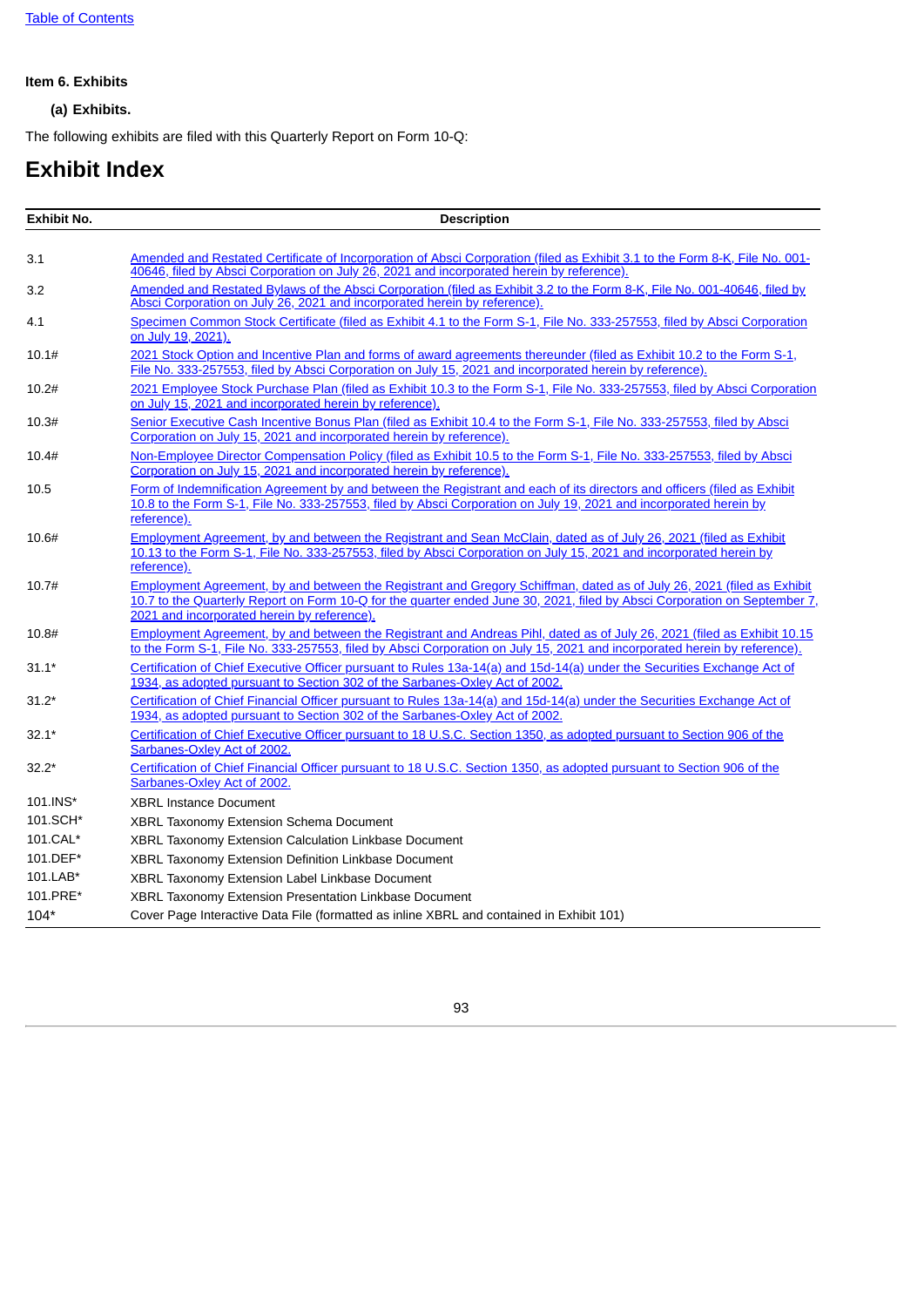# Represents management compensation plan, contract or arrangement.

#### \* Filed herewith.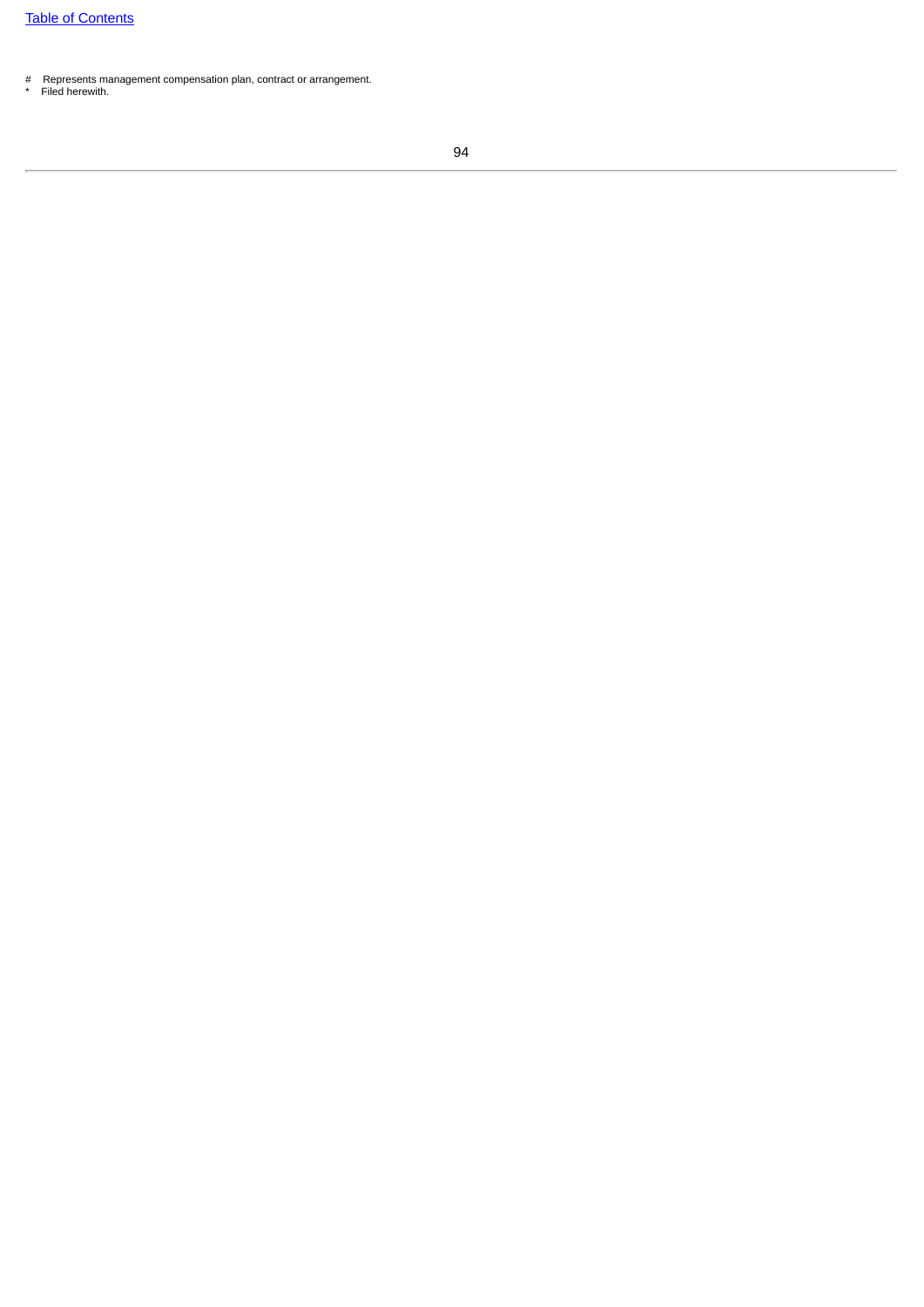# **Signatures**

Pursuant to the requirements of the Securities Exchange Act of 1934, the Registrant has duly caused this report to be signed on its behalf by the undersigned thereunto duly authorized.

ABSCI CORPORATION

Date: November 9, 2021 and the state of the By: /s/ Gregory Schiffman

Gregory Schiffman Chief Financial Officer (Principal Financial Officer)

Date: November 9, 2021 By: *Isl* Todd Bedrick Todd Bedrick

Vice President, Corporate Controller (Principal Accounting Officer)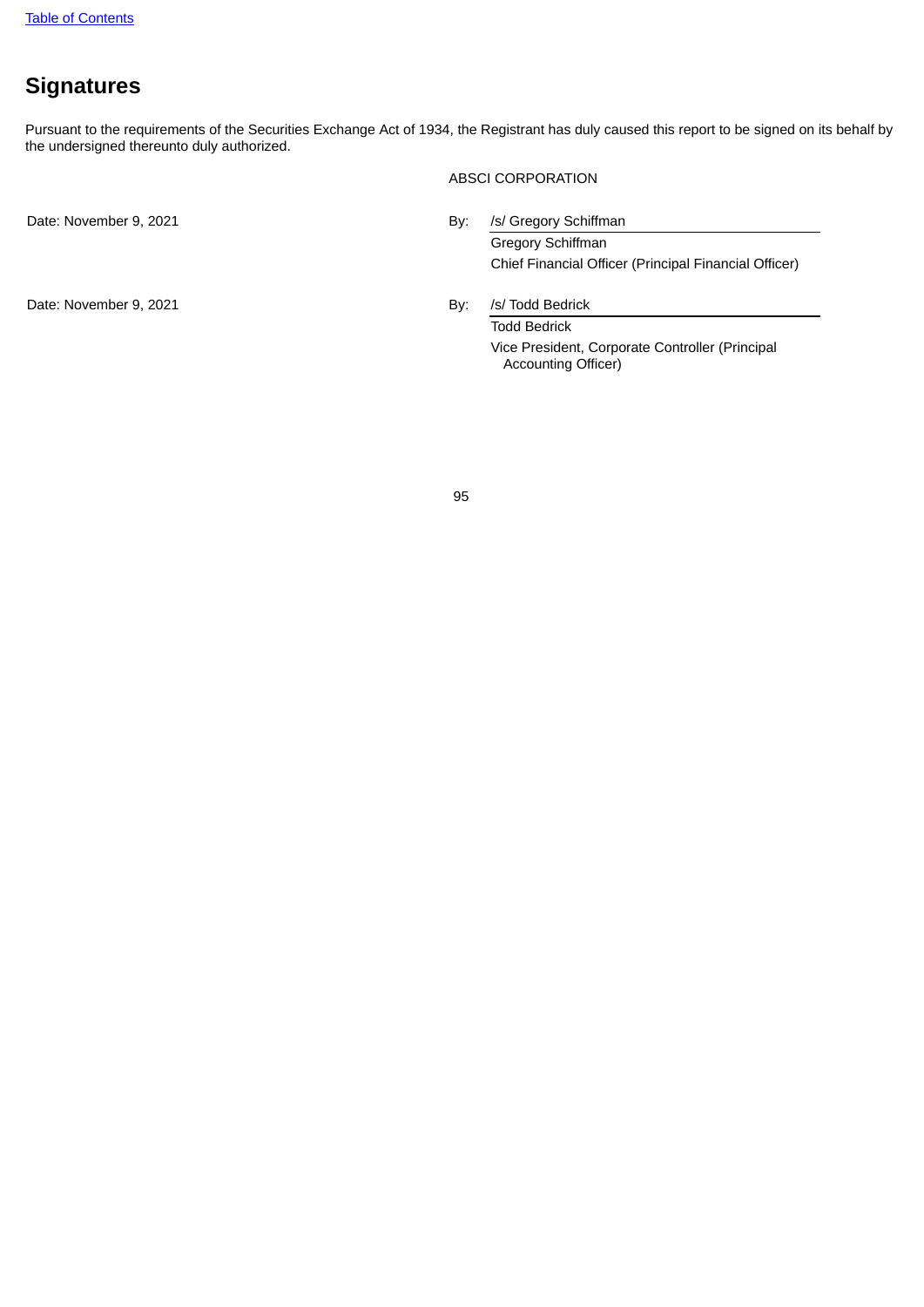# **CERTIFICATION PURSUANT TO RULES 13a-14(a) AND 15d-14(a) UNDER THE SECURITIES EXCHANGE ACT OF 1934, AS ADOPTED PURSUANT TO SECTION 302 OF THE SARBANES-OXLEY ACT OF 2002**

<span id="page-95-0"></span>I, Sean McClain, certify that:

- 1. I have reviewed this Quarterly Report on Form 10-Q of Absci Corporation;
- 2. Based on my knowledge, this report does not contain any untrue statement of a material fact or omit to state a material fact necessary to make the statements made, in light of the circumstances under which such statements were made, not misleading with respect to the period covered by this report;
- 3. Based on my knowledge, the financial statements, and other financial information included in this report, fairly present in all material respects the financial condition, results of operations and cash flows of the registrant as of, and for, the periods presented in this report;
- 4. The registrant's other certifying officer(s) and I are responsible for establishing and maintaining disclosure controls and procedures (as defined in Exchange Act Rules 13a-15(e) and 15d-15(e)) and internal control over financial reporting (as defined in Exchange Act Rules 13a-15(f) and 15d-15(f)) for the registrant and have:
	- (a) Designed such disclosure controls and procedures, or caused such disclosure controls and procedures to be designed under our supervision, to ensure that material information relating to the registrant, including its consolidated subsidiaries, is made known to us by others within those entities, particularly during the period in which this report is being prepared;
	- (b) Designed such internal control over financial reporting, or caused such internal control over financial reporting to be designed under our supervision, to provide reasonable assurance regarding the reliability of financial reporting and the preparation of financial statements for external purposes in accordance with generally accepted accounting principles;
	- (c) Evaluated the effectiveness of the registrant's disclosure controls and procedures and presented in this report our conclusions about the effectiveness of the disclosure controls and procedures, as of the end of the period covered by this report based on such evaluation; and
	- (d) Disclosed in this report any change in the registrant's internal control over financial reporting that occurred during the registrant's most recent fiscal quarter (the registrant's fourth fiscal quarter in the case of an annual report) that has materially affected, or is reasonably likely to materially affect, the registrant's internal control over financial reporting; and
- 5. The registrant's other certifying officer(s) and I have disclosed, based on our most recent evaluation of internal control over financial reporting, to the registrant's auditors and the audit committee of the registrant's board of directors (or persons performing the equivalent functions):
	- (a) All significant deficiencies and material weaknesses in the design or operation of internal control over financial reporting which are reasonably likely to adversely affect the registrant's ability to record, process, summarize and report financial information; and
	- (b) Any fraud, whether or not material, that involves management or other employees who have a significant role in the registrant's internal control over financial reporting.

Date: November 9, 2021 <br>By: /s/ Sean McClain

**Sean McClain President and Chief Executive Officer**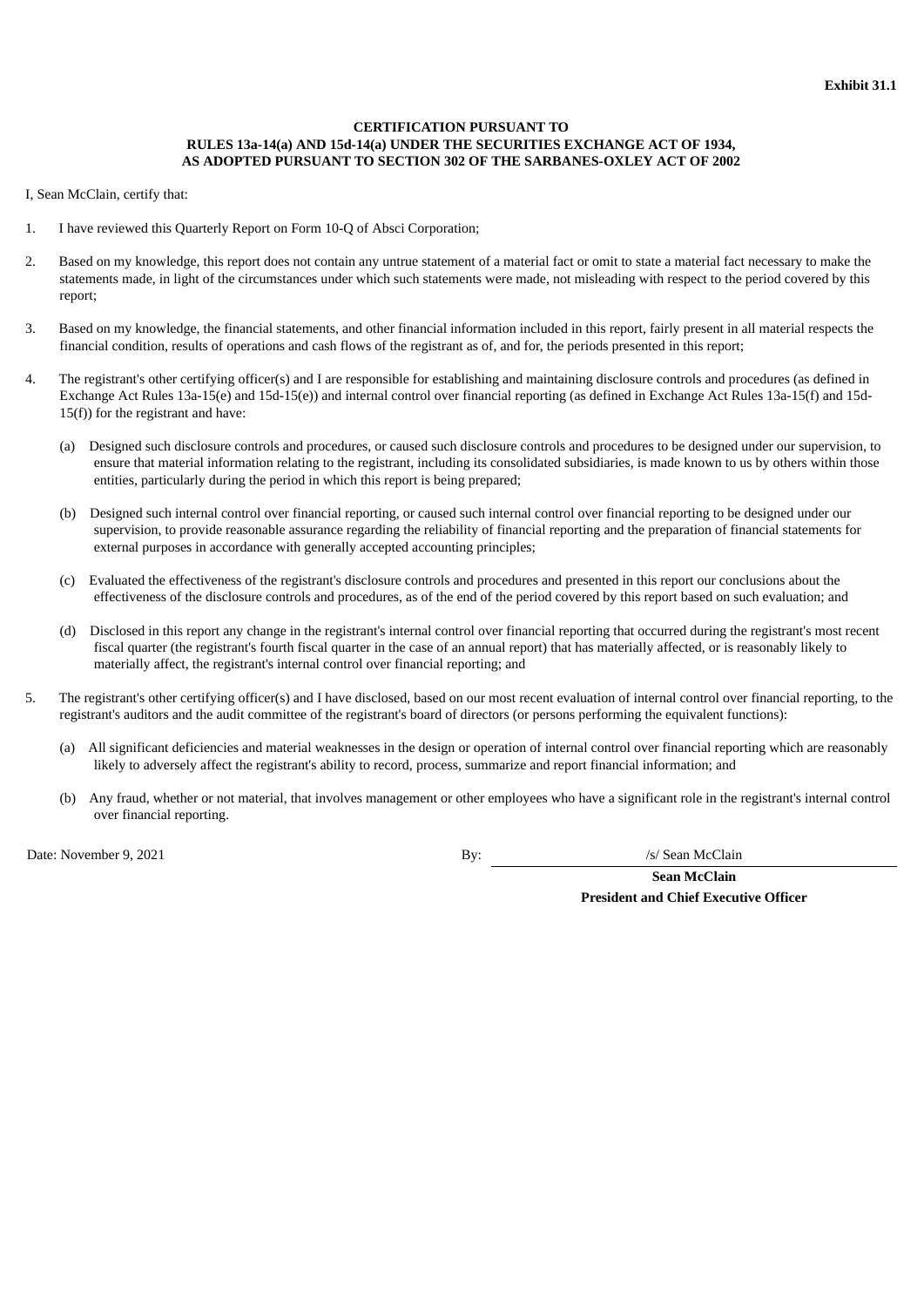# **CERTIFICATION PURSUANT TO RULES 13a-14(a) AND 15d-14(a) UNDER THE SECURITIES EXCHANGE ACT OF 1934, AS ADOPTED PURSUANT TO SECTION 302 OF THE SARBANES-OXLEY ACT OF 2002**

<span id="page-96-0"></span>I, Gregory Schiffman, certify that:

- 1. I have reviewed this Quarterly Report on Form 10-Q of Absci Corporation;
- 2. Based on my knowledge, this report does not contain any untrue statement of a material fact or omit to state a material fact necessary to make the statements made, in light of the circumstances under which such statements were made, not misleading with respect to the period covered by this report;
- 3. Based on my knowledge, the financial statements, and other financial information included in this report, fairly present in all material respects the financial condition, results of operations and cash flows of the registrant as of, and for, the periods presented in this report;
- 4. The registrant's other certifying officer(s) and I are responsible for establishing and maintaining disclosure controls and procedures (as defined in Exchange Act Rules 13a-15(e) and 15d-15(e)) and internal control over financial reporting (as defined in Exchange Act Rules 13a-15(f) and 15d-15(f)) for the registrant and have:
	- (a) Designed such disclosure controls and procedures, or caused such disclosure controls and procedures to be designed under our supervision, to ensure that material information relating to the registrant, including its consolidated subsidiaries, is made known to us by others within those entities, particularly during the period in which this report is being prepared;
	- (b) Designed such internal control over financial reporting, or caused such internal control over financial reporting to be designed under our supervision, to provide reasonable assurance regarding the reliability of financial reporting and the preparation of financial statements for external purposes in accordance with generally accepted accounting principles;
	- (c) Evaluated the effectiveness of the registrant's disclosure controls and procedures and presented in this report our conclusions about the effectiveness of the disclosure controls and procedures, as of the end of the period covered by this report based on such evaluation; and
	- (d) Disclosed in this report any change in the registrant's internal control over financial reporting that occurred during the registrant's most recent fiscal quarter (the registrant's fourth fiscal quarter in the case of an annual report) that has materially affected, or is reasonably likely to materially affect, the registrant's internal control over financial reporting; and
- 5. The registrant's other certifying officer(s) and I have disclosed, based on our most recent evaluation of internal control over financial reporting, to the registrant's auditors and the audit committee of the registrant's board of directors (or persons performing the equivalent functions):
	- (a) All significant deficiencies and material weaknesses in the design or operation of internal control over financial reporting which are reasonably likely to adversely affect the registrant's ability to record, process, summarize and report financial information; and
	- (b) Any fraud, whether or not material, that involves management or other employees who have a significant role in the registrant's internal control over financial reporting.

Date: November 9, 2021 By: /s/ Gregory Schiffman

**Gregory Schiffman Chief Financial Officer**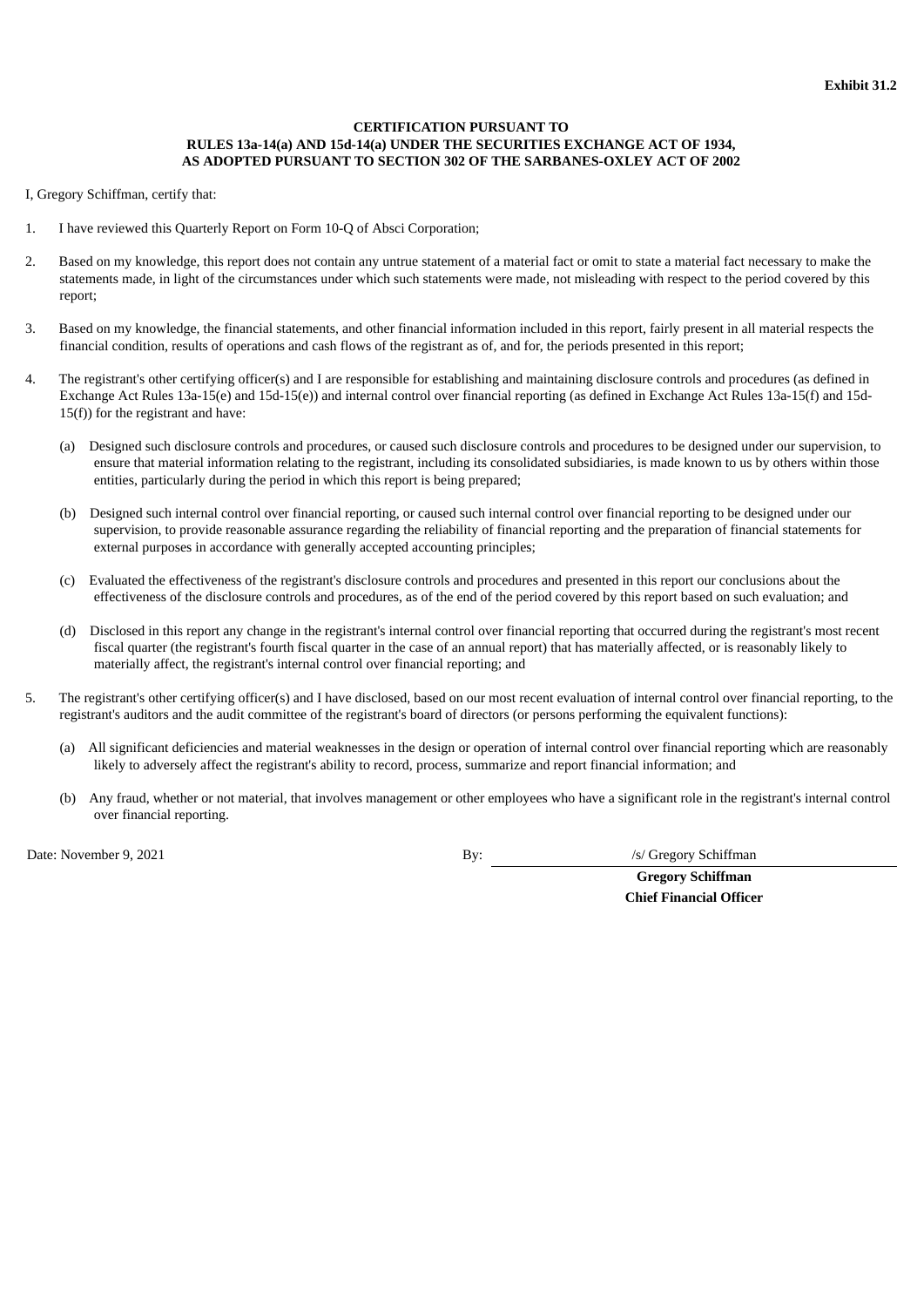# **CERTIFICATION PURSUANT TO 18 U.S.C. SECTION 1350, AS ADOPTED PURSUANT TO SECTION 906 OF THE SARBANES-OXLEY ACT OF 2002**

<span id="page-97-0"></span>In connection with the Quarterly Report of Absci Corporation (the "Company") on Form 10-Q for the period ending September 30, 2021 as filed with the Securities and Exchange Commission on the date hereof (the "Report"), I certify, pursuant to 18 U.S.C. § 1350, as adopted pursuant to § 906 of the Sarbanes-Oxley Act of 2002, that:

- (1) The Report fully complies with the requirements of Section 13(a) or 15(d) of the Securities Exchange Act of 1934, as amended; and
- (2) The information contained in the Report fairly presents, in all material respects, the financial condition and results of operations of the Company.

Date: November 9, 2021 By: /s/ Sean McClain

**Sean McClain President and Chief Executive Officer**